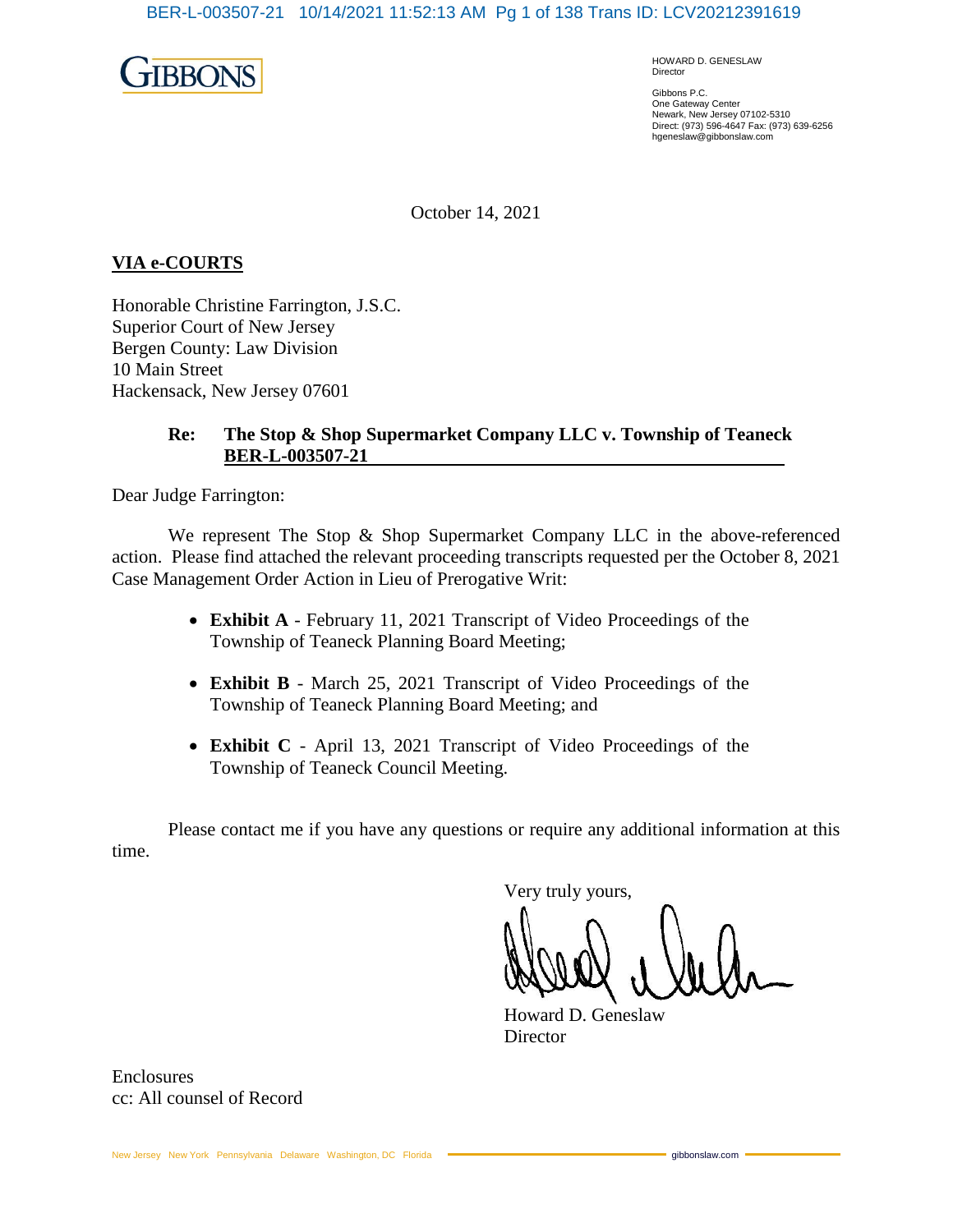BER-L-003507-21 10/14/2021 11:52:13 AM Pg 2 of 138 Trans ID: LCV20212391619

# EXHIBIT A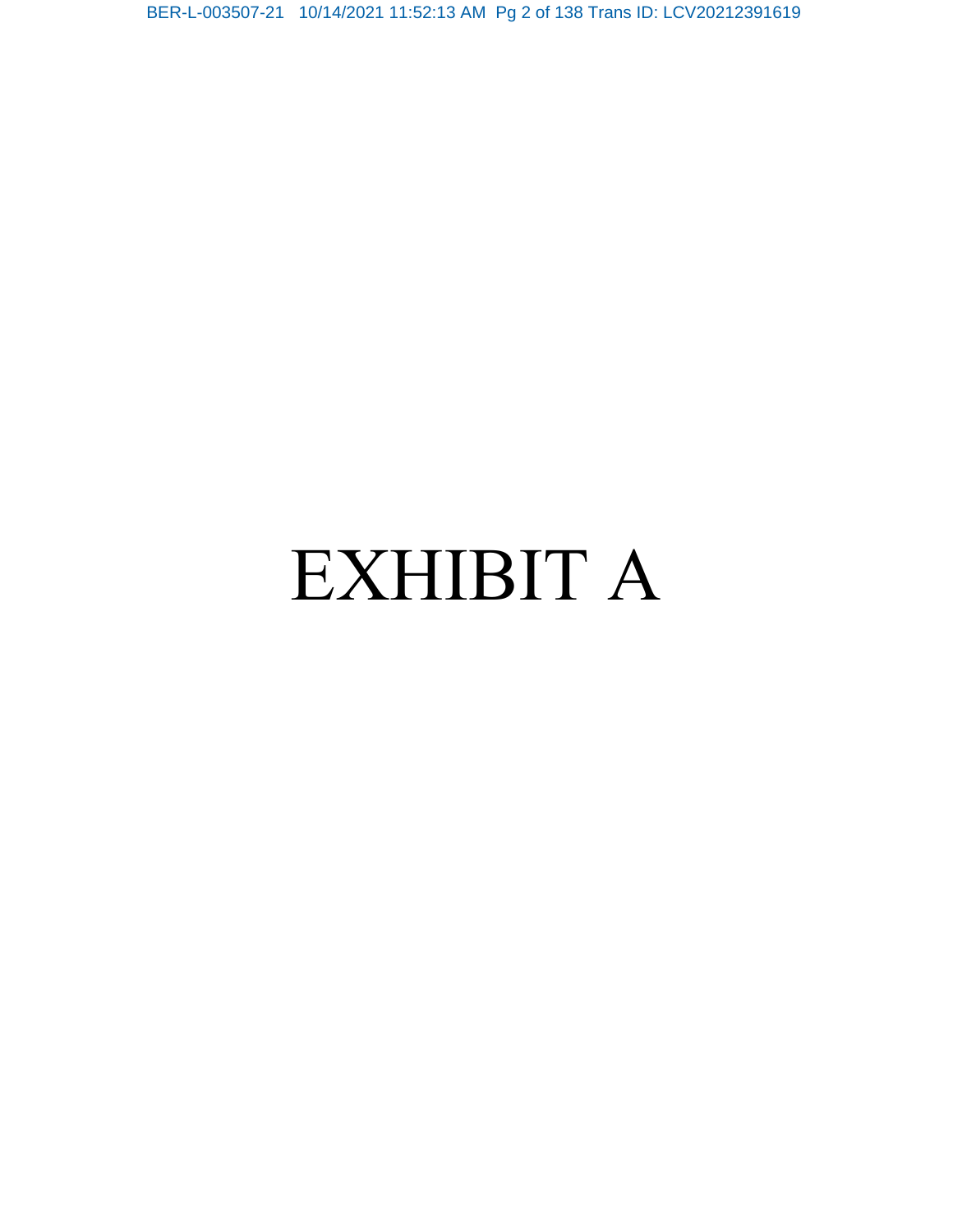## BER-L-003507-21 10/14/2021 11:52:13 AM Pg 3 of 138 Trans ID: LCV20212391619

1

1 2 3 4 5 6 7 8 9 10 11 12 13 14 15 16 17 18 19 20 21 22 23 24 25 TOWNSHIP OF TEANECK PLANNING BOARD THURSDAY, FEBRUARY 11, 2021 COMMENCING AT 8:03 P.M. ................................... IN THE MATTER OF: Public hearing for the Planning : TRANSCRIPT OF Board to consider recommending a : VIDEO OF Non-condemnation Area in Need of : PROCEEDINGS Redevelopment designation to the : Teaneck Council for Block 705, : Lot  $4.01$  and Block 707, Lots  $1-5$ , : Also referred to collectively as : "American Legion Drive," in the : Township of Teaneck, New Jersey : ..................................: B E F O R E: TOWNSHIP OF TEANECK PLANNING BOARD THERE BEING PRESENT: JOSEPH BODNER, CHAIRMAN YITZ STERN, VICE CHAIRMAN (ABSENT) HOWARD THOMPSON, SECRETARY (8:08 ARRIVAL) MARK SCHWARTZ, DEPUTY MAYOR DESIREE RAMOS-REINER, MAYOR'S REPRESENTATIVE CAPTAIN KENNETH CROONQUIST, MEMBER HOWARD ROSE, MEMBER MARK ZOMICK, MEMBER ANTHONY PARKER, MEMBER YEHUDA KOHN, ALTERNATE #1 MEMBER DARRYL GREENE, ALTERNATE #2 MEMBER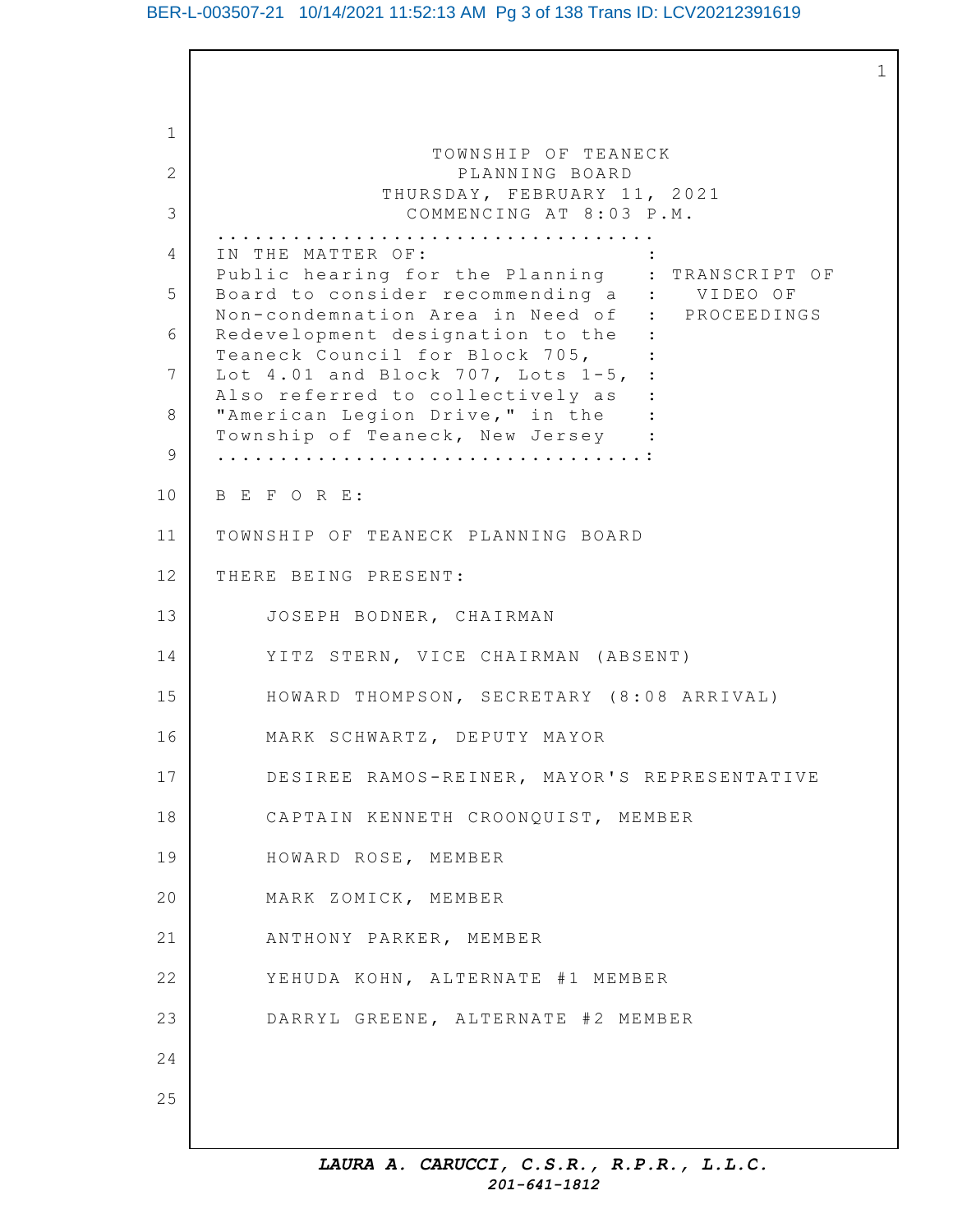# BER-L-003507-21 10/14/2021 11:52:13 AM Pg 4 of 138 Trans ID: LCV20212391619

| $\mathbf 1$     | ALSO PRESENT:                            |
|-----------------|------------------------------------------|
| $\mathbf{2}$    | DANIEL MELFI, TOWNSHIP BUILDING OFFICIAL |
| 3               | ROSILAND MCLEAN, RECORDING SECRETARY     |
| 4               | RICHARD PREISS, BOARD PLANNER            |
| 5               | DIJIA CHEN, BOARD PLANNER                |
| 6               |                                          |
| $7\phantom{.0}$ | A P P E A R A N C E S:                   |
| 8               | BRIAN E. EYERMAN, ESQUIRE                |
| $\mathsf 9$     | Counsel to the Board                     |
| 10              |                                          |
| 11              |                                          |
| 12              |                                          |
| 13              |                                          |
| 14              |                                          |
| 15              |                                          |
| 16              |                                          |
| 17              |                                          |
| $18$            |                                          |
| 19              |                                          |
| 20              |                                          |
| 21              |                                          |
| 22              |                                          |
| 23              |                                          |
| 24              |                                          |
| 25              |                                          |
|                 | TRIIDR A CADIICCT C C D D D D T T C      |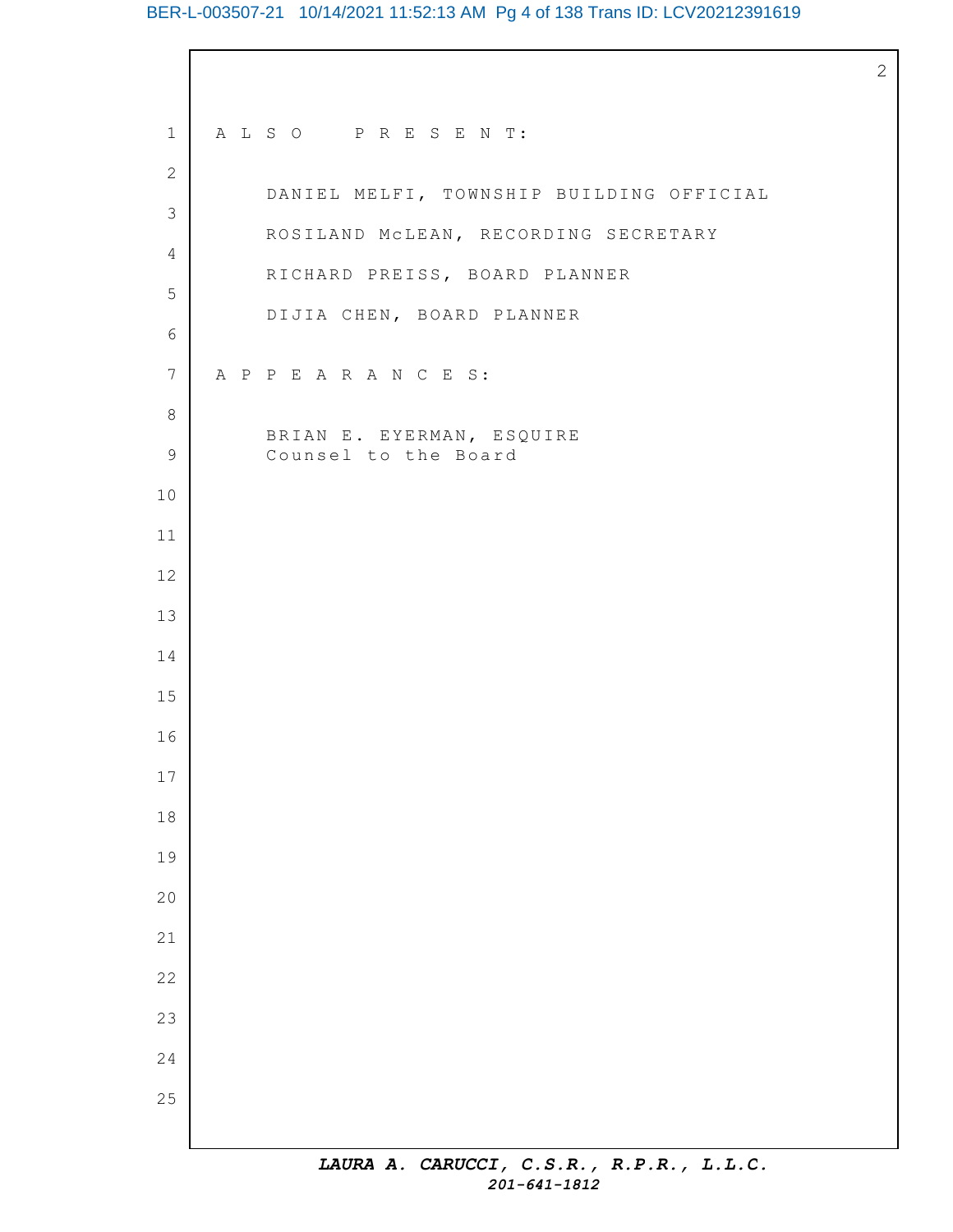# BER-L-003507-21 10/14/2021 11:52:13 AM Pg 5 of 138 Trans ID: LCV20212391619

|                |                                                                 | 3                                                |
|----------------|-----------------------------------------------------------------|--------------------------------------------------|
| $\mathbf 1$    |                                                                 |                                                  |
| $\overline{2}$ |                                                                 |                                                  |
| 3              | I N D E X                                                       |                                                  |
| $\overline{4}$ |                                                                 |                                                  |
| 5              | SWORN<br>WITNESSES:                                             | $\mathbb{P}\,\mathbb{A}\,\mathbb{G}\,\mathbb{E}$ |
| $\epsilon$     | ALAN RUBINSTEIN                                                 | $\epsilon$                                       |
| $\overline{7}$ | CHARLES POWERS                                                  | $\mathcal{G}$                                    |
| $\,8\,$        | RICHARD PREISS, P.P.<br>Board Questions                         | 14<br>30                                         |
| $\mathcal{G}$  | Mr. Rose<br>Mr. Kohn                                            | 30<br>34                                         |
| 10             | Chairman Bodner<br>Mr. Thompson                                 | 35<br>39,<br>45,                                 |
| 11             |                                                                 | 52<br>42,<br>49                                  |
| $12$           | Deputy Mayor Schwartz<br>Ms. Ramos-Reiner                       | 46                                               |
|                |                                                                 |                                                  |
| 13<br>14       |                                                                 |                                                  |
|                |                                                                 |                                                  |
| 15             |                                                                 |                                                  |
| 16             |                                                                 |                                                  |
| $17$           | X H I B I<br>Е<br>T S                                           |                                                  |
| 18             | NUMBER<br>DESCRIPTION                                           | ID. EV.                                          |
| 19             | $\rm N$<br>$\rm N$<br>$\bigcirc$<br>$\mathop{}\!\textnormal{E}$ |                                                  |
| 20             |                                                                 |                                                  |
| 21             |                                                                 |                                                  |
| 22             |                                                                 |                                                  |
| 23             |                                                                 |                                                  |
| 24             |                                                                 |                                                  |
| 25             |                                                                 |                                                  |
|                | LAURA A. CARUCCI, C.S.R., R.P.R., L.L.C.                        |                                                  |

*201-641-1812*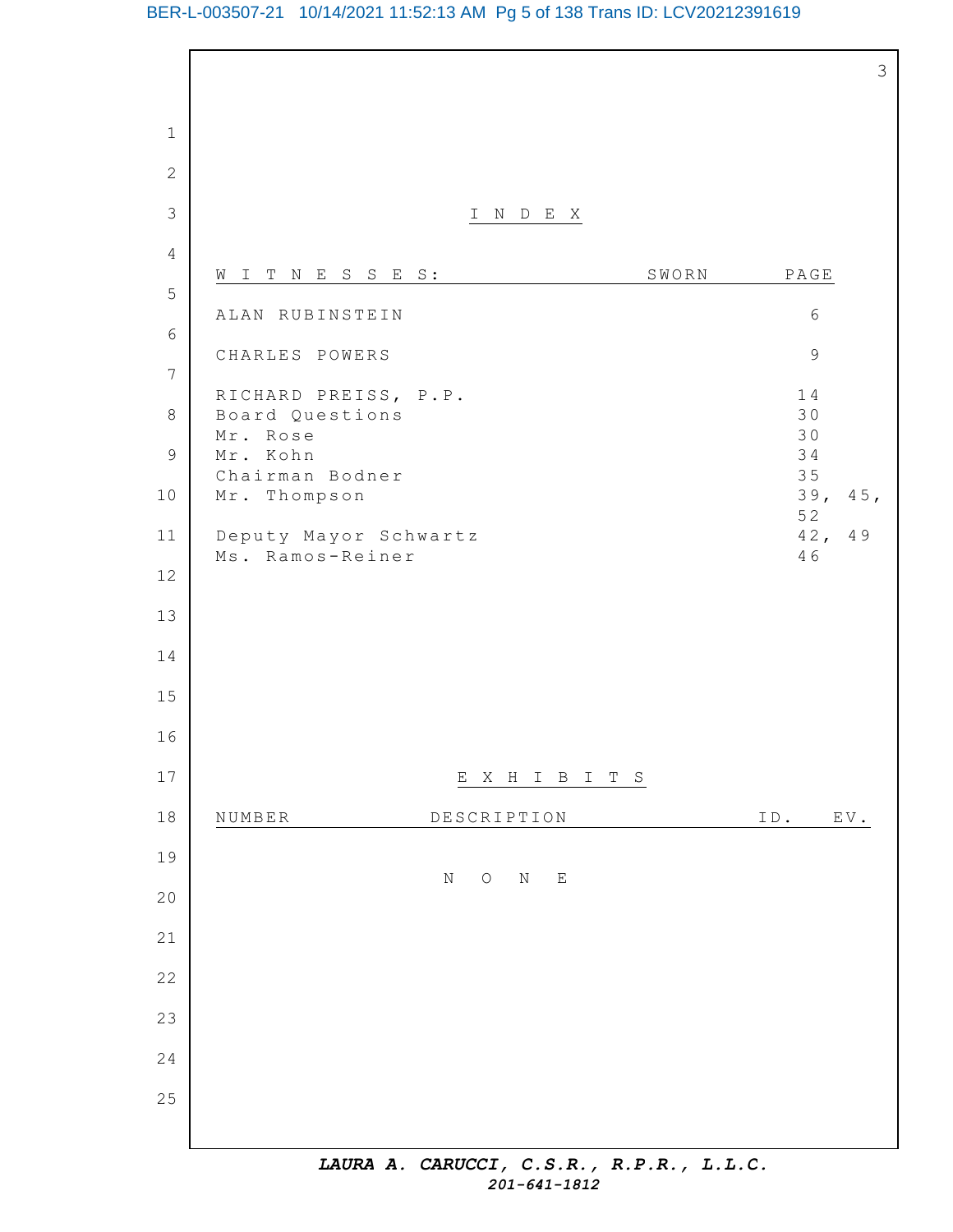4

1 2 3 4 5 6 7 8 9 10 11 12 13 14 15 16 17 18 19 20 21 22 23 24 25 (Whereupon, the following is a transcription of the Video File of the Township of Teaneck Planning Board Meeting held on, Thursday, February 11, 2021.) IT MODERATOR: Get started. CHAIRMAN BODNER: Right. We'll call the meeting to order, the Pledge. (Whereupon, all rise for a Recitation of the Pledge of Allegiance.) CHAIRMAN BODNER: Open Public Meetings Act, Ros, please. MS. McLEAN: Adequate notice of this meeting has been provided by adoption of the appropriate resolution listing the 2021 meeting dates by adoption of supplemental resolutions by e-mailing a copy of said resolutions to The Record and The New Jewish Standard, and by filing a copy with the Township Clerk's office, posted on the municipal bulletin board, and this statement will be included in the minutes. CHAIRMAN BODNER: Thank you. Roll call? IT MODERATOR: Mr. Parker has entered, sir.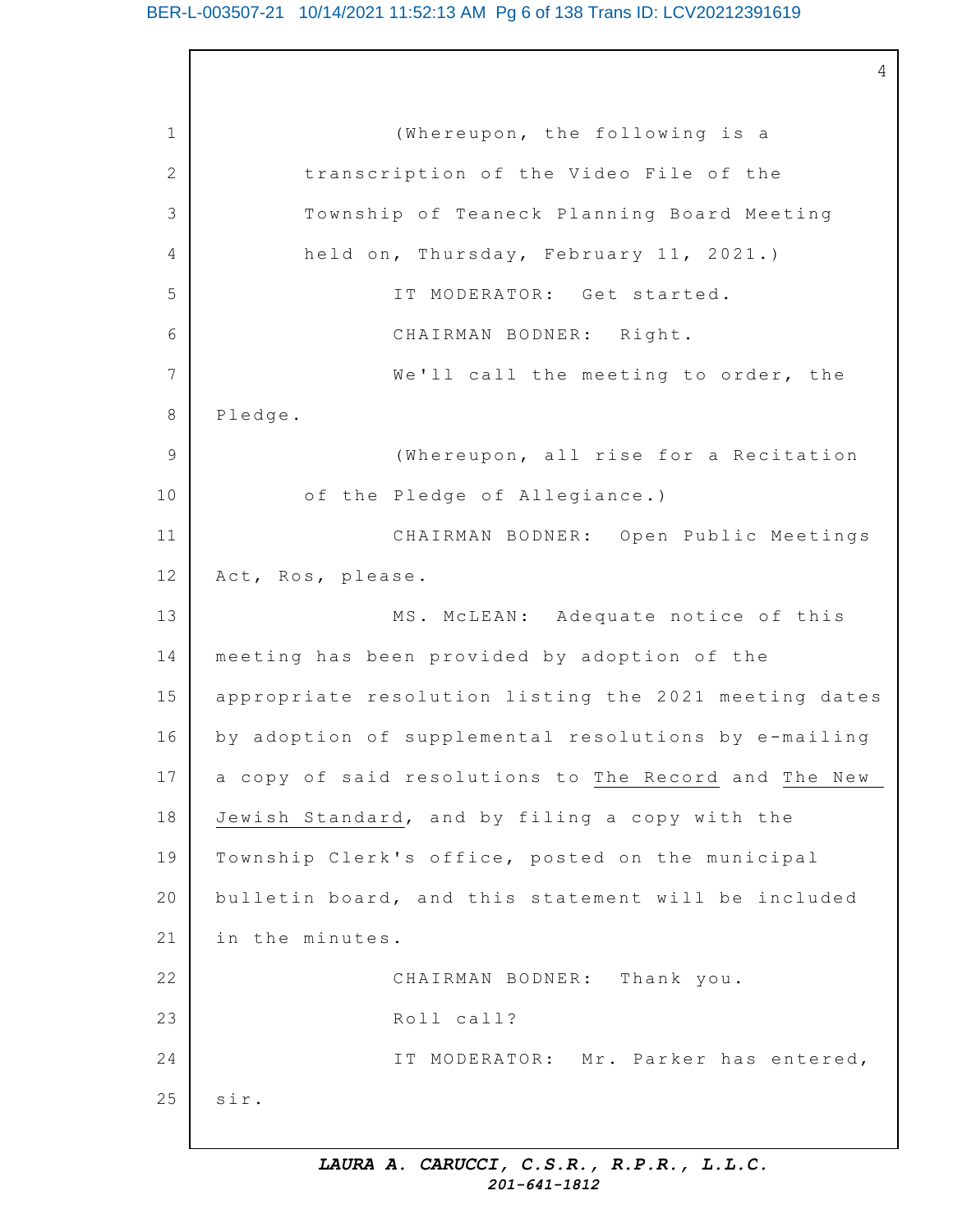## BER-L-003507-21 10/14/2021 11:52:13 AM Pg 7 of 138 Trans ID: LCV20212391619

5

| $\mathbf 1$    | CHAIRMAN BODNER: Okay.               |
|----------------|--------------------------------------|
| $\mathbf{2}$   | So Mr. Thompson is still not here?   |
| 3              | MS. MCLEAN: No.                      |
| 4              | IT MODERATOR: No, sir.               |
| 5              | MS. MCLEAN: Ms. Ramos Reiner?        |
| 6              | MS. RAMOS REINER: Here.              |
| $7\phantom{.}$ | MS. MCLEAN: Deputy Mayor Schwartz?   |
| $\,8\,$        | DEPUTY MAYOR SCHWARTZ: Representing. |
| 9              | MS. MCLEAN: Captain Croonquist?      |
| 10             | CAPTAIN CROONQUIST: I'm here.        |
| 11             | MS. MCLEAN: Mr. Parker?              |
| 12             | MR. PARKER: Here.                    |
| 13             | MS. MCLEAN: Mr. Rose?                |
| 14             | MR. ROSE: Here.                      |
| 15             | MS. MCLEAN: Mr. Zomick?              |
| 16             | MR. ZOMICK: Here.                    |
| 17             | MS. MCLEAN: Mr. Kohn?                |
| 18             | MR. KOHN: Here.                      |
| 19             | MS. MCLEAN: Mr. Greene?              |
| 20             | MR. GREENE: Here.                    |
| 21             | MS. MCLEAN: Chair Bodner?            |
| 22             | CHAIRMAN BODNER: Here.               |
| 23             | MS. MCLEAN: Okay.                    |
| 24             | CHAIRMAN BODNER: Okay.               |
| 25             | Good and welfare, now is the         |
|                |                                      |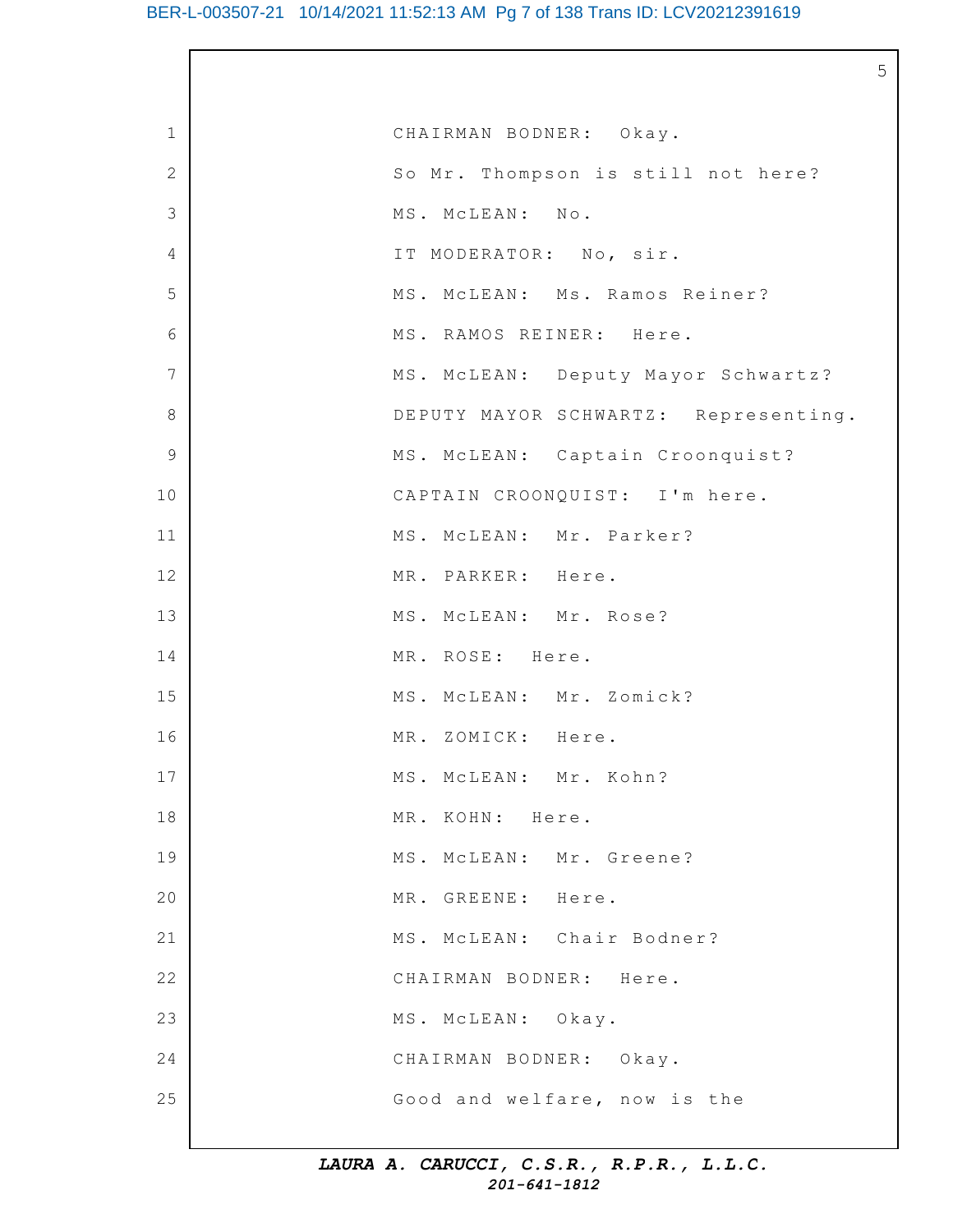## BER-L-003507-21 10/14/2021 11:52:13 AM Pg 8 of 138 Trans ID: LCV20212391619

1 2 3  $\Delta$ 5 6 7 8 9 10 11 12 13 14 15 16 17 18 19 20 21 22 23 24 25 6 opportunity of the public to speak to the board for three minutes. I'll look for people to electronically raise their hands. Brian, keep your eyes on the  $-$ -MR. EYERMAN: The time, yes, sir. CHAIRMAN BODNER: Will you -- will you please? All right. I got the time on my thing. All right. Anyone? (No response.) CHAIRMAN BODNER: Anyone from the public who would like to talk to the good and welfare? (No response.) CHAIRMAN BODNER: If your video is on, wave your hand or hit the -- I don't see anybody asking. Mr. Rubenstein, go ahead. MR. RUBENSTEIN: Good evening, as  $-$  as many of us noted at the last -- at the planning board meeting two meetings ago, it is difficult to respond to provide meaningful comments to what is supposed to be an informative presentation if public comments are allowed only before the presentation. I do have several comments on the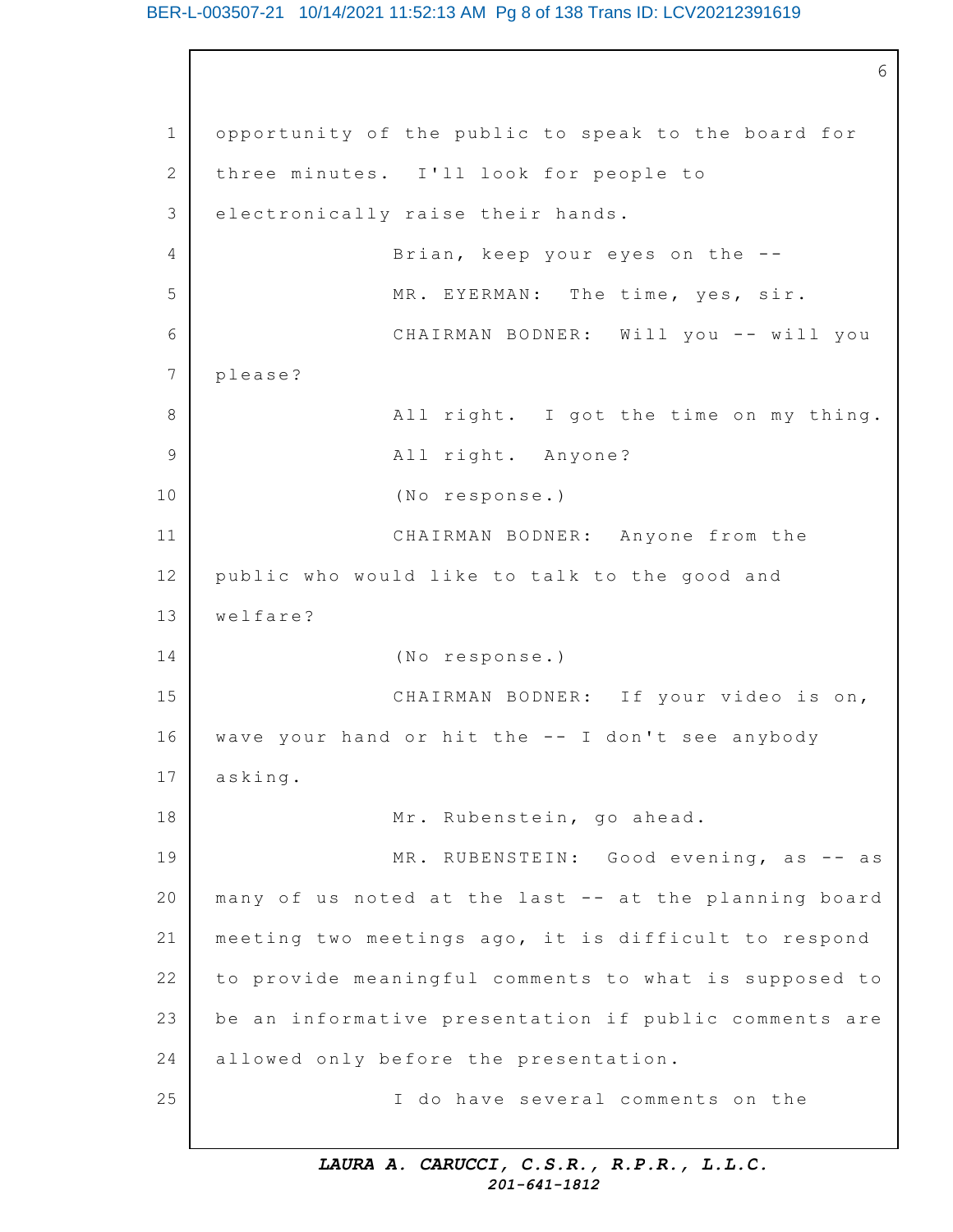## BER-L-003507-21 10/14/2021 11:52:13 AM Pg 9 of 138 Trans ID: LCV20212391619

1 2 3 4 5 6 7 8 9 10 11 12 13 14 15 16 17 18 19 20 21 22 23 24 25 7 reports that I hope will be addressed by Mr. Preiss during his presentation. The goal to revitalize Cedar Lane or, to use your words: "This is expected to be part of an expanded Cedar Lane Business District." Why not expand the redevelopment zone area further down Elmwood Terrace and onto Chestnut Avenue towards Cedar Lane, as well as include the properties on Water Street? All of the businesses located in these areas south of Cedar Lane also use the existing municipal lot and much of that area could benefit from an expanded and well-thought-out development plan for the entire business area, as well as part of the expanded Cedar Lane Business District. I am sure that the purpose of the report is not only to benefit the rebuilding of the Stop & Shop. Two, are there redevelopment plans for the Buddhist Center which is in the middle of the redevelopment area? Are there plans of integrating the Buddhist Center into the area? Three, there is no discussion in the report about traffic, which presumably will increase significantly if there is a new mixed-use building,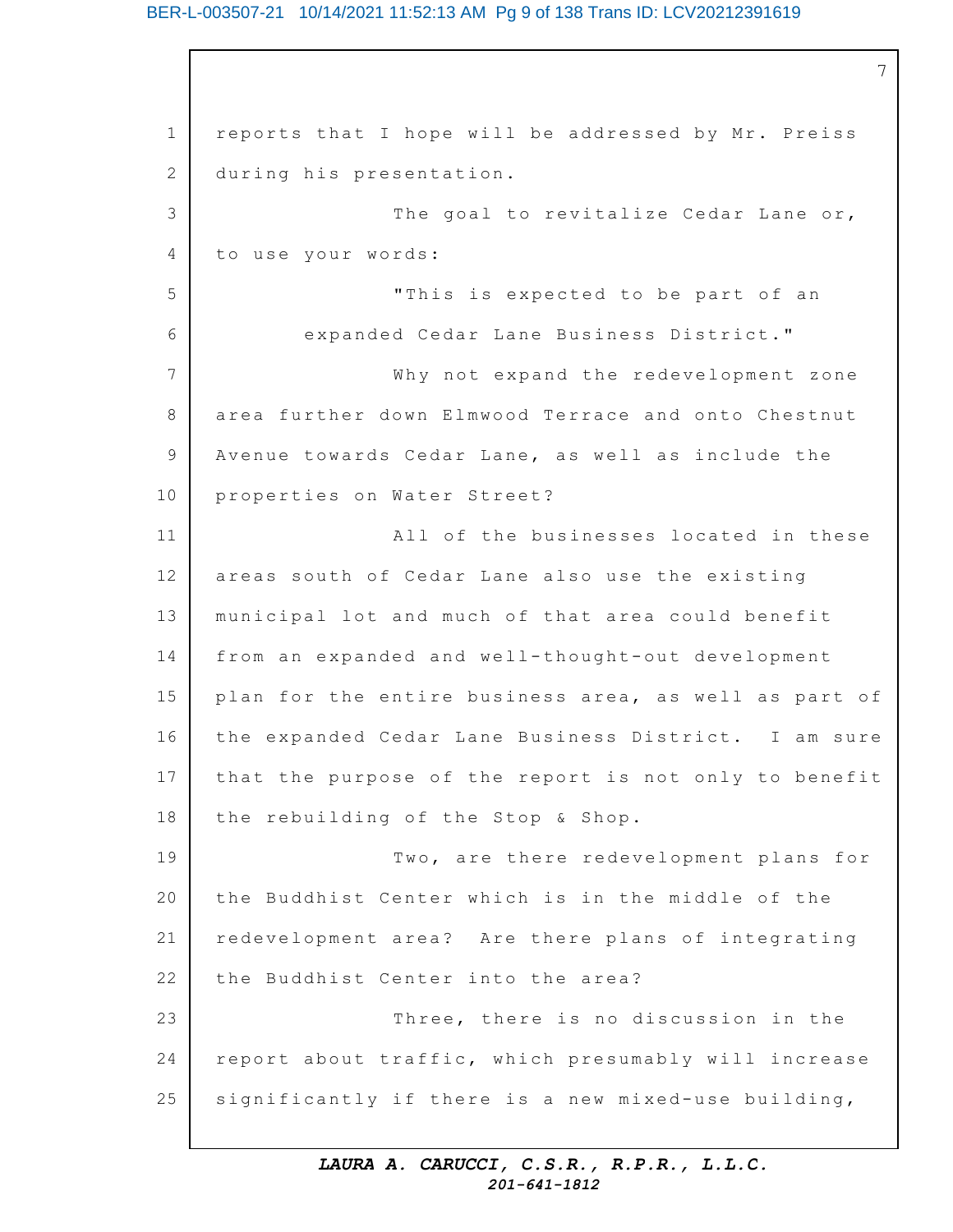## BER-L-003507-21 10/14/2021 11:52:13 AM Pg 10 of 138 Trans ID: LCV20212391619

8

1 2 3 4 5 6 7 8 9 10 11 12 13 14 15 16 17 18 19 20 21 22 23 24 25 residential expansion and increased parking in the area. The primary access road is American Legion Drive, which allows about five cars to turn onto Cedar Lane at the light. What changes are proposed since increasing the light from American Legion Drive would only cause traffic issues on the existing Cedar Lane Business District? Are there any other access roads that you would envision or recommend creating to enable the vehicles to access this redevelopment area. Four, who is expected to share the cost of the construction of the new multistory parking garage? Five, will the new garage still be completely open and available for use by township residents? And, six, what modern parking deck are you referring to on page 13 where the report discusses in such recent multifamily and mixed-use developments at Holy Name Medical Center? Are you referring to the parking deck built 20 years ago? The approved parking decks on Teaneck Road that were abandoned by the hospital about 10 years ago? Or the proposed and un-filed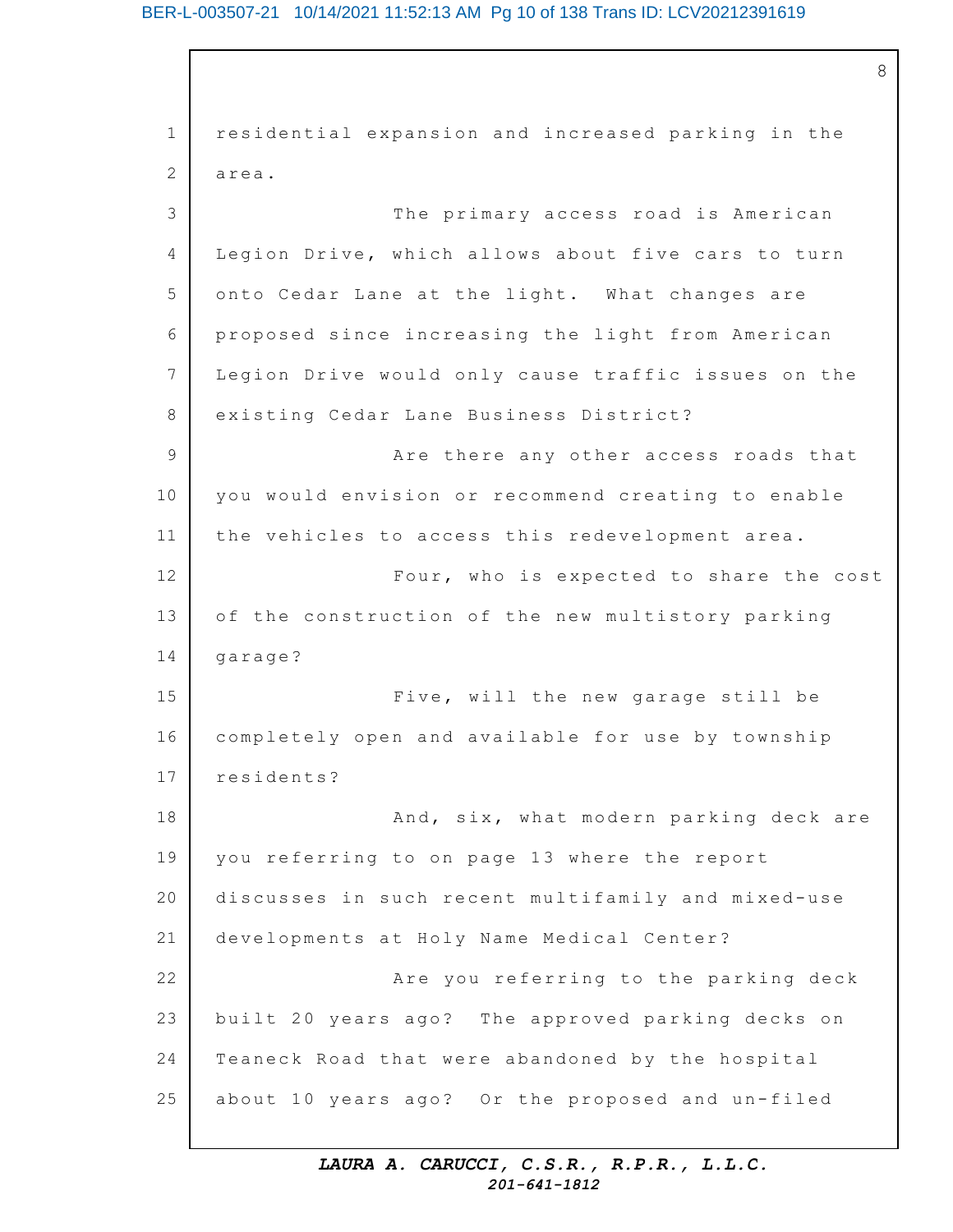## BER-L-003507-21 10/14/2021 11:52:13 AM Pg 11 of 138 Trans ID: LCV20212391619

1 2 3 4 5 6 7 8 9 10 11 12 13 14 15 16 17 18 19 20 21 22 23 24 25 9 parking structure that the hospital envisions in the residential zone on Chadwick Road. Thank you. CHAIRMAN BODNER: Thank you, Mr. Rubenstein. Actually, Brian? MR. EYERMAN: Yes, sir. CHAIRMAN BODNER: I'm just confirming that Mr. Thompson is still not on, so we have to be dealing with the minutes. MR. EYERMAN: I'm -- I'm doing it, sir. CHAIRMAN BODNER: All right. MR. EYERMAN: I have an iPad quest, I think that is Mr. Thompson. I'm admitting him to the room. CHAIRMAN BODNER: Anybody else in the public? Mr. Powers? Unmute yourself, Mr. Powers. MR. POWERS: Thank you, Mr. Chairman. I want to quickly mention the fact that the firm that you have asked to review the OSRP is actually disqualified by virtue of the fact that it violated its pay-to-play requlations in the way in which it achieved its contract with the township.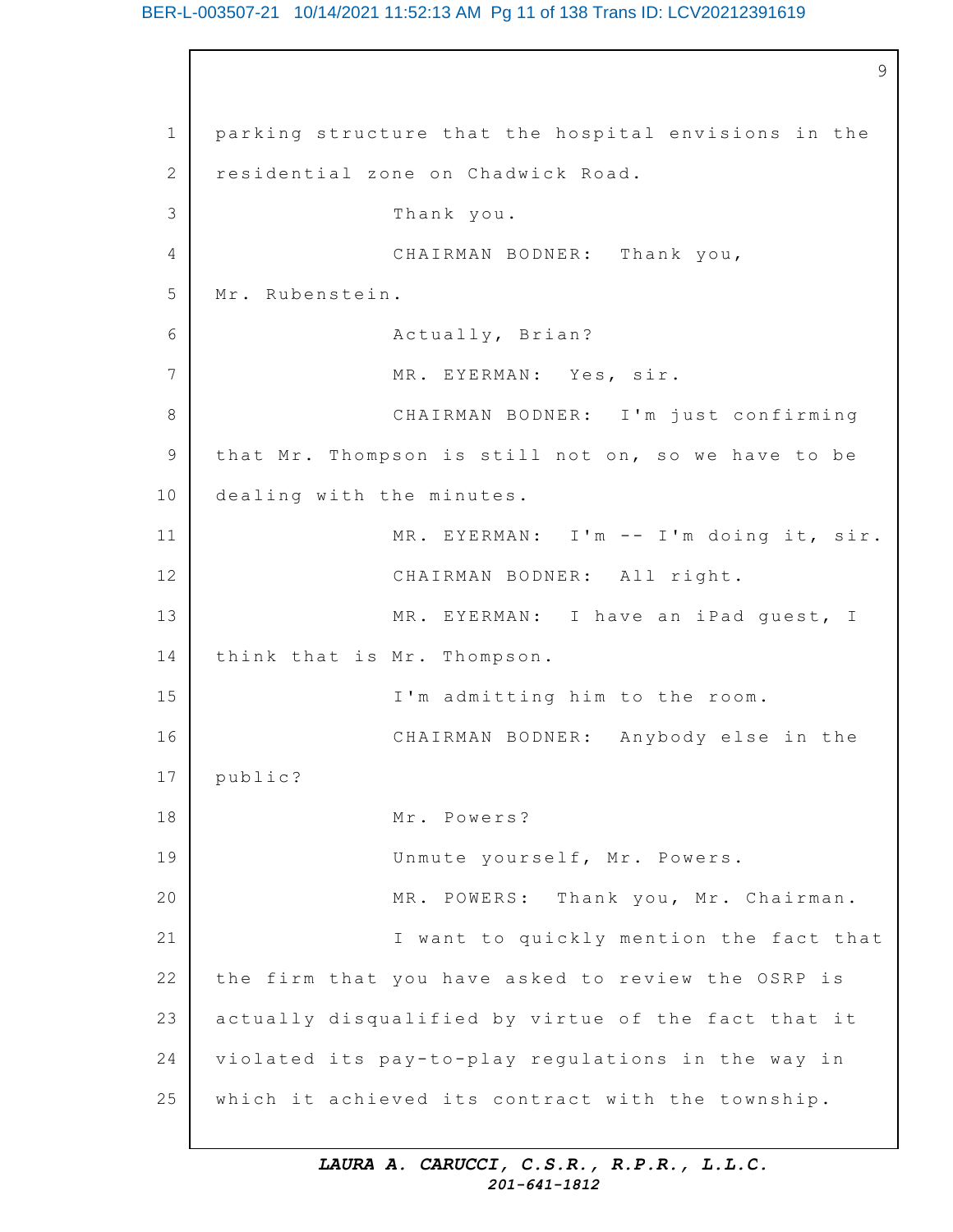## BER-L-003507-21 10/14/2021 11:52:13 AM Pg 12 of 138 Trans ID: LCV20212391619

1 2 3 4 5 6 7 8 9 10 11 12 13 14 15 16 17 18 19 20 21 22 23 24 25 You should take that into account and try to figure out how you folks are ever going to get to the OSRP. I am discouraged, again, by the fact that informal presentations of areas in need of redevelopment are -- are provided to this planning board, in an informal mechanism, which is clearly intended to avoid, as you have tonight, informing the neighbors of such redevelopment areas of what it is that you plan to do, and that is, in fact, a direct violation of -- of all of the normal procedures and just calling it an informal presentation, even though you know, even though the public does not know, who it is that will be the developer who will actually be carrying out Mr. Preiss' plan is, once again, a problem. And, finally, you folks, as you probably know, have now been sued by two entities, including the Fair Share Housing Center, as well as seven residents, not including me, in the -- about the way in which you have handled the issues associated with the RLUIPA. I want to point out to you that it was important that the public be given a chance, as they were not given a chance by virtue, Mr. Chair, of you following the advice of Mr. Schwartz, not to allow

## *LAURA A. CARUCCI, C.S.R., R.P.R., L.L.C. 201-641-1812*

10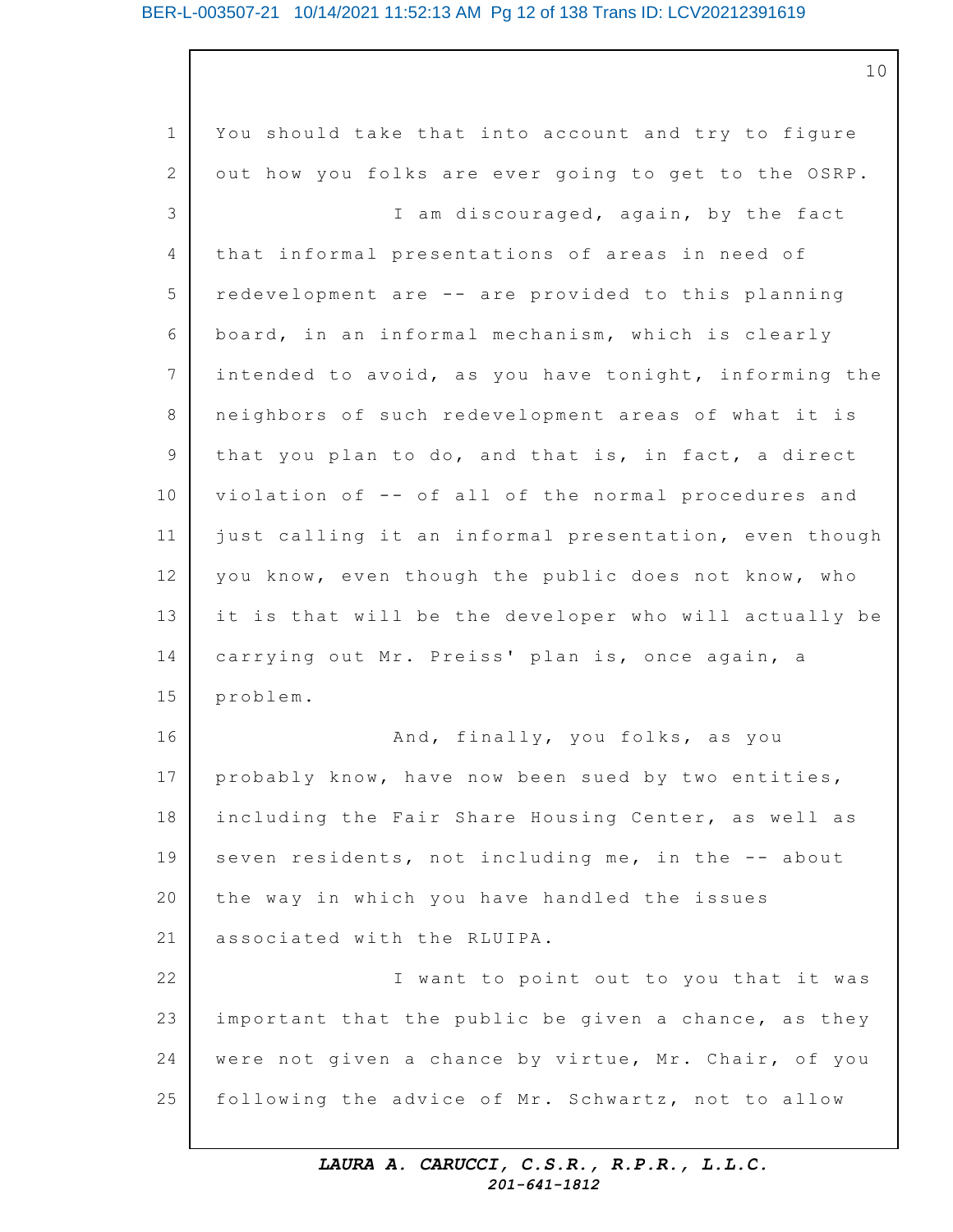1 2 3 4 5 6 7 8 9 10 11 12 13 14 15 16 17 18 19 20 21 22 23 24 25 the public to testify in your original November hearing, and then the erroneous advice given to you by your  $-$  your attorney, that, in fact, the provisions of, not only the Master Plan that you passed in February of 2019, but also the -- the Ordinance  $4-2019$  would have required you to have gone through a very specific procedure to identify whether or not it was possible to integrate the affordable with the market units in that facility, and that is why, in fact, your  $--$  you, along with the applicant, is now before the court in Superior Court, as several of you have -- have known was actually suggested to the residents of the township  $-$ -CHAIRMAN BODNER: Fifteen seconds. MR. POWERS: -- by the Council. Thank you so much. CHAIRMAN BODNER: Thank you. MS. MCLEAN: Let the record show that Howard Thompson is in. (Whereupon, Mr. Thompson is now in attendance.) CHAIRMAN BODNER: All right, Howard, Brian and I have the beginning of the minutes. Take over from here. MR. THOMPSON: Sure.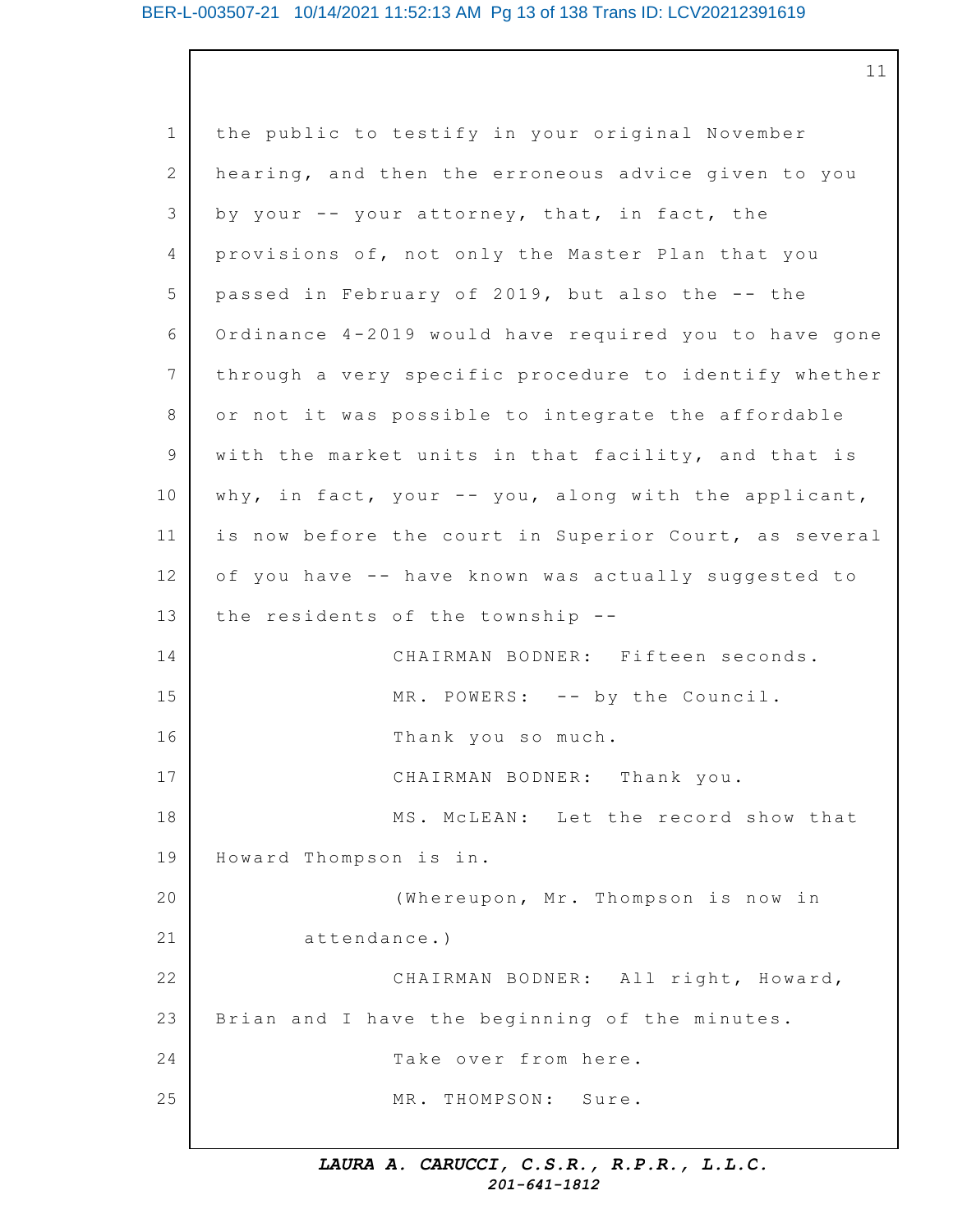1 2 3  $\Delta$ 5 6 7 8 9 10 11 12 13 14 15 16 17 18 19 20 21 22 23 24 25 12 Thank you. Can you hear me? CHAIRMAN BODNER: Yeah. MR. THOMPSON: Okay. CHAIRMAN BODNER: Okay. Anyone else from the public? (No response.) CHAIRMAN BODNER: I see nobody on video. And I see no electronic hands. Last call. (No response.) CHAIRMAN BODNER: And -- okay. Good and Welfare is closed. All right. Let's move onto our agenda. Now we have the minutes of January 28th, you received an e-mail with the minutes. MR. ROSE: Mr. Chair, I've had my hand u p. CHAIRMAN BODNER: Yes, Mr. Rose. MR. ROSE: Thank you very much. Just regarding the two people who spoke right now, I'm surprised that Mr. Powers' seeking comments regarding a situation that's in litigation with the presumption that there's nothing we can comment on during that period.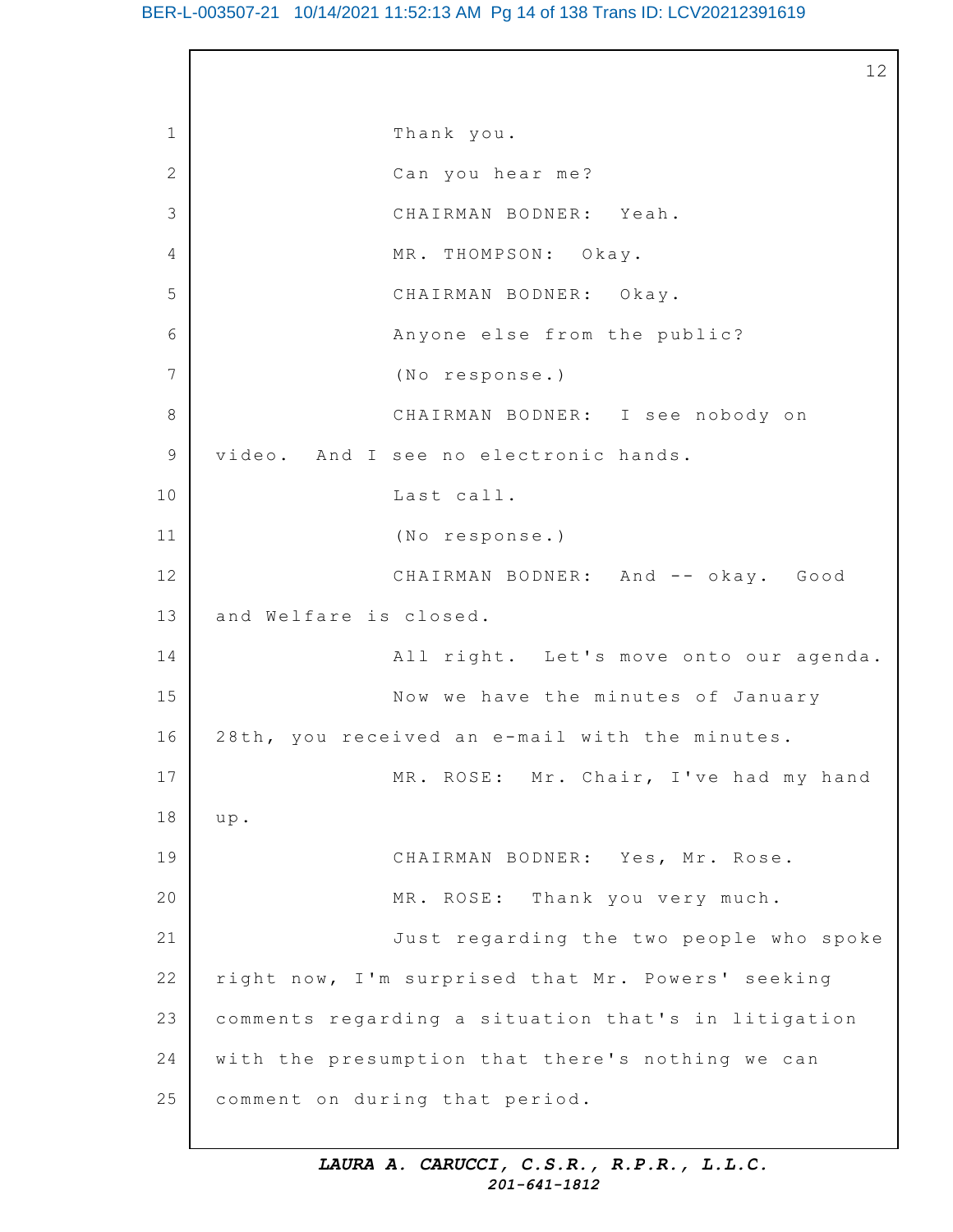## BER-L-003507-21 10/14/2021 11:52:13 AM Pg 15 of 138 Trans ID: LCV20212391619

13

1 2 3 4 5 6 7 8 9 10 11 12 13 14 15 16 17 18 19 20 21 22 23 24 25 Regarding, Mr. Rubenstein, his concern, I think, is a valid one in terms of -- and maybe you'll be able to answer this yes. Is there an opportunity for the public to speak after the presentation in question? 'Cause in a sense, good and welfare might have helped them if they had any questions from the presentation to then have a time period to talk. CHAIRMAN BODNER: The -- the answer is no. This is informational. It's just to update on stuff that is happening. There will be many, many opportunities on this AINR and if there's eventually a developer and whatever, for the public's involvement. The public will not -- this is standard procedure, we've done at every single one of these type of situations. We did it the last area in need of redevelopment, it was us to just get updated on what's coming down the pike soon. And then when - when required, number one, the public will be noticed. And, number two, given the opportunity. MR. ROSE: Thank you for putting it in proper perspective. CHAIRMAN BODNER: And it goes multiple times, as you know, 'cause it's us, the Council and back and forth. So...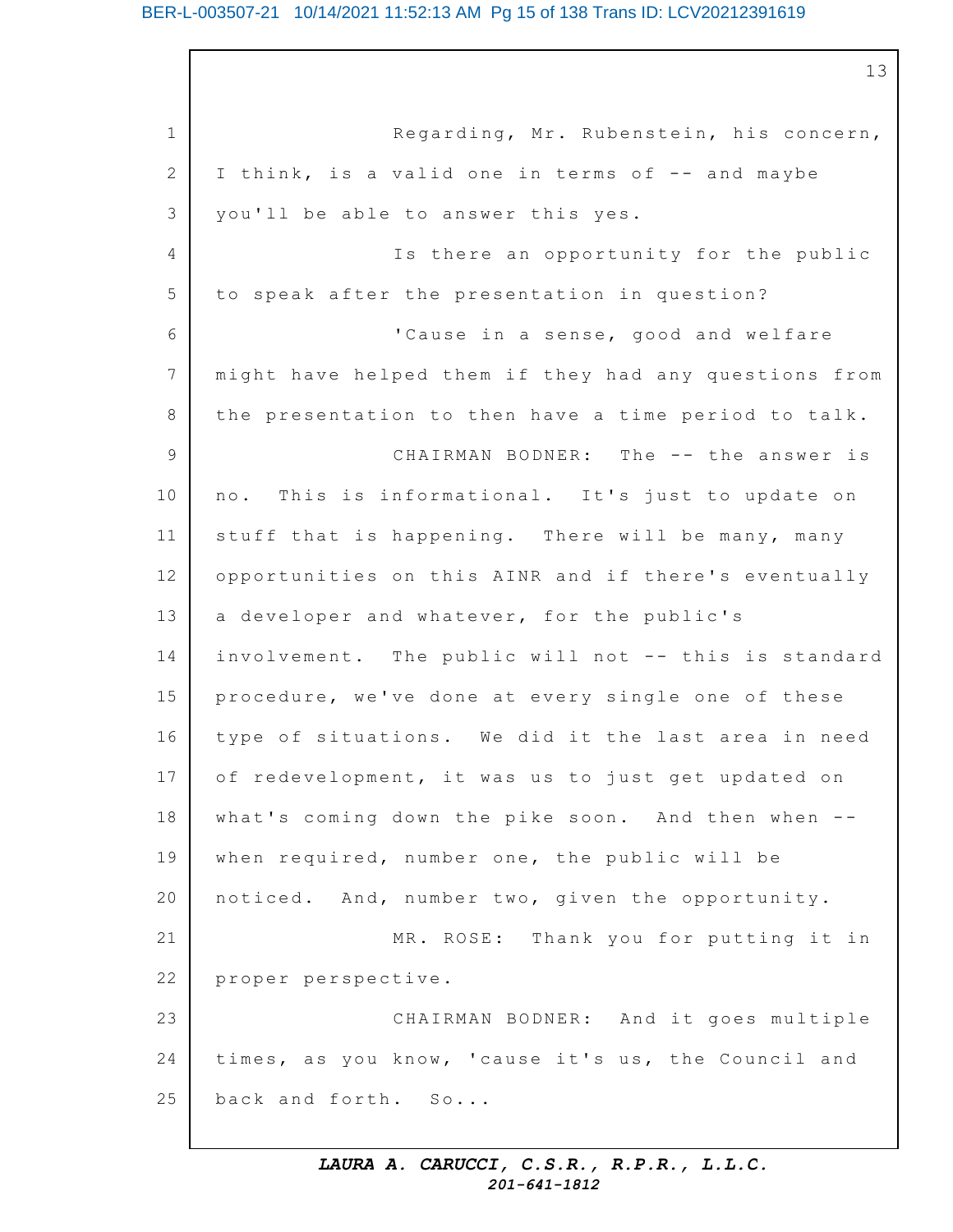## BER-L-003507-21 10/14/2021 11:52:13 AM Pg 16 of 138 Trans ID: LCV20212391619

1 2 3 4 5 6 7 8 9 10 11 12 13 14 15 16 17 18 19 20 21 22 23 24 25 14 MR. ROSE: Again, thank you for putting it in proper perspective. CHAIRMAN BODNER: No problem. (Agenda Items from  $10:35$  to  $19:21$  on the Video File.) CHAIRMAN BODNER: So we move on to number two is informal presentation/discussion of an ordinance entitled, "Draft Area in Need of Redevelopment investigation for Block 705, Lot 4.01, and Block 707, Lots 1 and 5, Township of Teaneck. Prepared on behalf of the Teaneck Planning Board by Phillips Preiss. I don't see Mr. Preiss on here. Is someone else -- MR. EYERMAN: I did see Mr. -- I did see Mr. Preiss on, sir. CHAIRMAN BODNER: There he is, Richard -- MR. EYERMAN: Hi, Rich, how are you. CHAIRMAN BODNER: -- hiding in a corner. MR. PREISS: Good -- good evening. CHAIRMAN BODNER: All right, Richard, the floor is yours. I think you're not a stranger to this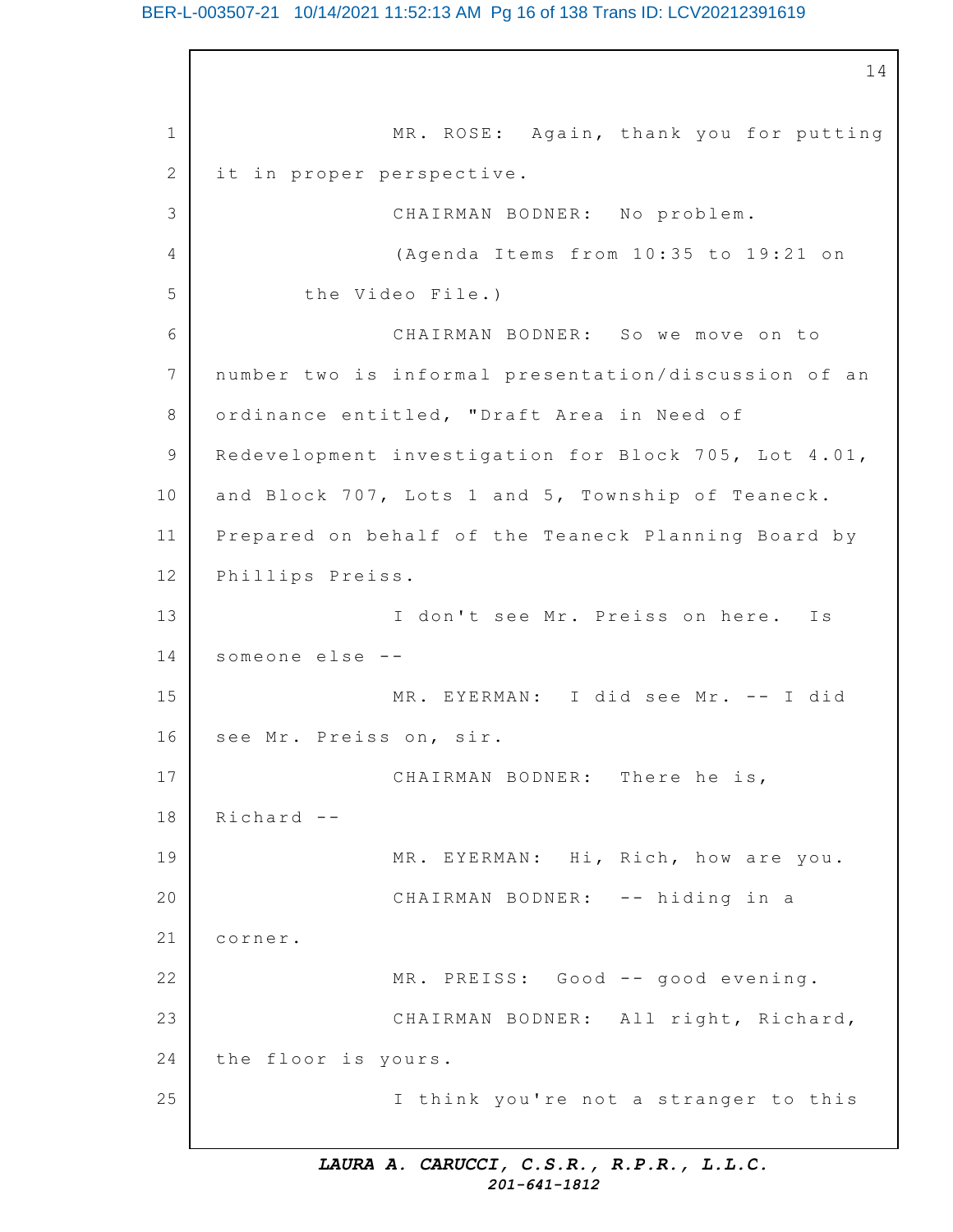## BER-L-003507-21 10/14/2021 11:52:13 AM Pg 17 of 138 Trans ID: LCV20212391619

1 2 3  $\Delta$ 5 6 7 8 9 10 11 12 13 14 15 16 17 18 19 20 21 22 23 24 25 15 board, so you don't need any introduction. Our planner, Richard Preiss, will now discuss this area in need of redevelopment plan. MR. PREISS: All right. Thank you, Mr. Chairman. Let me also introduce to you this evening Dijia Chen. She's a senior planner in our office. And she assisted me with preparing the report. And I'm going to address some of the questions that the members of the public raised, just to make sure that everybody understands the process and the things that will be done as we move ahead with the process. And then I'll go to a short presentation, members of the public -- members of the board have the  $--$  the study in front of them. And I'll give a short presentation and -- and during that brief presentation, Ms. Chen will share the screen so that there will be some context for my presentation. IT MODERATOR: All right. Mr. Preiss, should I make you the c-host -- MALE BOARD MEMBER: Would you be able  $to$   $-$ IT MODERATOR: -- of Mrs. Chen? MR. PREISS: Ms. Chen.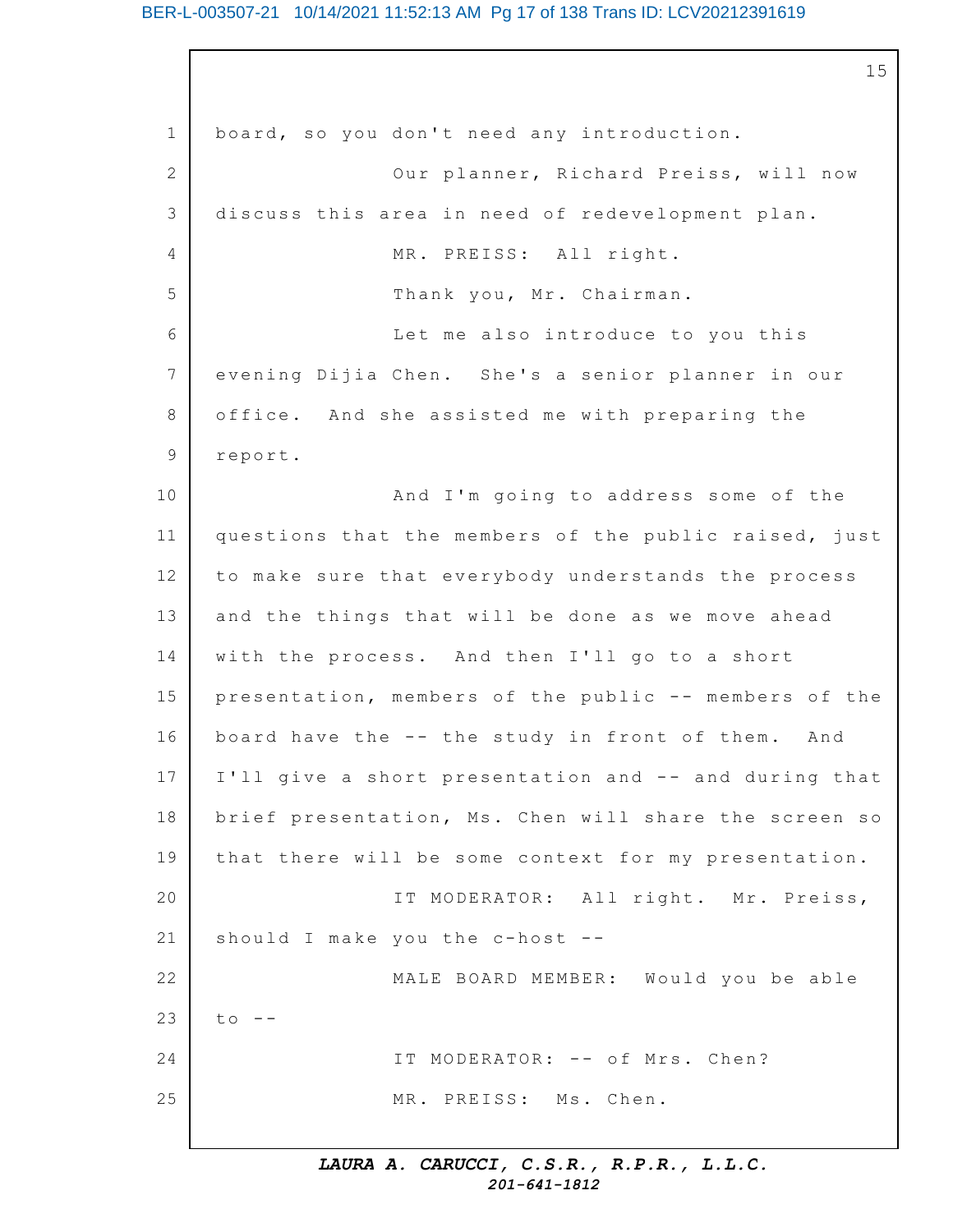## BER-L-003507-21 10/14/2021 11:52:13 AM Pg 18 of 138 Trans ID: LCV20212391619

1 2 3 4 5 6 7 8 9 10 11 12 13 14 15 16 17 18 19 20 21 22 23 24 25 16 IT MODERATOR: Thank you. All right. Two second -- MR. THOMPSON: Would you just spell her first name for me, please? Is it Deirdre? What did you say her first name was? MS. CHEN: Dijia. MR. PREISS: Richard Preiss,  $P-R-E-I-S-S$ . MR. THOMPSON: No, not yours, her name. MR. EYERMAN: D-I-J-I-A. MS. CHEN: D-I-J-I-A. CHAIRMAN BODNER: Howard, it's on the screen under her name -- under her picture. MR. THOMPSON: I didn't see it. That's the only reason I asked. CHAIRMAN BODNER: All right. I'm just telling you, right next to Mr. Preiss. Well, I don't know if it's the same place on yours. Okay. Go ahead. MR. PREISS: Okay. So thank you. So, let me just talk about, you know, how -- how we're going about this. And I will note that in Teaneck we've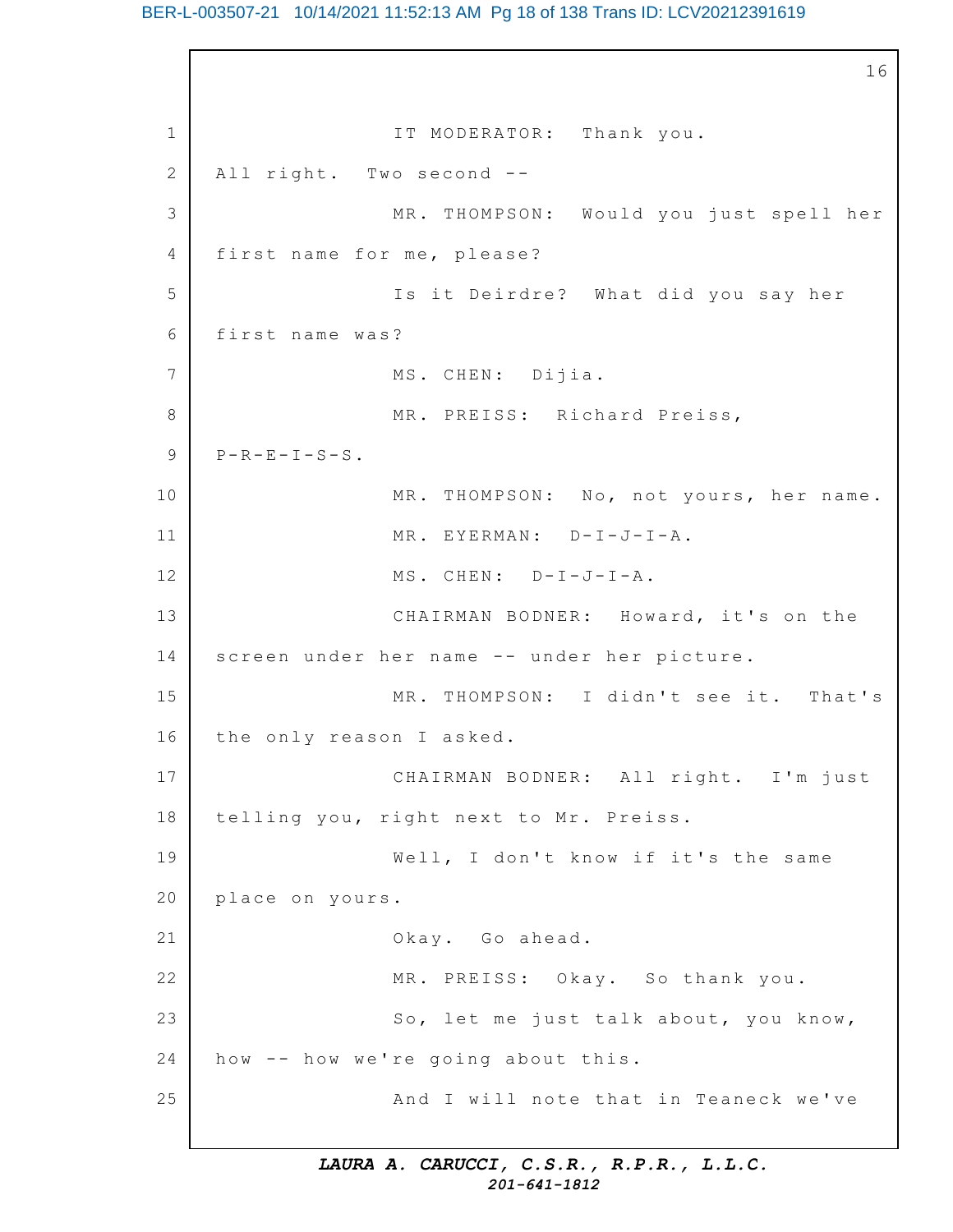## BER-L-003507-21 10/14/2021 11:52:13 AM Pg 19 of 138 Trans ID: LCV20212391619

1 2 3 4 5 6 7 8 9 10 11 12 13 14 15 16 17 18 19 20 21 22 23 24 25 developed a -- a certain procedure and protocol for these matters. And we're following the same procedures we did, for example, when we did an area in need of redevelopment for 1425 Teaneck Road, that was the senior affordable housing project. And also when we did the area in need of redevelopment followed by the redevelopment plan for 329 Alfred Avenue. So under the Local Redevelopment and Housing Law, legally what happens is the Council directs the Planning Board to understate -- undertake an investigation to determine whether an area which is identified, and in this case it's a -- it's a number of lots on both sides of American Legion Drive, whether they qualify as an area in need of redevelopment. Once that study is done, the law requires that a public hearing be held and that it be noticed, and that it be noticed twice; once at least 17 days ahead of the hearing and another time 10 days ahead of the hearing. The formal hearing  $-$ - hearing is held in front of the Planning Board. Members of the public are given an opportunity to weigh in. The Planning Board then has to make a recommendation, by resolution, whether the area

> *LAURA A. CARUCCI, C.S.R., R.P.R., L.L.C. 201-641-1812*

17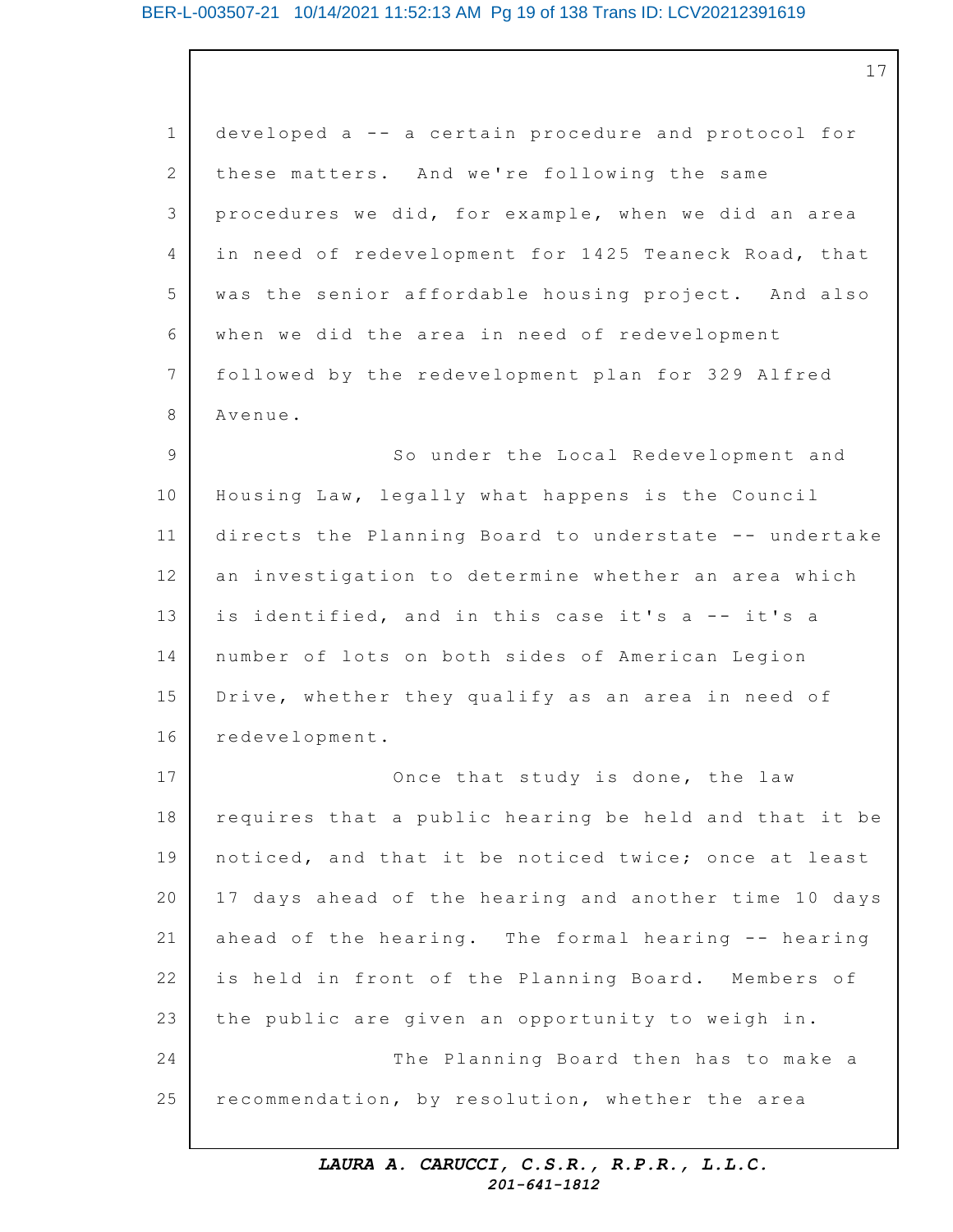1 2 3 4 5 6 7 8 9 10 11 12 13 14 15 16 17 18 19 20 21 22 23 24 25 should be declared an area in need of redevelopment or not. And that gets sent to the governing body, the Council. They hold another hearing, that one is not noticed, and then they either accept or reject the recommendation of the Planning Board. Now, Teaneck has gone, in these circumstances have bent over backwards and gone a step beyond what the law requires in that we don't just come in and say, you know, at the hearing, Planning Board, we just did a report, here's the report, agree or disagree. We've done this in other occasions where we share the report, not only with the Planning Board, but members of the public, saying here's what the report says, here's our recommendation. If you have any input, any suggested changes or comments, we'd like to take that into consideration. And we might or may not revise that report before it goes to the public hearing. So we go substantially beyond the Municipal Land Use Law and beyond the Local Redevelopment and Housing Law. And we go to the extra trouble of doing an informal hearing to provide additional transparency and notice for the members of the public. So it's inaccurate that we're not providing sufficient notice for members of the

> *LAURA A. CARUCCI, C.S.R., R.P.R., L.L.C. 201-641-1812*

18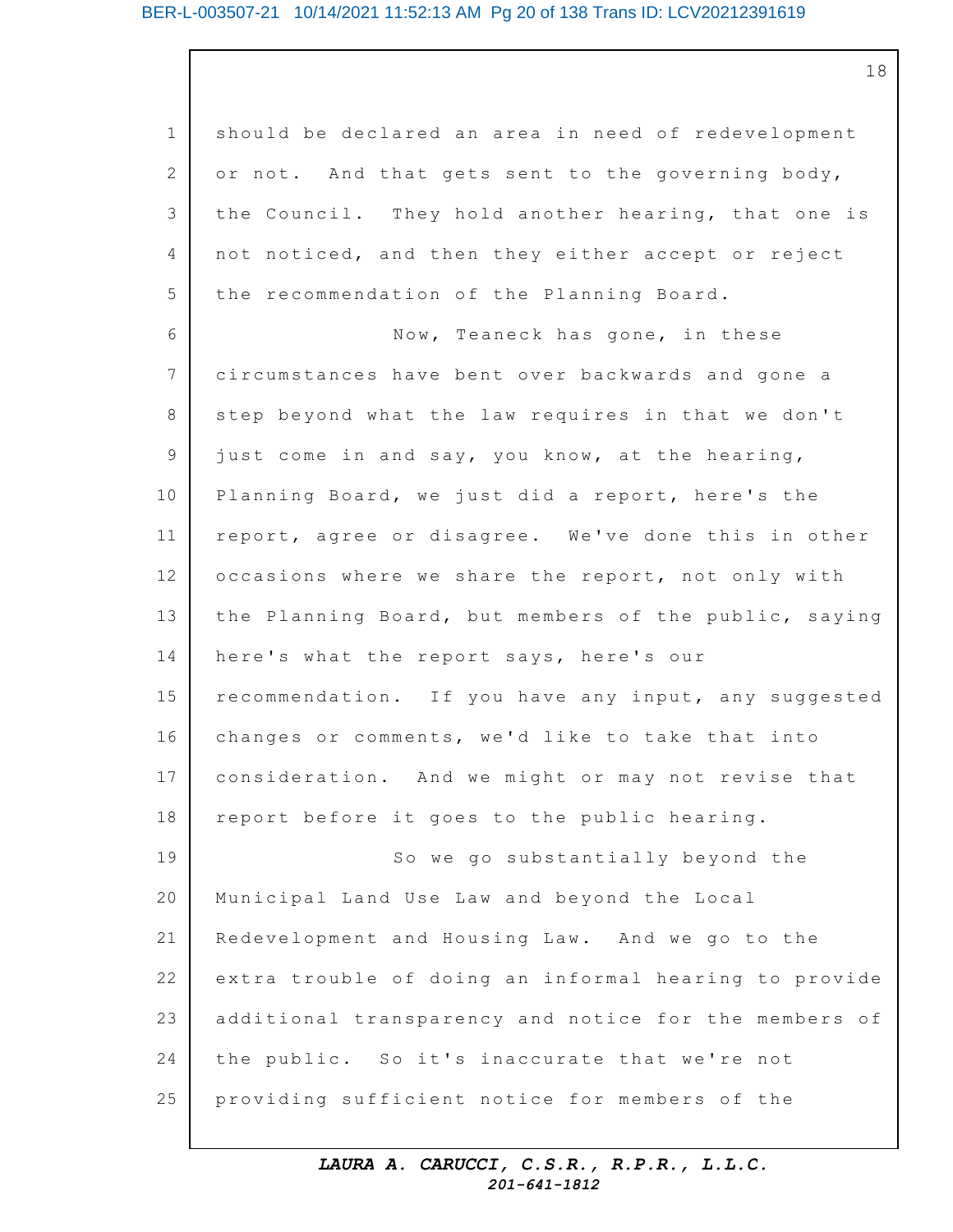## BER-L-003507-21 10/14/2021 11:52:13 AM Pg 21 of 138 Trans ID: LCV20212391619

|              | 19                                                    |
|--------------|-------------------------------------------------------|
| $\mathbf 1$  | public.                                               |
| $\mathbf{2}$ | The second thing I want to point out is               |
| 3            | that, and I know members of the Planning Board know   |
| 4            | this because we've been through this process before,  |
| 5            | but for those members who are attending who are not   |
| 6            | familiar with the process, the redevelopment process  |
| 7            | is broken up into two phases. The first is simply to  |
| 8            | make a determination of whether the area that -- the  |
| 9            | study area qualifies as an area in need of            |
| 10           | redevelopment. And you do that on the basis of        |
| 11           | criteria that are set forth in the statute.           |
| 12           | There is nothing in the -- in the                     |
| 13           | statute, and nor is it wise at this particular point  |
| 14           | to say, you know, what this -- what the plan is going |
| 15           | to be, the redevelopment plan. The plan that gets     |
| 16           | put in place in -- in the second phase, is something  |
| 17           | which is done after the area is declared an area in   |
| 18           | need of redevelopment. And when that's done, there's  |
| 19           | very specific detail, there's what is permitted, you  |
| 20           | know, bulk regulations, design standards.             |
| 21           | And I can assure members of the public                |
| 22           | that in this case, if there is -- if the area is      |
| 23           | declared an area in need of redevelopment and there   |
| 24           | is a redevelopment plan and it's a sizeable           |
| 25           | redevelopment plan, that we will also undertake       |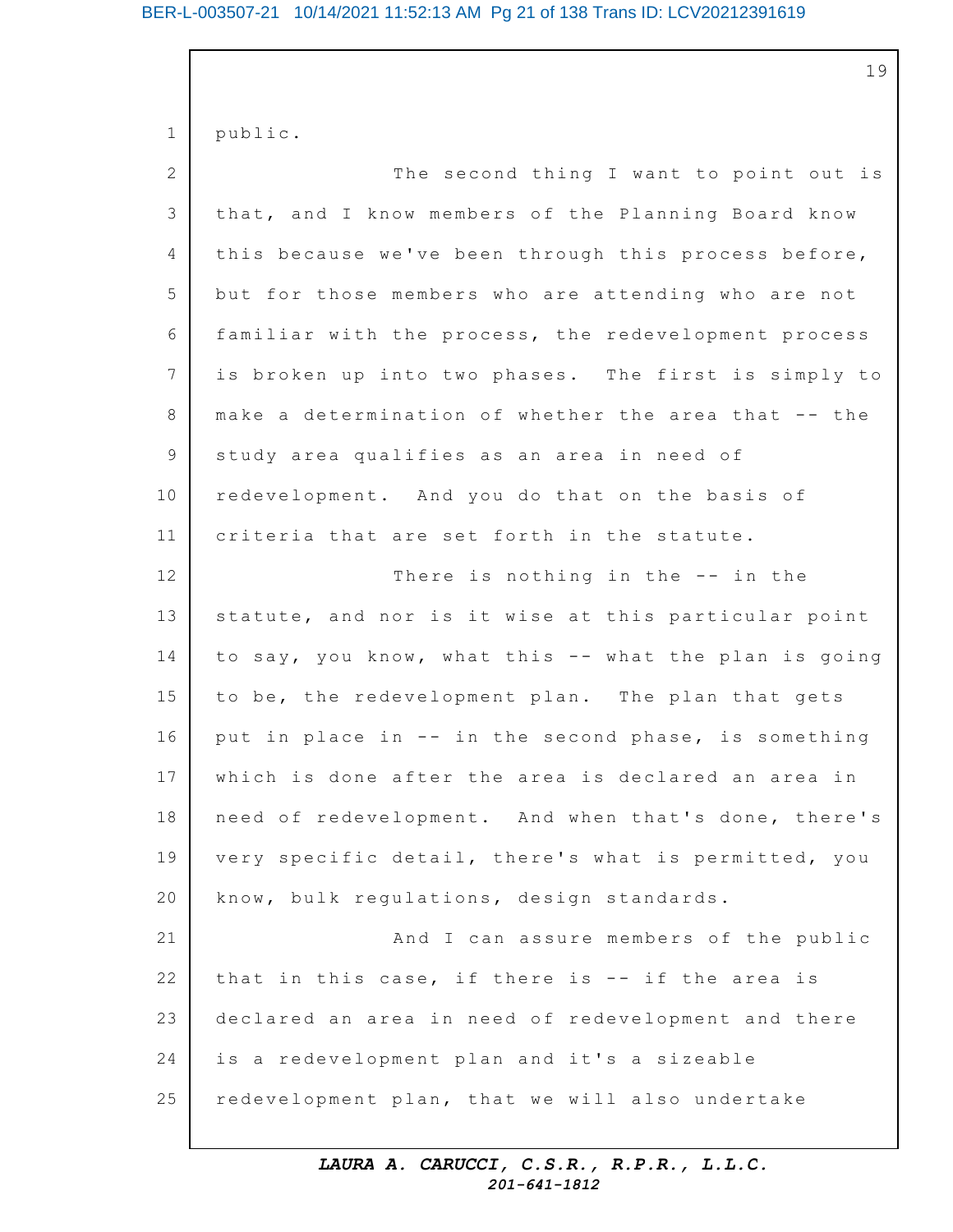1 2 3 4 5 6 7 8 9 10 11 12 13 14 15 16 17 18 19 20 21 22 23 24 25 engineering studies, environmental studies, traffic studies. And we will be very sure in that particular study to study all aspects and make sure that, you know, whatever is proposed as part of the redevelopment plan is something that is feasible and that the public improvements which are necessary to support it, whether it be traffic improvements or water and sewer improvements and so forth, are included as part of that study. So now to the area in need of redevelopment. So -- also, let me just address the -- the area chosen. The area that was chosen was one that was chosen by the Council. We -- the Council directed the Planning Board to look at this particular study area. And part of that decision is to look at the area and determine whether it has the potential to be declared an area in need of redevelopment. That doesn't mean that at some later stage, if there's a decision to expand it and do other parts of Teaneck or the downtown as redevelopment areas, that can be done. But at this particular point in time, the Council, in its wisdom, you know, pointed to this particular area and asked the Planning Board to do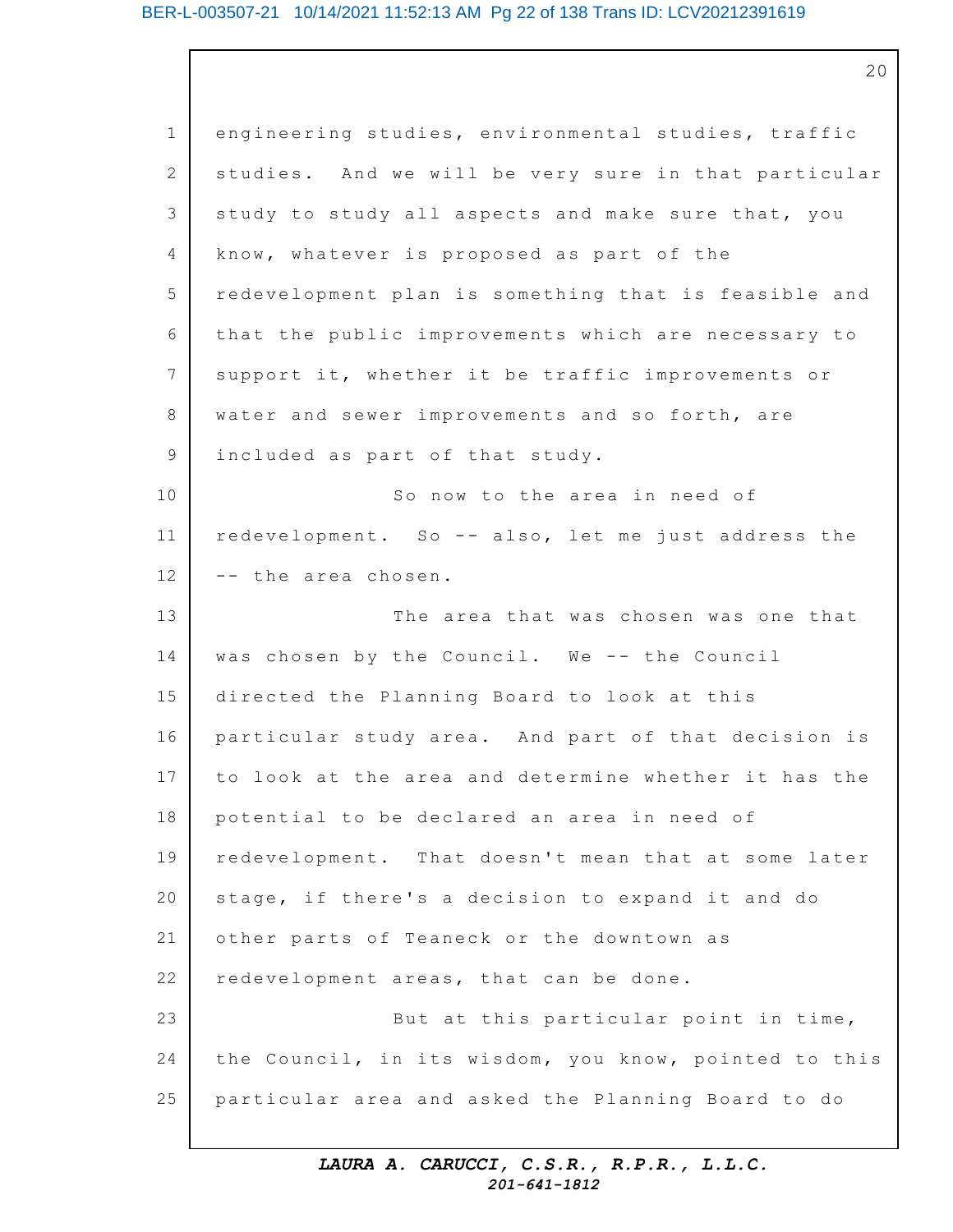## BER-L-003507-21 10/14/2021 11:52:13 AM Pg 23 of 138 Trans ID: LCV20212391619

1 2 3 4 5 6 7 8 9 10 11 12 13 14 15 16 17 18 19 20 21 22 23 24 25 21 that. And the other thing is that redevelopment isn't the only way to do plans for the downtown or to look at Cedar Lane. That could be done as part of a Master Plan or as a separate study by itself, similar to what our firm did, you know, for example, with the State Street area. So, onto the presentation itself. So if I can ask Dijia to bring up the -- the -- the first slide. This is from the -- the report itself. And I just wanted to give it -- just raise  $-$  yeah, there we go. So if I could just describe the area, the area is, it's Block 705, Lot 4.01, and then Block 707, Lots 1 through 5. Just to get everybody oriented, the street which runs at the top of the map from left to right is Cedar Lane, and then there's the extension of American Legion Drive which ends in a stop sign and enters Cedar Lane is towards the top of the plan. And then once you come off Cedar Lane and down American Legion Drive, you have that large municipal parking lot, which is Block 705, Lot 4.01. That's on the left side of American Legion Drive, so that's in the study area.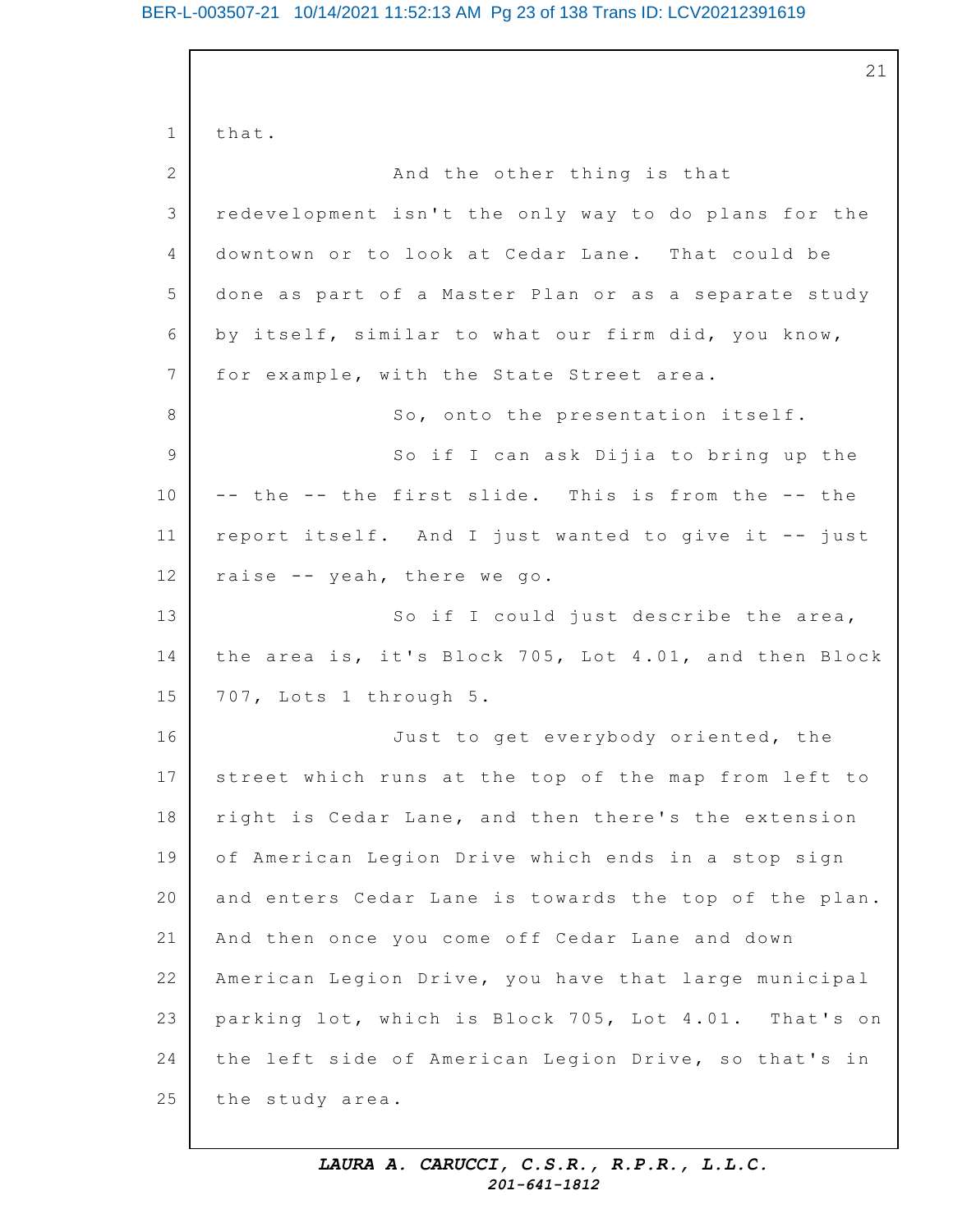1 2 3 4 5 6 7 8 9 10 11 12 13 14 15 16 17 18 19 20 21 22 23 24 25 And then  $--$  then, in addition, the study area also comprises five lots, four of which are associated with the Stop & Shop supermarket, which is the building under the words, "707, Lot  $5.$ " And then those parking lots associated with it are to the south of that. And there's a building adjacent to it on Lot 2, and that is the -- the Buddhist Center, SGI USA, which -- it used to be the Popcorn Factory, it's now that building. And they also have a parking lot on -- on Lot 1. So that's the -- that's the study area that we're -- that we're talking about. So the  $-$ - the idea here is that we  $-$ as -- as part of the analysis we did a lot of work. We looked at the zoning. We looked at the Master Plan. We studied the area. We also -- with regard to the Stop & Shop is we also had a supermarket specialist, a guy -- a firm headed by Robert Volosin, who did a study to help us determine whether the Stop & Shop met one of the criteria to be declared an area in need of redevelopment. And his study is actually appended to our report. And in order to verify the conditions that exist and his conclusions, we took a look at the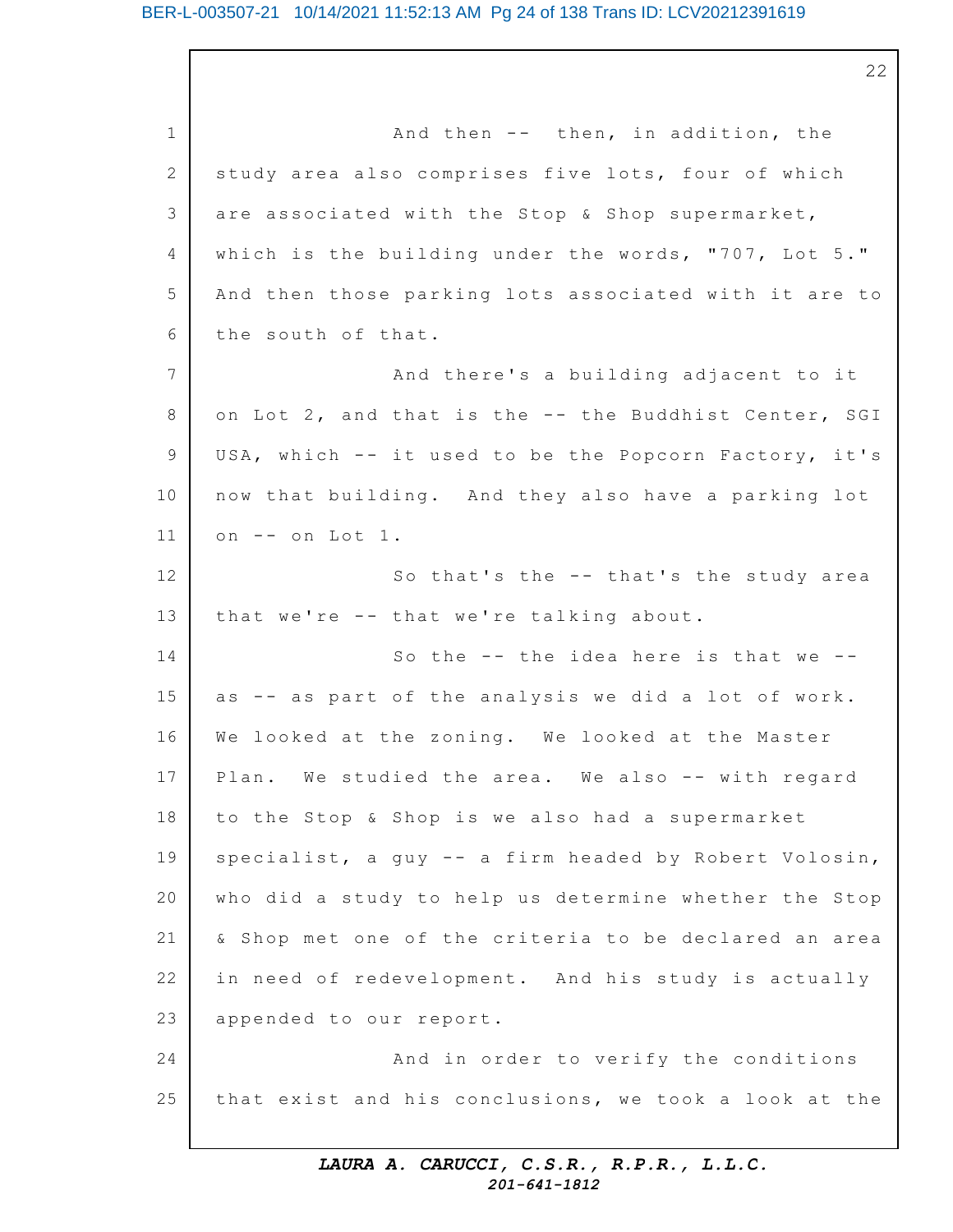## BER-L-003507-21 10/14/2021 11:52:13 AM Pg 25 of 138 Trans ID: LCV20212391619

1 2 3 4 5 6 7 8 9 10 11 12 13 14 15 16 17 18 19 20 21 22 23 24 25 23 study, and I also conducted a site visit and a walk through the Stop & Shop as part of the report. So that's also included in  $-$  in the analysis. So let's go to the next slide so we can talk about the zoning and the Master Plan for this area. So the subject properties fall within two zones. The Teaneck parking lot on Block  $4.01$  --Lot 4.01 on Block 705 is in what's known as the P zone, which is public land. And that permits a variety of public uses. There are no bulk regulations or any design standards related to that. The Buddhist Center and its parking lot and the Stop & Shop and its parking lot is in the B1 business zone, so that permits, as you would expect, things like retail and office uses. And it has a variety of  $-$ - of standards which allow for buildings, for example, 35-foot high. It doesn't have particular setback standards, it's more of a downtown, sort of, business zone, so there's no minimum lot width or minimum lot area. And there's no -- and, for example, there's -- there's no side yard required. In terms of the Master Plan, as long ago as 2007, this area was identified as a potential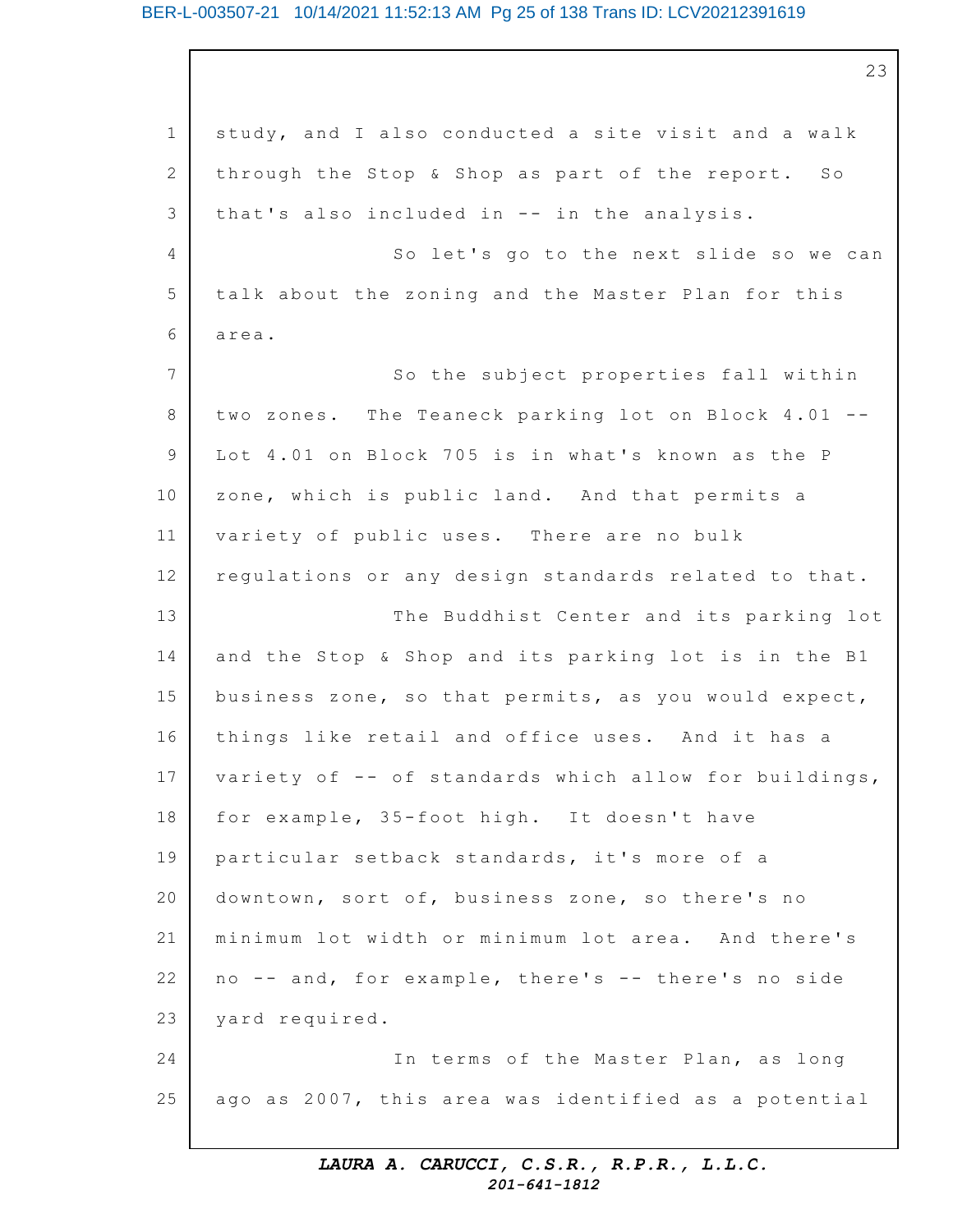## BER-L-003507-21 10/14/2021 11:52:13 AM Pg 26 of 138 Trans ID: LCV20212391619

1 2 3 4 5 6 7 8 9 10 11 12 13 14 15 16 17 18 19 20 21 22 23 24 25 24 area for redevelopment. It's in the -- in the 2007 Master Plan, it says: "The possible utilization of the redevelopment under the Local Redevelopment and Housing Law should be investigated." And, basically, it indicated that the Stop & Shop supermarket is located in the downtown area, but its physical and topographical separation from Cedar Lane and the availability of a large separate on-site parking facility discourages multipurpose or multi-destination trips. So it was seen as something which is in the downtown, but not really appropriately so developed. There were three re-examinations, as this board knows 'cause they're the board that adopted them: 2011, 2014 and 2017. And in the 2017 re-examination which this board adopted, there was -- one of the recommendations was the consideration of multilevel parking garages within the Cedar Lane Business District as one of the general zoning changes. And it says that the Council  $-$ -Township Council has indicated an intent on pursuing a more in-depth analysis of the potential for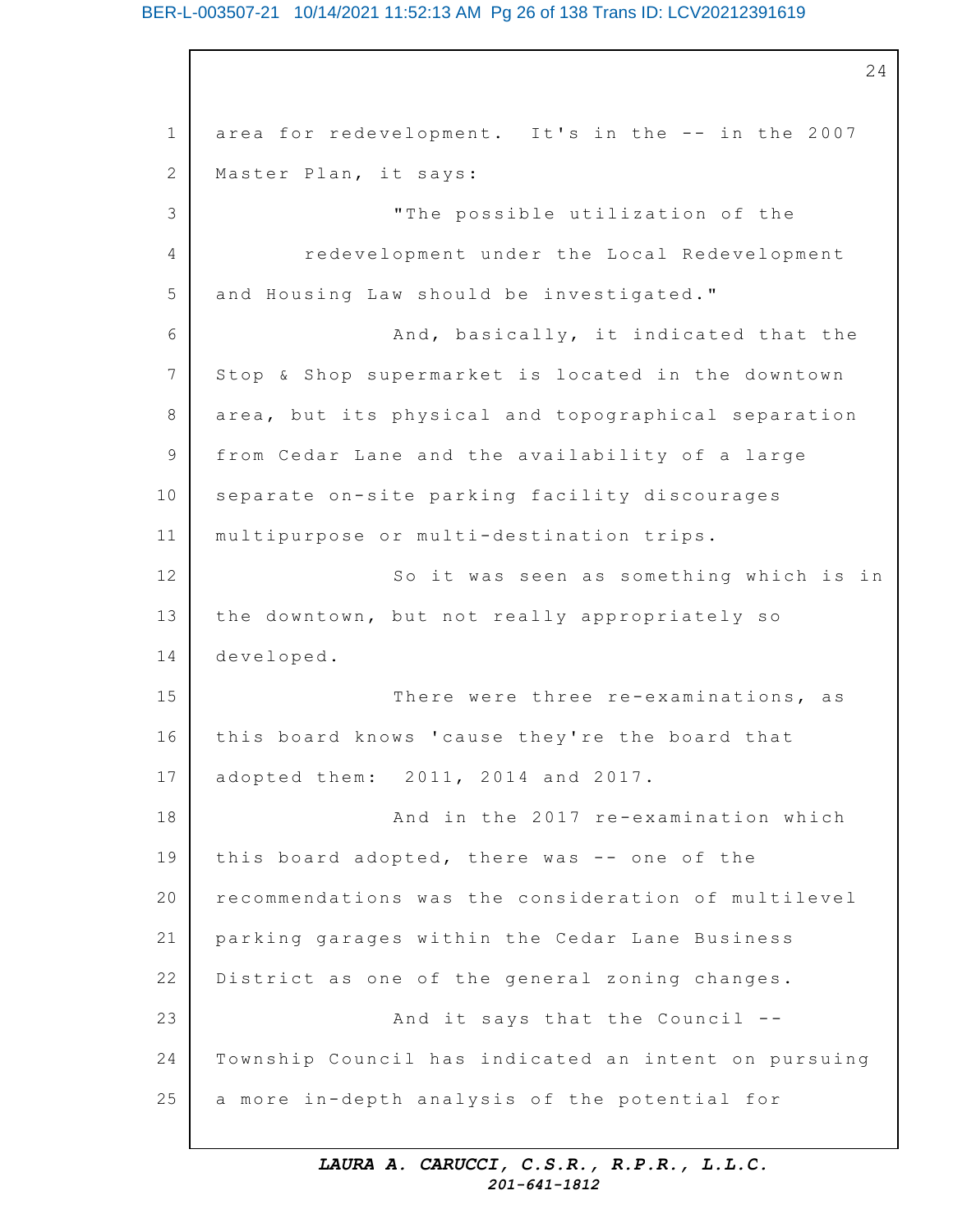25

1 2 3 4 5 6 7 8 9 10 11 12 13 14 15 16 17 18 19 20 21 22 23 24 25 multifamily development and other mixed-use developments, including retail ground floor uses along Cedar Lane, and the future feasibility of developing such uses rests primarily on the ability to provide sufficient off-site parking and the erection of multilevel parking garages may be necessary to effectuate such development. So this  $-$ - this  $-$ - the identification of the Council is this potential area in need of redevelopment is actually consistent with and a direct outcome of policies which were adopted in this -- in the Master Plan both in 2007 and in 2017. So the next thing is  $-$ - that we want to focus on is the criteria that are utilized to determine whether the area qualifies as an area in need of redevelopment. So in the Local Redevelopment and Housing Law, they set forth eight different criteria, A through H, and just  $--$  I just might add that if, in a redevelopment area, particularly ones that have multiple lots, if any of the properties meet only one of the criteria, that's sufficient to be determined an area in need of redevelopment. And, secondly, is you can declare an area in need of redevelopment if it comprises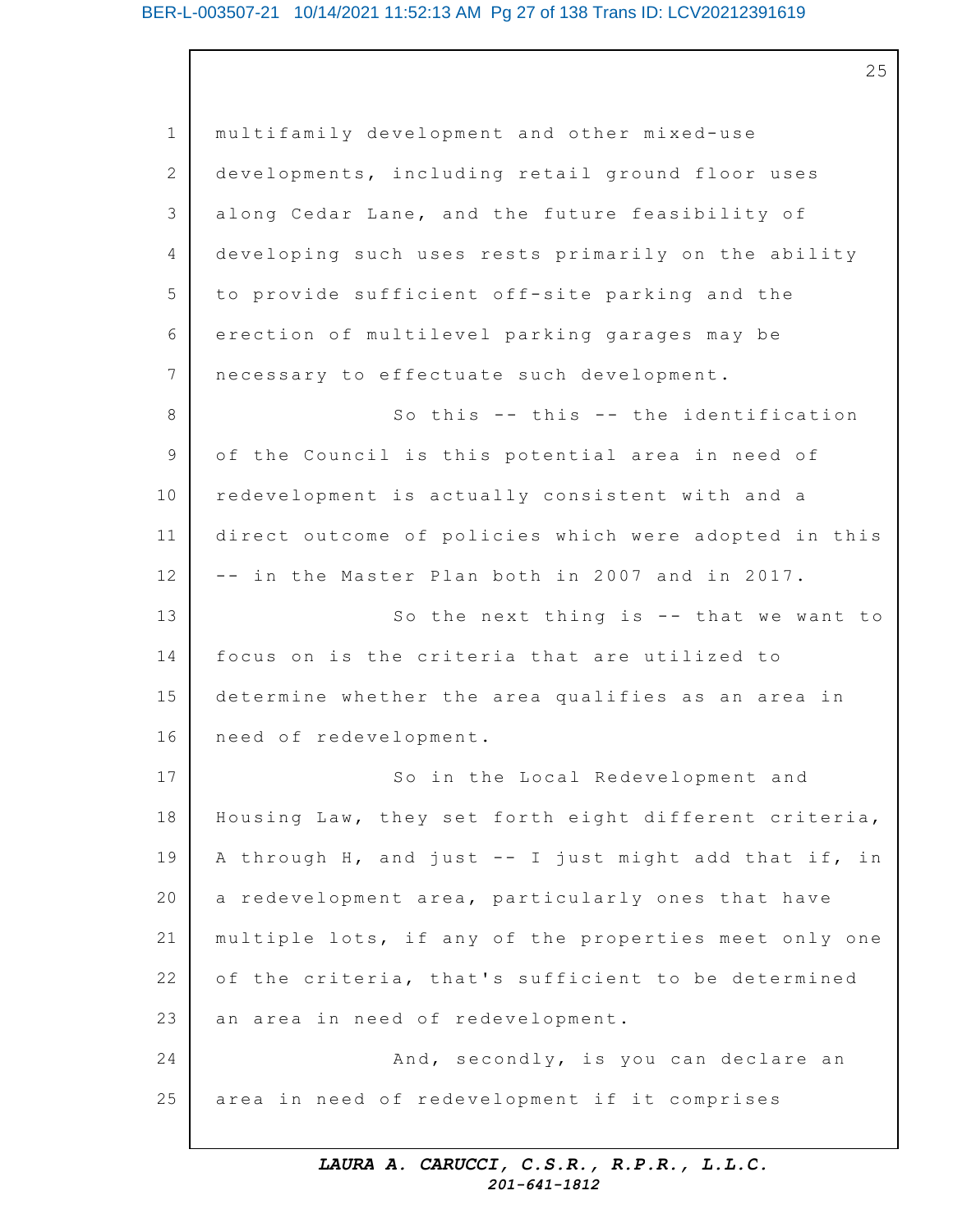## BER-L-003507-21 10/14/2021 11:52:13 AM Pg 28 of 138 Trans ID: LCV20212391619

1 2 3 4 5 6 7 8 9 10 11 12 13 14 15 16 17 18 19 20 21 22 23 24 25 multiple lots and not all of the lots individually have to qualify as -- as having met the criteria, if it's determined that they are essential to redevelop the area in an integrated and comprehensive manner. That's known as Section 3 under the Local Redevelopment and Housing Law, and in this case one of the properties qualifies under that particular -under that particular criteria. So just to keep the presentation short, our analysis indicated that the municipal parking lot, Block 705, Lot 4.01, met criteria D. We also found that the Stop & Shop supermarket and its parking lot met criteria D. And the Buddhist Center, we did not find that it met any of the criteria, but we determined that because of Section 3, in order for the comprehensive and integrated development of the redevelopment area, that that should be included as well. So just very shortly, a little bit of basis as to why those properties meet criteria D. Firstly, the municipal parking lot, we indicated that the layout feature is more typical of an auto-oriented design, you know, like, for example, a suburban shopping center. We have continuous rows

## *LAURA A. CARUCCI, C.S.R., R.P.R., L.L.C. 201-641-1812*

26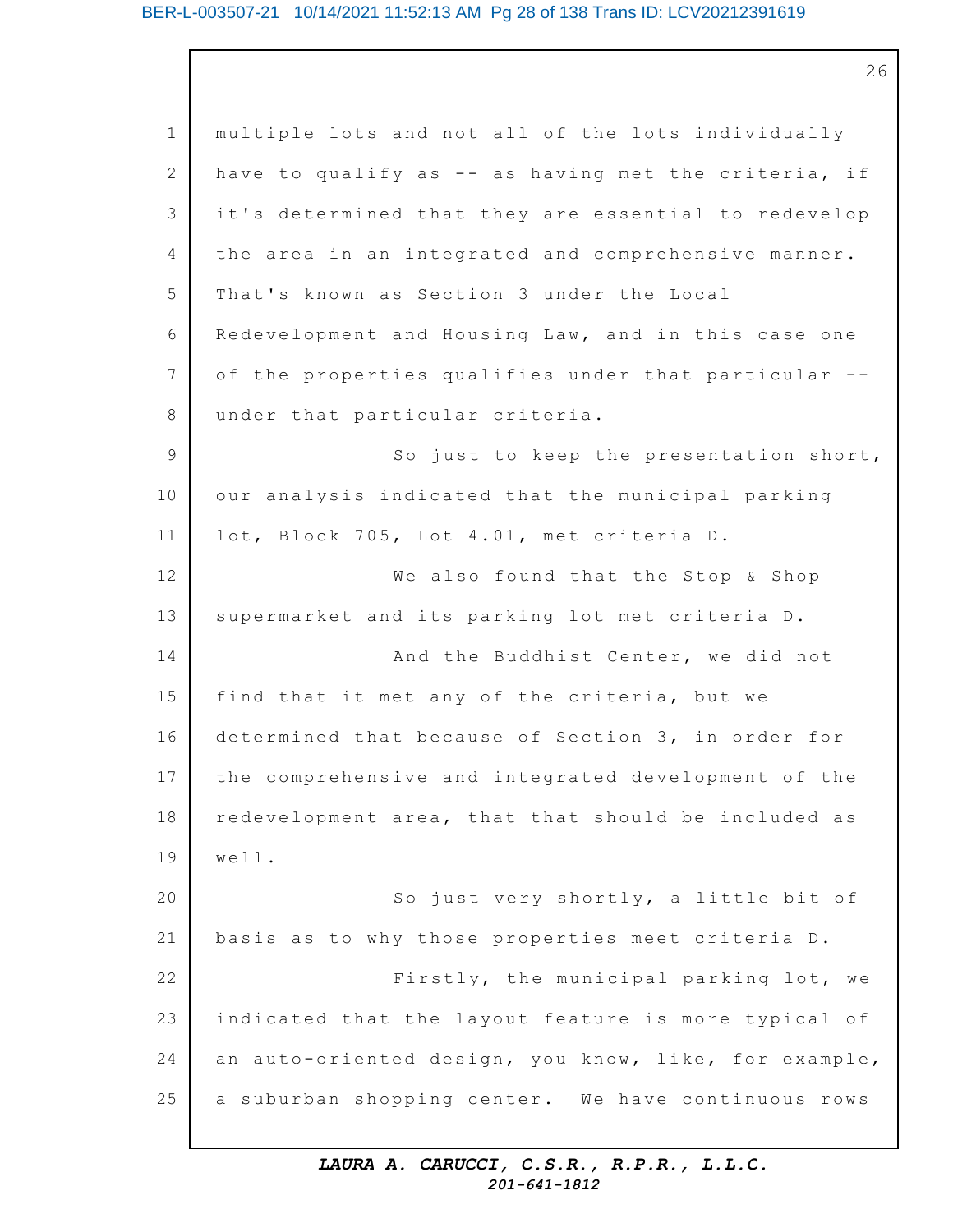## BER-L-003507-21 10/14/2021 11:52:13 AM Pg 29 of 138 Trans ID: LCV20212391619

27

1 2 3  $\Delta$ 5 6 7 8 9 10 11 12 13 14 15 16 17 18 19 20 21 22 23 24 25 of parking, minimal landscaping, signage and other design elements. The parking fronts on a number of streets without any kinds of buffer. And we've indicated that in other areas of Teaneck there are parking lots which have been developed as part of the new developments and we cited 1475 Palisades, 1500 Teaneck Road, 1775 Windsor Road as evidence that municipal -- private parking lots have been developed in order to facilitate redevelopment. And the Master Plan recommendation to consider multilevel parking garages is something we considered along with those kinds of developments. And we noted the Master Plan, essentially, recommends redevelopment of those surface parking lots in the Cedar Lane so that it can enhance the feasibility and development within the downtown. So based on our analysis of, you know, what the trend is in Teaneck, what the Master Plan says, and the particular circumstances here, we did find that under the current conditions where you have excessive land coverage, a faulty arrangement in design of the Teaneck municipal parking lot that is inconsistent with the vision for, you know, of the Master Plan for a compact mixed-use development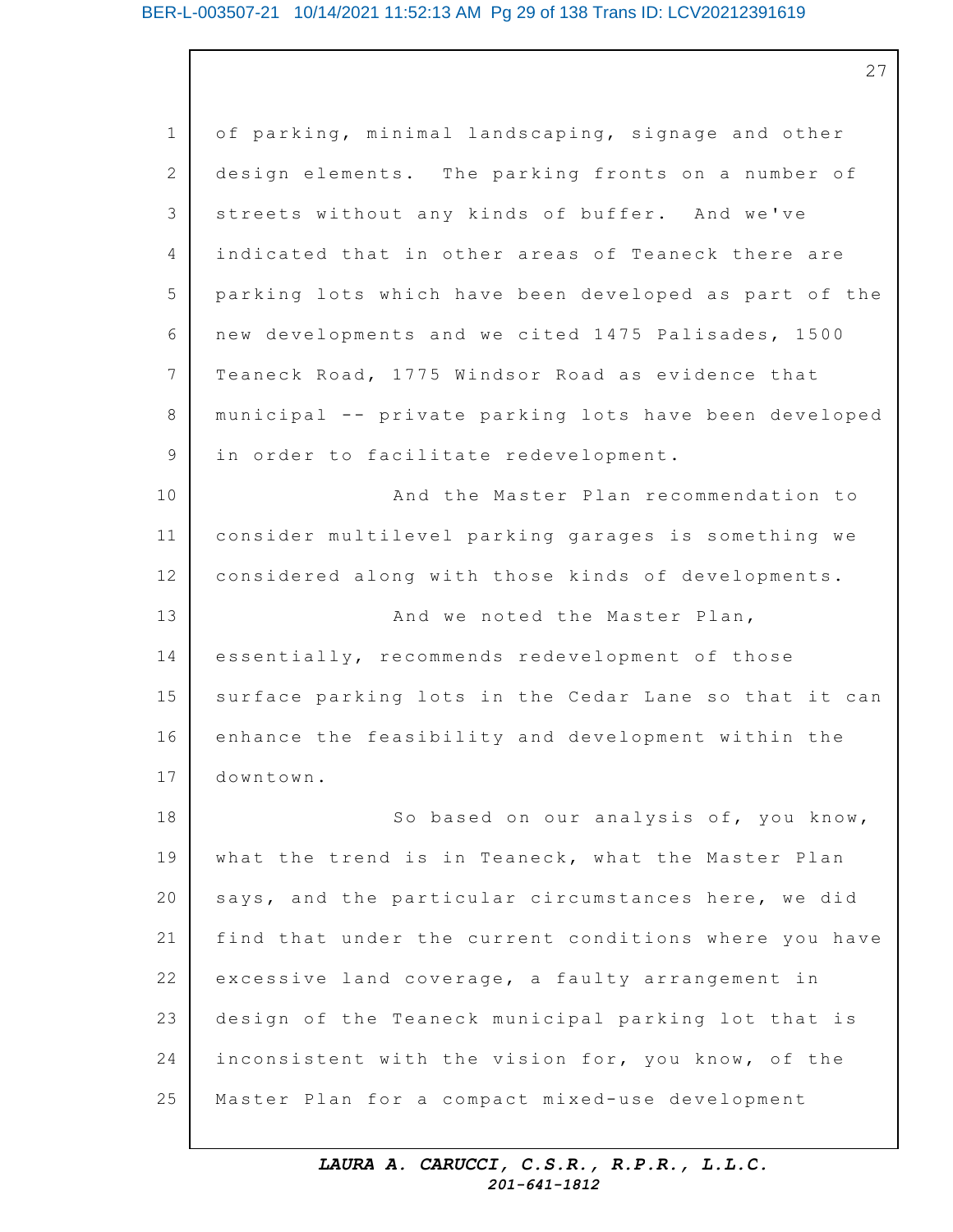## BER-L-003507-21 10/14/2021 11:52:13 AM Pg 30 of 138 Trans ID: LCV20212391619

28

1 2 3 4 5 6 7 8 9 10 11 12 13 14 15 16 17 18 19 20 21 22 23 24 25 within Cedar Lane, that that particular condition would be detrimental to the morals and welfare of the community, which is consistent with criteria D. Then with regard to the Stop  $\&$  Shop, similarly, we found, based on the supermarket study that was done, that the supermarket, itself, had a faulty design and arrangement. There's certain levels of deterioration. It's outdated. It's not energy efficient. It's designed in a manner which makes it difficult to operate the business. And we also found that the parking lot, similar to the Teaneck parking lot, is in the same way an underutilization of the property and that a redevelopment could facilitate a more efficient and better development. So once again, the obsolescence of the building, itself, and the mechanical equipment and its layout. And also the excessive land coverage and faulty arrangement and design of the parking lot. And it also qualified it to be declared an area in need of redevelopment under criteria D of the statute. With regard to the Buddhist Center, this was a property that was originally called the Popcorn Factory. And it was deteriorated and in poor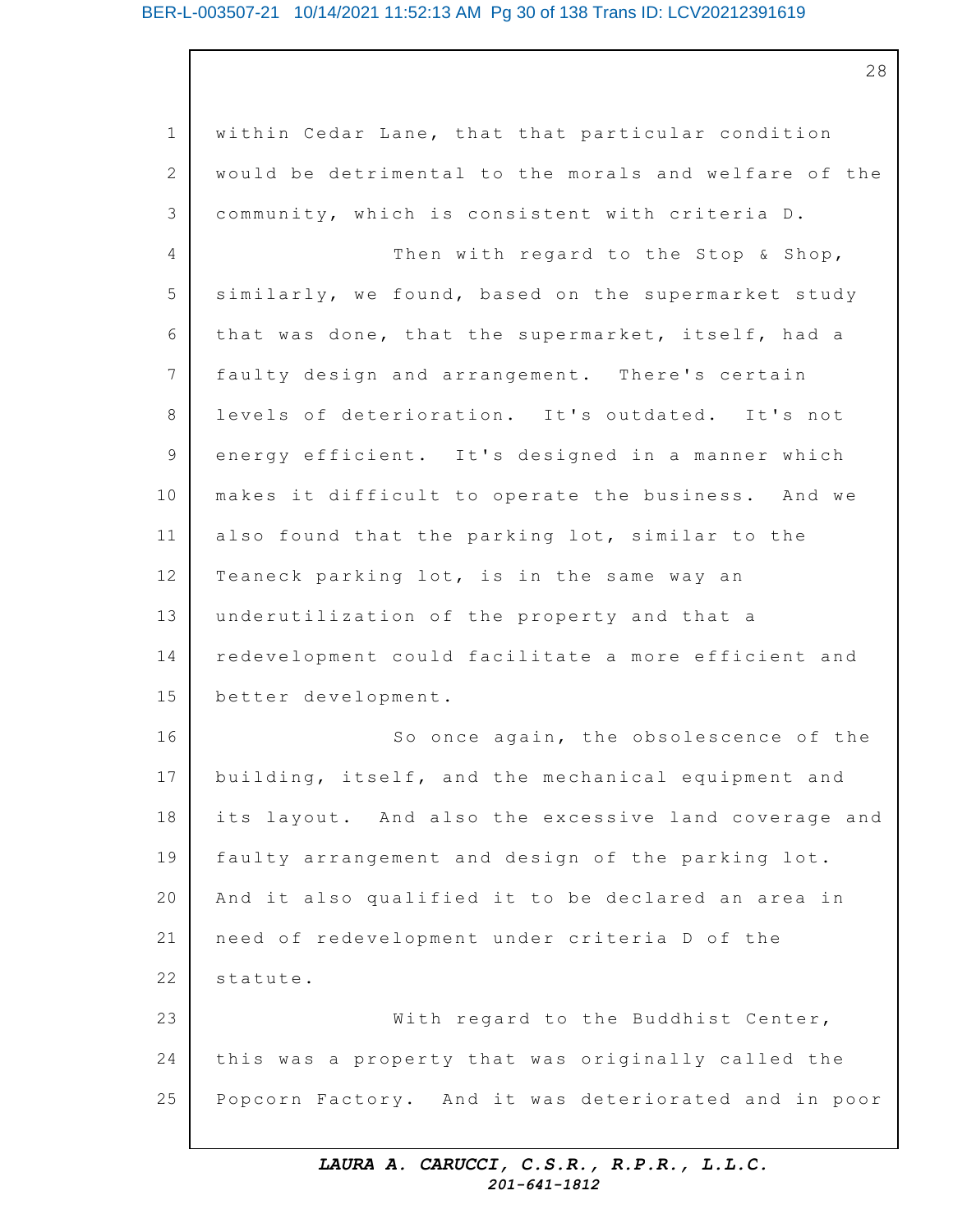## BER-L-003507-21 10/14/2021 11:52:13 AM Pg 31 of 138 Trans ID: LCV20212391619

29

1 2 3 4 5 6 7 8 9 10 11 12 13 14 15 16 17 18 19 20 21 22 23 24 25 condition. The Buddhist Temple came forward and they renovated it recently and -- both the building and the parking lot, so it's in good condition. So we found that in that particular situation, it did not meet one of the criteria. However, given its location as the gateway from Cedar Lane to this particular development, and the fact that its inclusion would allow for the wholesale redevelopment and connection of the Teaneck parking lot with the Stop & Shop property, that it would qualify under Section 3 as being necessary for the comprehensive integrated redevelopment of the parcel. So in our report we said, under Section 3 of the Local Redevelopment and Housing Law, it, too, would qualify as an area in need of redevelopment. So in conclusion, this report directed by the Council in its draft form reaches a conclusion that the lots which are -- within the study area would qualify as an area in need of redevelopment. Thank you very much. CHAIRMAN BODNER: Thank you, Richard. Howard Rose?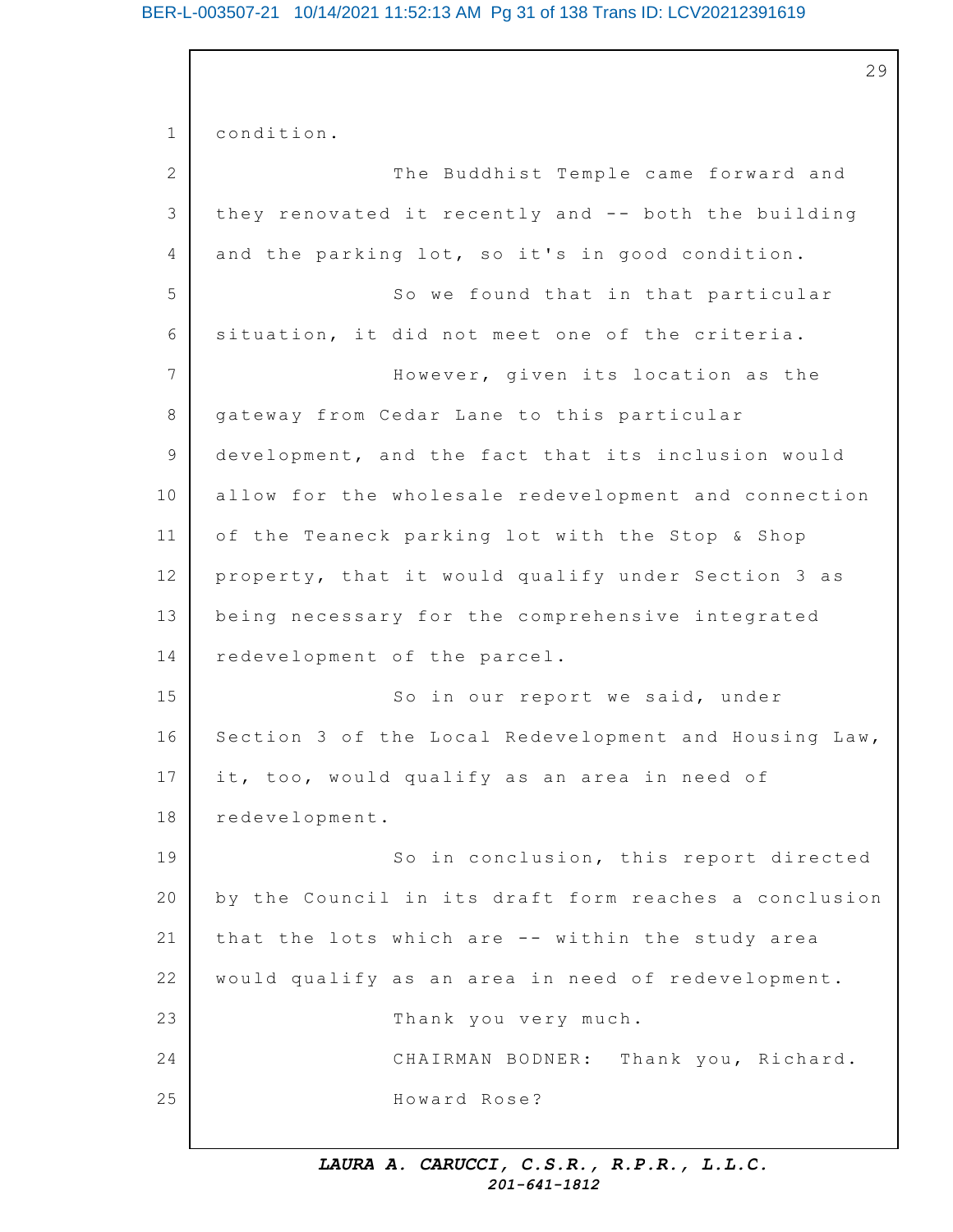## BER-L-003507-21 10/14/2021 11:52:13 AM Pg 32 of 138 Trans ID: LCV20212391619

1 2 3 4 5 6 7 8 9 10 11 12 13 14 15 16 17 18 19 20 21 22 23 24 25 30 You're muted. MR. ROSE: I got there, thank you. IT MODERATOR: Okay. MR. ROSE: A couple of questions come to mind. This area has been in need of redevelopment for such a long time. And it's been bandied about in different directions. I have a recollection, I don't know if anyone else remembers this, Joey, maybe you do, was it Rothman who came up with a plan and everyone criticized it 'cause of traffic problems that would result once it's better developed? And he had a plan where you have an access/egress by going under the bridge and connecting to Windsor. But at any rate, I'm wondering how this can be done, unless this is a first step only to say yes, it needs -- something needs to be done, which is what maybe is all that we're doing. CHAIRMAN BODNER: Howard, I think the first thing that Richard said was that this is the first step and that before anything of  $-$ - if it's small without substance, but if, hypothetically, anything of substance, there would  $--$  there would be traffic studies and all kinds of studies and stuff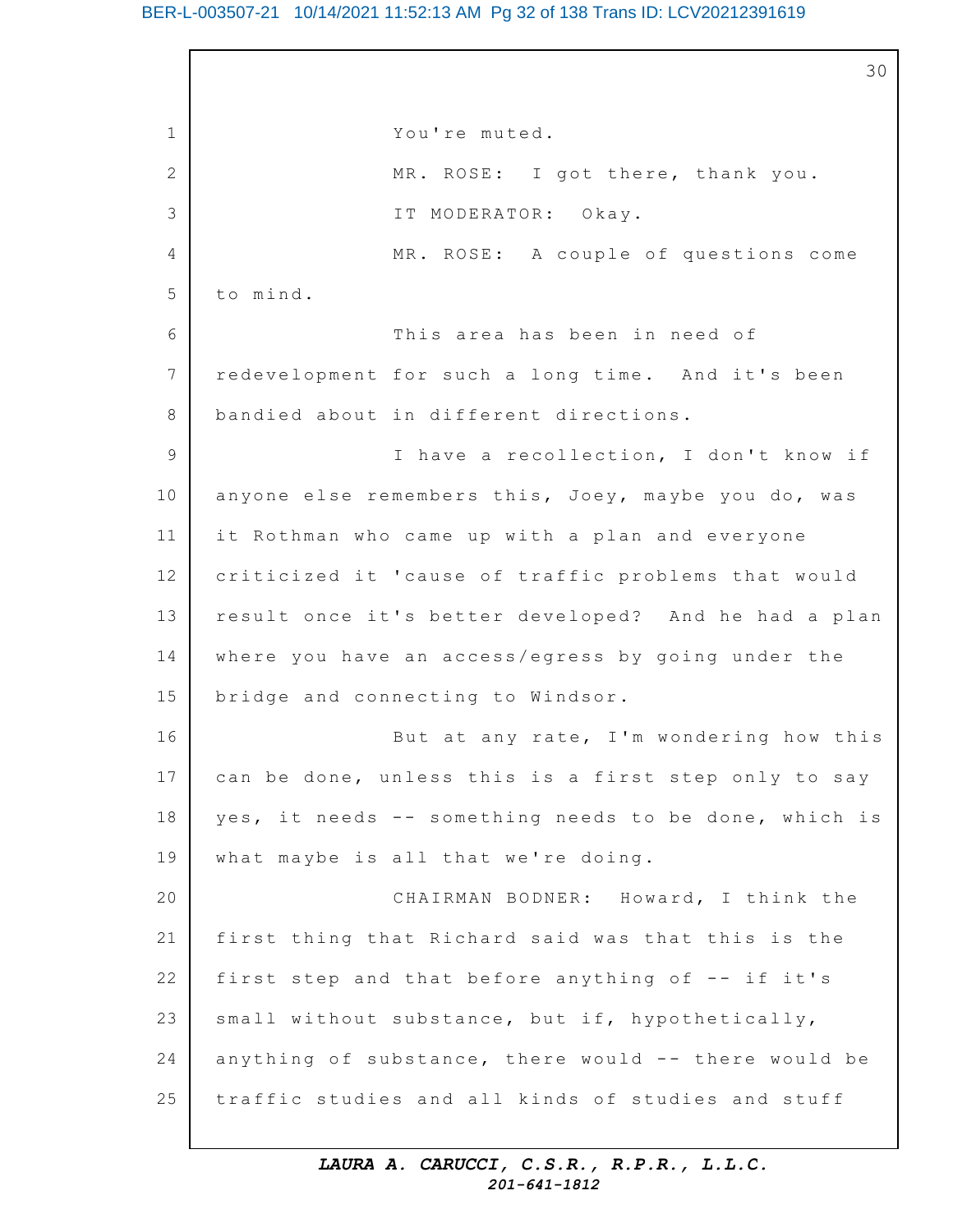## BER-L-003507-21 10/14/2021 11:52:13 AM Pg 33 of 138 Trans ID: LCV20212391619

1 2 3 4 5 6 7 8 9 10 11 12 13 14 15 16 17 18 19 20 21 22 23 24 25 31 like that to make sure that it's feasible or put in all the stuff to make it feasible. MR. ROSE: I just want to continue with what I'm saying. I understand what you're saying. My concern is also the statement that you coupled with that, which is development of Cedar Lane, because as a first step, yes. But as a second step, hopefully this is with the direction of the Master Plan revision to encompass the whole area because otherwise it's, like, saying we'll work on the engine, but you know what, the transmission's not fixed and the wheel alignment is bad. And everything else around it is bad, and you have a little bottleneck coming to this big wonderful, wide area as you come down American Legion Drive. The only other access to it is from the corner of Chestnut, coming down Chestnut -- (phone ringing). I -- not only in terms of the parking lot, when you say developments were multistory structure, is that with the intent of getting a lot more cars into a smaller space so part of that parking lot can be developed into something else in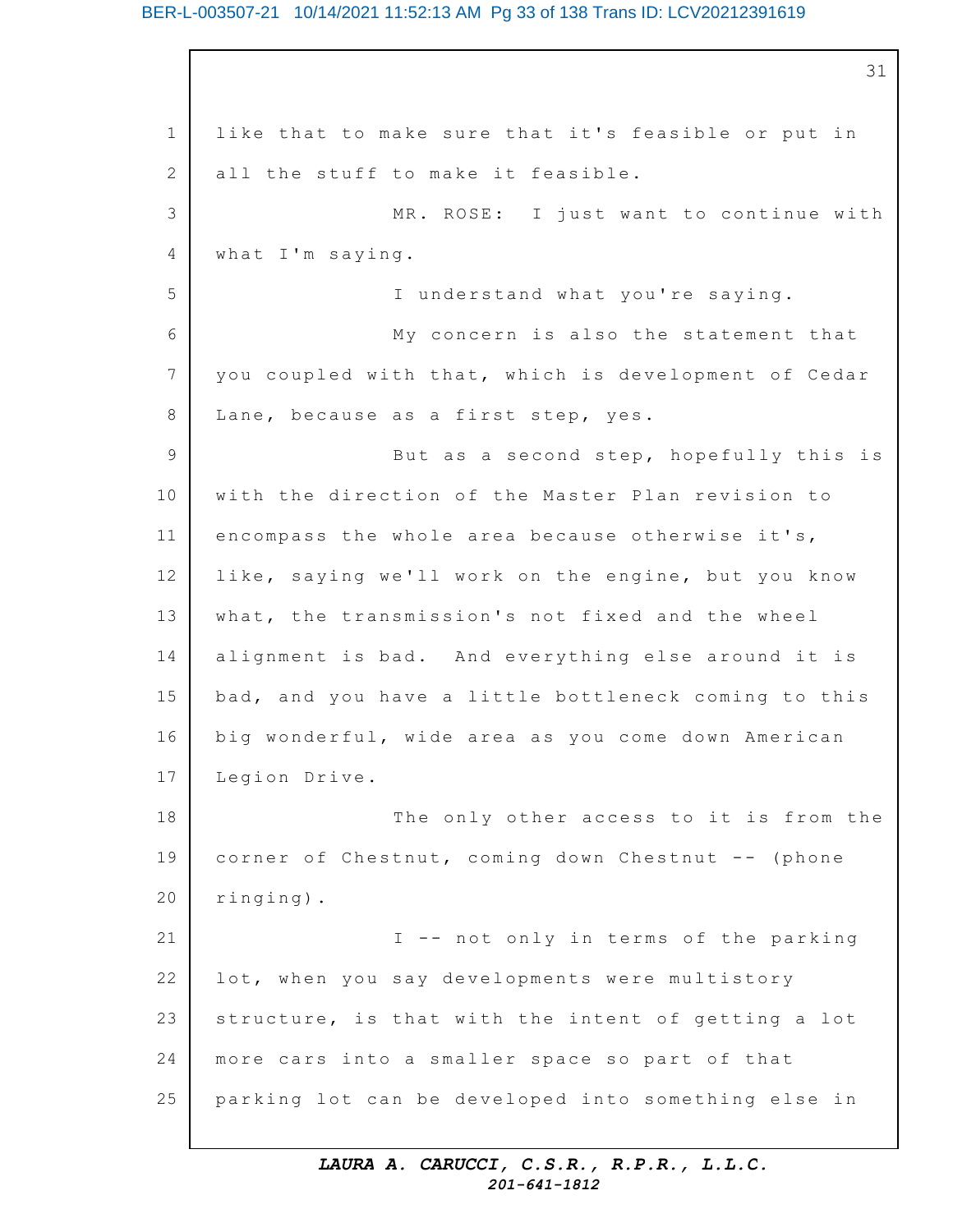## BER-L-003507-21 10/14/2021 11:52:13 AM Pg 34 of 138 Trans ID: LCV20212391619

1 2 3 4 5 6 7 8 9 10 11 12 13 14 15 16 17 18 19 20 21 22 23 24 25 32 addition to being a parking lot? MR. PREISS: Right, so let me -- let me just comment on your first question. So as I mentioned before, and the Chairman is correct, is we -- we don't know at this stage exactly what's going to be developed. We are taking our direction from the Master Plan as far back as 2007 and the re-examination from 2017 that the current property is underdeveloped. And we know that parking is the key for, you know, redevelopment. So the redevelopment plan, I think, would envision some kind of mixed-use development, possibly including a multilevel parking garage. And, obviously, since a lot of those spaces are spaces which are currently available to retail businesses, that if the redevelopment plan were done, we would make sure that those spaces are still available to support businesses not just in the redevelopment area, but also in Cedar Lane. But we -- we -- we don't, at this point, have a specific redevelopment plan in mind. And that's something that we're going to work on. And then just, once again is, you know, this area, if it gets redeveloped, is  $-$  is probably going to be of such a scale that we will have to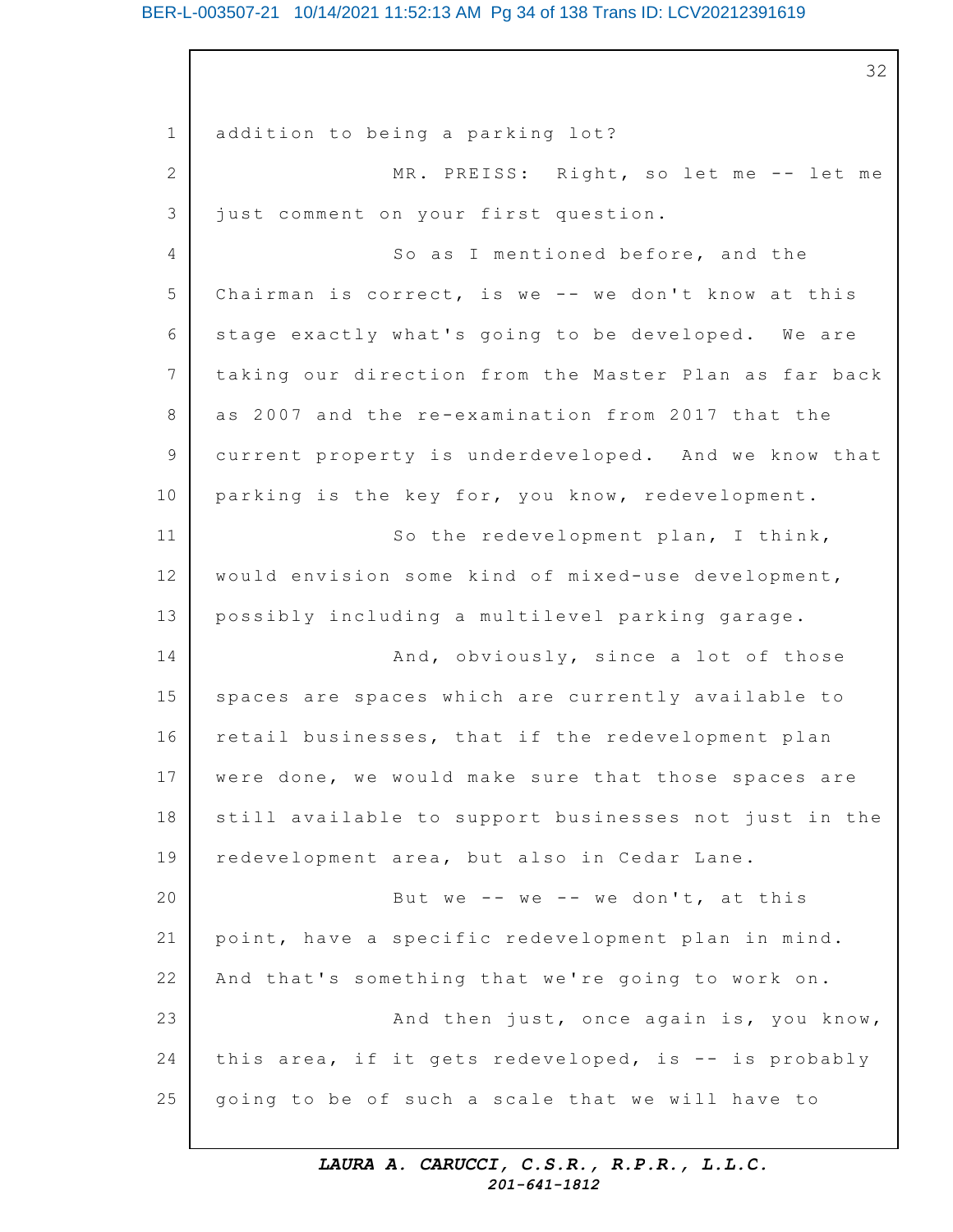## BER-L-003507-21 10/14/2021 11:52:13 AM Pg 35 of 138 Trans ID: LCV20212391619

1 2 3 4 5 6 7 8 9 10 11 12 13 14 15 16 17 18 19 20 21 22 23 24 25 33 address all of the issues related to it, including, you know, the parking issue and -- and site improvements. And, yes, you're correct, as far back as 35 year ago this was -- this area was envisioned to be a mixed-use development. It was known as Tennis Club Associates. And there were, you know, there were plans, one of which was to put a road under the  $-$ alongside the railroad to connect directly with Cedar -- with Windsor Road. And those -- all of those plans and all of those ideas and all of that, you know, those ideas about how to deal with traffic will be something that would have to be considered as part of the redevelopment plan. So if it  $-$  if  $-$  step one is area in need of redevelopment, and then step two is to -- to work on the redevelopment plan. MR. ROSE: I'm strongly behind this, and it's  $-$  apparently, from what you said, it's within mind even the possibility of expanding this at a later date. So this is one step and it can possibly increase in scope. MR. PREISS: Thank you.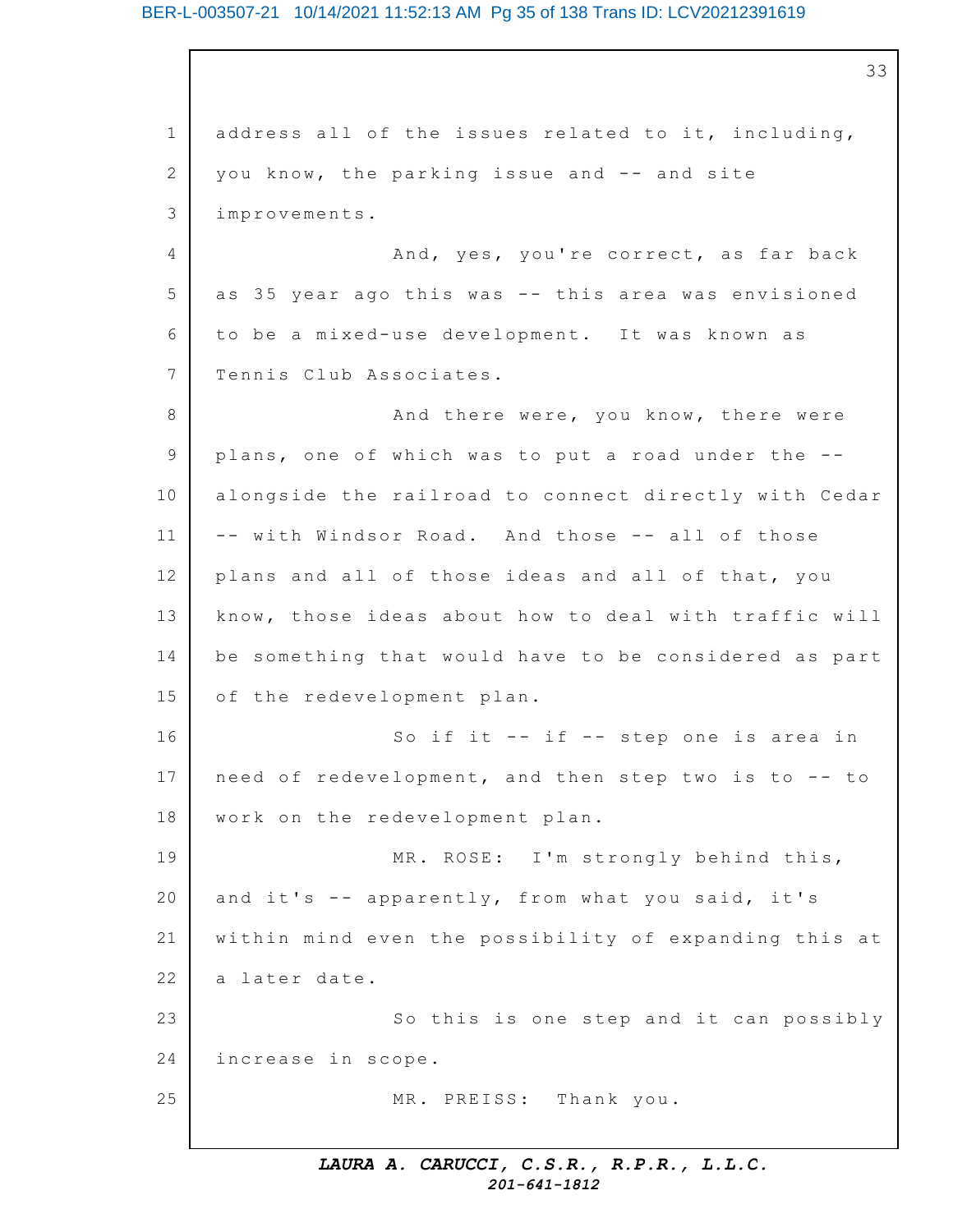## BER-L-003507-21 10/14/2021 11:52:13 AM Pg 36 of 138 Trans ID: LCV20212391619

1 2 3 4 5 6 7 8 9 10 11 12 13 14 15 16 17 18 19 20 21 22 23 24 25 34 CHAIRMAN BODNER: Yehuda. MR. KOHN: As someone new I'm just --I'm not sure if this is the right context, but would these properties be taken under something like eminent domain?  $H \circ w$  --CHAIRMAN BODNER: No, this is not a condemnation -- MR. PREISS: No. Yes, I'm sorry, I forgot to mention that -- MR. EYERMAN: This is non-condemnation. MR. PREISS: -- this -- yes. There was specific direction from the outset that this would be a non-condemnation area in need of redevelopment, so the governing body could not exercise its powers of condemnation here. We can be assured of that.  $MR. KOHN: The se -- so it's -- it's two$ property owners, though, besides -- besides what's public lands? MR. PREISS: I believe that there -the property owner owns both the Stop & Shop as well as the -- the Buddhist Center property. MR. KOHN: Okay, thank you for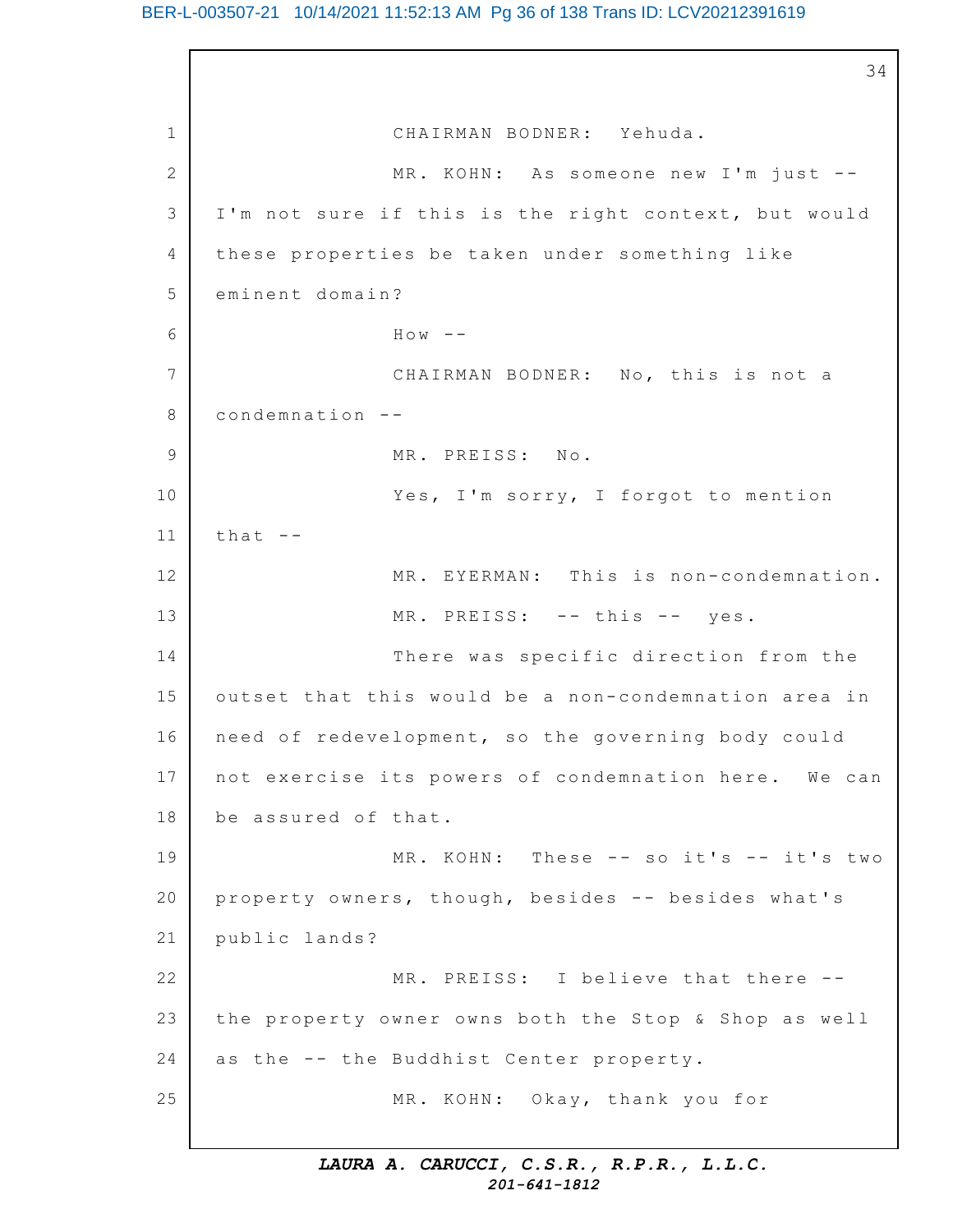#### BER-L-003507-21 10/14/2021 11:52:13 AM Pg 37 of 138 Trans ID: LCV20212391619

1 2 3 4 5 6 7 8 9 10 11 12 13 14 15 16 17 18 19 20 21 22 23 24 25 35 clarifying. CHAIRMAN BODNER: Anyone else? (No response.) CHAIRMAN BODNER: Rich, I mean I know you mentioned the potential for expansion. My only question for you is, I quess, Mr. Rubenstein, he mentioned it when he spoke, I mean, you can't see on the current slide there, if you go back to the first slide that shows -- and Ms. Chen can you do that? The first slide shows River Road -- I mean Cedar Lane. MR. PREISS: Sure. CHAIRMAN BODNER: So those buildings -go back up, yeah. Yeah. So those buildings on Cedar Lane that are right in front of this, why is that not something that meets the criteria that would be considered, or it's just not the area that they looked at? Because I would -- I would think that include that whole thing, I mean, you can't go all the way down Cedar Lane just from that way, you never can stop. But if you wanted to help  $-$ - if this thing expanded up to Cedar Lane and then that Cedar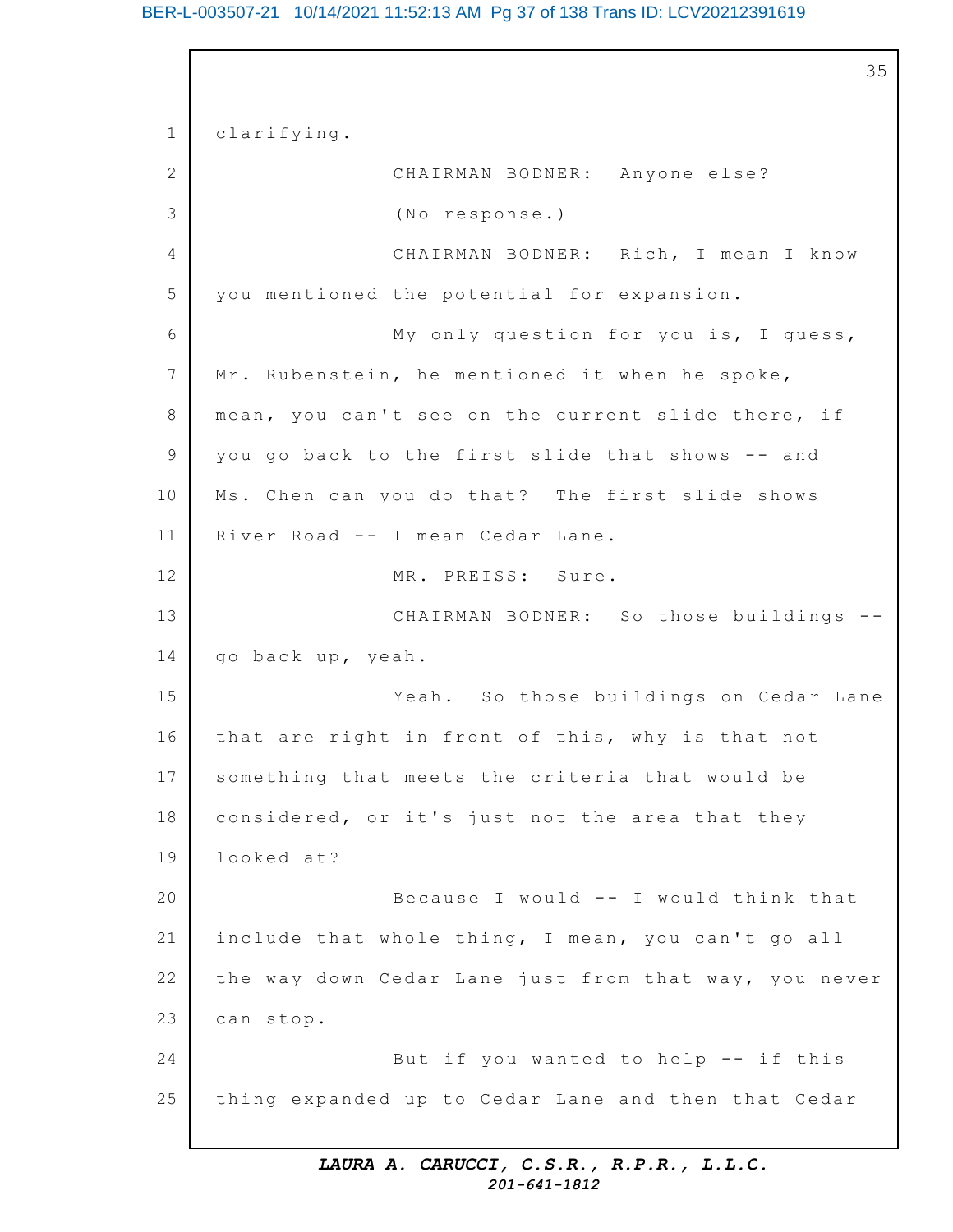#### BER-L-003507-21 10/14/2021 11:52:13 AM Pg 38 of 138 Trans ID: LCV20212391619

1 2 3 4 5 6 7 8 9 10 11 12 13 14 15 16 17 18 19 20 21 22 23 24 25 36 Lane part would look great and wonderful, but it could eventually spread down the rest of Cedar Lane. MR. PREISS: Right. So I think one of the things that you have to bear in mind is that, you know, redevelopment plans have to be used, you know, sparingly and only in those situations where the belief is that it requires a public/private partnership between the government, in this case the Township of Teaneck, and a private developer in order to facilitate the redevelopment. And also those areas, you know, have to meet the criterions as being areas in need of redevelopment. So we've not looked at Cedar Lane and said, you know, the whole area or some of these additional properties meet an area in need of redevelopment. You're also dealing with multiple owners, lots of different properties, and that creates a -- you know, difficulties in terms of assembling -- getting their agreement and assembling sufficient property to do wholesale redevelopment. So I'm not saying that  $--$  that it's impossible, but it faces, you know, substantial --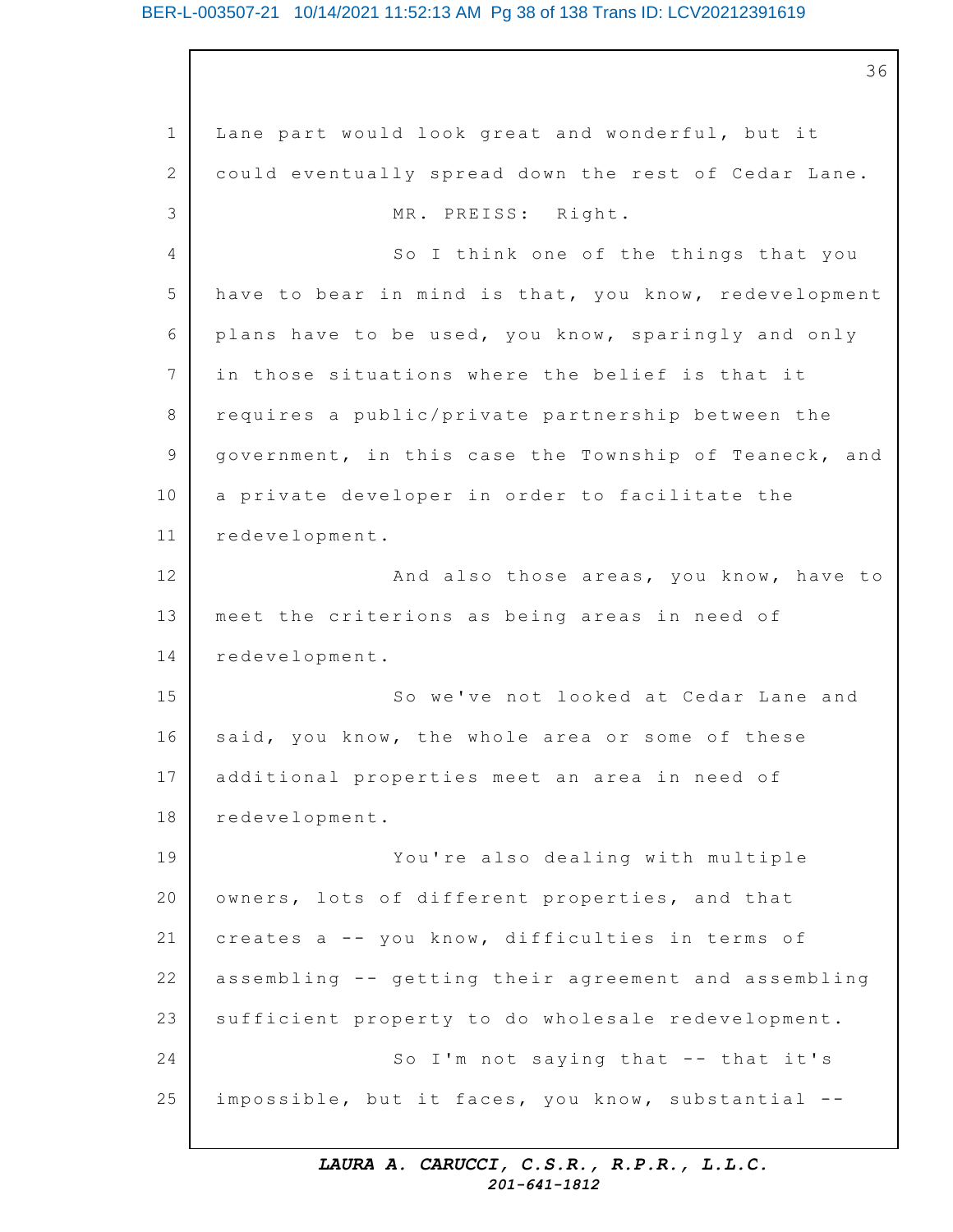#### BER-L-003507-21 10/14/2021 11:52:13 AM Pg 39 of 138 Trans ID: LCV20212391619

1 2 3  $\Delta$ 5 6 7 8 9 10 11 12 13 14 15 16 17 18 19 20 21 22 23 24 25 37 CHAIRMAN BODNER: No, you -- but you answered  $--$  you answered my question. That's  $--$  now I understand it.  $MR.$  PREISS: It  $--$  it  $--$  it could be later on. And also, the other thing is we  $-$ - we don't, you know, when we look at an area and we say there's a potential for redevelopment, the redevelopment statute is one way of doing it. This is also an area that could be addressed through a Master Plan and a rezoning where  $--$  you know, where issues can be addressed. So we've not exhausted all of those possibilities and if this -- this area is easily identifiable and, you know, going back to 2007, as a particular area that could be redeveloped, and it being, you know, the Township of Teaneck owning one property, another property owner owning the other two, it kind of facilitates a redevelopment plan that has  $-$ CHAIRMAN BODNER: An easier -- an easier way to do it. I got it. MR. PREISS: Thank you. CHAIRMAN BODNER: Question. I know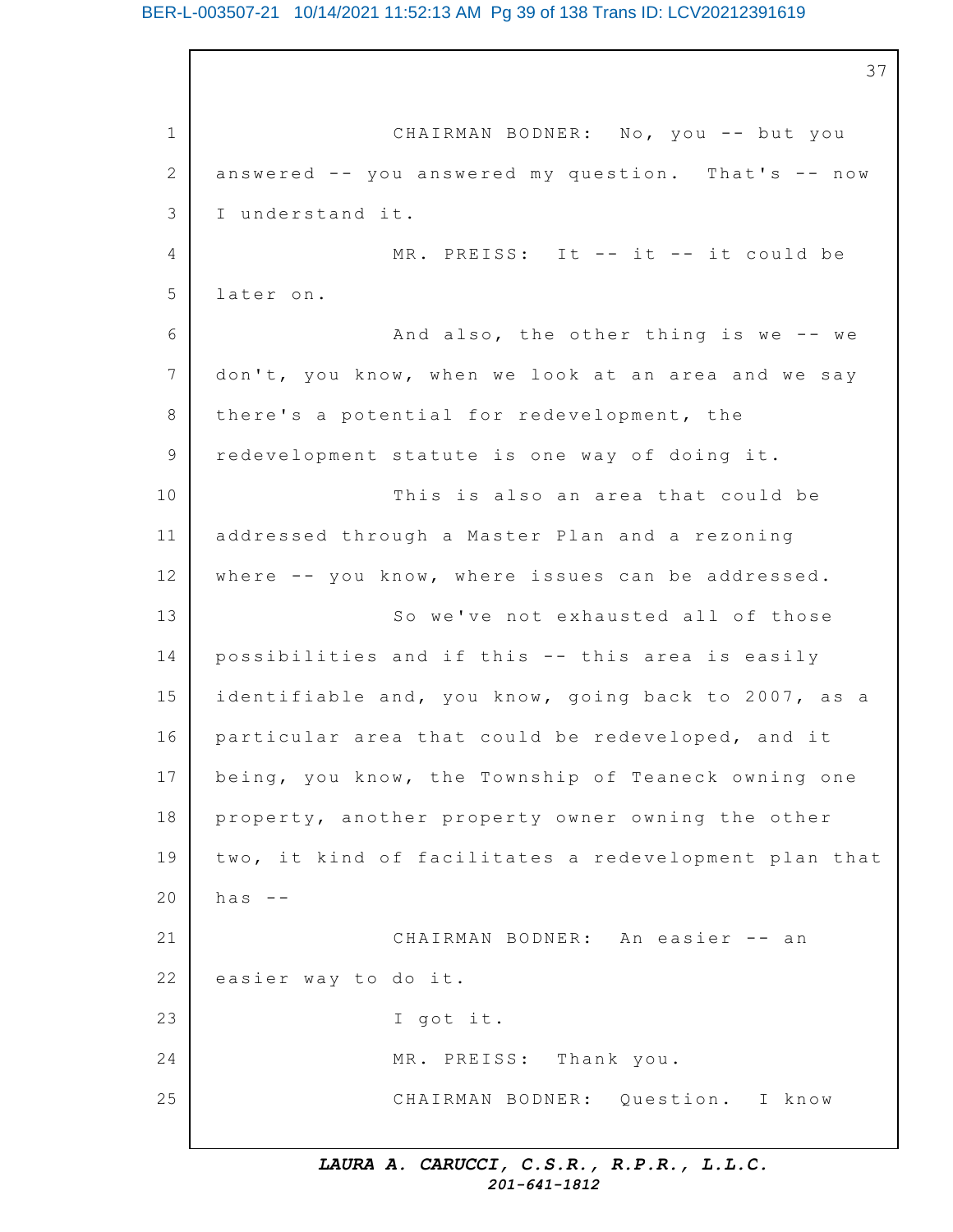#### BER-L-003507-21 10/14/2021 11:52:13 AM Pg 40 of 138 Trans ID: LCV20212391619

1 2 3  $\Delta$ 5 6 7 8 9 10 11 12 13 14 15 16 17 18 19 20 21 22 23 24 25 38 that -- I answered the question before that there was no eminent domain here because this is a non-condemnation. I was aware of that 'cause, you know, it was stated that. How is something determined to be condemnation, non-condemnation? And how and when can you change that, effectuate that or do that? MR. PREISS: Okay. So at the very outset, when the  $-$ - when the Council asks the Planning Board to study an area, it has to declare its intention at that point whether it -- whether it -- it feels that it -- in the -- in the implementation of the redevelopment plan, whether it will or won't use its powers of condemnation. So the governing body made a decision in this particular case, because Teaneck owns one property and the property owner owns the other two properties, and we've discussed with them and they, you know, are willing to entertain the idea of doing a wholesale redevelopment of the property, we don't feel that it's warranted or necessary to use the powers of condemnation in order to facilitate that. And we know, based on, number one, case law and prior experience, when you do raise the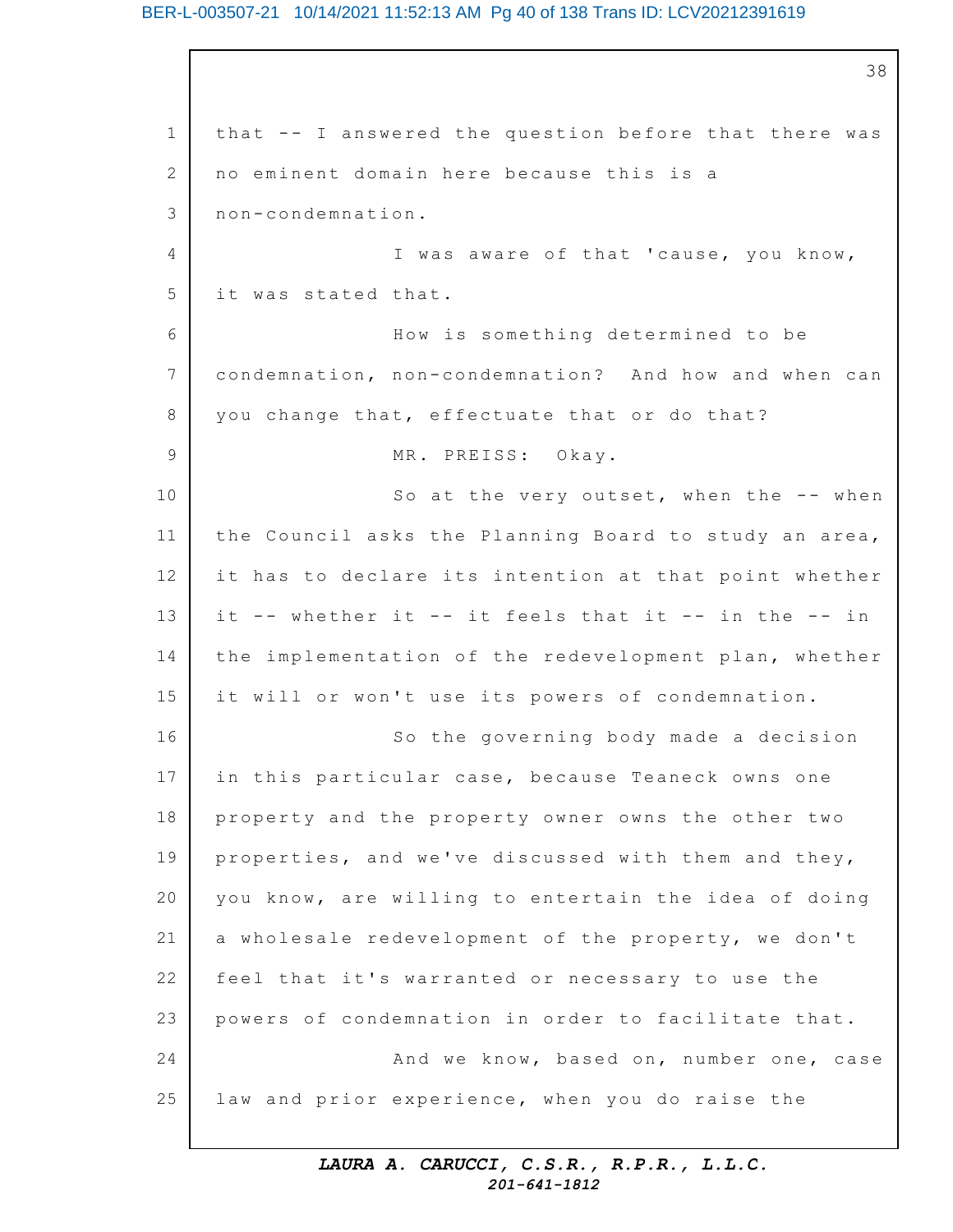#### BER-L-003507-21 10/14/2021 11:52:13 AM Pg 41 of 138 Trans ID: LCV20212391619

1 2 3 4 5 6 7 8 9 10 11 12 13 14 15 16 17 18 19 20 21 22 23 24 25 39 specter of condemnation, you often get property owners or members of the public who are opposed to it 'cause they don't feel that condemnation should be used. So in this particular situation, the Council decided: A, it's not necessary; and B, they would not be willing to do it. You may have another situation where, you know, there's a hold-out who doesn't want to sell their property and try as you might, they may not want to do it. And in those situation, you know, the governing body has to decide whether it's going to use its powers of condemnation to incorporate that property. So those are the circumstances usually where -- CHAIRMAN BODNER: Thank you. For -- MR. PREISS: -- that is done. CHAIRMAN BODNER: -- the clarification. MR. PREISS: In this case it's not necessary. CHAIRMAN BODNER: Howard? MR. THOMPSON: I have a question. Yes. CHAIRMAN BODNER: Go ahead.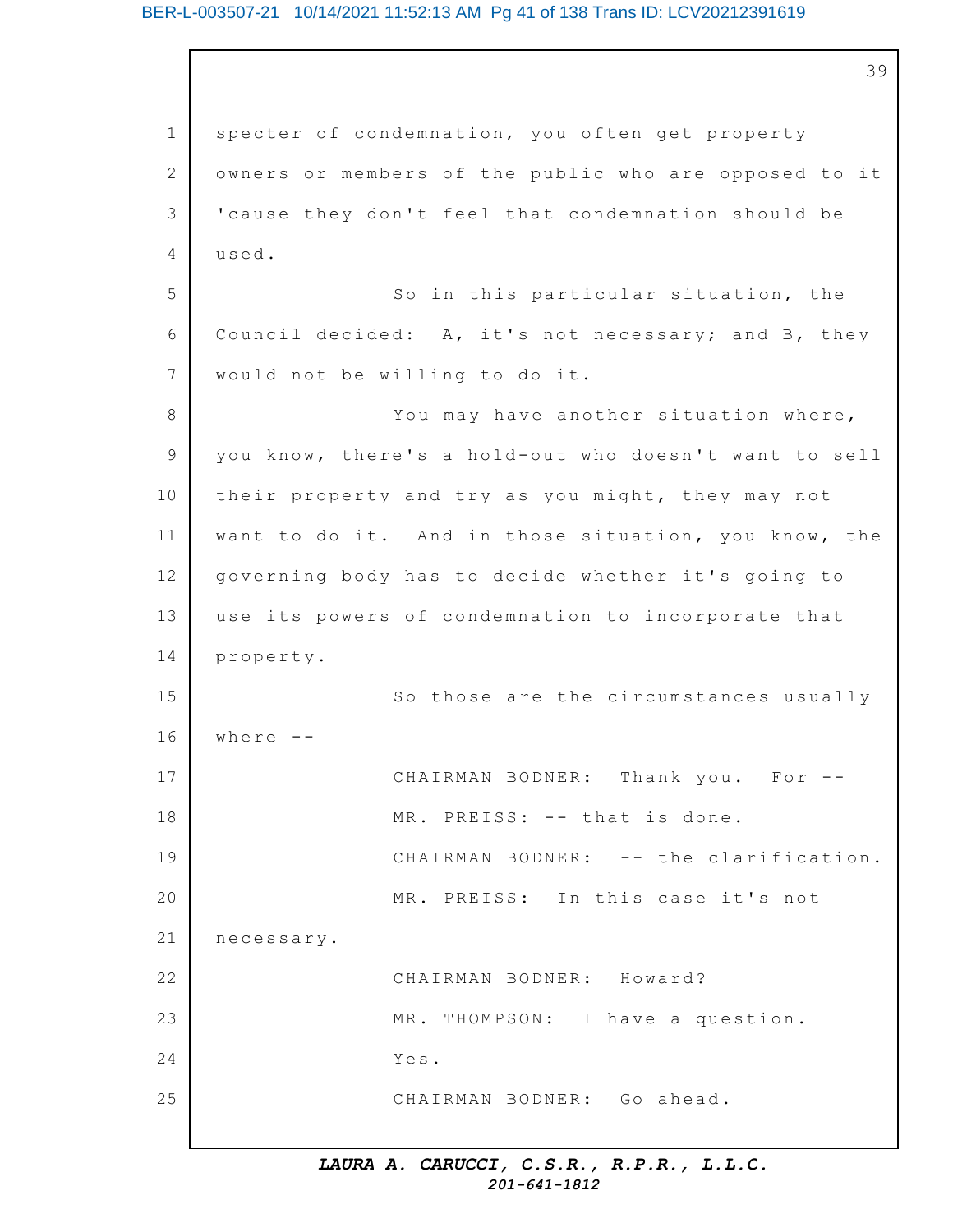#### BER-L-003507-21 10/14/2021 11:52:13 AM Pg 42 of 138 Trans ID: LCV20212391619

1 2 3 4 5 6 7 8 9 10 11 12 13 14 15 16 17 18 19 20 21 22 23 24 25 40 MR. THOMPSON: And -- and my question -- CHAIRMAN BODNER: Howard, Howard, I saw your hand. And I got it. You just got to wait till he finishes. That's all. MR. THOMPSON: Oh, okay. I didn't know. I saw it disappeared, so I didn't know. My  $--$  my question might be a little premature. With, of course, regarding the potential redevelopment and whatever might go there or however it will be, is there any consideration or there might be consideration for the residents and their shopping needs and is that something as far as -- because Stop & Shop is there. I mean, if it now disappears because of redevelopment, would there be consideration for whether a smaller little shopping area, some type of a grocery for the residents in the area? 'Cause some don't drive. MR. PREISS: Right. MR. THOMPSON: So how would they get about. MR. PREISS: The  $--$  the answer is yes, absolutely, that  $--$  that is  $--$  that would be part of the consideration.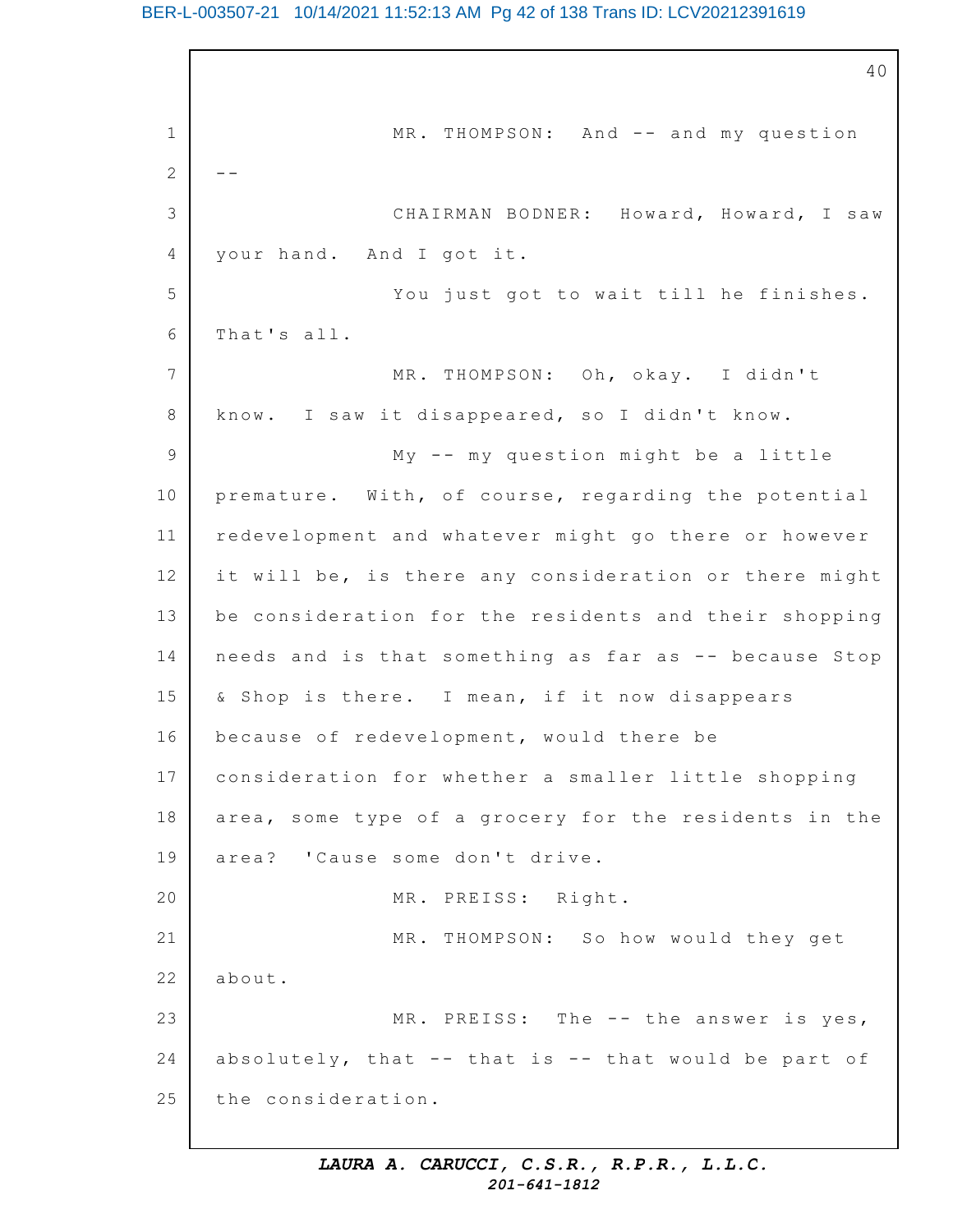41

1 2 3 4 5 6 7 8 9 10 11 12 13 14 15 16 17 18 19 20 21 22 23 24 25 And the other thing is there  $-$ - there also is a timing element to this, so we may adopt a redevelopment area and it may be done in phases, so it's possible that the long-term plan foresees a comprehensive and total redevelopment of the area, but it's also possible that it would be broken down into phases where, you know, the Stop & Shop might, you know, stay on for two or three or four or five years before it gets redeveloped.  $SO - -$ MR. THOMPSON: Okay. MR. PREISS: -- the answer to your question is  $-$  is, you know, it may stay for a while and it  $-$  and it may be replaced. And when it's replaced, certainly the -- the intent is to serve the shopping needs of the community and that will be taken into consideration in the redevelopment plan. MR. THOMPSON: Okay. CHAIRMAN BODNER: Any other board members? (No response.) CHAIRMAN BODNER: Deputy Mayor, did you want to say something? DEPUTY MAYOR SCHWARTZ: Yeah, after --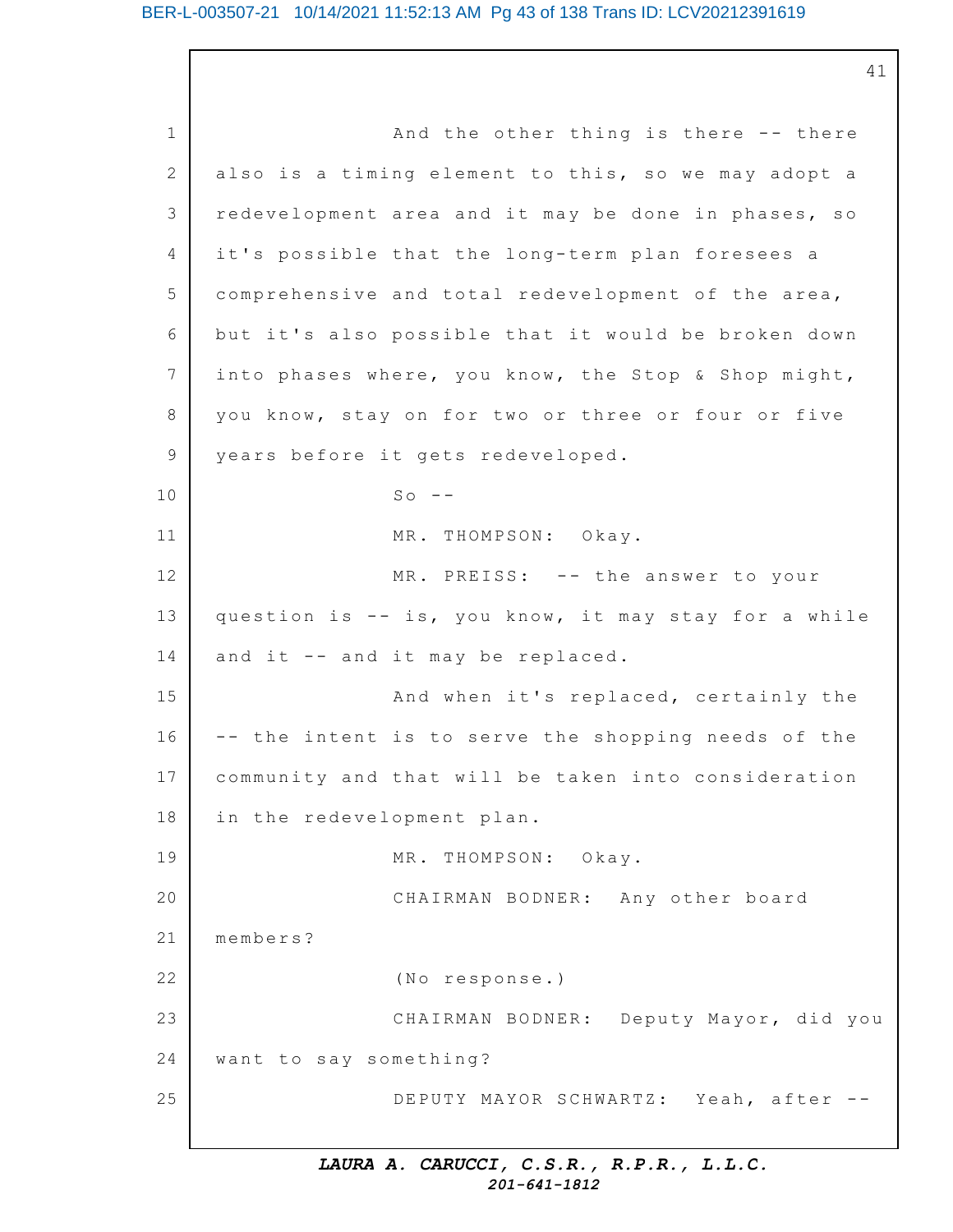#### BER-L-003507-21 10/14/2021 11:52:13 AM Pg 44 of 138 Trans ID: LCV20212391619

1 2 3 4 5 6 7 8 9 10 11 12 13 14 15 16 17 18 19 20 21 22 23 24 25 42 I wanted to finish. I want to just go over two quick points. Obviously, this is the beginning of a long-term project. But I just wanted to make it clear, 'cause I'm not as polished as Richard, this plan is for one of two things, they're really the same. One, are -- we want the grocery store to stay. Two, we're doing this to almost make sure the grocery store does stay. In speaking with them, they want to stay. The owners want them to stay. We're doing this to keep  $-$ - to keep  $-$ bring them a whole area almost, because we realize how important that Stop & Shop is to the area and to Teaneck. So this is in no way a plan to get rid of them, but just to the contrary is to actually keep them here. And the town is in direct communication with the owners and as you can see, part of the reports were done -- the obsolescence reports were done through walk-throughs in cooperation with them. So I just wanted to make sure that was -- that was clear, that those are intention to keep them. I think that was my only comment. If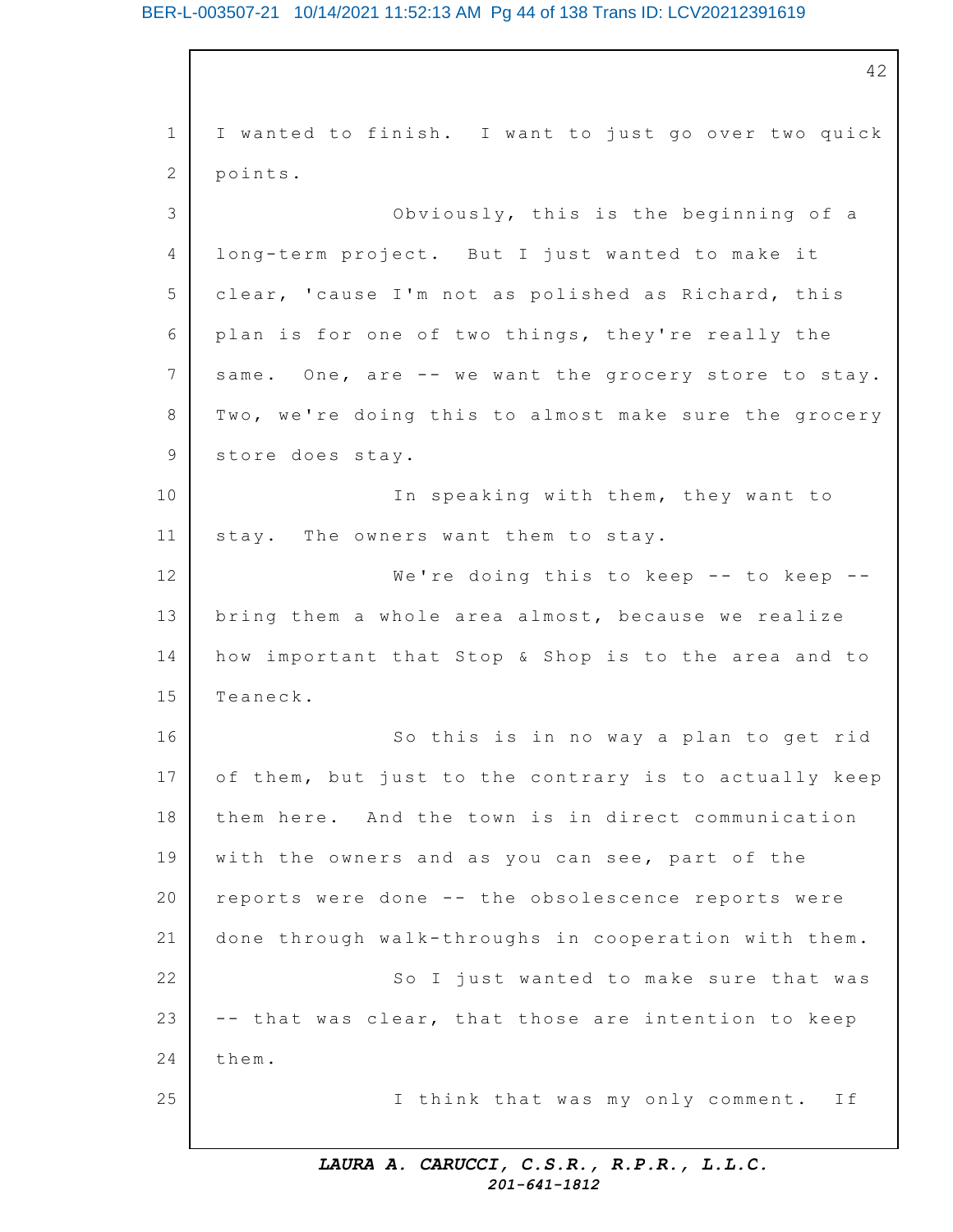#### BER-L-003507-21 10/14/2021 11:52:13 AM Pg 45 of 138 Trans ID: LCV20212391619

1 2 3 4 5 6 7 8 9 10 11 12 13 14 15 16 17 18 19 20 21 22 23 24 25 43 anyone has any other questions of the Council, I can always try to speak on their behalf. CHAIRMAN BODNER: Richard, did you want to expand at all on the store report or that's not necessary? MR. PREISS: No, I -- you know, we -we  $--$  you know, there was a  $--$  the supermarket expert was available to do the report. And one of the questions we asked is, you know, our Stop & Shop is, you know  $--$  do you think that the  $--$  you know, is  $-$ is your intention for the Stop & Shop to remain? Is it possible that you'd knock it down and rebuild the supermarket? You know, what -- what about the current store is problematic? And they said, well, we have an expert who's been advising us. And -- and I said that's good, you know, let him do the study and we'll look at -- look at it and we will verify the conditions. We'll take it into consideration --CHAIRMAN BODNER: The way they wrote it, it sounds like it should be condemned. MR. PREISS: I'm sorry? CHAIRMAN BODNER: The way the report's written it sounds like it should be condemned. MR. PREISS: Well, I think the report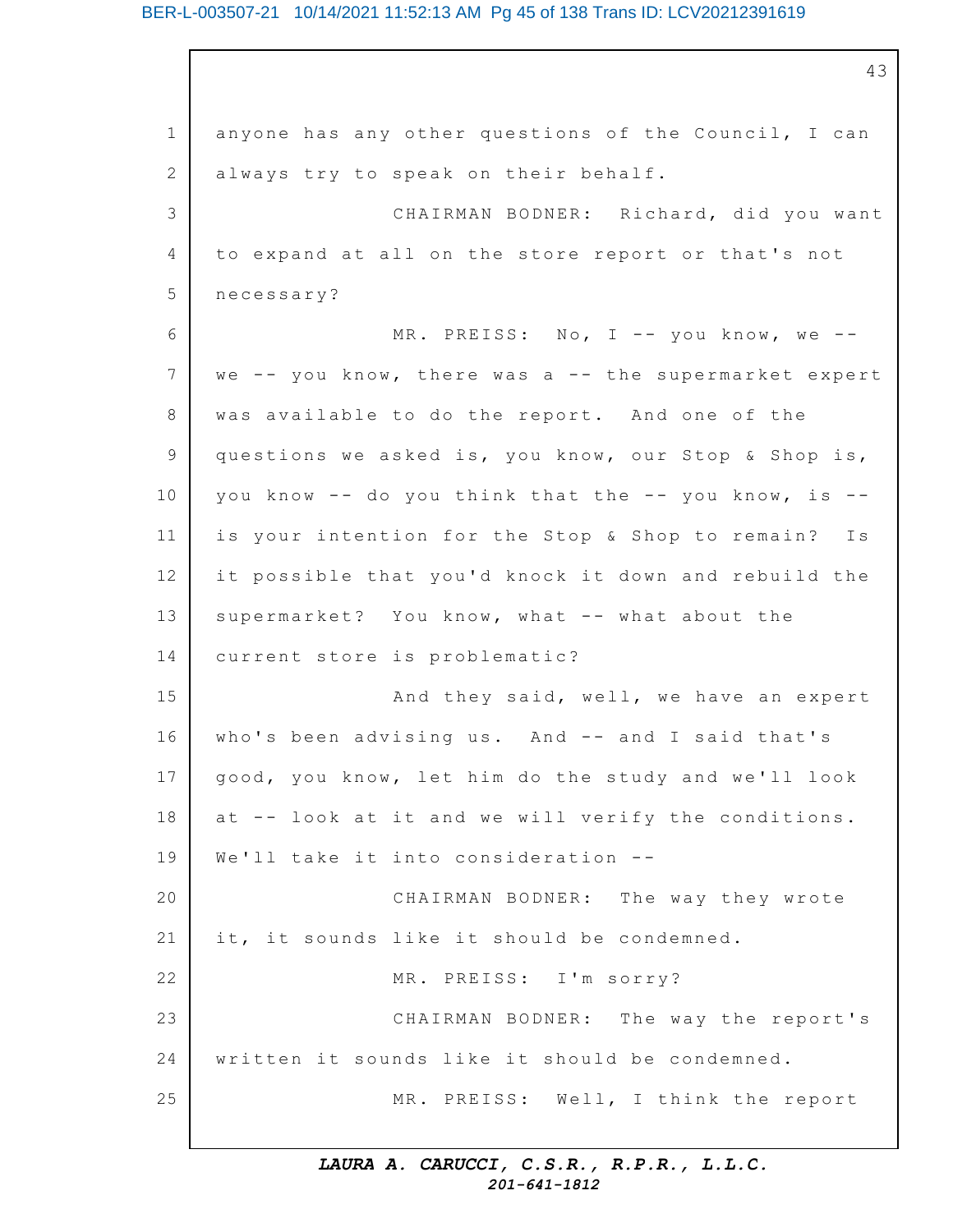#### BER-L-003507-21 10/14/2021 11:52:13 AM Pg 46 of 138 Trans ID: LCV20212391619

1 2 3 4 5 6 7 8 9 10 11 12 13 14 15 16 17 18 19 20 21 22 23 24 25 44 says, you know, it's -- it's operating. It's kind of obsolescence. It's sort of -- it's -- it's outlived its usefulness. It's expensive to operate. It doesn't really work efficiently. And, you know, to  $-$  it  $-$  because the design is faulty, you know, you can't really just fix i t. CHAIRMAN BODNER: Right. It sounds like obsolete was the key word there. MR. PREISS: Yeah. And  $--$  and, you know, to replace the systems that are worn out would be very expensive, so they would say rather than fix it, you know, it would be better to knock it down and rebuild it. I mean, it's possible that they -- you know, that they would do that. The long-term plan, however, is for the whole of this site to be redeveloped, but how long the Stop & Shop stays there in its current form or in its future form, you know, we don't know at this point. MR. THOMPSON: Another question, if I can. CHAIRMAN BODNER: Howard.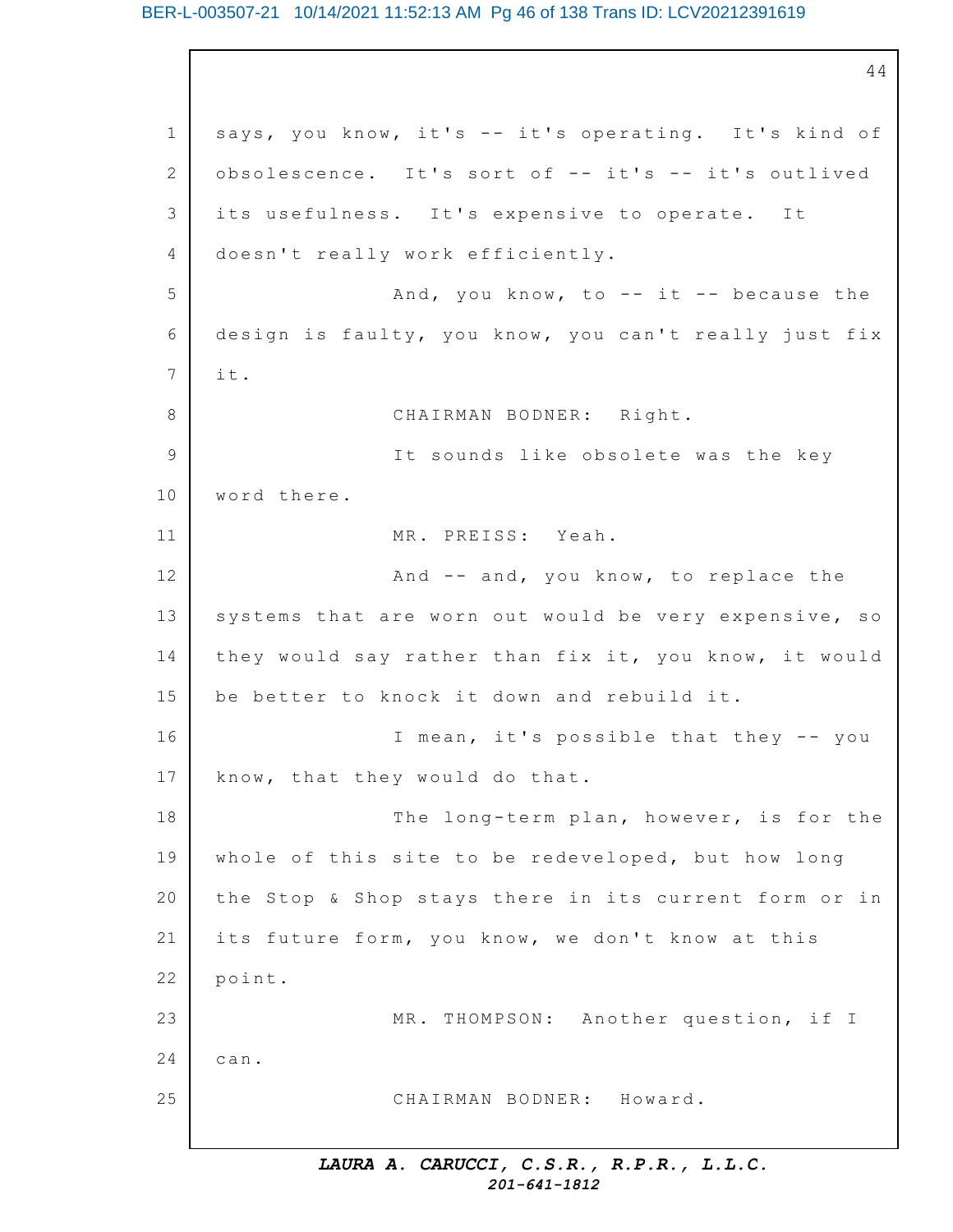#### BER-L-003507-21 10/14/2021 11:52:13 AM Pg 47 of 138 Trans ID: LCV20212391619

1 2 3 4 5 6 7 8 9 10 11 12 13 14 15 16 17 18 19 20 21 22 23 24 25 45 MS. RAMOS REINER: I have a question. CHAIRMAN BODNER: One second, Desiree. Howard, then Desiree. I got you all,  $just$  -- go ahead. MR. THOMPSON: Me? CHAIRMAN BODNER: Yes. MR. THOMPSON: Okay. Another question, and once again,  $my -$ this might be a little premature. But with regards to the Lot  $4.01$ , the homes that are adjacent there, those are single-family homes. Am I correct? MR. PREISS: There's multifamily as well as single-family homes and two-family homes, yes. MR. THOMPSON: Okay. And, once again, we don't know what's going in those areas at this time, but, potentially, if there's something that would come about that would affect the, should I say, qualify of life of those residents, I mean, I guess that's their back yard, I really can't make it out, as I mature my eyesight is kind of, you know... MR. PREISS: Yes, that's -- that's --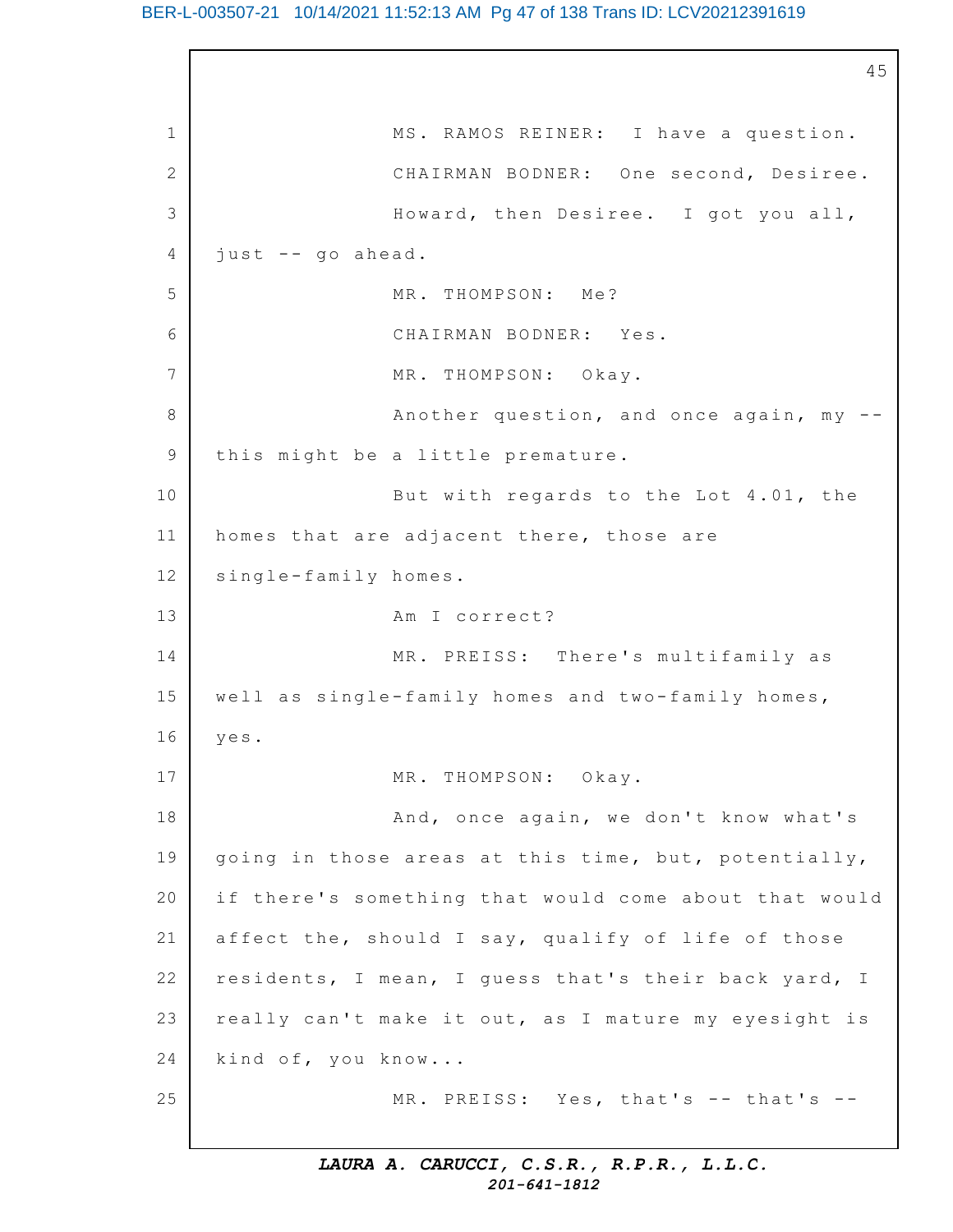#### BER-L-003507-21 10/14/2021 11:52:13 AM Pg 48 of 138 Trans ID: LCV20212391619

1 2 3 4 5 6 7 8 9 10 11 12 13 14 15 16 17 18 19 20 21 22 23 24 25 46 the parking lot is in the back yard of most of those homes that -- MR. THOMPSON: And -- and so, of course, we would absolutely -- once again, it could be very premature on my behalf, but as other developments has taken place and you have development that overshadows the residents' quality of life, you know, those things definitely should be considered, as they've been there forever and, you know... MR. PREISS: A hundred percent agree, yes. MR. THOMPSON: Okay. CHAIRMAN BODNER: All right. But they also -- all right, Desiree, go ahead. MS. RAMOS REINER: Sure. My question is also in regards to the parking lot. So I'm curious, in  $-$  in the report it talks about structures not being taller than 35 feet. Would that also apply to a multilevel parking garage? MR. PREISS: No, so let me just explain. When you do a redevelopment plan, it's similar to a rezoning in that a redevelopment plan,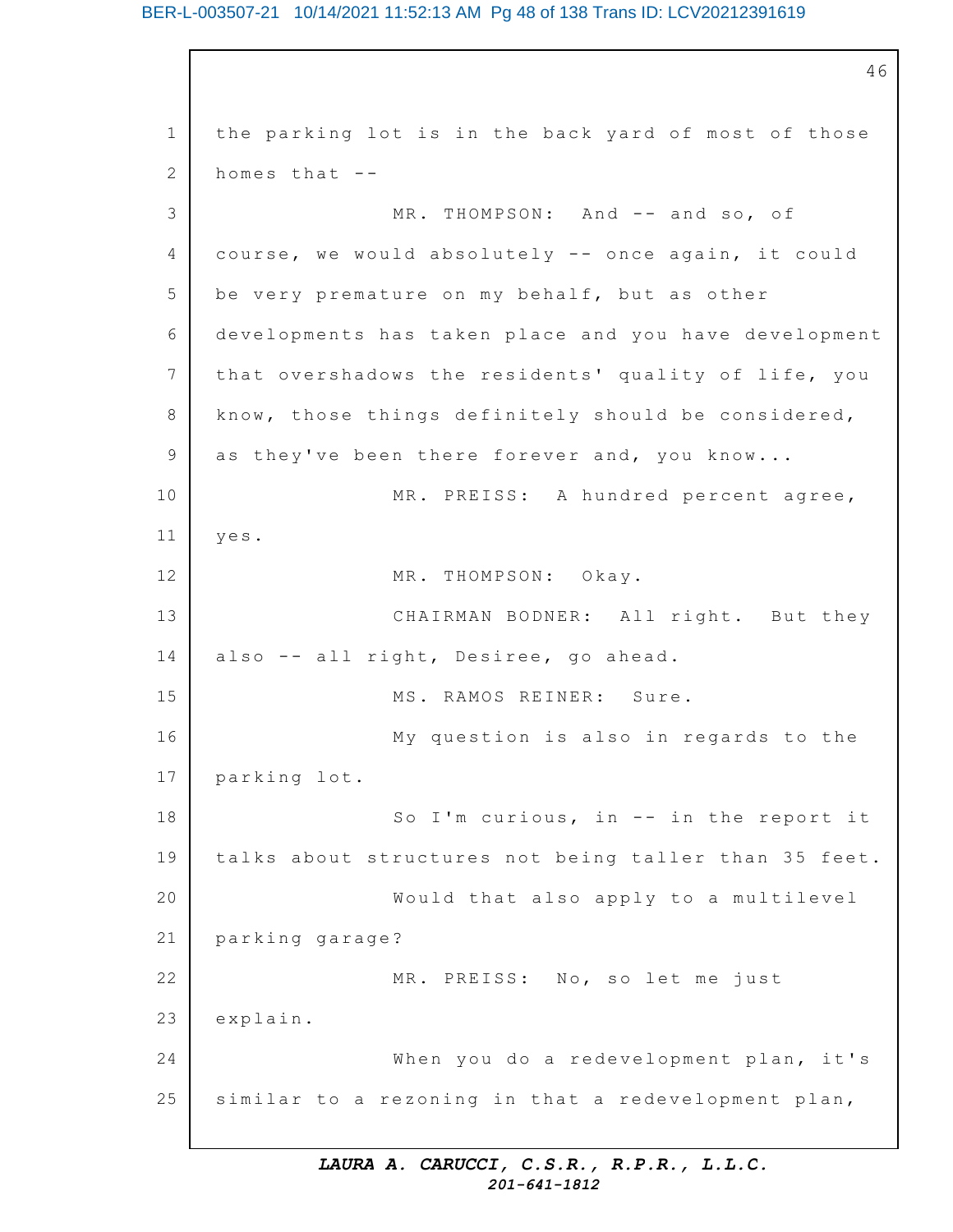#### BER-L-003507-21 10/14/2021 11:52:13 AM Pg 49 of 138 Trans ID: LCV20212391619

1 2 3 4 5 6 7 8 9 10 11 12 13 14 15 16 17 18 19 20 21 22 23 24 25 47 itself, will have a land use section, and the land use section will allow for, you know, a range of uses, and it will have a set of bulk regulations. And what we envision in this particular situation, if it ends up being, you know, a multilevel parking garage and, you know, retail and, you know, office or retail development above that, is that we'll create standards that would facilitate that development. So we're not bound by the underlying zoning. The redevelopment plan will supercede the P zone and the -- and the B1 zone. MS. RAMOS REINER: All right. And then -- CHAIRMAN BODNER: I think that the - the answer is that the 35 feet is what the current thing is, not what the proposed  $-$ -MR. PREISS: Correct. MS. RAMOS REINER: Right. And then my second question is, do we have a sense -- I know you haven't really done traffic studies and whatnot -- how -- how much the parking lot is used for -- for shopping versus people who use it as overnight parking, 'cause there is that multifamily building?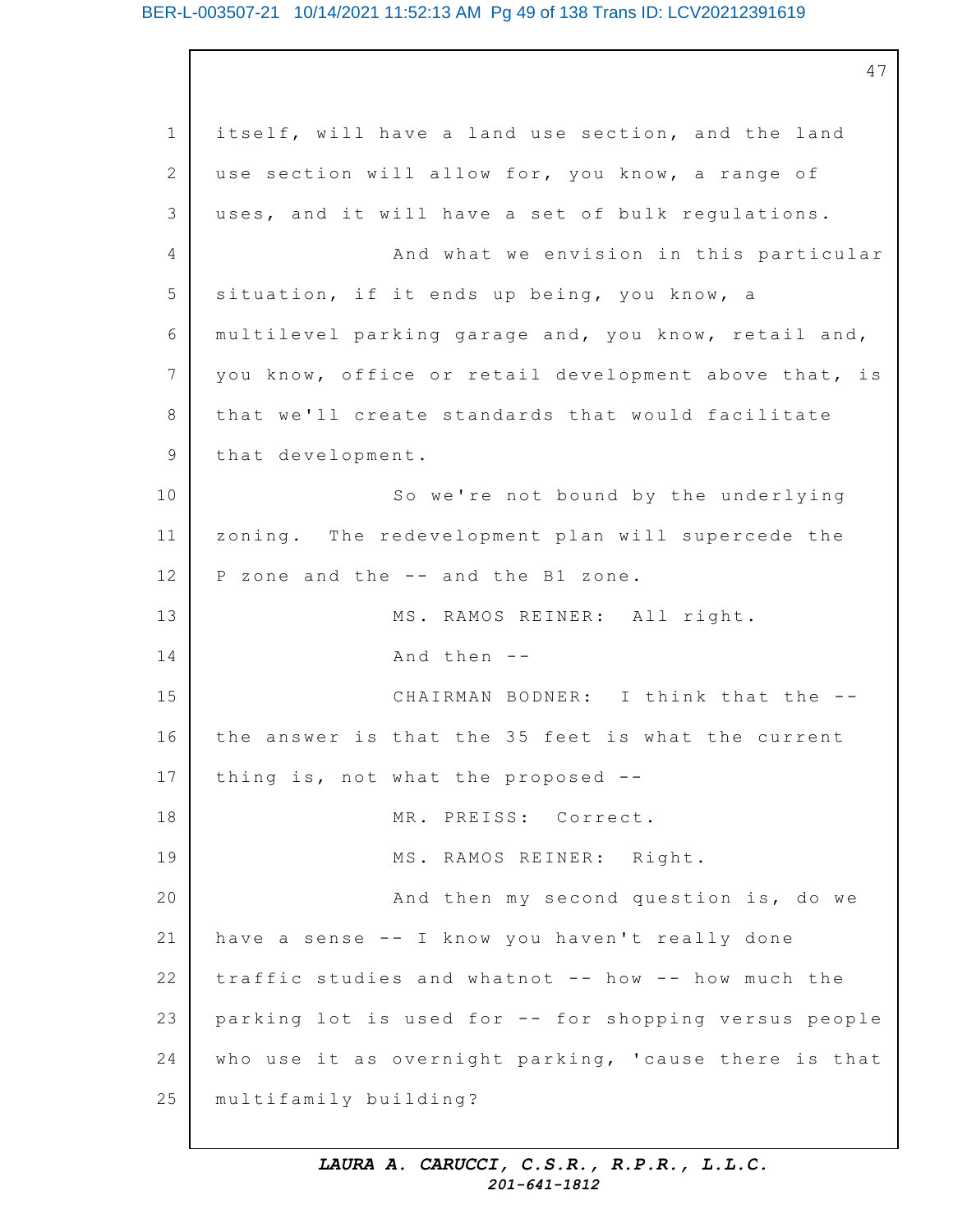#### BER-L-003507-21 10/14/2021 11:52:13 AM Pg 50 of 138 Trans ID: LCV20212391619

1 2 3 4 5 6 7 8 9 10 11 12 13 14 15 16 17 18 19 20 21 22 23 24 25 48 MR. PREISS: Yes. So, you know, that's a very good question and it's certainly something that will be taken into consideration when we do the redevelopment area. You know, one of the things that has happened in Cedar -- you know, along Cedar Lane is a number of developers have said: Well, you have all of this excess parking, so we're going to put up a multifamily building and all our residents are going to park in that area. And Teaneck's response is those are valuable parking spaces. Those are used by the public, meaning the retail and residents who live in that area. We're not just going to give them up for nothing, you know. If you do a redevelopment, you have to provide additional parking, not utilize the parking that is currently being used for retail and residents and may also be available for future retail development. In other words, we're looking at this area and saying, you know, there's the possibility where not only will you replace the parking here for -- you know, for the residents and the retail,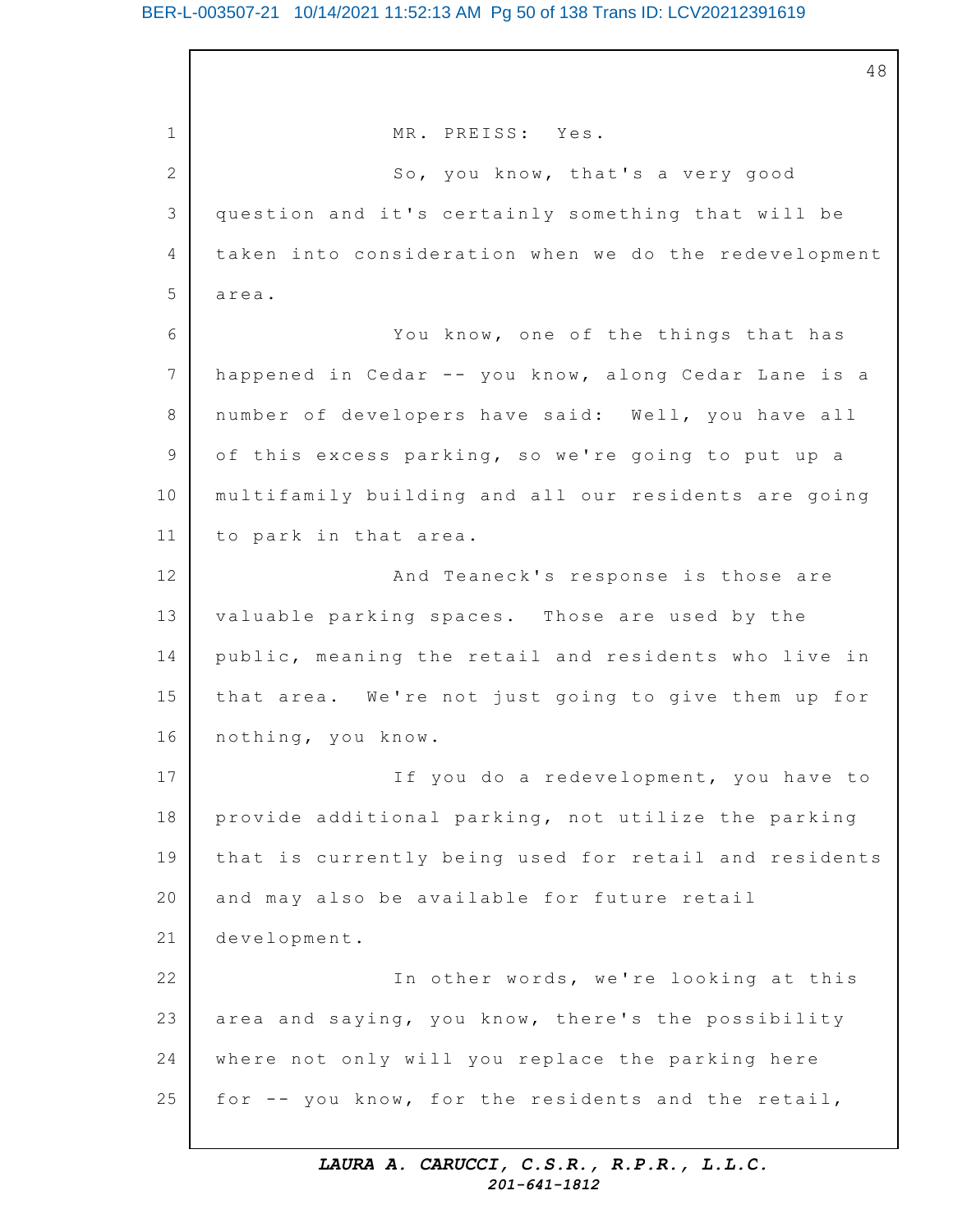#### BER-L-003507-21 10/14/2021 11:52:13 AM Pg 51 of 138 Trans ID: LCV20212391619

1 2 3 4 5 6 7 8 9 10 11 12 13 14 15 16 17 18 19 20 21 22 23 24 25 49 but we'll also ask you to do additional parking so that if properties along Cedar Lane are redeveloped and they need more parking, that this is where, you know, those redevelopments are going to be able to park. So we see this as an opportunity to address current and future needs beyond the property boundaries. MS. RAMOS REINER: Okay. Thank you. CHAIRMAN BODNER: Okay. Councilman Kaplan? DEPUTY MAYOR SCHWARTZ: Councilman Kaplan? CHAIRMAN BODNER: Yeah, un-mute yourself. DEPUTY MAYOR SCHWARTZ: He's not here. CHAIRMAN BODNER: His name is there. DEPUTY MAYOR SCHWARTZ: He's in the audience. CHAIRMAN BODNER: It says Keith Kaplan. All right. He can't speak. DEPUTY MAYOR SCHWARTZ: He's not -- he's no longer on the board. We kicked him off the board.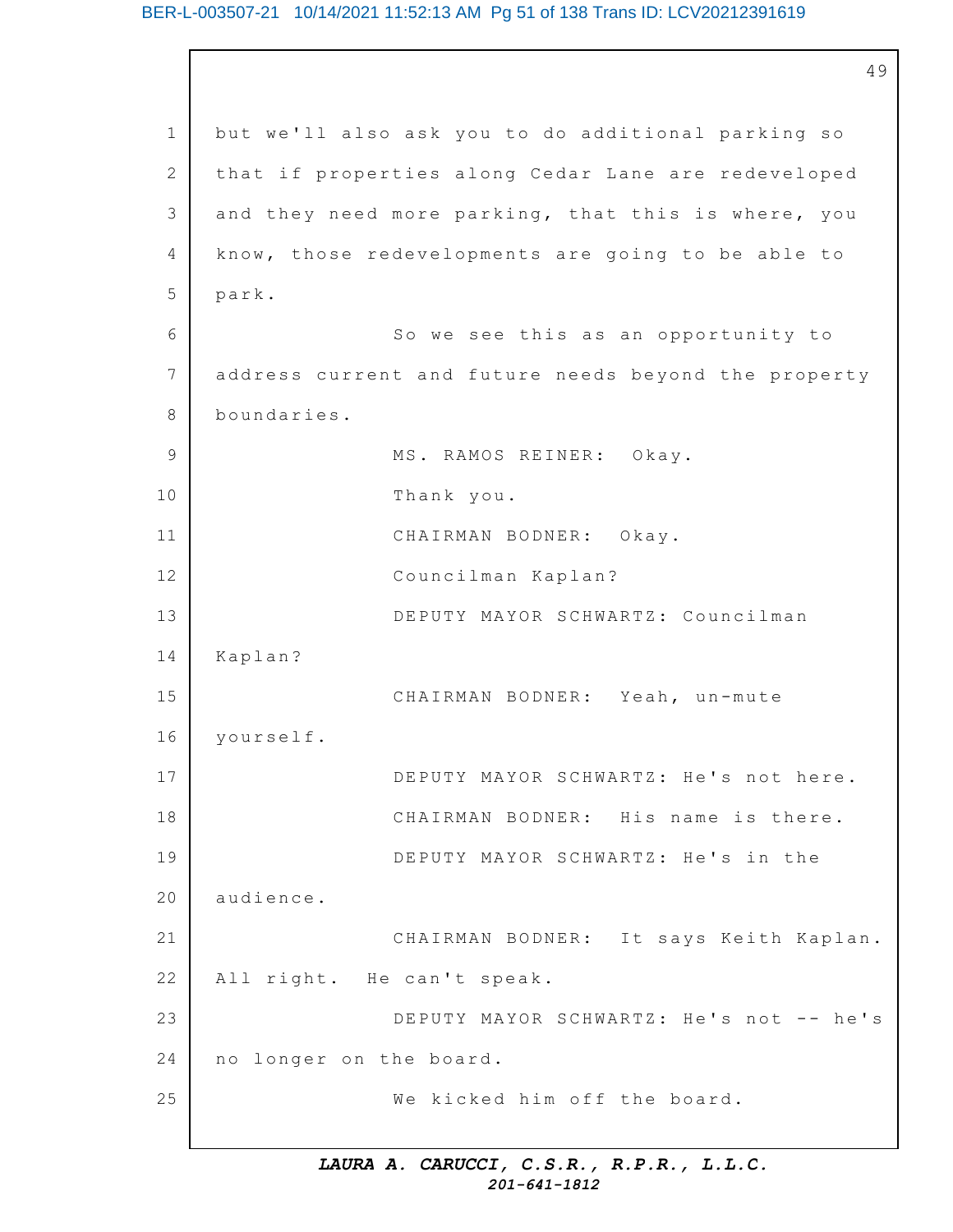#### BER-L-003507-21 10/14/2021 11:52:13 AM Pg 52 of 138 Trans ID: LCV20212391619

1 2 3 4 5 6 7 8 9 10 11 12 13 14 15 16 17 18 19 20 21 22 23 24 25 50 CHAIRMAN BODNER: I got it. Mark, did you want to say something, Zomick? DEPUTY MAYOR SCHWARTZ: I think --- CHAIRMAN BODNER: Zomick, you waved your hand. You're on mute. MR. ZOMICK: No. DEPUTY MAYOR SCHWARTZ: I don't think he's -- I think he's preoccupied. I do have a few comments when --CHAIRMAN BODNER: Go ahead. DEPUTY MAYOR SCHWARTZ: When I can. MR. THOMPSON: You're not calling me, are you there, Joe? CHAIRMAN BODNER: What? MR. THOMPSON: No, no, no, I thought you were calling me, but... CHAIRMAN BODNER: Calling you? DEPUTY MAYOR SCHWARTZ: Okay. Since  $I$  -- I have few -- I just wanted to make a few comments based on some questions, I have some answers. Myself and Deputy Mayor Katz utilize that parking lot three mornings a week at 5:30 in the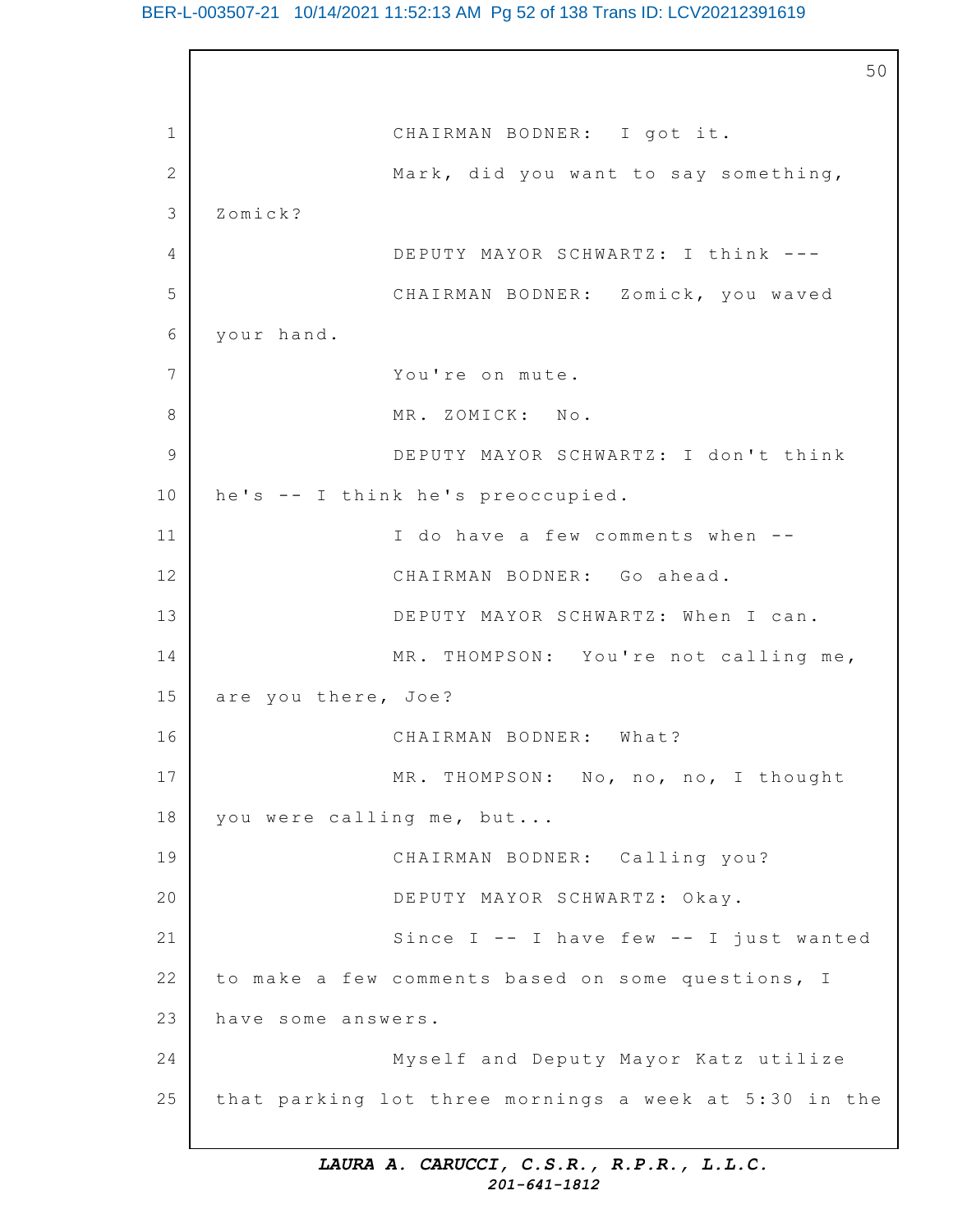#### BER-L-003507-21 10/14/2021 11:52:13 AM Pg 53 of 138 Trans ID: LCV20212391619

1 2 3 4 5 6 7 8 9 10 11 12 13 14 15 16 17 18 19 20 21 22 23 24 25 51 morning. There's approximately -- and maybe Richard recalls exact numbers -- well over 200 spots, I think, in the lot. On the Tetris shape, on the American Legion Drive portion, that's virtually empty. On the Alma Terrace portion, that's about half full. So it's about 70 percent vacant. That being said, what we're trying to actually do is increase  $-$  we would actually be increase the matter  $--$  the new amount of spots, not decrease, because we do want to make sure we have at least those many spots plus more available for future development of Cedar Lane. So I just want to  $-$ - that, so I wanted to make sure that you understood we're not looking to lose spots, we're actually going to, hopefully, gain if there is any work down there, if we can work with developers on giving us  $--$  the town more spots. That's one issue. As it relates to Joe, Mr. Chair, you made a comment about the buildings on Cedar Lane, already developers have approached us  $--$  sorry, owners have approached us on Cedar Lane, such as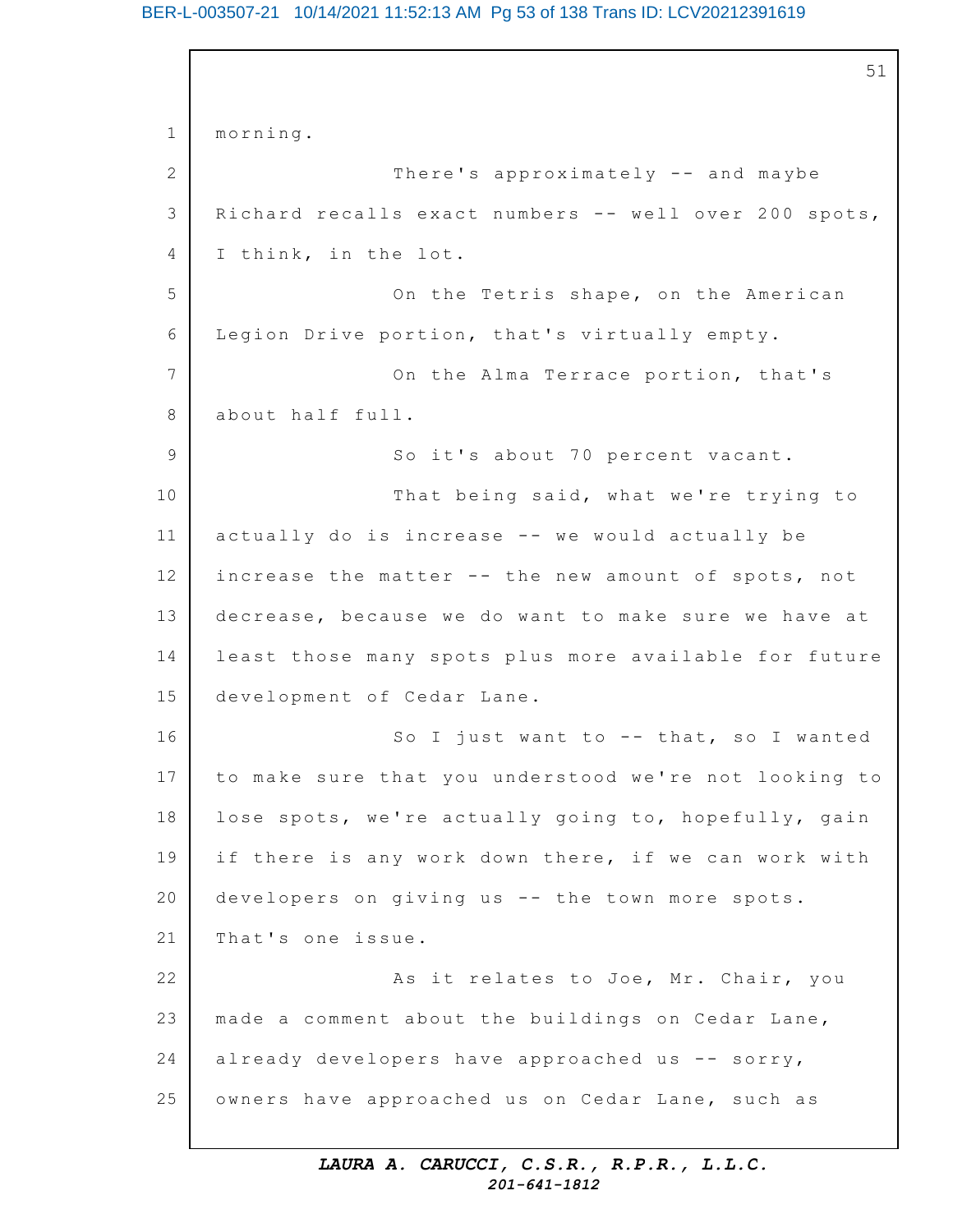#### BER-L-003507-21 10/14/2021 11:52:13 AM Pg 54 of 138 Trans ID: LCV20212391619

1 2 3 4 5 6 7 8 9 10 11 12 13 14 15 16 17 18 19 20 21 22 23 24 25 52 Rain, to talk about the redevelopment of that building. And so we're hoping that this development spurs action, and it actually is spurring action. And, lastly, Mr. Thompson, there is  $-$ on the Tetris shape, there is -- Alma Drive is all borders an apartment building. When you go to  $-$ - in terms of what it borders. When you go to the American Legion Drive portion, it's a large apartment building, two small apartment buildings, a multifamily house and then four single-family homes. So it's predominantly multifamily surrounding this parking lot that we would be abutting up against, and, obviously, I'll work with them to make sure we retain as much qualify of life as possible. CHAIRMAN BODNER: Okay. MR. THOMPSON: Thank you very much. CHAIRMAN BODNER: I think that's it. Last call for board members, wave, raise your hand, say something. MR. THOMPSON: Well, if I can, thank you, Mr. Preiss --CHAIRMAN BODNER: Whatever.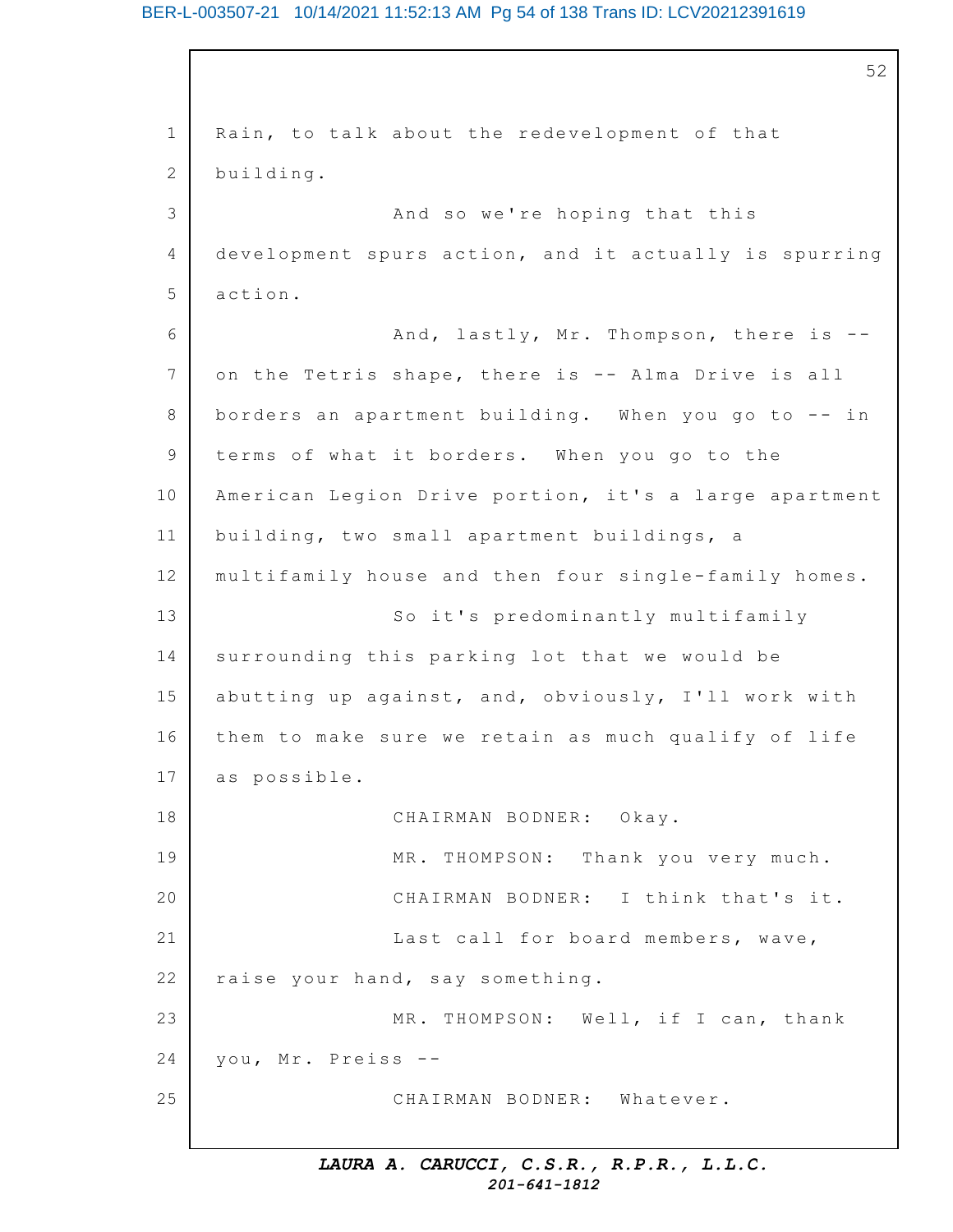#### BER-L-003507-21 10/14/2021 11:52:13 AM Pg 55 of 138 Trans ID: LCV20212391619

1 2 3 4 5 6 7 8 9 10 11 12 13 14 15 16 17 18 19 20 21 22 23 24 25 53  $MR. THOMPSON: -- and your co-presenter,$ Ms. Chen, for your presentation. MR. PREISS: Thank you. Just  $-$ - let me  $-$ - let me just say, the one thing is the intention tonight was to get some feedback, so if  $-$  the  $-$  the idea is to have the public hearing on March the 11th, you know, which is a month from now, where notice will be provided, as I indicated, at least 17 days and 10 days ahead of time. But the intention is if  $-$ - if any of the Planning Board Members, after tonight, have any comments or any suggestions for changes, if they could provide that directly to Rosalind and then Rosalind can hand them onto us. CHAIRMAN BODNER: Council will be looking at this before March 11th as well? MR. PREISS: Yes, it's been distributed to members of the Council, so, you know, we're taking comments. If -- if it's something substantive that we feel, you know, has to be, you know, discussed before it's brought back for the public hearing, we would do that. But if it's not, we can expect that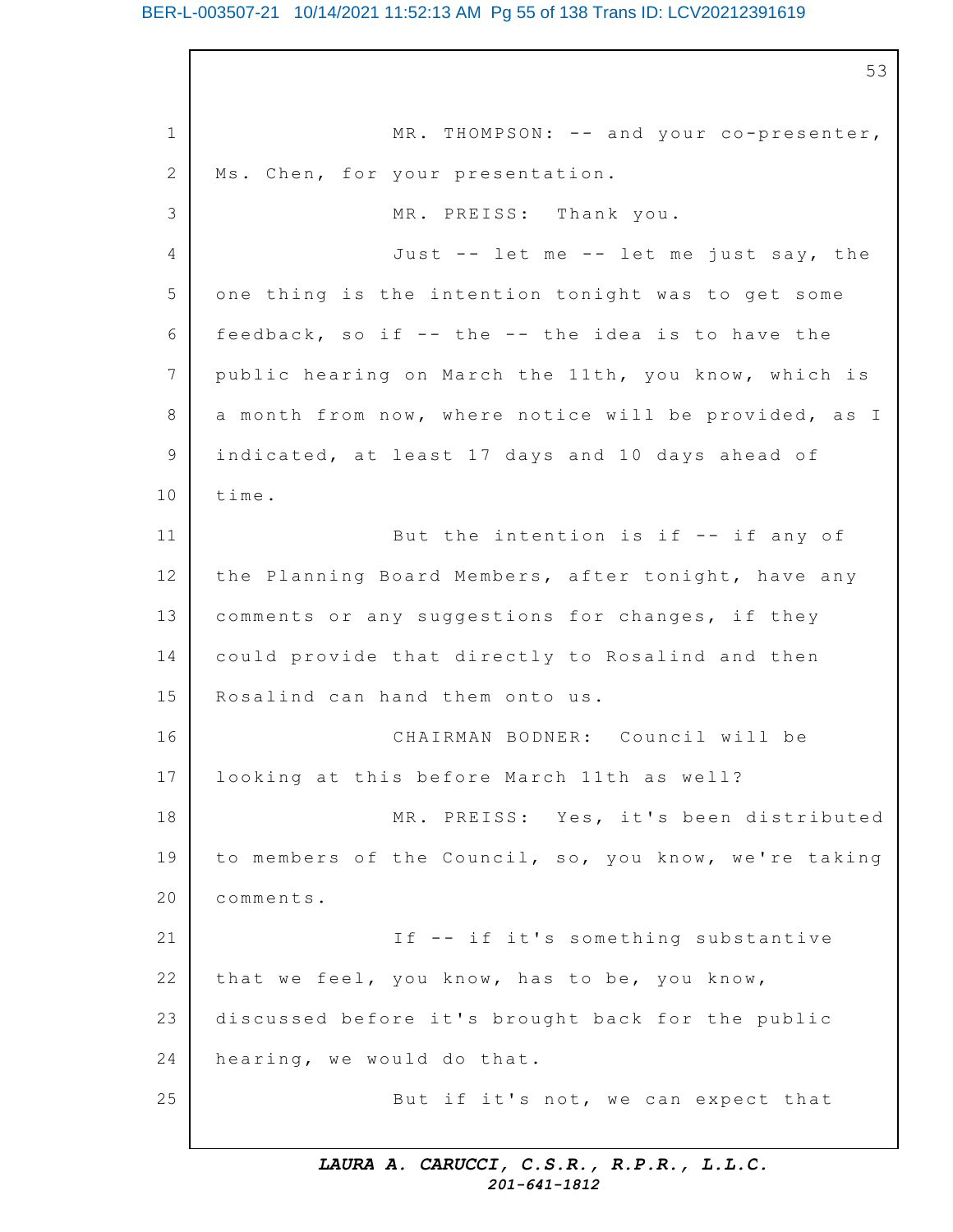1 2 3 this draft or something very similar will be what's in front of the board for a formal hearing on March the 11th.

 $\Delta$ 5 6 7 8 9 10 11 12 13 14 15 16 17 18 19 20 21 22 23 24 25 CHAIRMAN BODNER: For somebody who was around for all of those Master Plans and Master Plan revisions, et cetera, this is an area long overdue for development. That Tennis Court thing that you referred to, that was even before my time of living here let along being on the board, and Howard and I started here together. And it's an area that a lot of people tried over a lot of years and then walk away from it and then start again. So I hope that this is real and that something real happens from this. It would be really a wonderful thing to see that area become more vital and substantial. So, good luck with this, and I think it's great, and I hope it -- like Deputy Mayor said, it spreads to the neighboring buildings and they jump on the bandwagon as well. DEPUTY MAYOR SCHWARTZ: Mr. Chair, I'll make a motion to adjourn. CHAIRMAN BODNER: Hold on. DEPUTY MAYOR SCHWARTZ: If that's in -if that's in order. I'm sorry, sorry.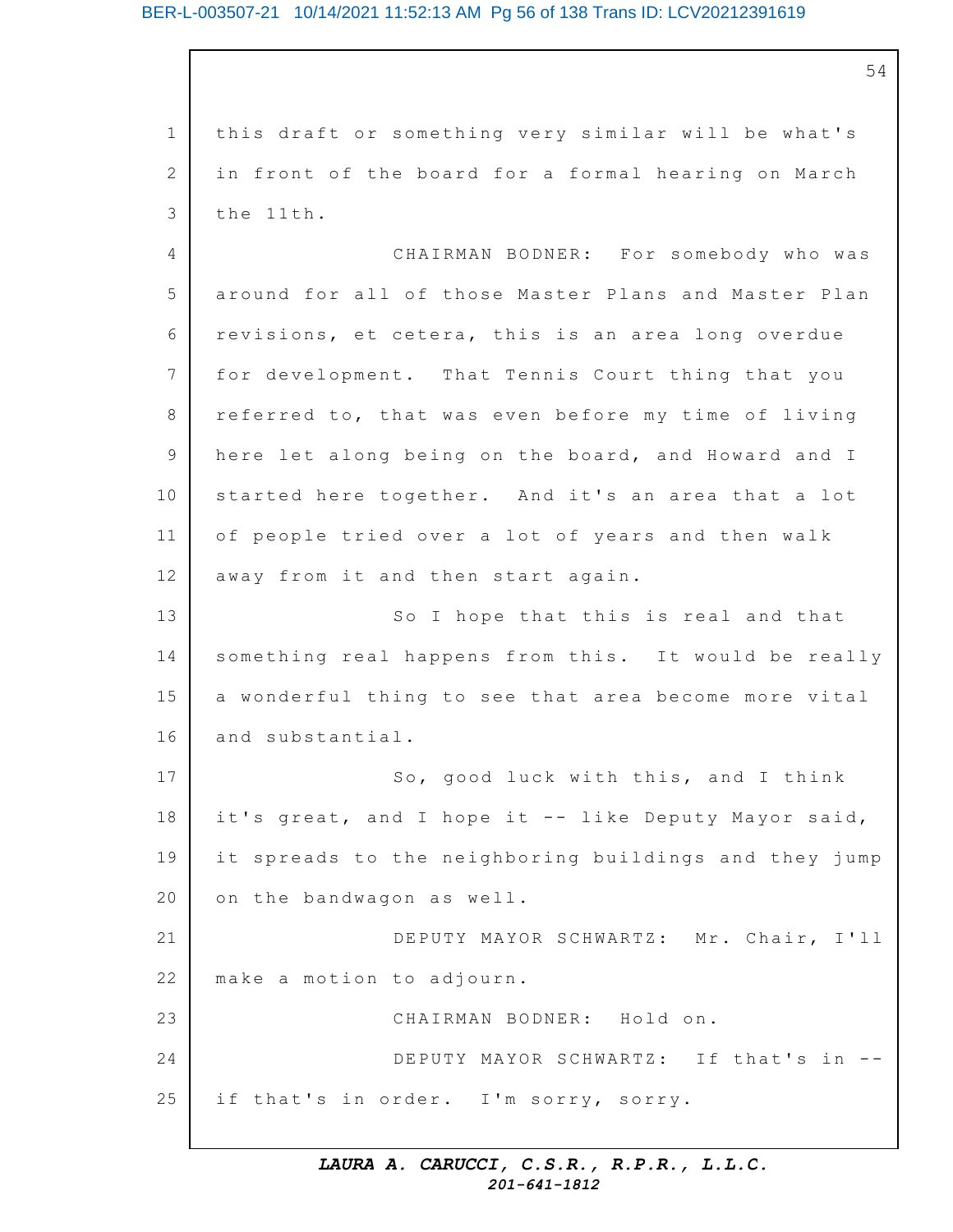#### BER-L-003507-21 10/14/2021 11:52:13 AM Pg 57 of 138 Trans ID: LCV20212391619

1 2 3  $\Delta$ 5 6 7 8 9 10 11 12 13 14 15 16 17 18 19 20 21 22 23 24 25 55 CHAIRMAN BODNER: No. Mr. Rose? You're muted, Mr. Rose. Mr. Rose, you're muted. You're unmuted. Go ahead. MR. ROSE: What's the next step for us? Are we supposed to send a letter to the Council indicating that we think it's a great idea and we should go forward. MR. PREISS: No, that -- that would be  $-$ CHAIRMAN BODNER: That would be after the presentation on the 11th. MR. PREISS: Yeah, you have the formal hearing. If the  $--$  if the board adopts a resolution recommending that it be designated an area in need of redevelopment, that recommendation would be in the form of a resolution, and then the governing body has to decide, you know, whether it agrees with the board and designates it as such or disagrees and doesn't do it or, you know, if  $--$  if the board decided not to recommend it, then the -- the Council can make a decision based on that as well. DEPUTY MAYOR SCHWARTZ: This is a -this is a first presentation, so they can review it, get comfortable with it, see if you have any comments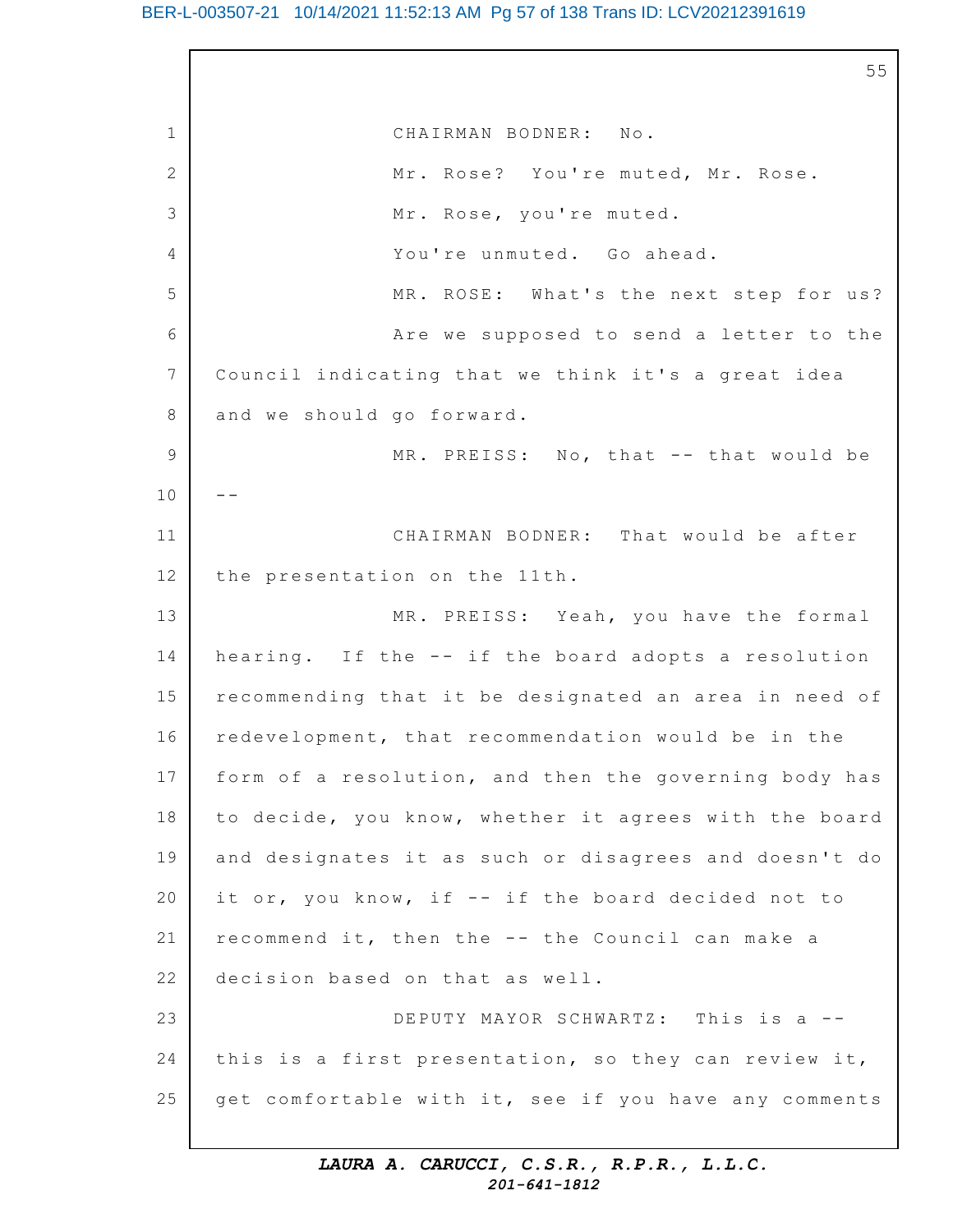#### BER-L-003507-21 10/14/2021 11:52:13 AM Pg 58 of 138 Trans ID: LCV20212391619

1 2 3 4 5 6 7 8 9 10 11 12 13 14 15 16 17 18 19 20 21 22 23 24 25 56 you want to make that you can pass on to me --MR. PREISS: Right. DEPUTY MAYOR SCHWARTZ: -- Mr. Preiss, or the Chair. MR. ROSE: Okay,  $I$  -- I jumped the starting line. Thank you. CHAIRMAN BODNER: All right. For the -- this meeting for the public is now going to close. We're going to go into private session for a minute. So I'm going to ask people to leave or we're going to put you out into the  $--$  from the meeting so we can go into private, closed session. MR. EYERMAN: Chairman, you need to go -- you need to take a -- you need to take a vote to go into closed session. CHAIRMAN BODNER: All right. I'll make a motion to go into closed session. MR. ROSE: Second. CHAIRMAN BODNER: Howard second. Ros, can you do a roll call, please? MS. McLEAN: Mr. Thompson? (No response.)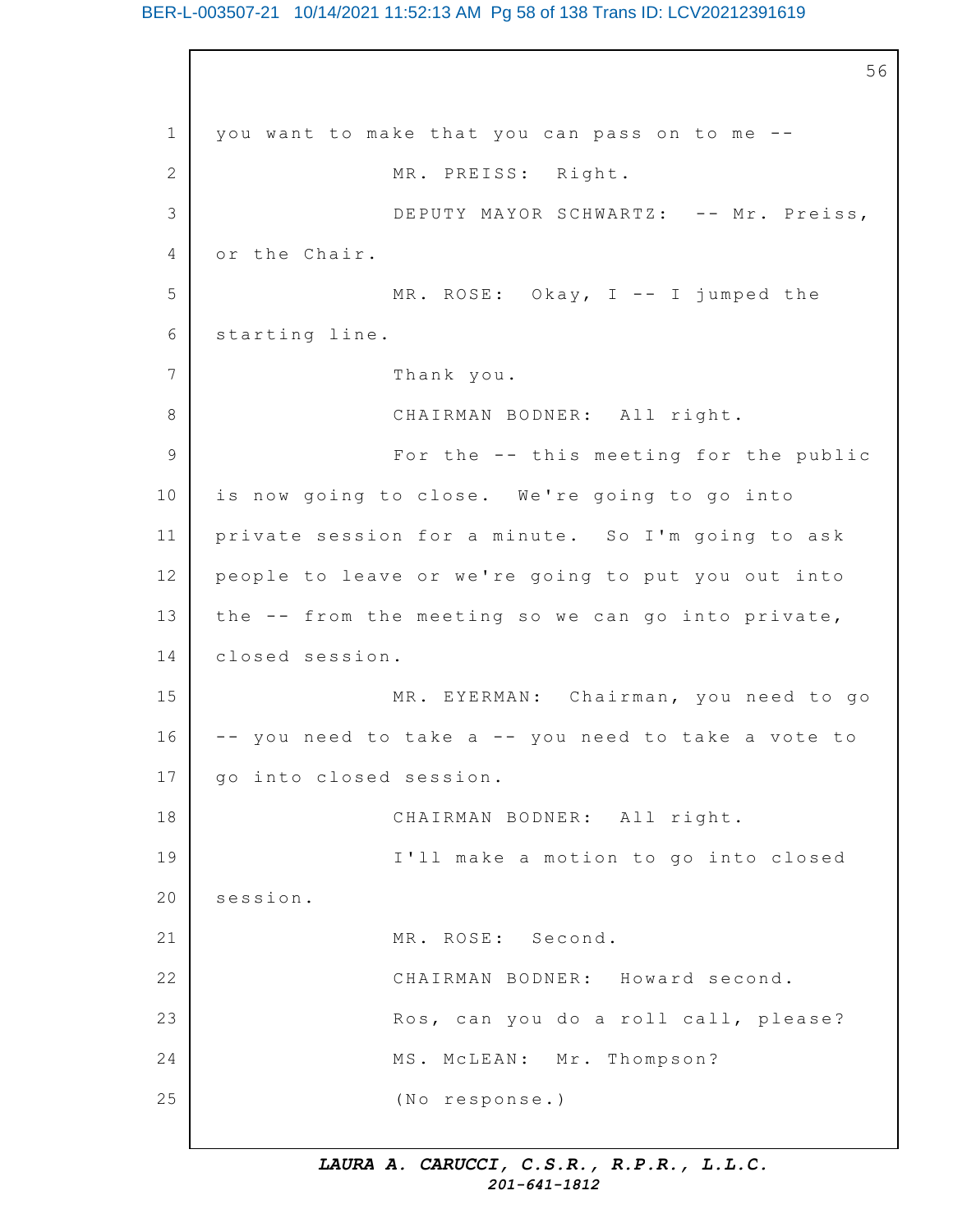#### BER-L-003507-21 10/14/2021 11:52:13 AM Pg 59 of 138 Trans ID: LCV20212391619

1 2 3 4 5 6 7 8 9 10 11 12 13 14 15 16 17 18 19 20 21 22 23 24 25 57 MS. McLEAN: Can you hear me? CHAIRMAN BODNER: Call the next name if he doesn't answer. MS. McLEAN: Ms. Ramos Reiner? MR. THOMPSON: Yes, yes, yes. Yes, yes, yes. MS. RAMOS REINER: Yes. MS. McLEAN: Deputy Mayor Schwartz? DEPUTY MAYOR SCHWARTZ: Yes. MS. McLEAN: Mr. Croonquist? Captain Croonquist? CAPTAIN CROONQUIST: Yes, yes. MS. McLEAN: Mr. Parker? MR. PARKER: Yes. MS. McLEAN: Mr. Rose? MR. ROSE: Yes. MS. McLEAN: Mr. Zomick? MR. ZOMICK: Yes. MS. MCLEAN: Mr. Kohn? MR. KOHN: Yes. MS. McLEAN: Chair Bodner? CHAIRMAN BODNER: Yes. (Whereupon, this is the end of Video File for this agenda item. Video File Counter 1:06:37.)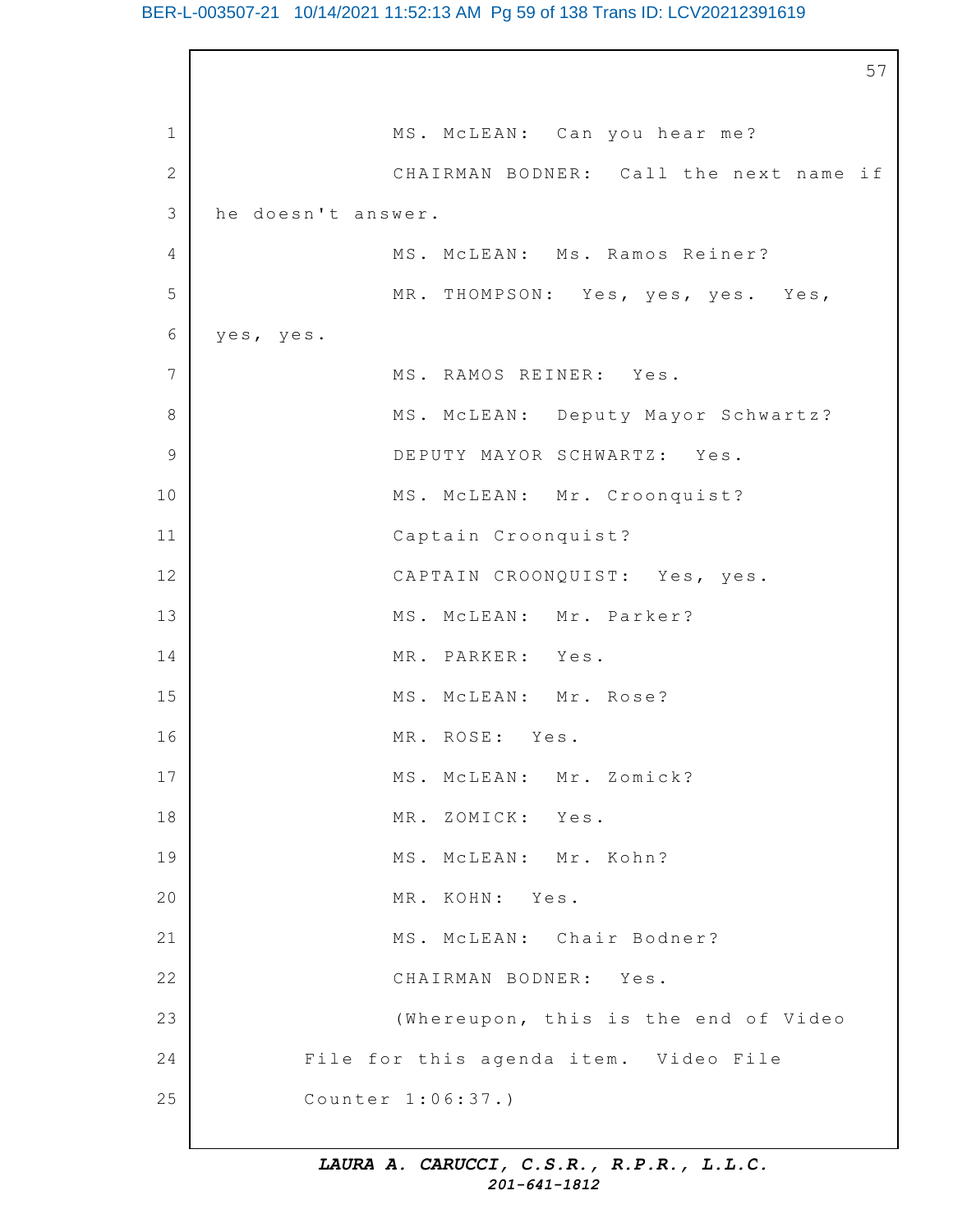## BER-L-003507-21 10/14/2021 11:52:13 AM Pg 60 of 138 Trans ID: LCV20212391619

1 2 3 4 5 6 7 8 9 10 11 12 13 14 15 16 17 18 19 20 21 22 23 24 25 58 C E R T I F I C A T E I, LAURA A. CARUCCI, C.C.R., R.P.R., a Notary Public of the State of New Jersey, Notary ID.#50094914, Certified Court Reporter of the State of New Jersey, and a Registered Professional Reporter, hereby certify that the foregoing is a verbatim record of the testimony provided under oath before any court, referee, board, commission or other body created by statute of the State of New Jersey. I am not related to the parties involved in this action; I have no financial interest, nor am I related to an agent of or employed by anyone with a financial interest in the outcome of this action. This transcript complies with regulation 13:43-5.9 of the New Jersey Administrative Code. \_\_\_\_\_\_\_\_\_\_\_\_\_\_\_\_\_\_\_\_\_\_\_\_\_\_\_\_\_\_\_ CARUCCI, C.C.R., R.P.R. ense #XI02050, and Notary Public of New Jersey #50094914, Notary Expiration Date December 3, 2023 Dated: **October 10, 2021**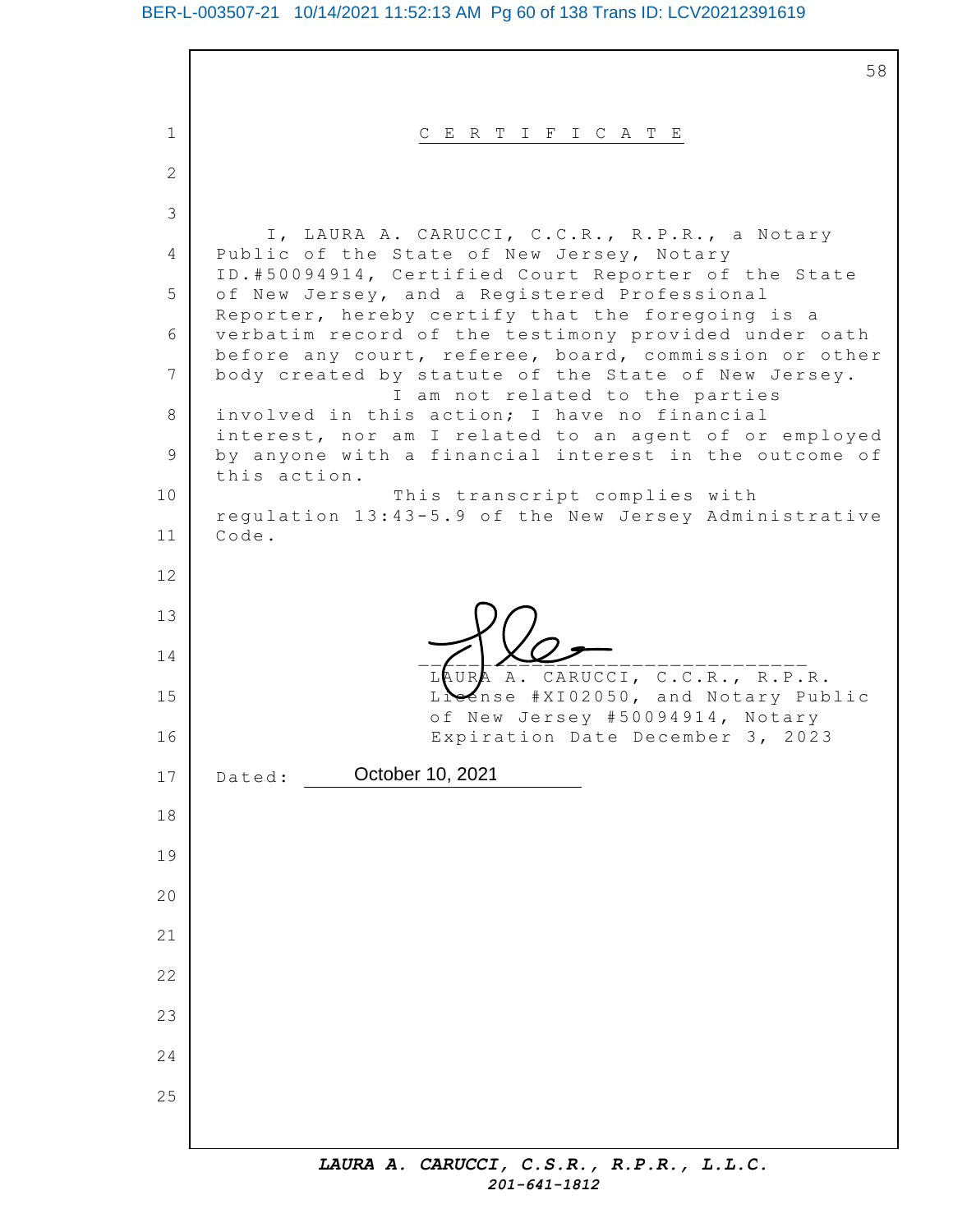BER-L-003507-21 10/14/2021 11:52:13 AM Pg 61 of 138 Trans ID: LCV20212391619

# EXHIBIT B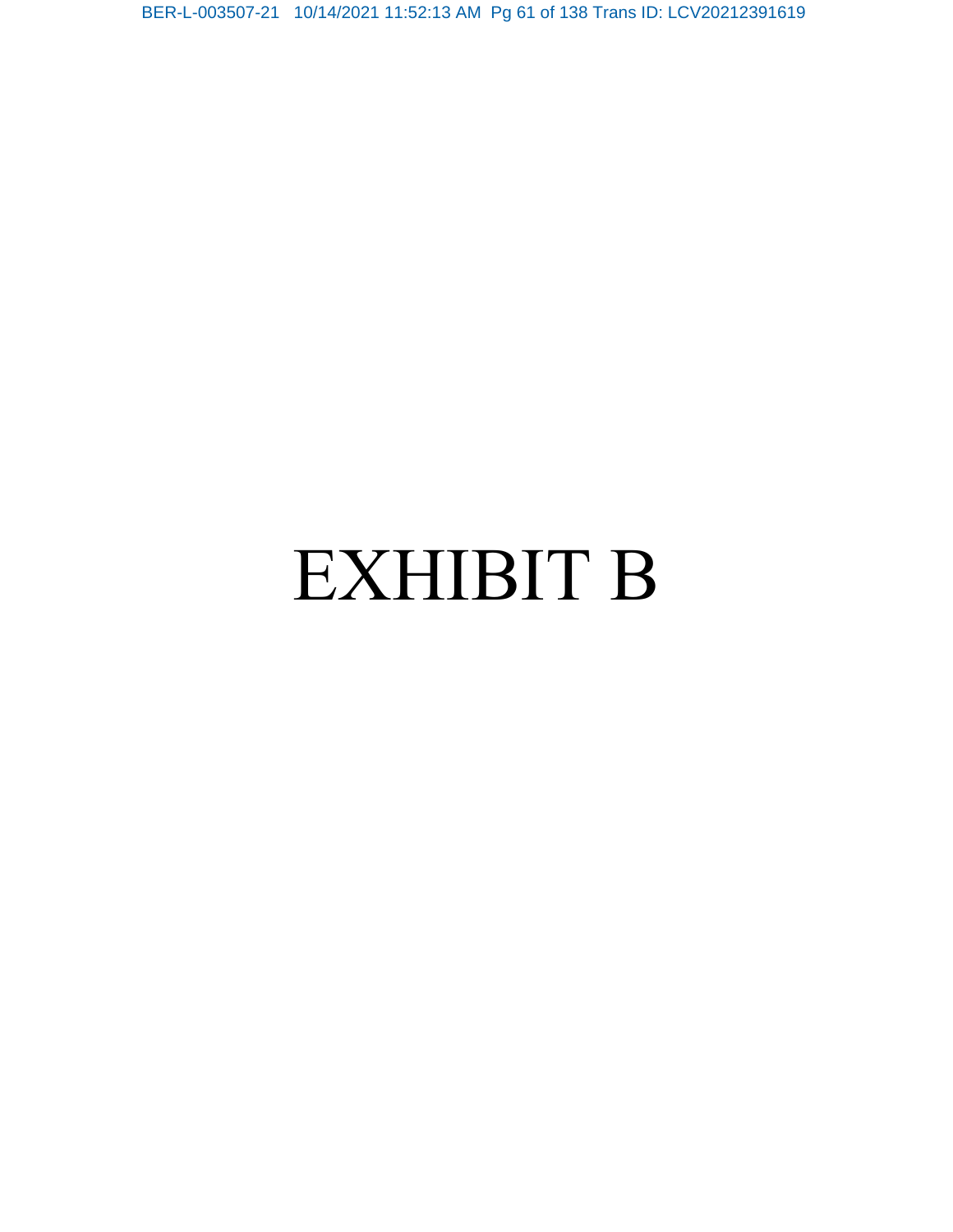#### BER-L-003507-21 10/14/2021 11:52:13 AM Pg 62 of 138 Trans ID: LCV20212391619

1

1 2 3 4 5 6 7 8 9 10 11 12 13 14 15 16 17 18 19 20 21 22 23 24 25 TOWNSHIP OF TEANECK PLANNING BOARD THURSDAY, MARCH 25, 2021 COMMENCING AT 8:00 P.M. ................................... IN THE MATTER OF: Public hearing for the Planning : TRANSCRIPT OF Board to consider recommending a : VIDEO OF Non-condemnation Area in Need of : PROCEEDINGS Redevelopment designation to the : Teaneck Council for Block 705, Lot  $4.01$  and Block 707, Lots  $1-5$ , : Also referred to collectively as : "American Legion Drive," in the : Township of Teaneck, New Jersey : ..................................: B E F O R E: TOWNSHIP OF TEANECK PLANNING BOARD THERE BEING PRESENT: JOSEPH BODNER, CHAIRMAN YITZ STERN, VICE CHAIRMAN HOWARD THOMPSON, SECRETARY MARK SCHWARTZ, DEPUTY MAYOR (8:05 P.M. ARRIVAL) DESIREE RAMOS-REINER, MAYOR'S REPRESENTATIVE CAPTAIN KENNETH CROONQUIST, MEMBER HOWARD ROSE, MEMBER (RECUSED) MARK ZOMICK, MEMBER ANTHONY PARKER, MEMBER (ABSENT) YEHUDA KOHN, ALTERNATE #1 MEMBER (ABSENT) DARRYL GREENE, ALTERNATE #2 MEMBER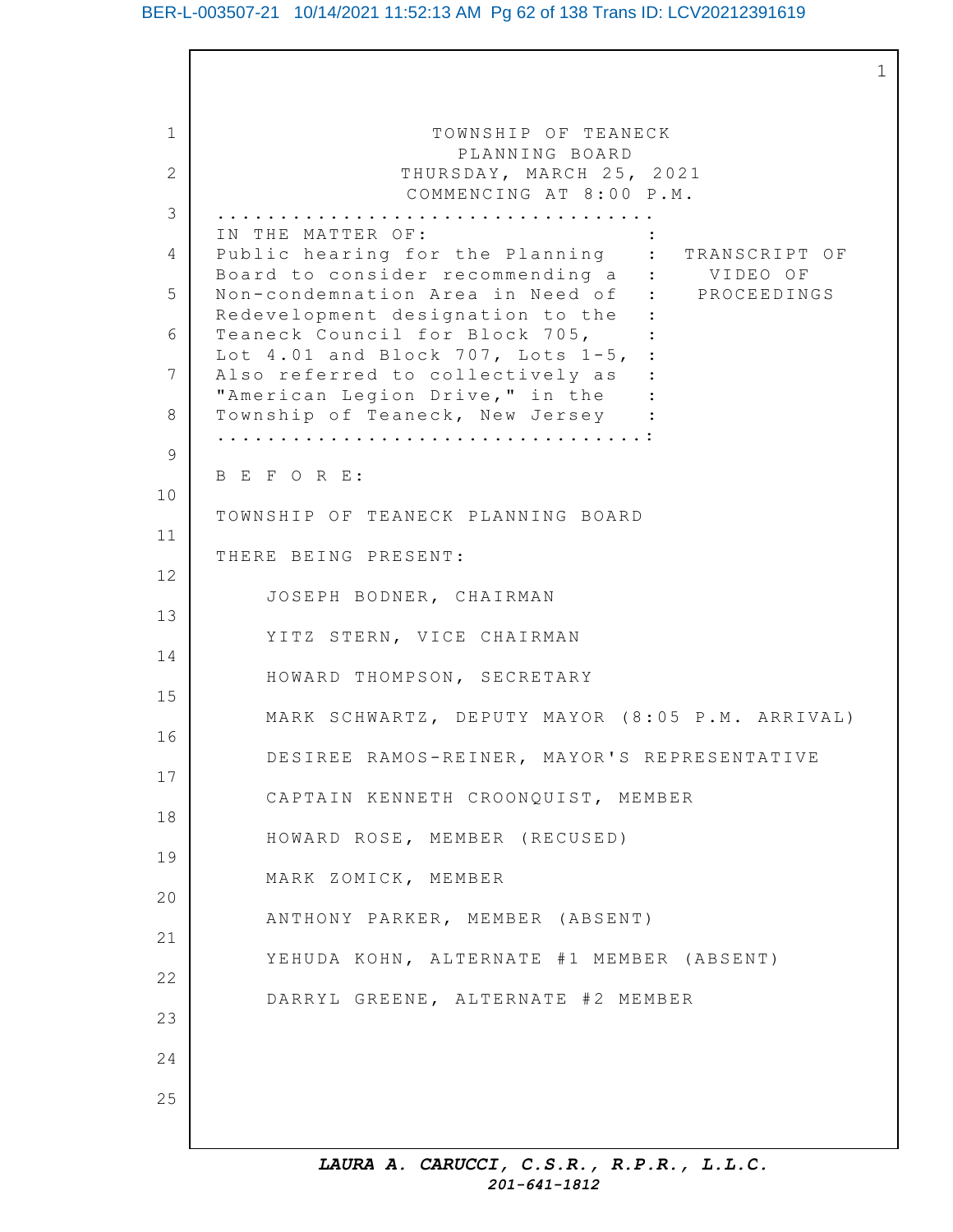## BER-L-003507-21 10/14/2021 11:52:13 AM Pg 63 of 138 Trans ID: LCV20212391619

 A L S O P R E S E N T: DANIEL MELFI, TOWNSHIP BUILDING OFFICIAL ROSILAND McLEAN, RECORDING SECRETARY RICHARD PREISS, BOARD PLANNER DIJIA CHEN, BOARD PLANNER A P P E A R A N C E S: BRIAN E. EYERMAN, ESQUIRE Counsel to the board PRIME & TUVEL B Y: ALLYSON KASETTA, ESQUIRE University Plaza Suite 109 Hackensack, New Jersey 07601 (201) 883-1010 Counsel to the Stop & Shop/Buddhist Center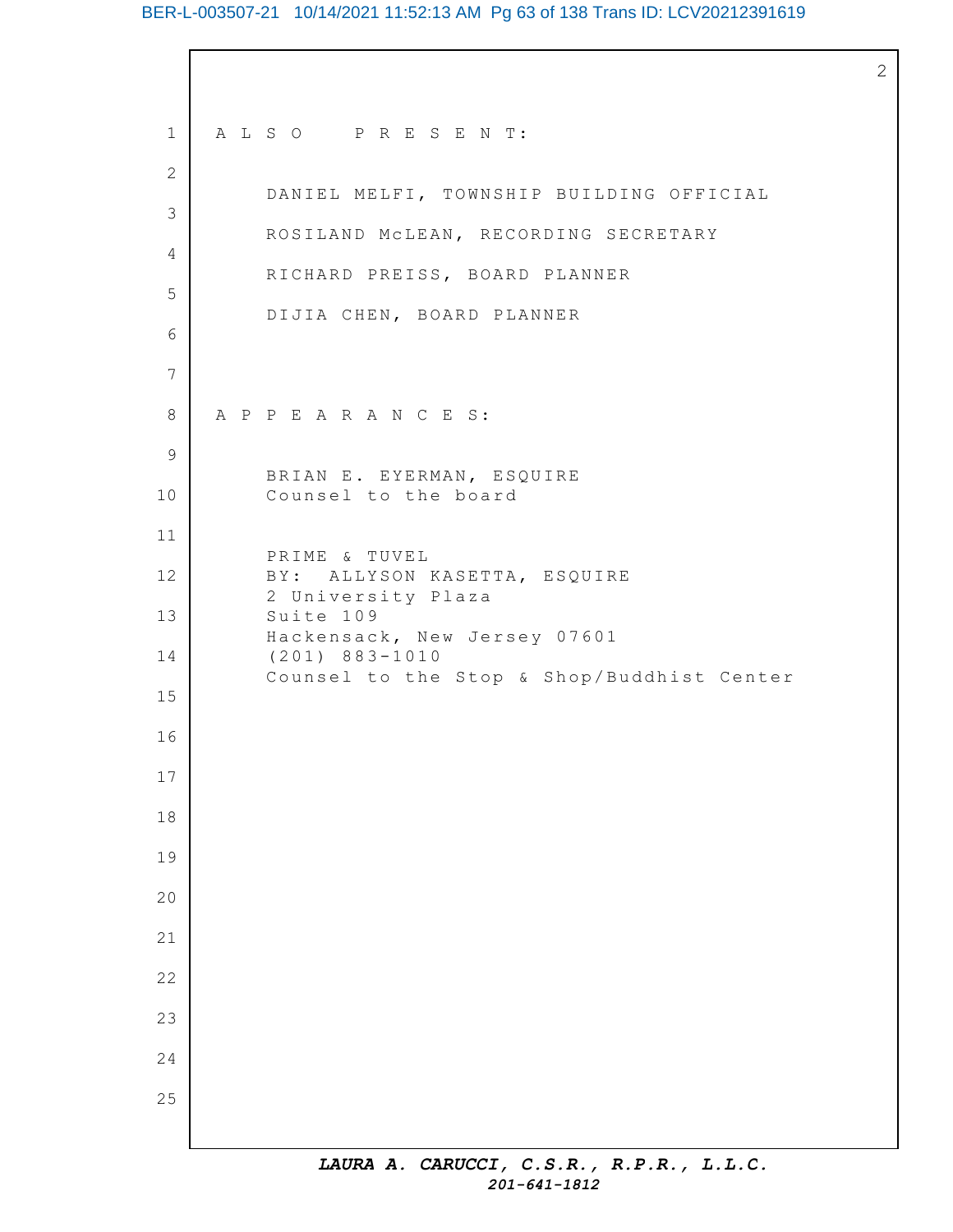# BER-L-003507-21 10/14/2021 11:52:13 AM Pg 64 of 138 Trans ID: LCV20212391619

| $\mathbf 1$    | I N D E X                                                      |       |                                                  |
|----------------|----------------------------------------------------------------|-------|--------------------------------------------------|
| $\sqrt{2}$     | WITNESSES                                                      | SWORN | $\mathbb{P}\,\mathbb{A}\,\mathbb{G}\,\mathbb{E}$ |
| $\mathfrak{Z}$ | ALAN SOHN                                                      |       | $\overline{7}$                                   |
| $\overline{4}$ | CHARLES POWERS                                                 |       | $\mathfrak{g}$                                   |
| 5              | RICHARD PREISS, P.P.                                           | 27    | 12                                               |
| $\sqrt{6}$     | Board Questions<br>Mr. Thompson                                |       | 11<br>11                                         |
| $\overline{7}$ | Mr. Rose                                                       |       | 16                                               |
| $\,8\,$        | DIJIA CHEN, P.P.                                               | 27    |                                                  |
| $\mathcal{G}$  |                                                                |       |                                                  |
| $10$           |                                                                |       |                                                  |
| 11             |                                                                |       |                                                  |
| 12             |                                                                |       |                                                  |
| 13             |                                                                |       |                                                  |
| 14             |                                                                |       |                                                  |
| 15             |                                                                |       |                                                  |
| 16             | EXHIBITS                                                       |       |                                                  |
| $17$           | DESCRIPTION<br>NUMBER                                          |       | ID.<br>EV.                                       |
| $18\,$         | $\rm N$<br>$\bigcirc$<br>$\mathbf N$<br>$\mathop{}\mathcal{E}$ |       |                                                  |
| 19             |                                                                |       |                                                  |
| 20             |                                                                |       |                                                  |
| 21             |                                                                |       |                                                  |
| 22             |                                                                |       |                                                  |
| 23             |                                                                |       |                                                  |
| 24             |                                                                |       |                                                  |
| 25             |                                                                |       |                                                  |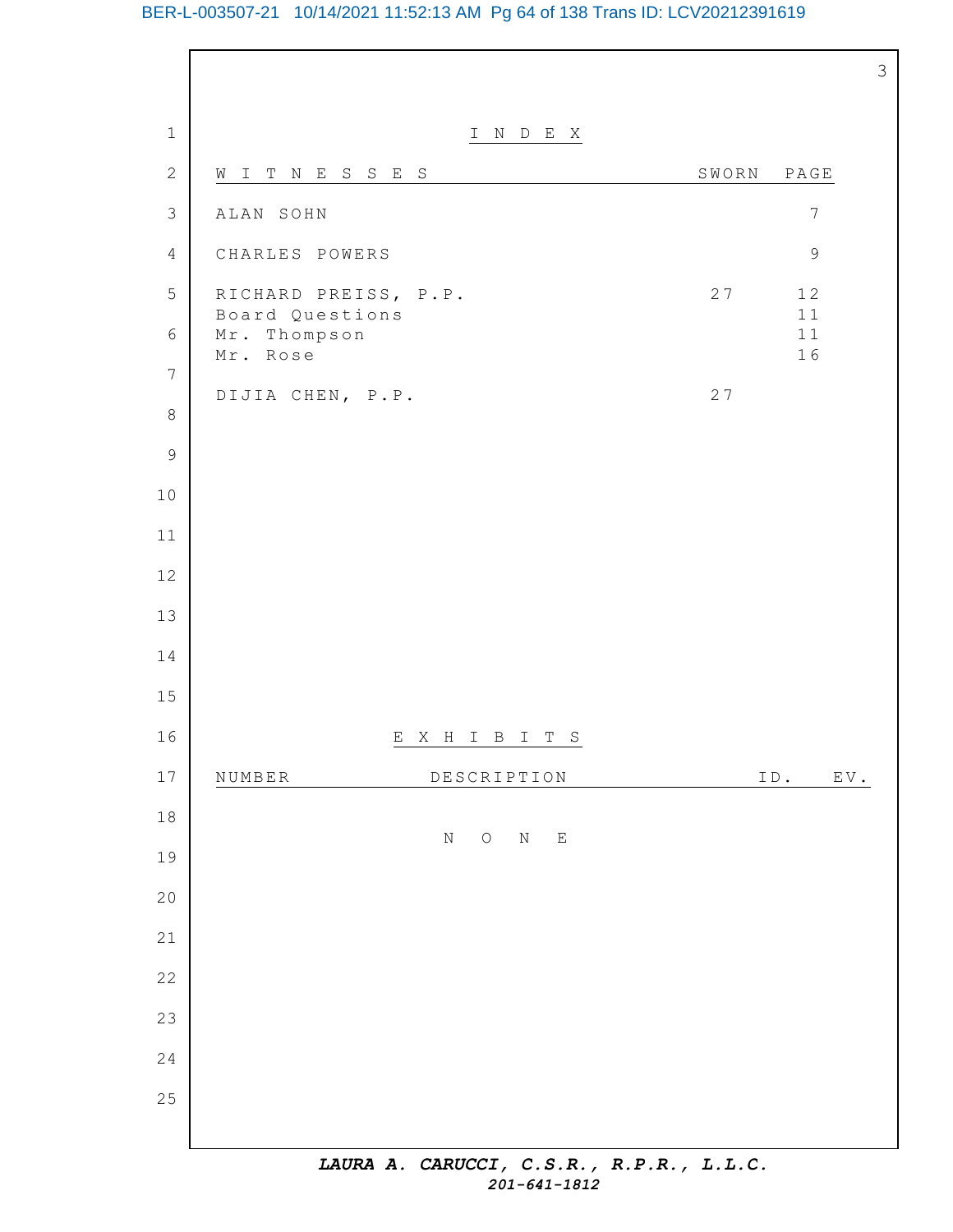#### BER-L-003507-21 10/14/2021 11:52:13 AM Pg 65 of 138 Trans ID: LCV20212391619

4

1 2 3 4 5 6 7 8 9 10 11 12 13 14 15 16 17 18 19 20 21 22 23 24 25 (Whereupon, the following is a transcription of the Video File of the Township of Teaneck Planning Board Meeting held on, Thursday, March 25, 2021.) CHAIRMAN BODNER: Are we recording? MR. EYERMAN: We are recording, yes, sir. CHAIRMAN BODNER: Okay, I got 8:00. You can rise. Meeting's called to order. (Whereupon, all rise for a Recitation of the Pledge of Allegiance.) CHAIRMAN BODNER: Ros, can you please read the Open Public Meeting Act. MS. McLEAN: Adequate notice of this meeting has been provided by adoption of the appropriate resolution listing the 2021 meeting dates by adoption of supplemental resolutions, by e-mailing a copy of said resolution to The Record and The Jewish Standard, by filing a copy at the Township Clerk's office, posting it on the municipal bulletin board and this statement be included in the minutes. CHAIRMAN BODNER: Thank you very much. You can take roll call, please? MS. McLEAN: Vice Chair Stern?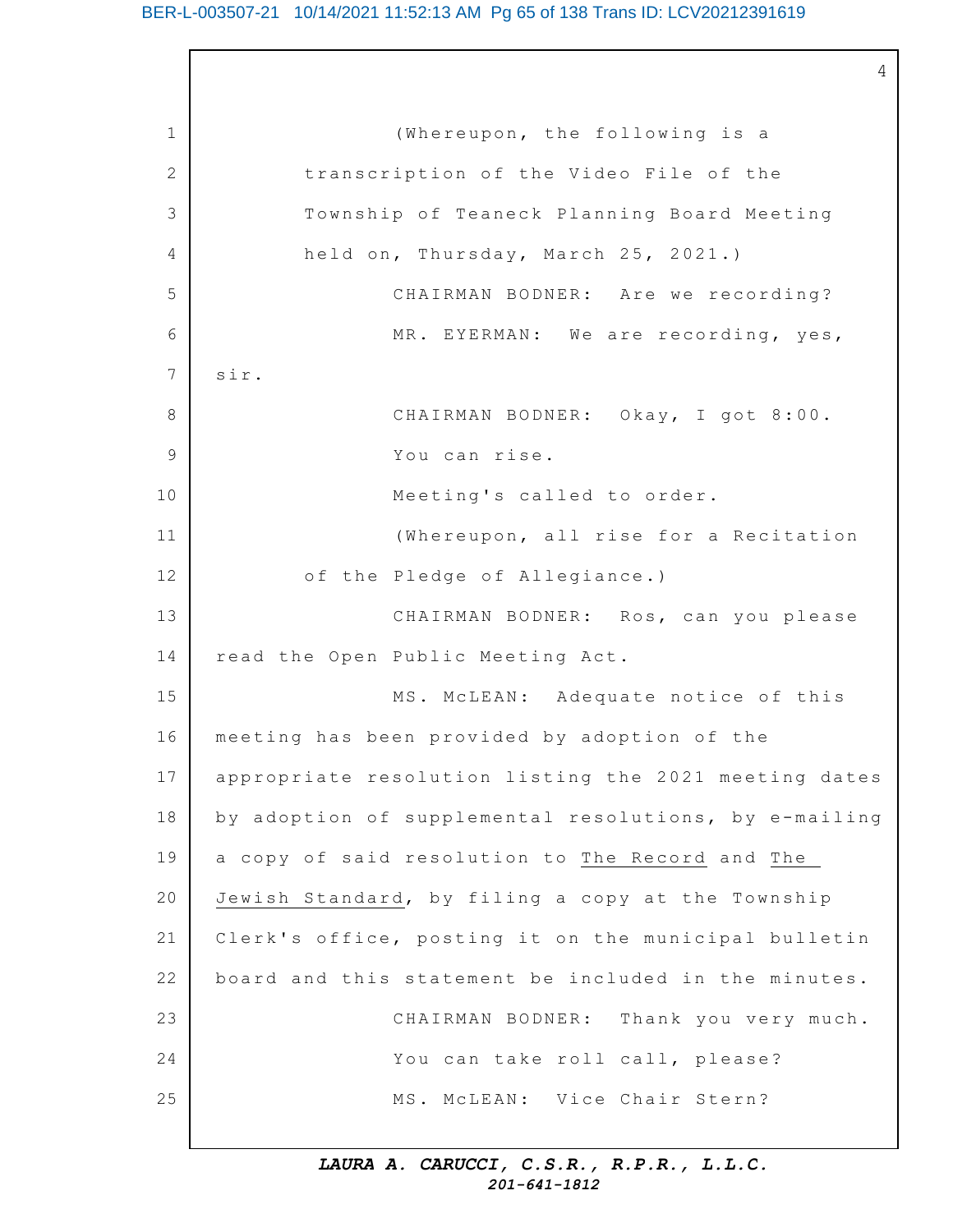5

| $\mathbf 1$     | VICE CHAIRMAN STERN: Here.                         |
|-----------------|----------------------------------------------------|
| 2               | MS. MCLEAN: Mr. Thompson?                          |
| 3               | MR. THOMPSON: Yes.                                 |
| 4               | MS. MCLEAN: Ms. Ramos Reiner?                      |
| 5               | MS. RAMOS REINER: Here.                            |
| 6               | MS. MCLEAN: Captain Croonquist?                    |
| $7\phantom{.0}$ | CAPTAIN CROONQUIST: Here.                          |
| $\,8\,$         | MS. MCLEAN: Mr. Rose?                              |
| $\overline{9}$  | MR. ROSE: Here.                                    |
| 10              | MS. MCLEAN: Mr. Zomick?                            |
| 11              | MR. ZOMICK: Here.                                  |
| 12              | MS. MCLEAN: Mr. Greene?                            |
| 13              | MR. GREENE: Here.                                  |
| 14              | MS. MCLEAN: Chair Bodner?                          |
| 15              | (No response.)                                     |
| 16              | MS. MCLEAN: Now, I don't see Deputy                |
| 17              | Mayor Schwartz or Mr. Kohn yet.                    |
| 18              | CHAIRMAN BODNER: Deputy Mayor Schwartz             |
| 19              | is away and tried to call in.                      |
| 20              | He said he's going to try again. He                |
| 21              | might have to call in by phone if he can't get on. |
| 22              | And $--$                                           |
| 23              | MS. MCLEAN: What about Mr. Kohn?                   |
| 24              | CHAIRMAN BODNER: Greene, I saw on                  |
| 25              | before.                                            |
|                 |                                                    |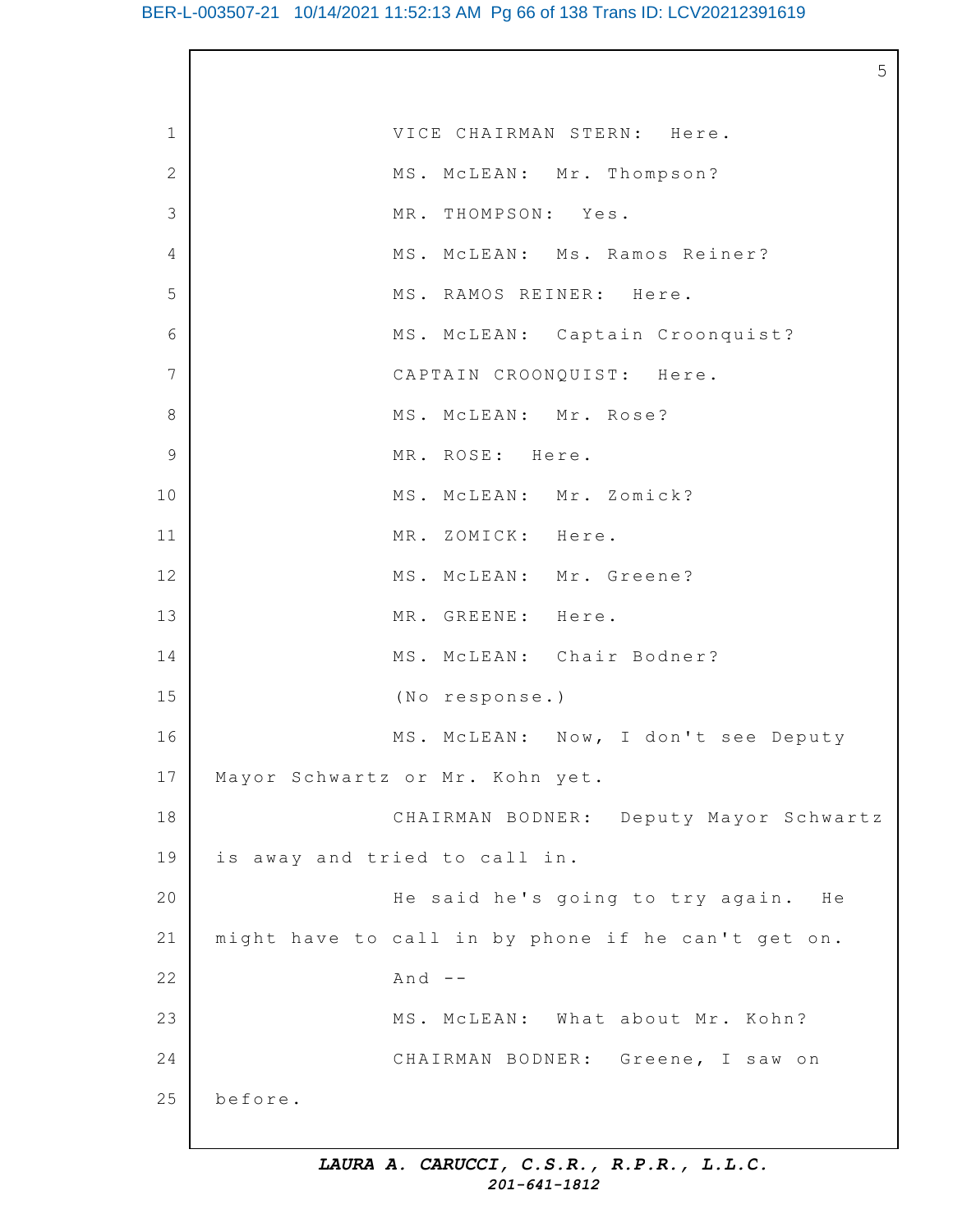#### BER-L-003507-21 10/14/2021 11:52:13 AM Pg 67 of 138 Trans ID: LCV20212391619

1 2 3 4 5 6 7 8 9 10 11 12 13 14 15 16 17 18 19 20 21 22 23 24 25 6 You didn't call Greene. Darryl Greene? MS. McLEAN: I called Greene. I called Greene. Mr. Kohn. CHAIRMAN BODNER: Kohn and Greene are both on? MS. MCLEAN: I don't see Kohn. CHAIRMAN BODNER: Kohn is not on. Okay. And Schwartz is not on right now. And Parker? MR. THOMPSON: Mark, is he good. CHAIRMAN BODNER: Alan still is in the waiting room? MR. THOMPSON: Mark, how does it taste? CHAIRMAN BODNER: Alan's in. Okay. And right now no Schwartz, Parker or Kohn, correct? All right. Now, good and welfare. Anybody from the public, either wave your hand or do the electronic wave. Anybody on good and welfare? IT MODERATOR: Mr. -- Mr Sohn.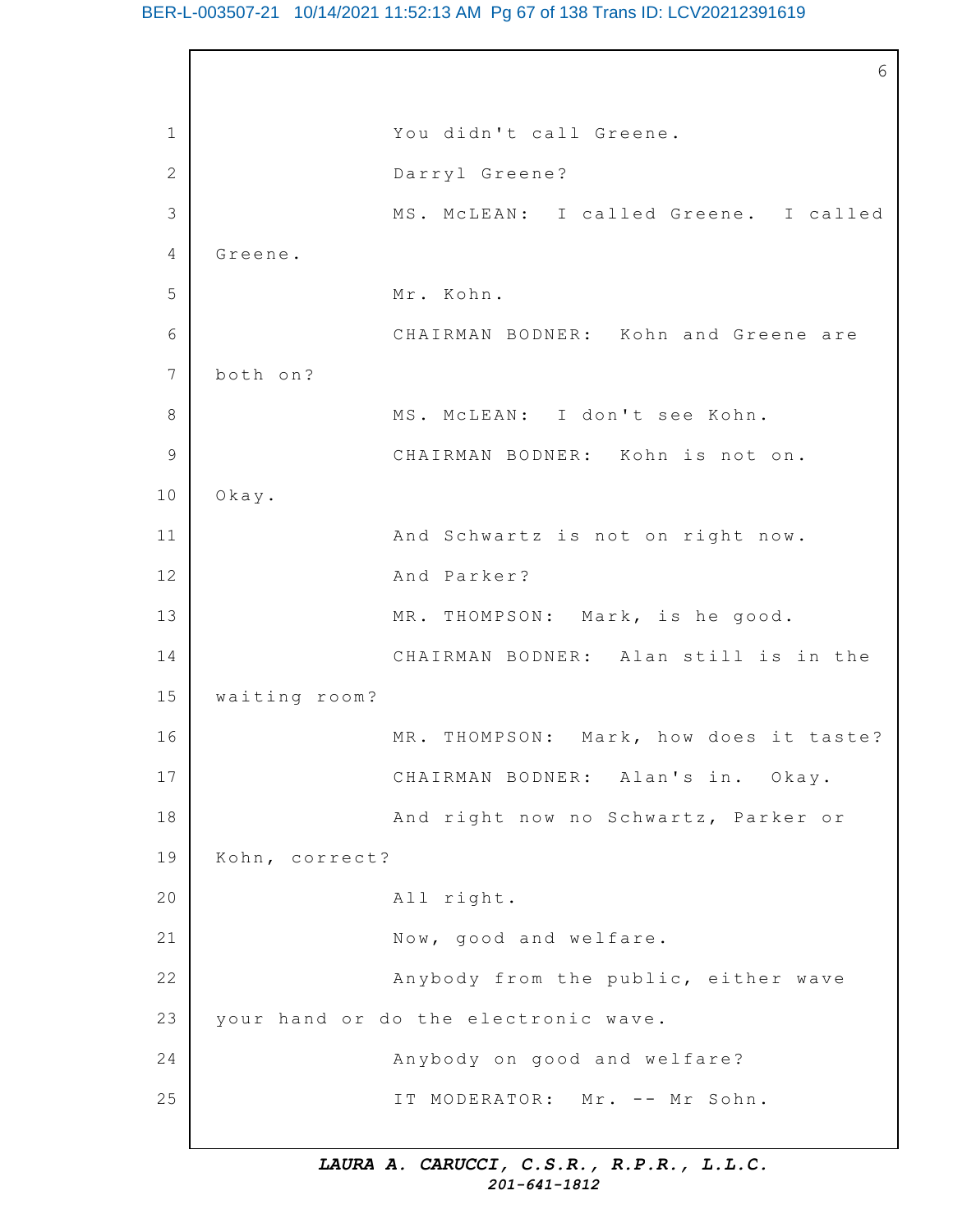#### BER-L-003507-21 10/14/2021 11:52:13 AM Pg 68 of 138 Trans ID: LCV20212391619

1 2 3 4 5 6 7 8 9 10 11 12 13 14 15 16 17 18 19 20 21 22 23 24 25 7 CHAIRMAN BODNER: Alan Sohn, I see him. I got it. Okay, unmute yourself, Alan. Go ahead. MR. SOHN: Can you hear me? CHAIRMAN BODNER: We can hear you. You have three minutes starting now. MR. SOHN: Thank you very much, Mr. Chair. Again, there's  $a - - a$  long legacy of problematic decisions, but -- by this Planning Board, but it's been years since the land conservancy presented a completed, ready-to-be-approved, Open Space and Recreation Plan. I was there. I was present at the meetings where Barbara Haskins Davis presented this to this Planning Board. There were a few minor questions that were asked, some changes that could have been made and would have been made, but this has been unapproved and is still sitting unapproved. Though issue of open space is a real issue, it's this Planning Board that took action to update the Master Plan and to allow a self-storage on Route  $4$ , and this was approved by this board even after being told by the Green Acres office of the New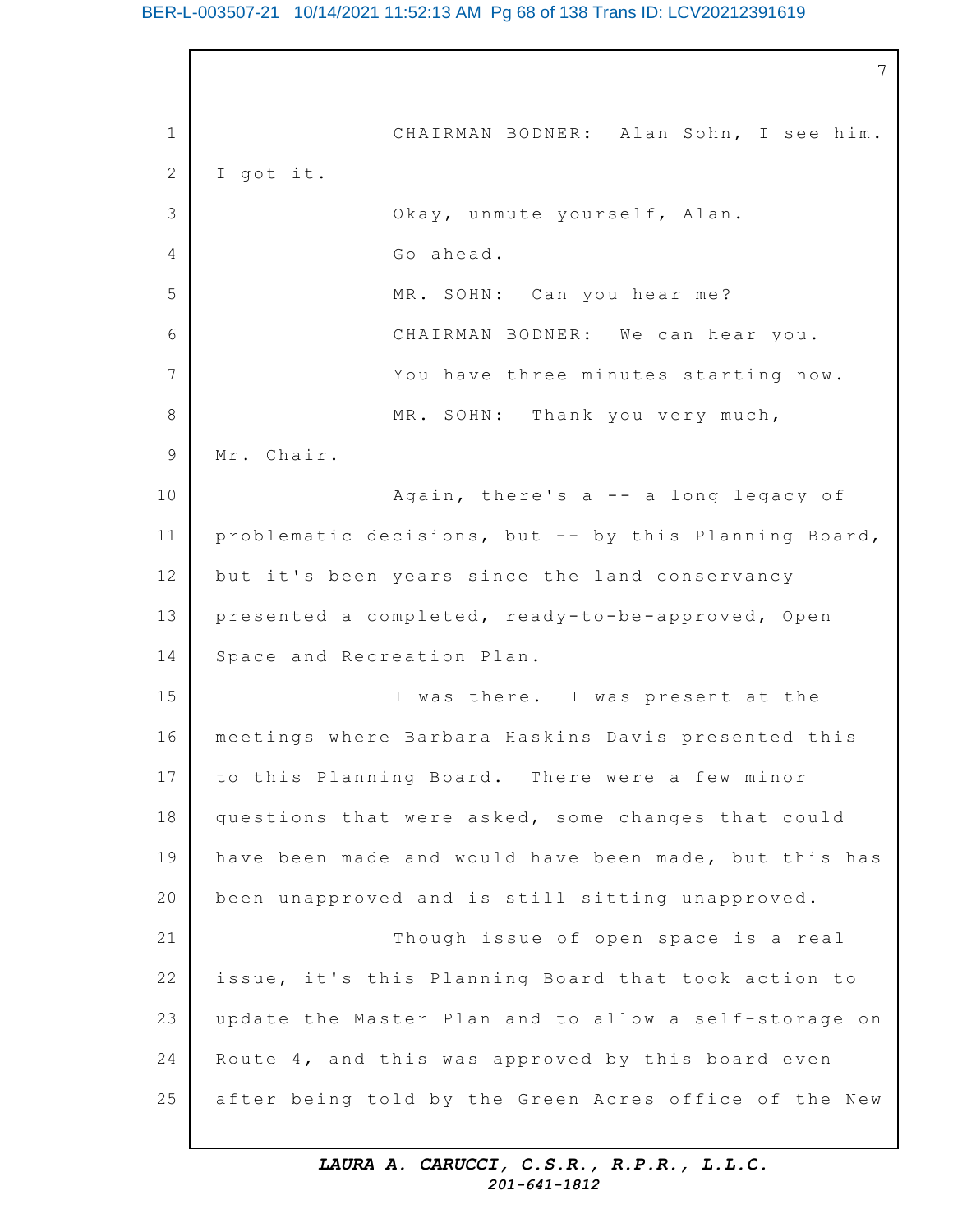#### BER-L-003507-21 10/14/2021 11:52:13 AM Pg 69 of 138 Trans ID: LCV20212391619

1 2 3 4 5 6 7 8 9 10 11 12 13 14 15 16 17 18 19 20 21 22 23 24 25 8 Jersey Department of Environmental Protection that the land was protected. This is an example of just one piece of property that deserves protection. It never made any sense why this was not approved. It never made any sense why the review of this Open Space and Recreation Plan was ever given to anybody to look at, let alone the Nishuane Group. The Nishuane Group had been a recipient of a \$900.00 contribution -- had been given a contribution to the Moving Teaneck Forward slate. And don't take my word for it was a \$900.00 contribution; eight months late it was recorded as a \$900.00 contribution. There is no reason that the Nishuane Group should ever have been given that contract. It was, and it only delayed this process. Now the Nishuane Group is gone. The latest is that it's going to be Richard Preiss looking at the Open Space and Recreation Plan. You have a working, ready to go, ready to be approved Open Space and Recreation Plan. If there are issues, explain what those issues are. If new eyes are needed, whether at a cost of 10, 20 or \$30,000.00, why are those new eyes needed? Why is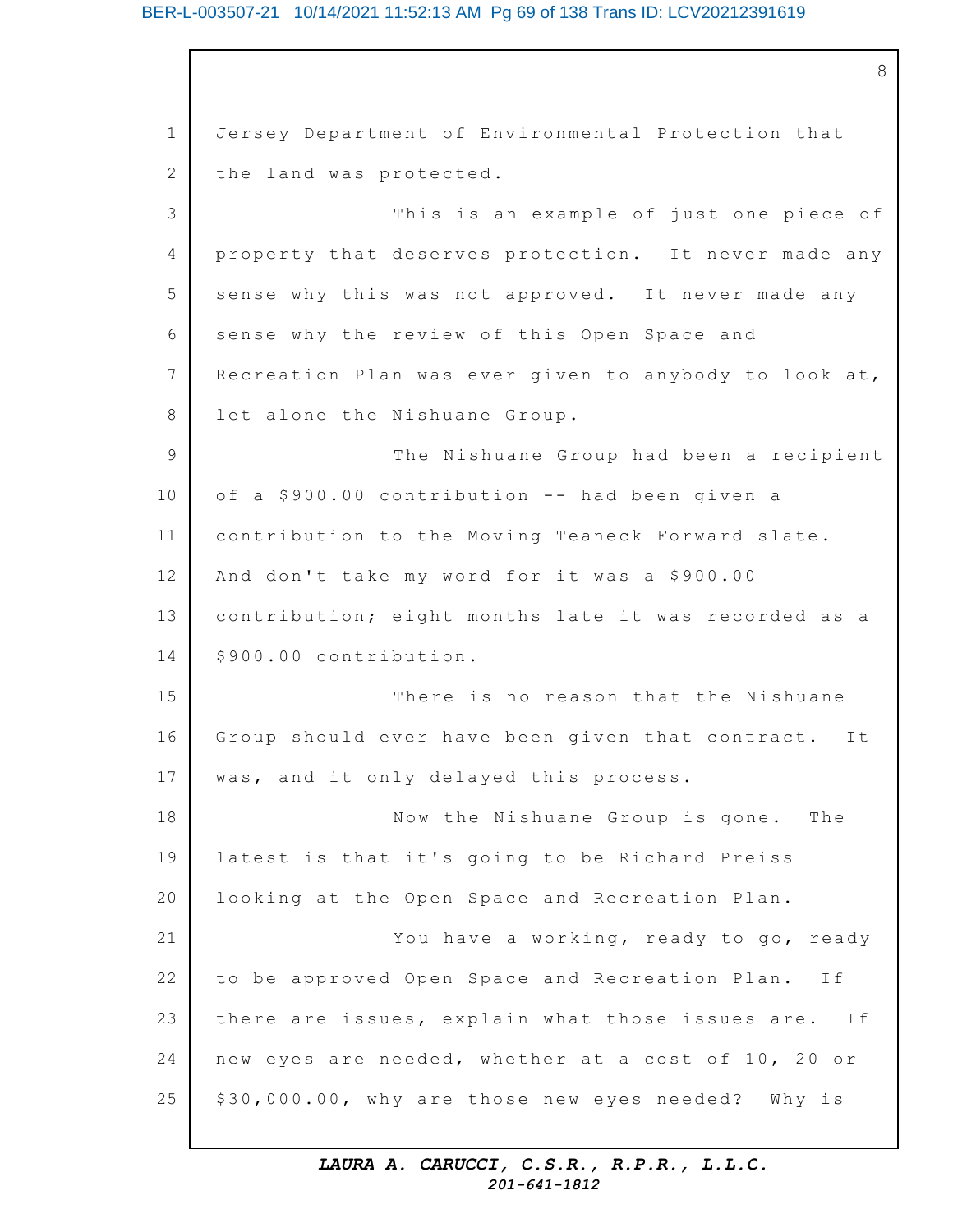#### BER-L-003507-21 10/14/2021 11:52:13 AM Pg 70 of 138 Trans ID: LCV20212391619

1 2 3 4 5 6 7 8 9 10 11 12 13 14 15 16 17 18 19 20 21 22 23 24 25 9 this not being approved? Take action now. Any member can make a motion and we can see this approved tonight or at the next meeting. There is no reason that this Open Space and Recreation Plan -- CHAIRMAN BODNER: Thirty -- thirty seconds. MR. SOHN: Take action. Do it right. Do it now. It's time. Thank you. CHAIRMAN BODNER: Acknowledge that Deputy Mayor Schwartz came on at 8:05. Thank you, Mr. Sohn. Anybody else that wants to  $-$ -Mr. Powers, go ahead. MR. POWERS: Yes, I'd like to --MR. EYERMAN: Time starts now. MR. POWERS: On this whole question of approving the OSRP as actually prepared by Barbara Davis of the -- of The Conservancy, at last night's environmental commission meeting, Ken Hoffman, speaking, he said, as a member of the MOST committee, the PPRAB committee, and now as a member of the environmental commission, which had already sent word that it wanted approval of the OSRP as prepared -- at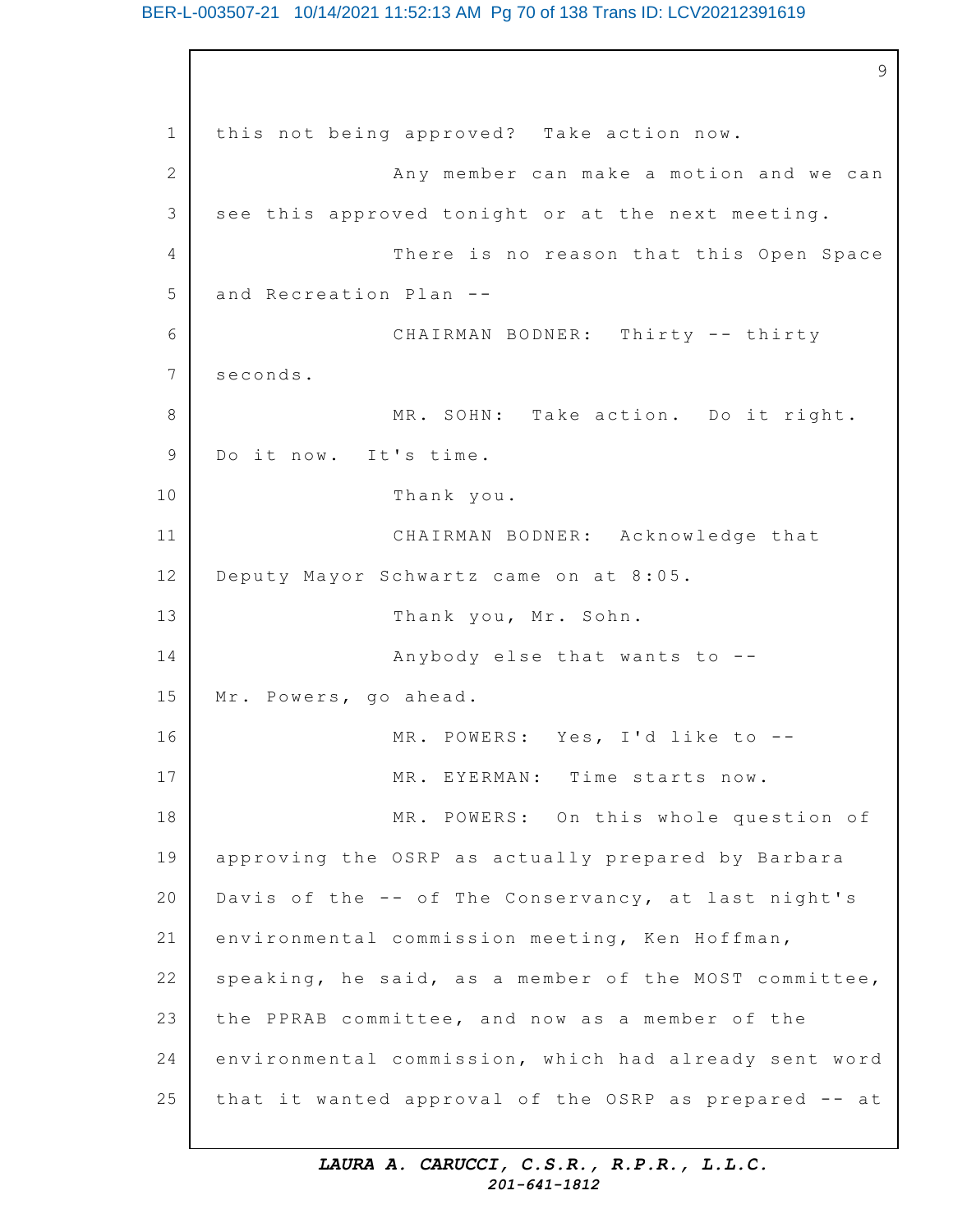#### BER-L-003507-21 10/14/2021 11:52:13 AM Pg 71 of 138 Trans ID: LCV20212391619

10

1 2 3 4 5 6 7 8 9 10 11 12 13 14 15 16 17 18 19 20 21 22 23 24 25 least be fully reviewed as prepared by Barbara Davis, he said that that is something that all three of the relevant advisory committees are unanimous in actually recommending. And I would suggest that Mr. Sohn's question to you is legitimate. If you have some reason for not supporting the pre-approval of that OSRP, if there's some violation of something that has occurred which would require a contract twice as much as the original cost of the preparation of it, for heaven's sakes it is incumbent upon this body to explain, at least to the advisory boards if not to the rest of the public, just what it is that so much concerns you that delays you now coming up on two years late. It is time to get the OSRP and free this town to be able to have full access to all of the -- all of the legitimate Green Acres funding which we pay for by way of a very substantial tax on this town to the state already. That is not a good use of your money. And certainly for this body not to explain why it will not act is incumbent upon it after all this time. Thank you.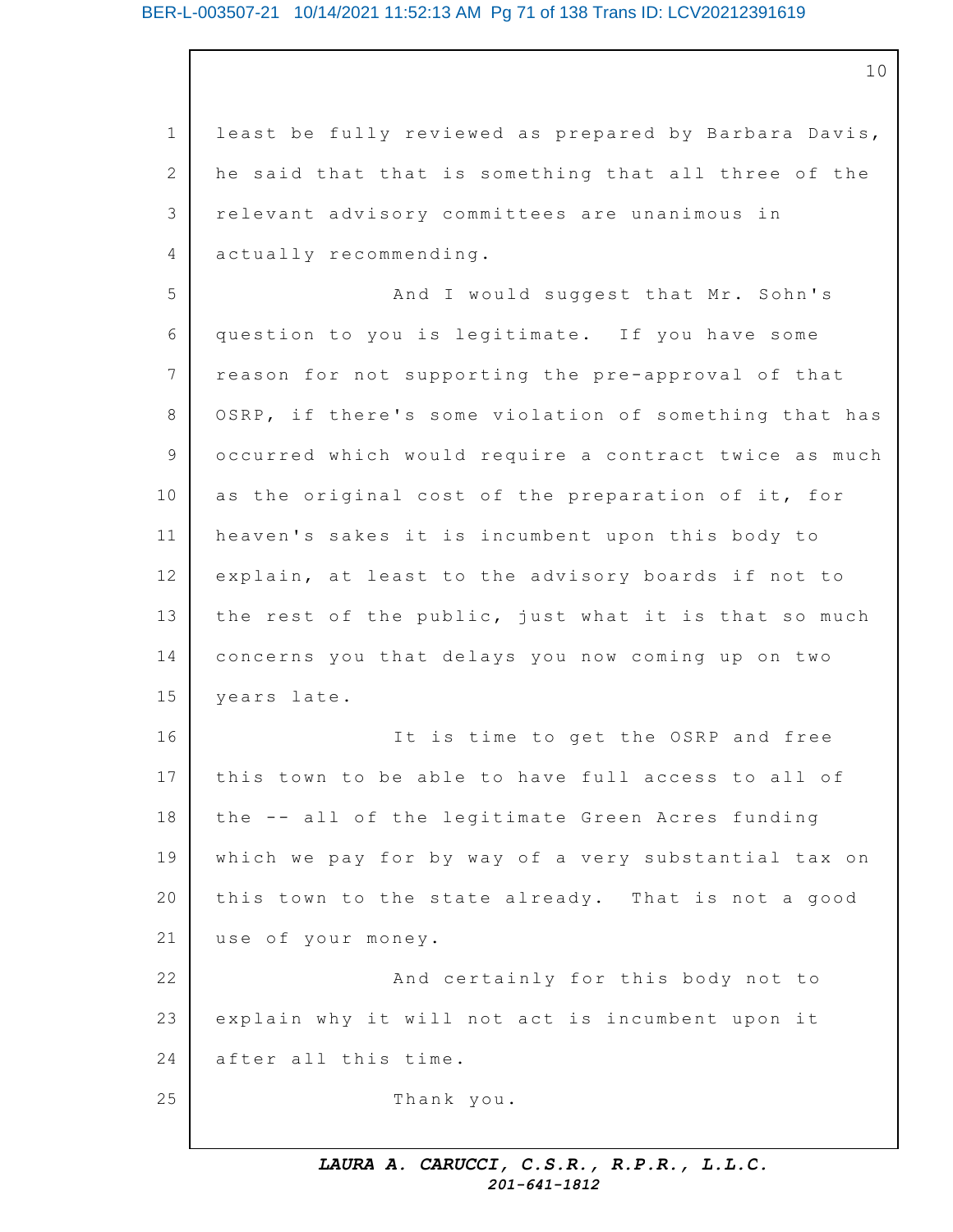#### BER-L-003507-21 10/14/2021 11:52:13 AM Pg 72 of 138 Trans ID: LCV20212391619

1 2 3 4 5 6 7 8 9 10 11 12 13 14 15 16 17 18 19 20 21 22 23 24 25 11 CHAIRMAN BODNER: Thank you very much, Mr. Powers. Anyone else, either unmute yourself, wave electronically or physically. (No response.) CHAIRMAN BODNER: Seeing nobody else, I'll count down from five, four, closing good and welfare, three, two, one. Good and welfare is now closed. MR. THOMPSON: Joey. CHAIRMAN BODNER: Yeah? MR. THOMPSON: Joey? CHAIRMAN BODNER: Yes.  $MR. THOMPSON: Can we comment or -- now$ or will you give us a moment to comment on --CHAIRMAN BODNER: Yeah, sure. Go ahead. MR. THOMPSON: We can do it now? CHAIRMAN BODNER: Go ahead. MR. THOMPSON: Oh, okay. In  $-$  in light of the statements by Mr. Powers and Mr. Sohn, is there a reason or what is the process with regards to the approval of this OSRP? I mean, in light of all the other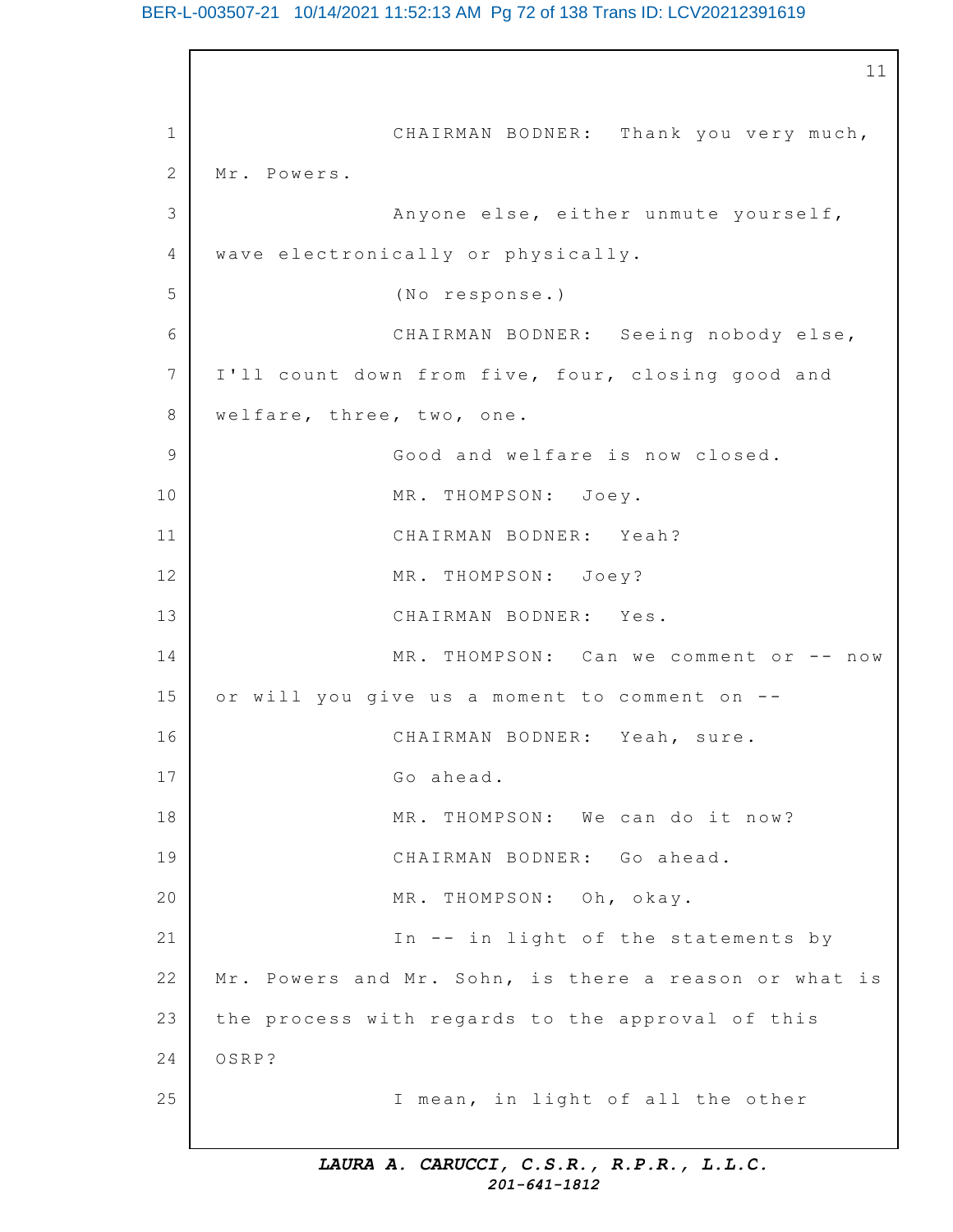#### BER-L-003507-21 10/14/2021 11:52:13 AM Pg 73 of 138 Trans ID: LCV20212391619

1 2 3 4 5 6 7 8 9 10 11 12 13 14 15 16 17 18 19 20 21 22 23 24 25 12 things that we're doing throughout the township, the open space is something that I appreciate a lot. Being in New York City every day, I appreciate open space when I come to my home. So can we  $--$  can you explain to me or to the board, educate me a little bit, please? CHAIRMAN BODNER: I'm not sure what you're looking for education about. MR. THOMPSON: The OSRP approval. I mean, I know we had someone that came and gave us a presentation some years back which required, I'm assuming, approval from the Planning Board so that these open space can be protected. Am I incorrect or... CHAIRMAN BODNER: I mean, I don't want to go into the details and present them, maybe Mr. Preiss can explain it more -- more clearly. But I think that there's  $a - - if it's$ on an agenda and there's enough votes to support it to be approved as-is, then it can be approved as-is. Mr. Preiss, you want to comment on that? MR. PREISS: Sure. Thank you, Mr. Chairman. Richard Preiss.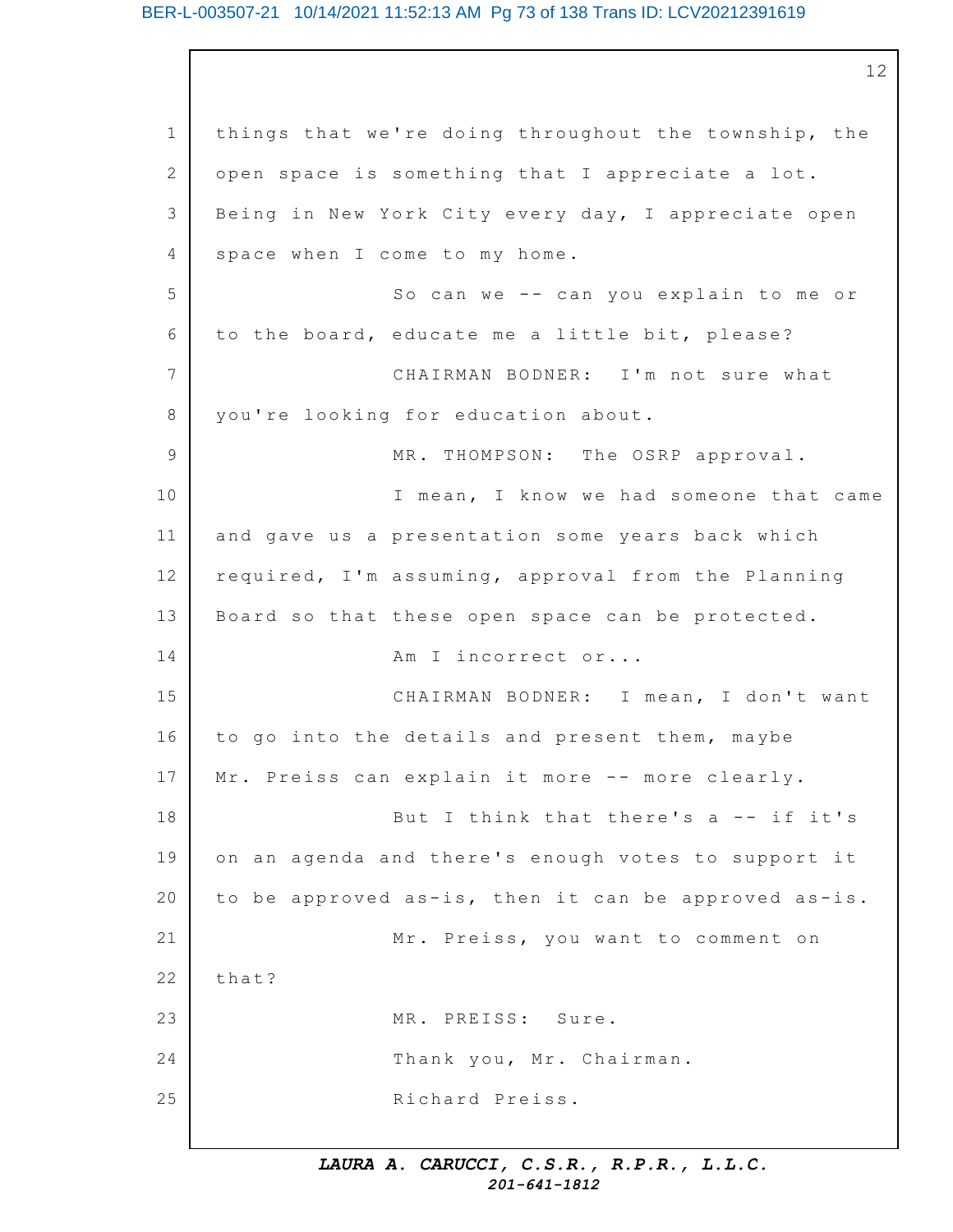1 2 3 4 5 6 7 8 9 10 11 12 13 14 15 16 17 18 19 20 21 22 23 24 25 CHAIRMAN BODNER: But I would just noted for the record, let's get Mr. Preiss, in addition to our attorney, besides the board members that we mentioned are here, our attorney and our secretary of the board, Rosalind, and Dan Melfi, our township building official, and Mr. Preiss, our planner. Mr. Preiss, do you have someone else additional from your office? MR. PREISS: Yes, Dijia Chen, a senior planner -- CHAIRMAN BODNER: Dijia Chen is here as well. Okay. MR. PREISS: -- from our office is here also. CHAIRMAN BODNER: Okay. So we have two people from -- from our planner's office. For the record, Mr. Eyerman, please add them to the agenda there and  $-$ -MR. EYERMAN: I will. CHAIRMAN BODNER: -- Mr. Thompson, add them on for purpose of the minutes. MR. THOMPSON: Yes. MR. PREISS: Thank you, Mr. Chairman. So, essentially, the Planning Board,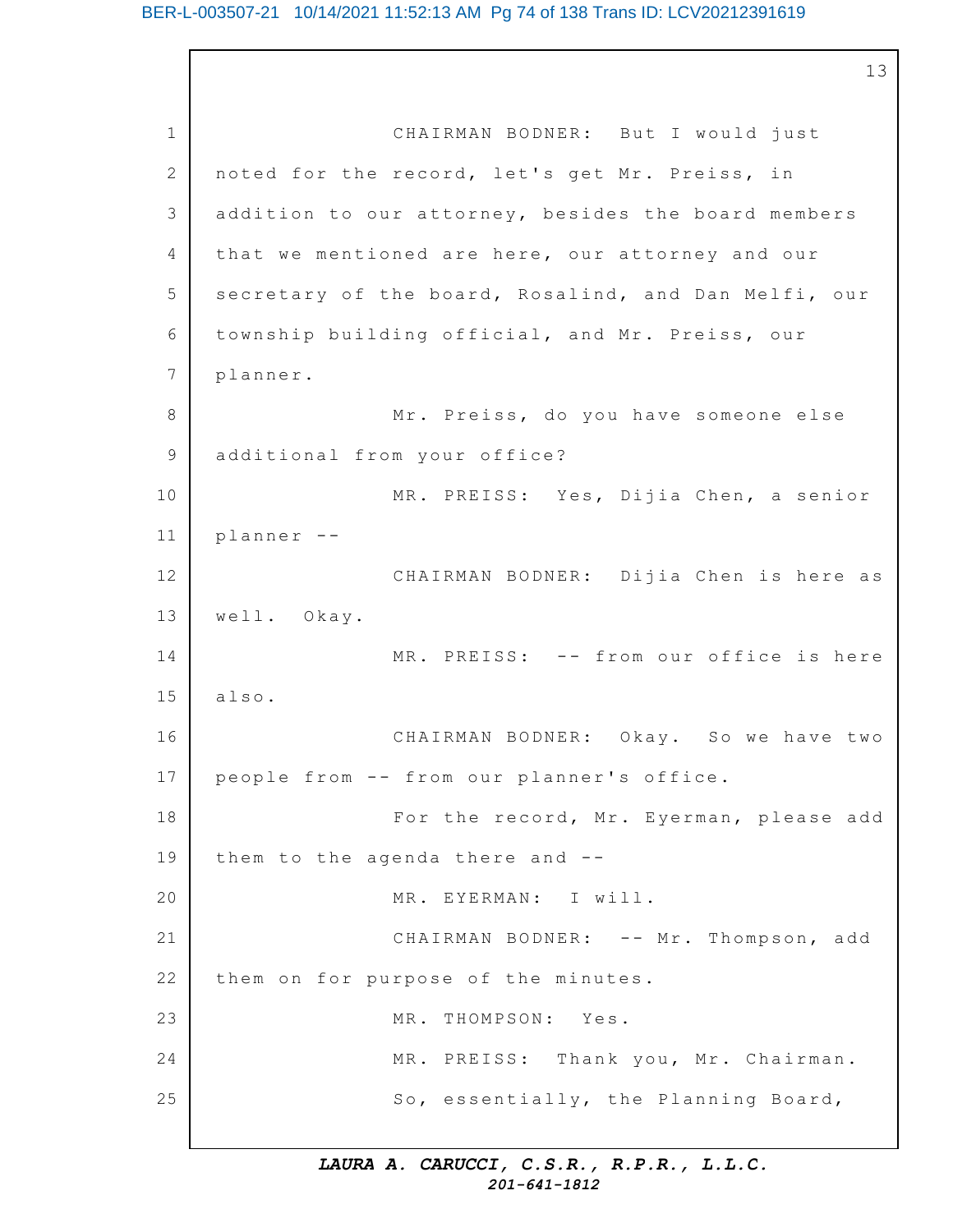### BER-L-003507-21 10/14/2021 11:52:13 AM Pg 75 of 138 Trans ID: LCV20212391619

1 2 3 4 5 6 7 8 9 10 11 12 13 14 15 16 17 18 19 20 21 22 23 24 25 14 amongst its duties and functions, is to adopt a Master Plan. And part of that Master Plan is an element known as the open space and recreational plan. And that has -- was adopted as part of the 2007 Master Plan and then re-examinations have occurred. The Open Space and Recreation Plan is a standalone document, which the township is empowered also to adopt, and the advantage of adopting that is it gives the township standing and advantages in terms of applying for grants for the purchase of open space or conservation of open space. So it's something that can be done. Our office and I, in fact, was at one of the presentations. We -- our office had reviewed the plan, and I think at that meeting we indicated that that plan was not only consistent, but sort of advanced the purposes that were set forth in the -in the Master Plan, so we have no objection with -with that being adopted. I just will correct the record in that the adoption of the Open Space and Recreation Plan is not the mechanism by which land is conserved or deed restricted. That typically happens when the township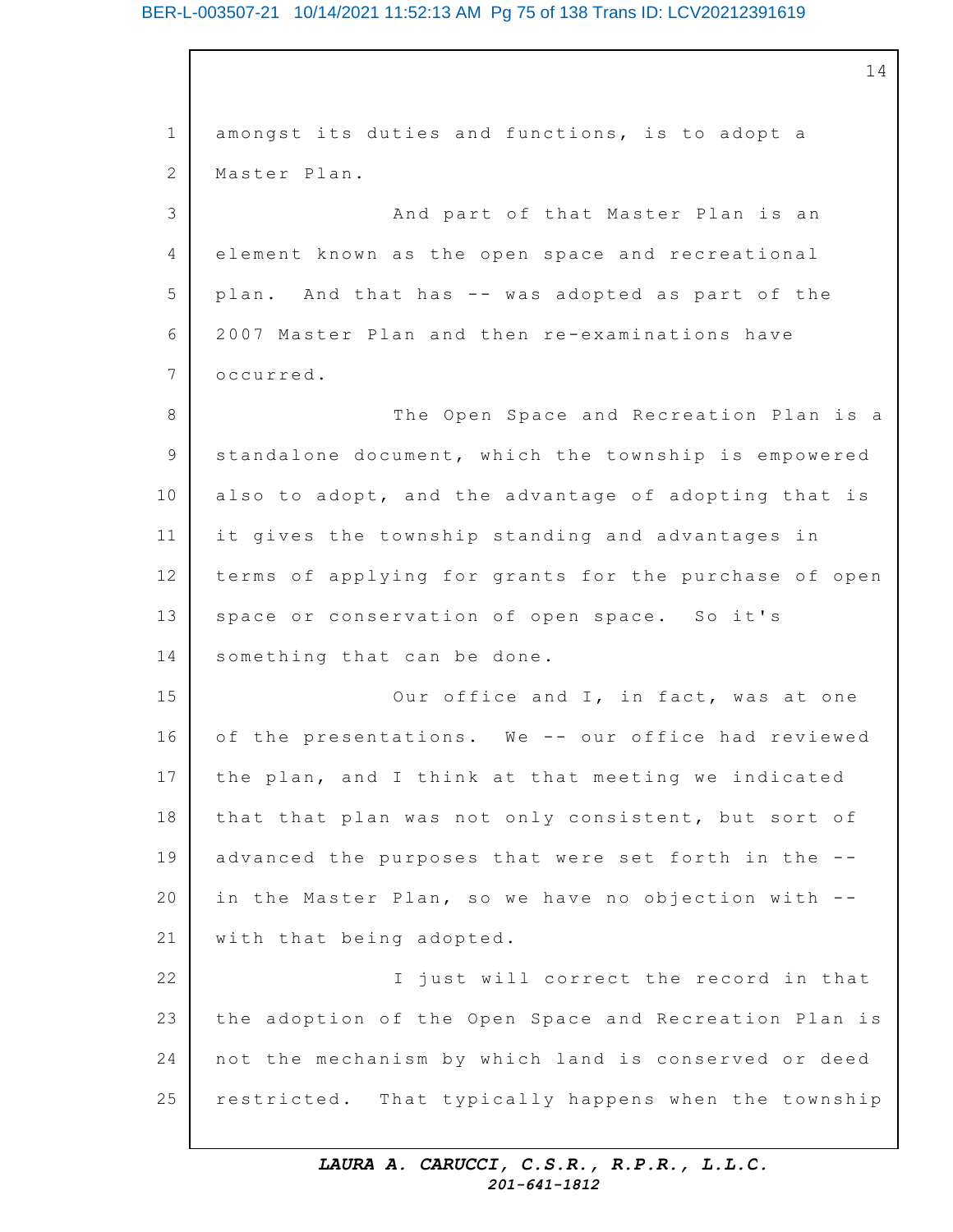1 2 3 4 5 6 7 8 9 10 11 12 13 14 15 16 17 18 19 20 21 22 23 24 25 15 adds the particular parcel of open space to what's known as the ROSI, the Recreational and Open Space Inventory. But, having said that, the Open Space and Recreation Plan as it was prepared, in our opinion, and I have not looked at it in a couple of years, could be adopted by the Planning Board granting the township the advantages that I spoke about. CHAIRMAN BODNER: Mr. Thompson, any more questions? One second, Mr. Rose, I see you. MR. THOMPSON: So even at tonight -well, no, but -- can you hear me? Hello. CHAIRMAN BODNER: Yes, go ahead. MR. THOMPSON: Okay. So all it needs to be is placed on the agenda and/or a motion for it to be approved. Is that so? MR. PREISS: Yes, I'd have to look at the law related to that. I don't know that notice -there's a notice requirement for that, so it's something that could be placed on the agenda. MR. EYERMAN: I think the one question that was always the issue -- I'm sorry, Rich, to cut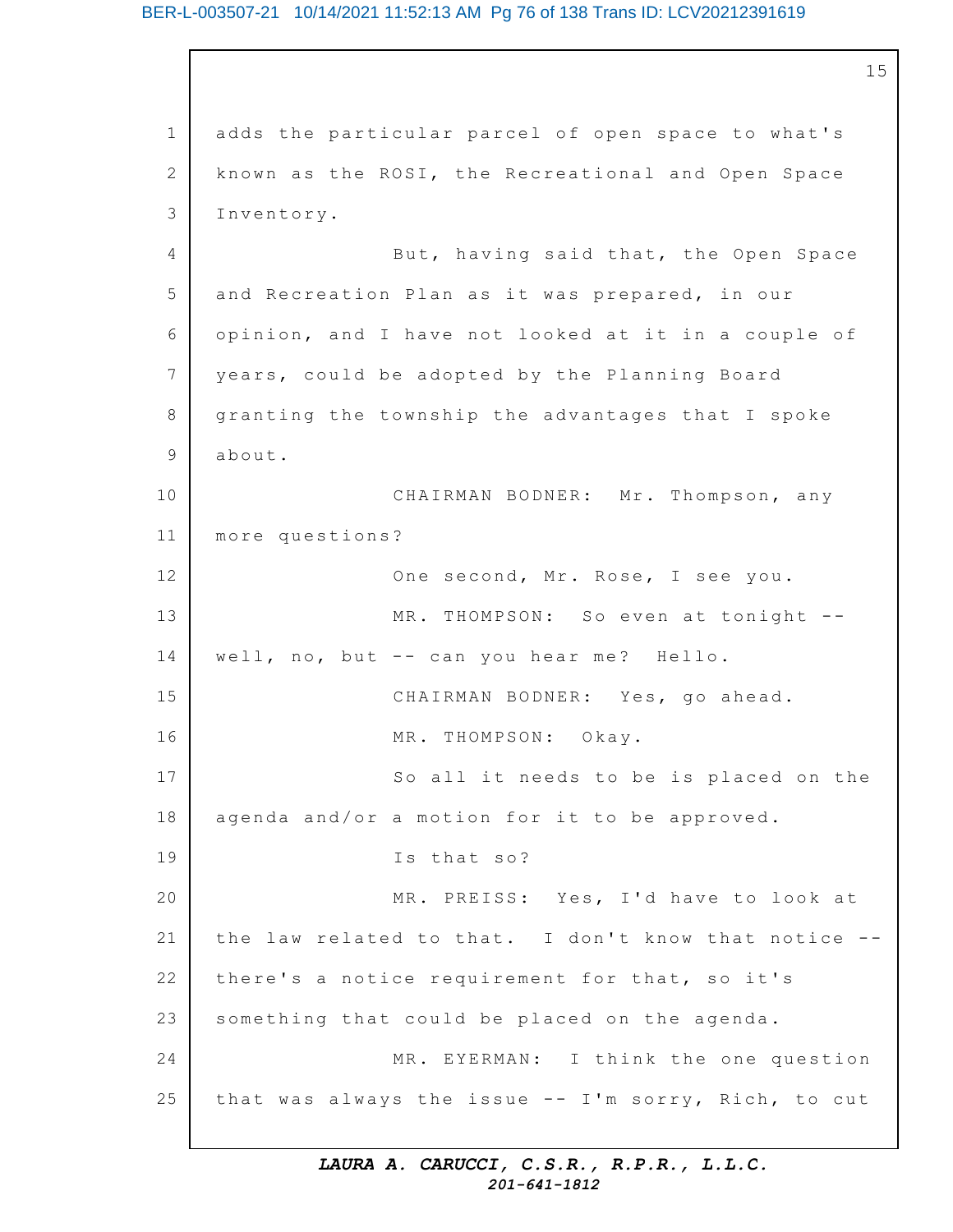#### BER-L-003507-21 10/14/2021 11:52:13 AM Pg 77 of 138 Trans ID: LCV20212391619

1 2 3 4 5 6 7 8 9 10 11 12 13 14 15 16 17 18 19 20 21 22 23 24 25 16 you off, but I think the issue was, was whether there were -- the OSRP was presented to us and we had questions regarding -- the green way's obviously been an issue, there's been other pieces of property on that  $-$  on that. And the question that we had is whether it was consistent with the Master Plan and no one had ever gotten us that question. That's why we brought in the planner, to just say listen is it consistent  $-$ CHAIRMAN BODNER: It wasn't that -- all right. Let Mr. Rose speak because he raised his hand. And I'll comment after that. Go ahead, Howard, please unmute. MR. THOMPSON: Which Howard? CHAIRMAN BODNER: You're muted, Howard. Howard Rose. MR. THOMPSON: Oh. MR. ROSE: Thank you. I have no problem with Barbara Davis' presentation, I saw it twice, once with us and once with the Council. And I have no problem if a vote were held regarding it. I would vote affirmatively regarding it.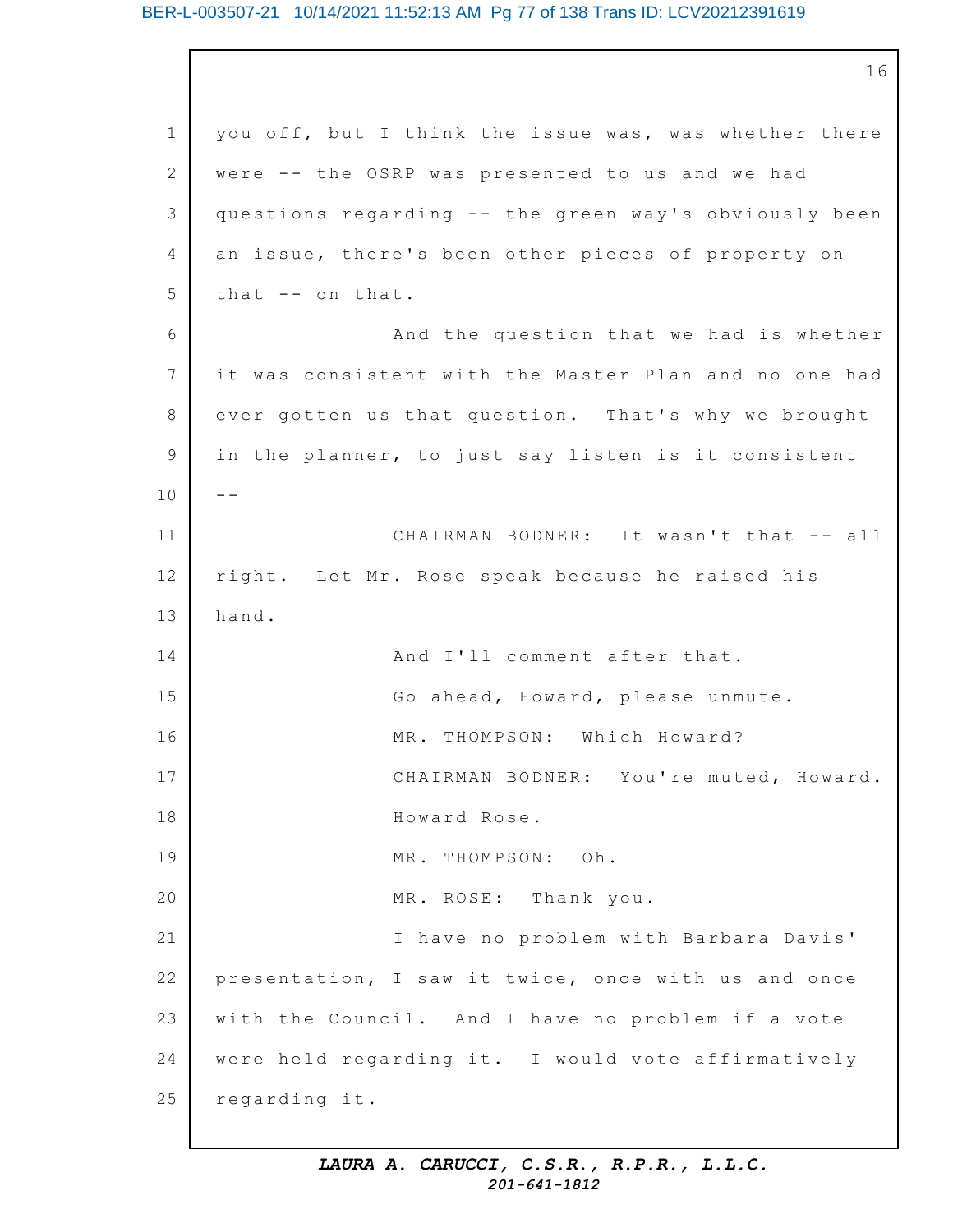1 2 3  $\Delta$ 5 6 7 8 9 10 11 12 13 14 15 16 17 18 19 20 21 22 23 24 25 17 But I am concerned with holding a vote right now for one reason, not for what our lawyer said, but for the reason that we have several new members on this board who I don't think have the information, knowledge, or have read the document, but we can pose that as a question to them, in order to be able to vote with validity regarding this situation. Thank you. CHAIRMAN BODNER: I think, first of all, Mr. Eyerman's comments and Mr. Rose's comments are appropriate. Definitely there are people on this board that have never seen the plan. And I -- again, as Mr. Preiss said, is it a requirement for notice or not? I'm not sure. So I don't think tonight it's appropriate. I also can't say that I can vote on it because I haven't seen it in two years. It's total package consistent or not consistent is one issue. There's also the question of there's certain things and certain properties that are dealt with in different ways that some board members may or may not want to support. And I think that was some of the issues of the direction of what it does to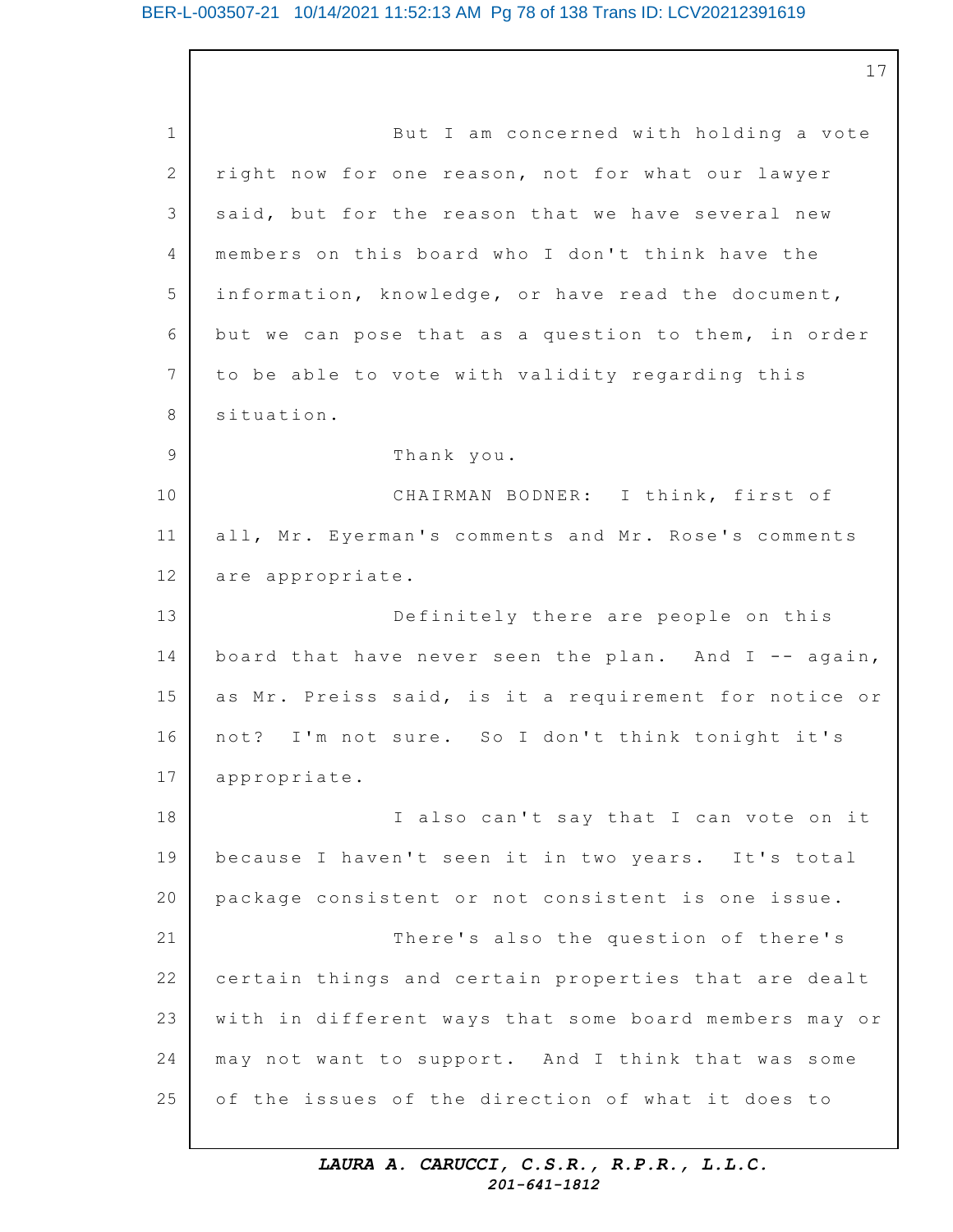#### BER-L-003507-21 10/14/2021 11:52:13 AM Pg 79 of 138 Trans ID: LCV20212391619

1 2 3 4 5 6 7 8 9 10 11 12 13 14 15 16 17 18 19 20 21 22 23 24 25 18 some properties and certain restrictions that exist on properties and additional restrictions that may be added to some of those properties. And I think that was some of the issues that needed to be revisited and talked about and then we got down to those hardcore details. So I, for many reasons -- number one, I don't think it's appropriate without seeing a new presentation of it, everyone seeing it, being updated on it and getting a lot of the questions that we had answered. Go ahead, Mr. Rose. MR. ROSE: Thank you. My concern regarding having an immediate vote on it is not minimized -- does not minimize the fact that I would like to see us go forward on this very quickly. And I would suggest that we put it on our next meeting's agenda to, at the very least, have a discussion among people on the board and that they all have links to get that information. It's available. I have my original copy still, but it's available on the Internet or it could be sent to them by us.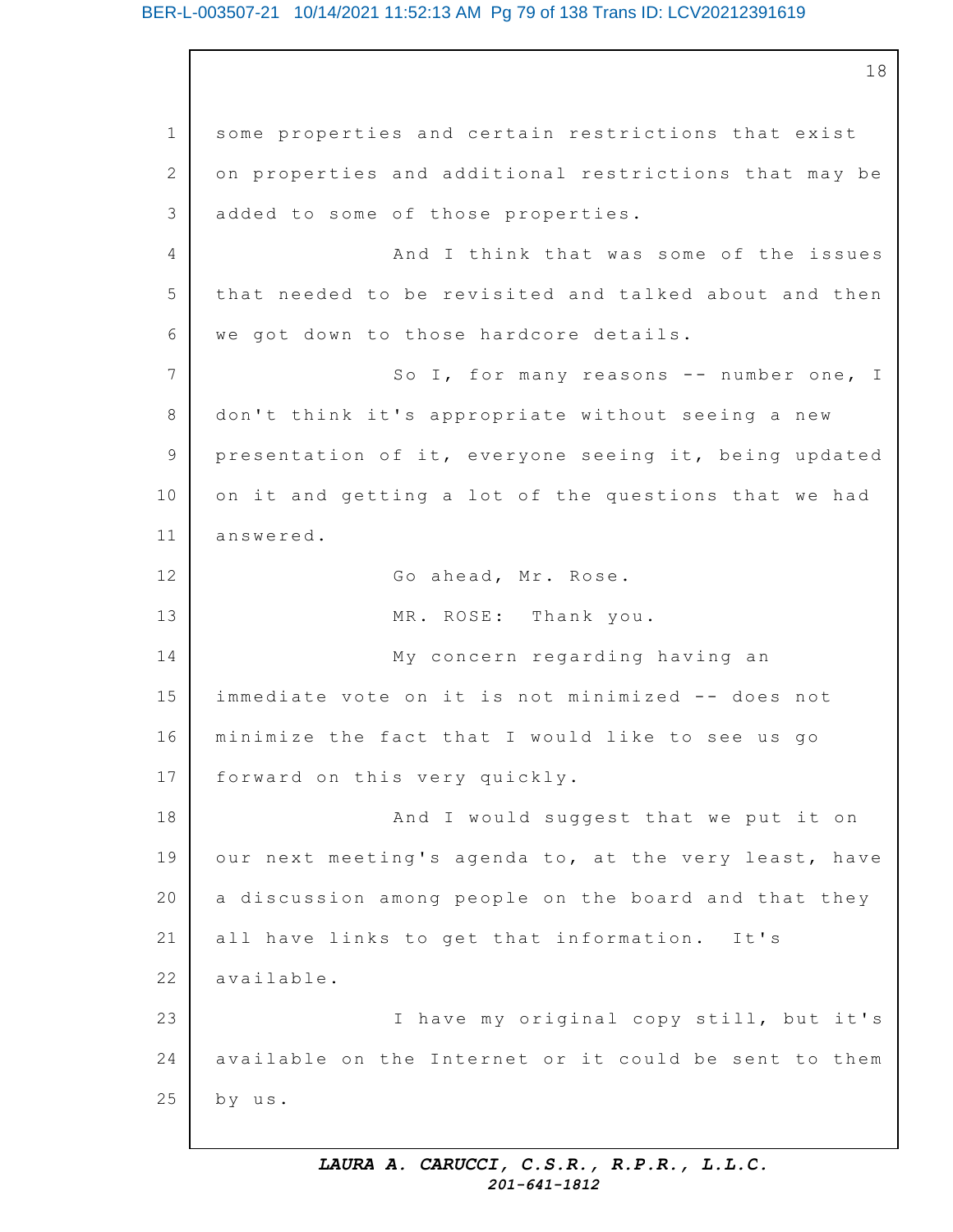1 2 3 4 5 6 7 8 9 10 11 12 13 14 15 16 17 18 19 20 21 22 23 24 25 19 But, again, let's be expedient now, because we have to make up for two years of lost time of dilly-dallying. And I don't mean to say that we really dilly-dallied, but, you know, you push it on a back burner for long enough, it gets off the  $-$ -CHAIRMAN BODNER: We got your -- we got your point, Mr. Rose. Thank you. Deputy Mayor Schwartz, (inaudible) a minute. MR. EYERMAN: Mr. -- Deputy Mayor --CHAIRMAN BODNER: Yeah, Deputy Mayor -- DEPUTY MAYOR SCHWARTZ: Yes. CHAIRMAN BODNER: -- I'm not clear on something Mr. Sohn said, so maybe you can clarify it, about Nishuane Group. DEPUTY MAYOR SCHWARTZ: I just -- let's -- I'll be honest with you, I think we should put this on the next agenda because according to the town attorney, the Nishuane Group never executed their contract and will not be  $--$  is not  $--$  is not accepting the offer from the town to move forward with their contract. Personally I'd like us to retain Richard Preiss to move on, I'm not sure  $--$  I have not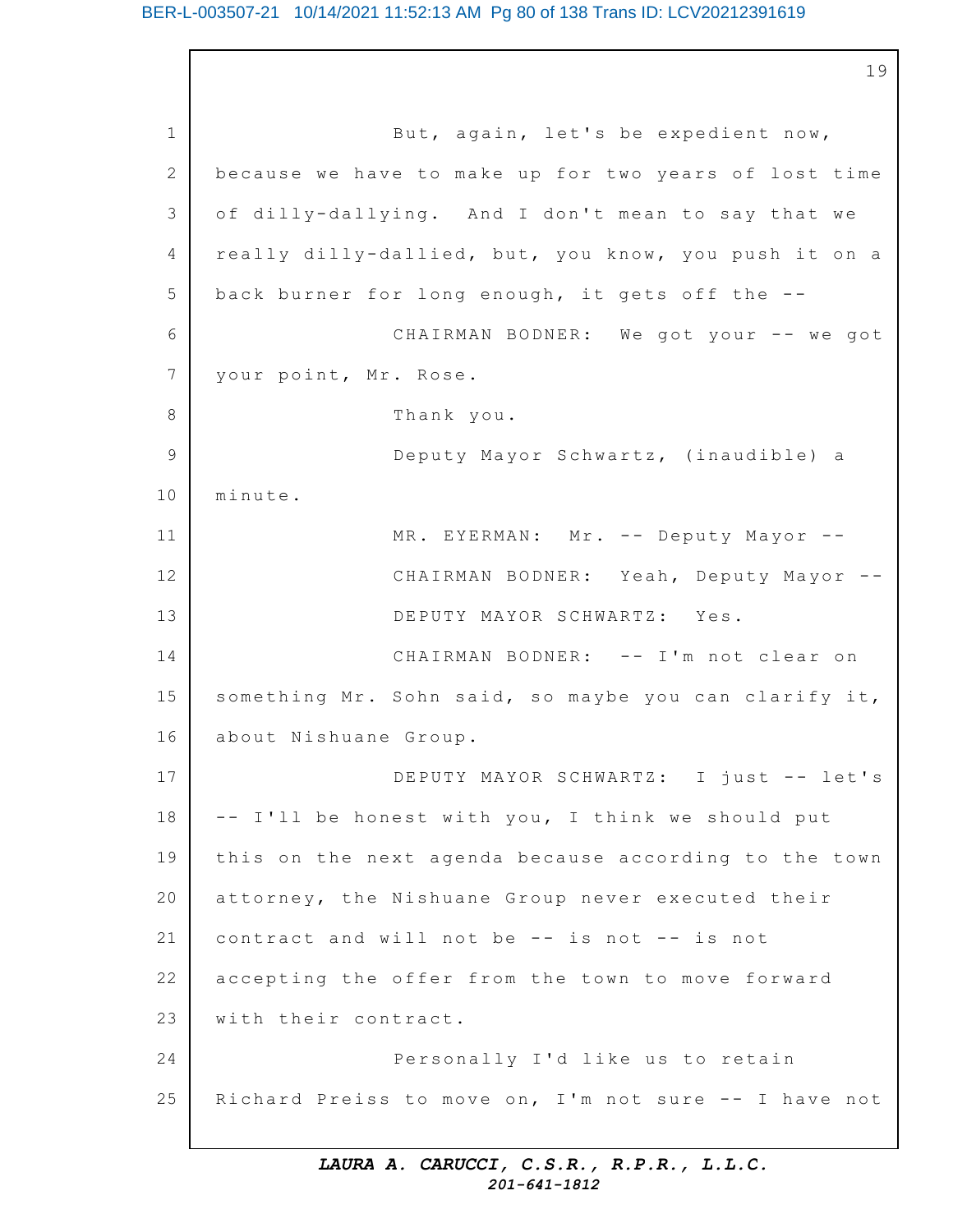#### BER-L-003507-21 10/14/2021 11:52:13 AM Pg 81 of 138 Trans ID: LCV20212391619

1 2 3 4 5 6 7 8 9 10 11 12 13 14 15 16 17 18 19 20 21 22 23 24 25 20 spoken to Mr. Preiss about that and he's there. I'm not sure if he's even interested in this. CHAIRMAN BODNER: Okay. So --DEPUTY MAYOR SCHWARTZ: He's someone very familiar to this town --CHAIRMAN BODNER: Thank you -- DEPUTY MAYOR SCHWARTZ: -- very familiar to the board. CHAIRMAN BODNER: That's the -- fine. That's the information I wanted. Could we  $-$  is there any objection from everybody if we put OSRP onto our next agenda? Mr. Preiss, are you willing to come to our next meeting to discuss it? Discuss --MR. EYERMAN: You're on mute, sir. CHAIRMAN BODNER: Unmute yourself, Mr. Preiss. MR. PREISS: Sorry. Sorry. Okay. CHAIRMAN BODNER: Are you okay with coming to our next meeting to discuss going forward with it? MR. PREISS: Yes, either myself or Liz Leheny will set it up tomorrow  $-$ -CHAIRMAN BODNER: All right. That's all. Okay. I just want to move on with our agenda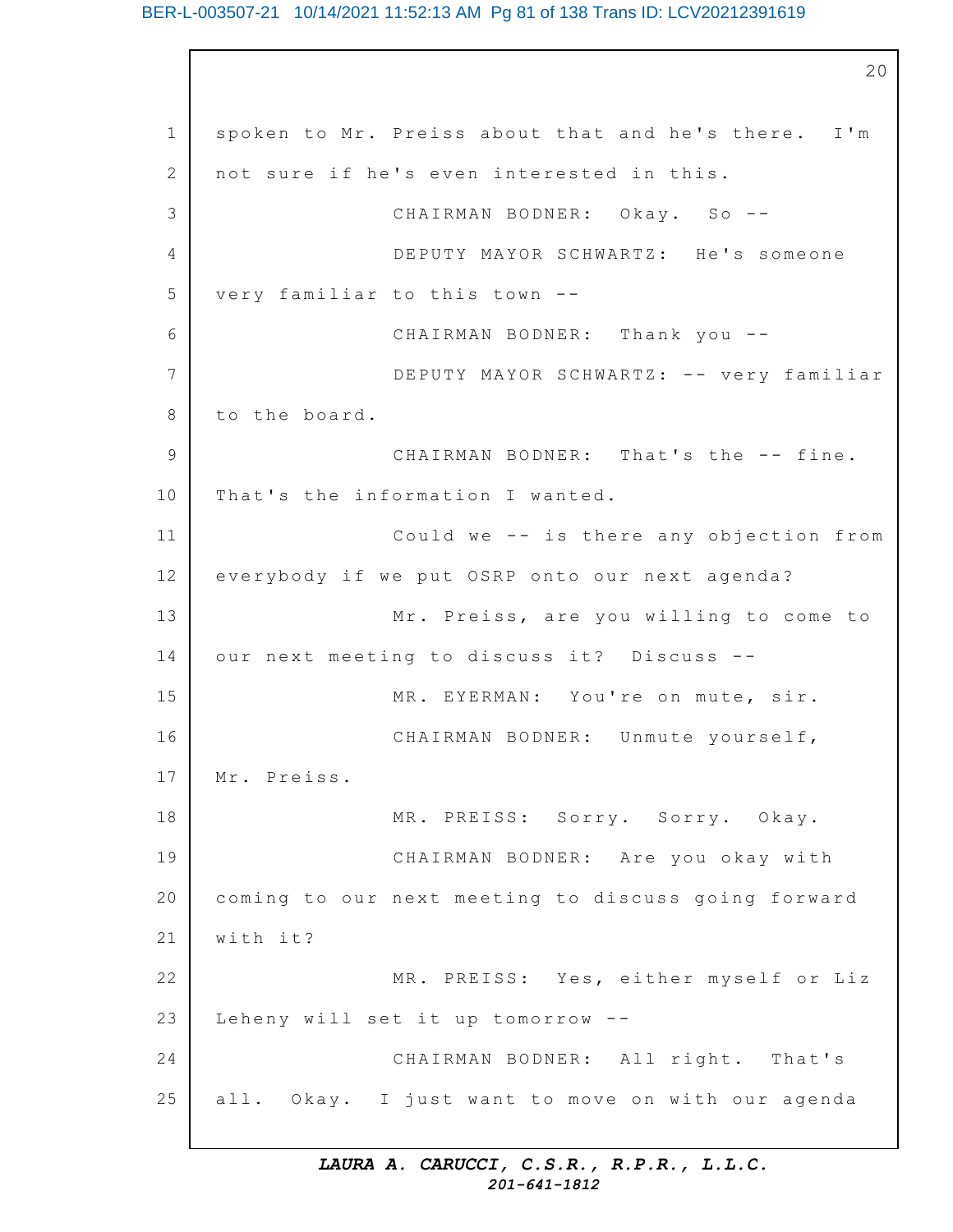#### BER-L-003507-21 10/14/2021 11:52:13 AM Pg 82 of 138 Trans ID: LCV20212391619

1 2 3 4 5 6 7 8 9 10 11 12 13 14 15 16 17 18 19 20 21 22 23 24 25 21 for the night. And I don't want to ignore this, so, Rosalind, please put -- MR. EYERMAN: I've got to check the notice -- Chairman, I'm sorry to cut you off. I do have to check the notice requirements. I think I have to give  $-$ -CHAIRMAN BODNER: Well, I don't think -- my purpose of putting it on the next meeting is the purpose of discussion, not for purpose of vote, so I don't think notice is required. MR. EYERMAN: Okay. CHAIRMAN BODNER: I think no matter what, it has to be represented. So it's not going to be presented next week because Mr. Preiss has to look at it and go through it and do what he has to do, he hasn't looked at it in two years himself. MR. THOMPSON: Can I --CHAIRMAN BODNER: So, ideally, at the next meeting we'll discuss it with him, we gave him the charge to go forward, the Council has to approve it and then we move on and Mr. -- Deputy Mayor Schwartz will take care of that, move on forward. He'll go through it, look at it. Let us come up with questions or comments that we have next week, the ones that we have already. He'll make an initial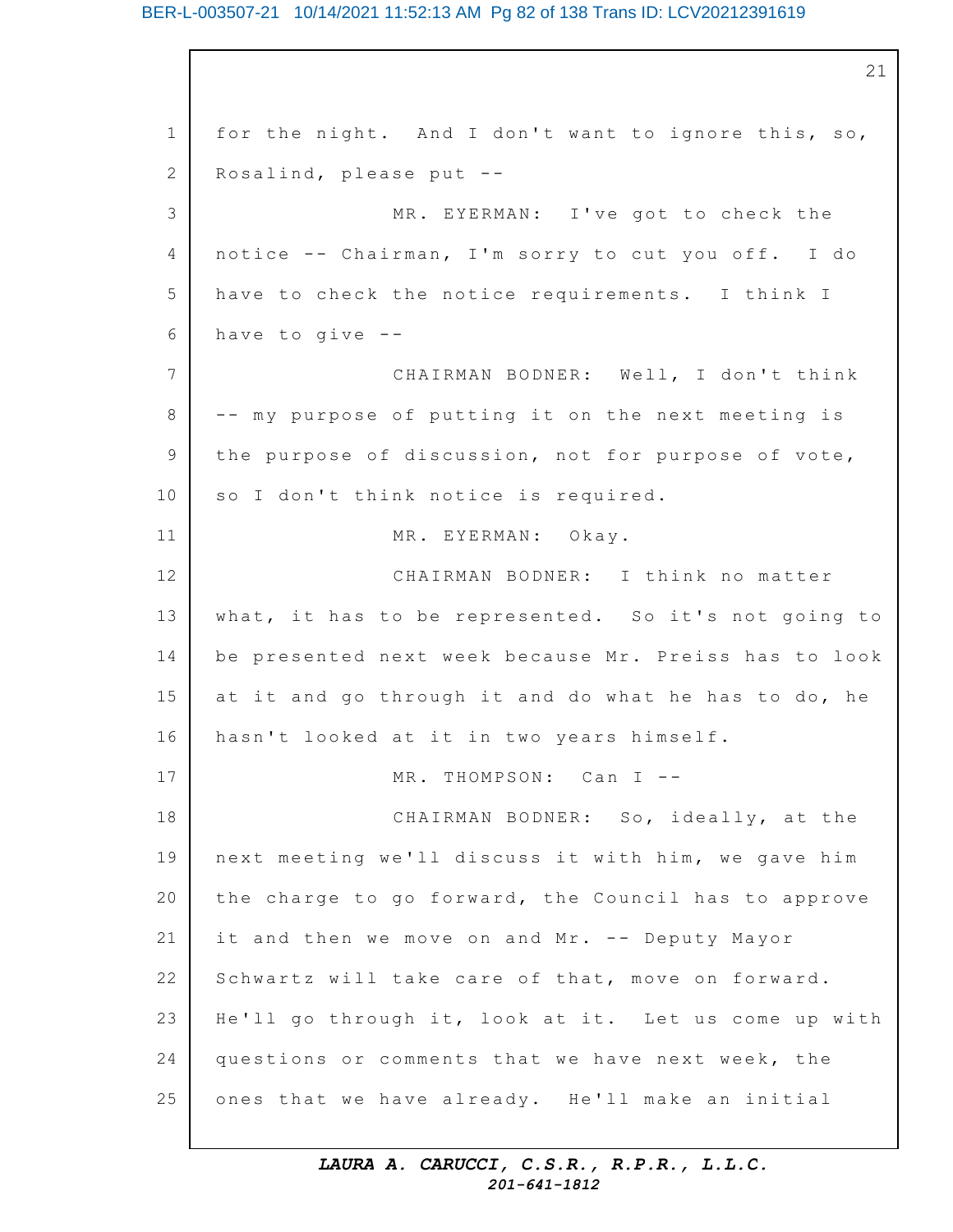### BER-L-003507-21 10/14/2021 11:52:13 AM Pg 83 of 138 Trans ID: LCV20212391619

```
1
2
3
4
5
6
7
8
9
10
11
12
13
14
15
16
17
18
19
20
21
22
23
24
25
                                                          22
    presentation and then according to the proper
    notices, et cetera.
                   Is that okay with you, Mr. Preiss?
                   MR. PREISS: Yes.
                   CHAIRMAN BODNER: Okay. That said, the
    process can go forward.
                   Anybody, Board Member, have any
    objection to that?
                   MR. THOMPSON: No, no objections, but
    my only -- may I -- may I speak?
                   CHAIRMAN BODNER: Go ahead, Howard.
                   MR. THOMPSON: No objections, but can
    we not let it take the same length of time that it --
                   CHAIRMAN BODNER: Nobody plans on it
    being two years, so the goal is to get to it as
    rapidly as possible.
                   MR. THOMPSON: Well, not -- hopefully,
    not even one, right.
                   CHAIRMAN BODNER: No, hopefully it'll
    be a short period of time.
                   MS. McLEAN: I have a question.
                   CHAIRMAN BODNER: Go ahead.
                   MR. THOMPSON: Oh, I'm sorry.
                   MALE BOARD MEMBER: Howard, next
    meeting.
```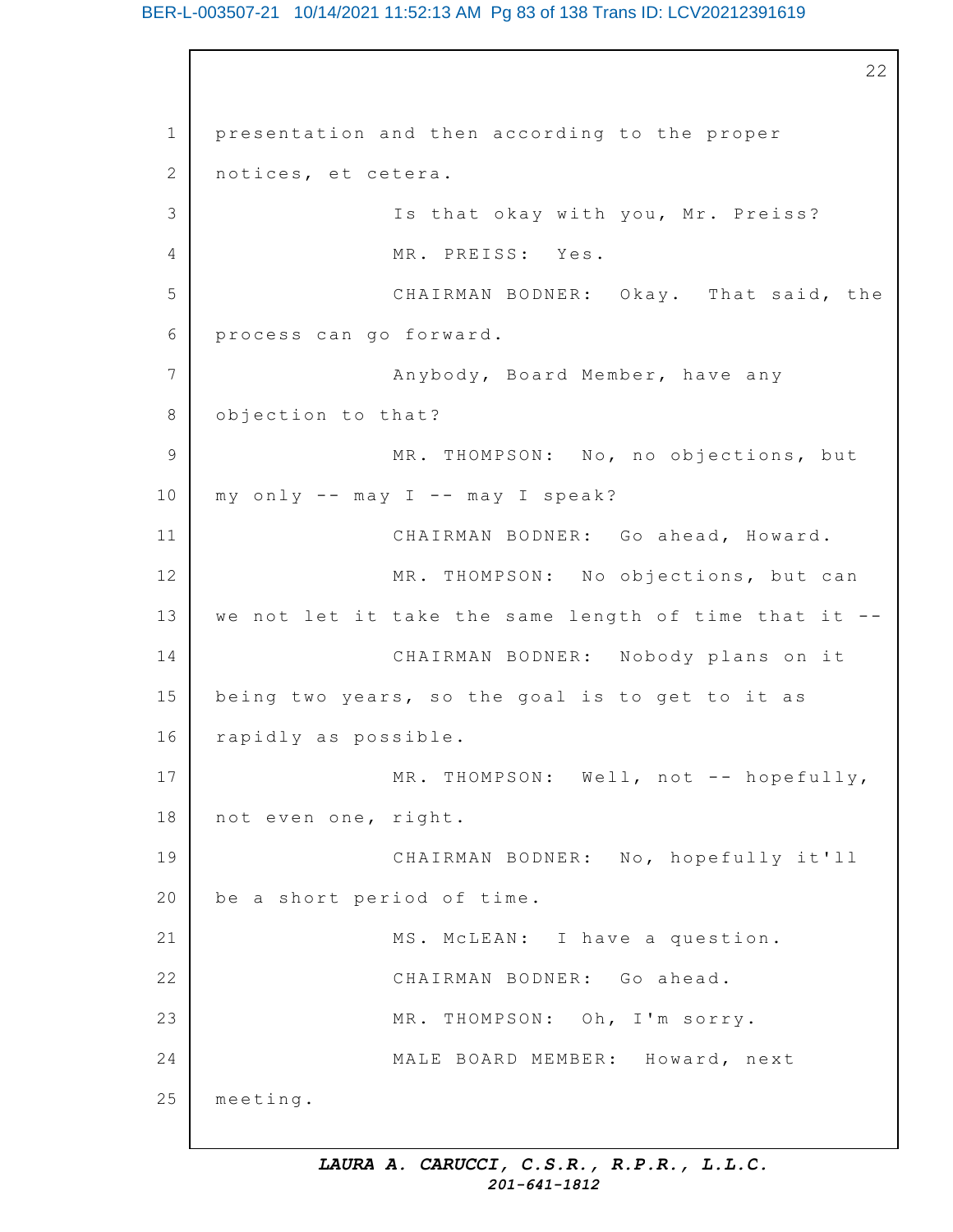#### BER-L-003507-21 10/14/2021 11:52:13 AM Pg 84 of 138 Trans ID: LCV20212391619

1 2 3 4 5 6 7 8 9 10 11 12 13 14 15 16 17 18 19 20 21 22 23 24 25 23 MS. McLEAN: I have a question, Chair. CHAIRMAN BODNER: Go ahead. MS. McLEAN: Does Ms. Davis have to be notified to come to the -- on Zoom as well, since she presented it? CHAIRMAN BODNER: No, we're not going to have a presentation next meeting, it's a discussion about it. MS. McLEAN: Okay. MR. POWERS: How to --CHAIRMAN BODNER: Mr. Powers, please  $don't$  --MALE BOARD MEMBER: Mr. Chairman? CHAIRMAN BODNER: Yes. MALE BOARD MEMBER: Yes, through you to Ros, could we ask Ros to recirculate the latest version to the board. MS. McLEAN: Yes. CHAIRMAN BODNER: Yes, Ros, you can do that, right? MS. McLEAN: Yes. MALE BOARD MEMBER: Thank you. CHAIRMAN BODNER: Make sure you get it to all the board members and Mr. Preiss. MR. POWERS: Mr. Preiss is going to do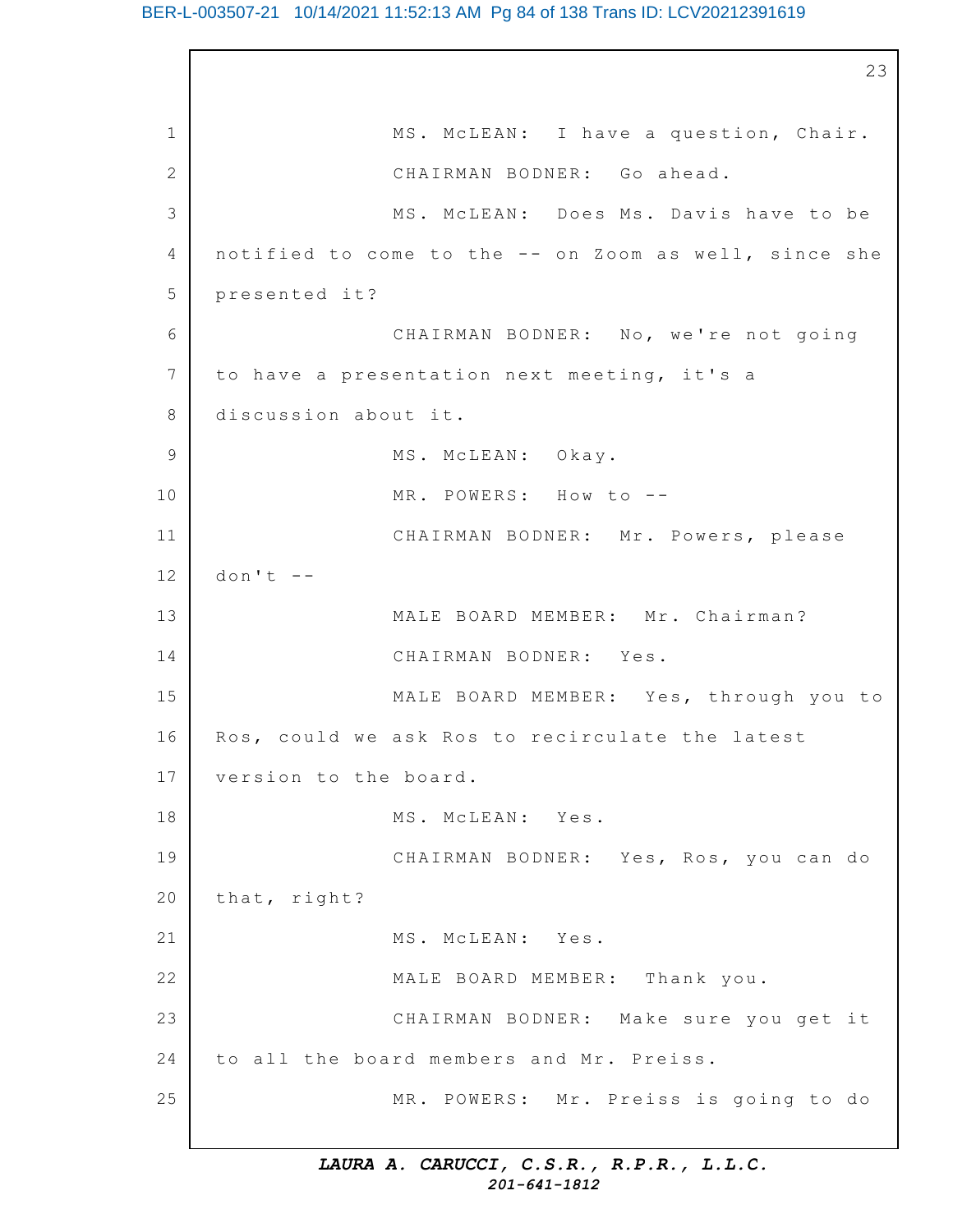### BER-L-003507-21 10/14/2021 11:52:13 AM Pg 85 of 138 Trans ID: LCV20212391619

```
1
2
3
4
5
6
7
8
9
10
11
12
13
14
15
16
17
18
19
20
21
22
23
24
25
                                                          24
    it, remember that.
                   CHAIRMAN BODNER: Mr. Powers, I'm going
    to have to remove you from the meeting if you keep
    talking.
                   MALE BOARD MEMBER: Can you please mute
    him.
                   CHAIRMAN BODNER: All right.
                   Mr. Preiss, make sure by Monday if you
    don't have it, to let me know, we'll make sure you
    get it.
                   And then Ros will send it out on Monday
    to everybody. Anybody that doesn't get it, please
    e-mail me or reach out to me.
                   Okay. Let's move on.
                   MR. THOMPSON: Thank you.
                   CHAIRMAN BODNER: You're welcome.
                   Thank you, Howard.
                   Let's move on with the agenda.
                   (Agenda Items from 19:43 to 24:40 on
            the Video File.)
                   CHAIRMAN BODNER: So now we have public
    hearing, I will testify that it has been
    appropriately noticed and confirmed that it was
    noticed.
                   Public hearing for the Planning Board
```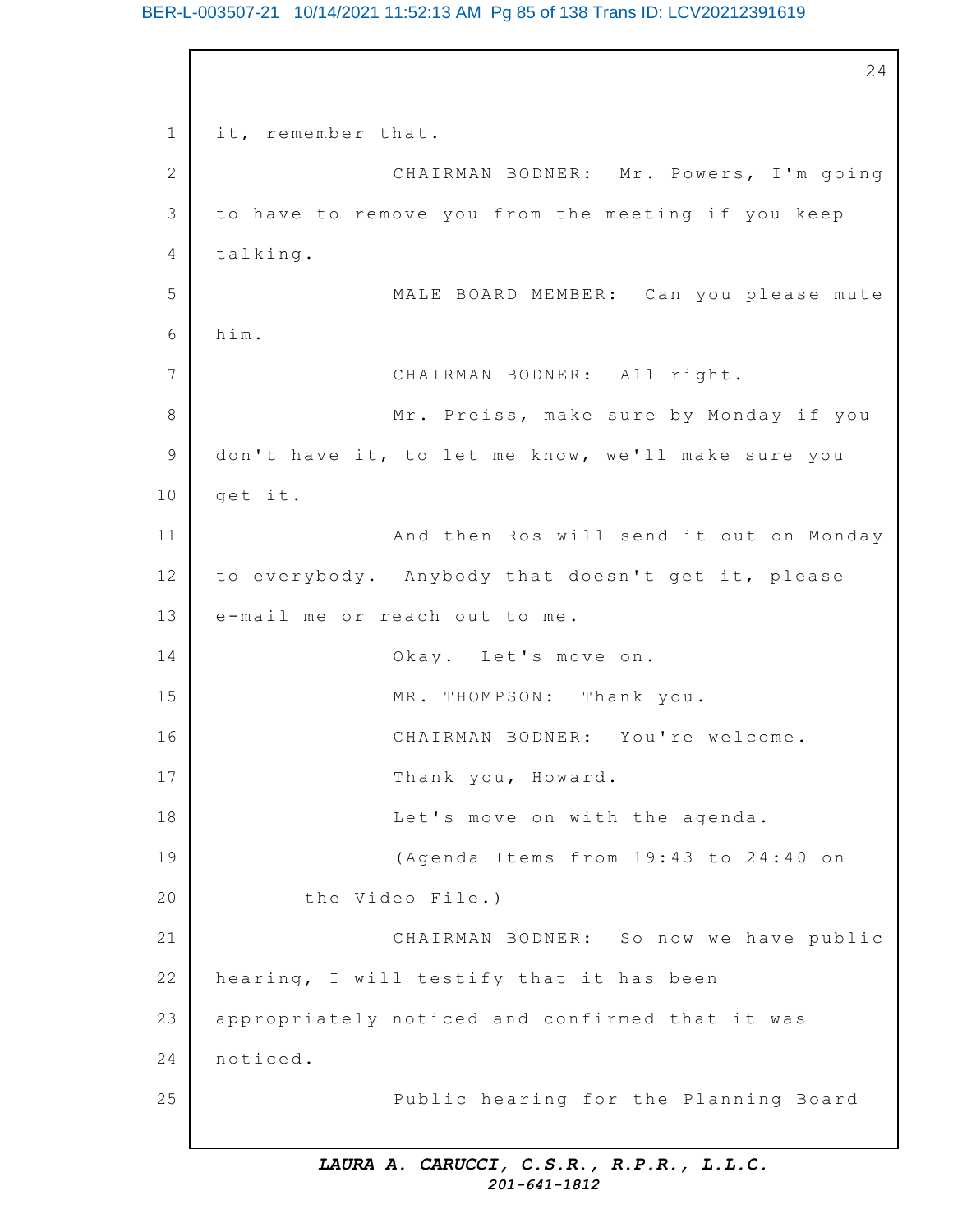#### BER-L-003507-21 10/14/2021 11:52:13 AM Pg 86 of 138 Trans ID: LCV20212391619

1 2 3 4 5 6 7 8 9 10 11 12 13 14 15 16 17 18 19 20 21 22 23 24 25 25 to consider the recommending a non-condemnation area in need of redevelopment; AINR is the way that we refer to it in the future. Designation to the Teaneck Council for Block 705, Lot 4.01 and Block 707, Lots 1 and 5, also referred to collectively -- MR. EYERMAN: 1 through 5, Chair. CHAIRMAN BODNER: 1 through 5, also referred collectively as American Legion Drive in the Township of Teaneck, New Jersey. So, the process is going to be, we're going to have -- turn over this meeting to Ms. Chen and Mr. Preiss to discuss this. They gave us this previously in a draft form. The actual draft did not have any changes to it, I believe. Is that correct, Mr. Preiss? MR. PREISS: That is correct. CHAIRMAN BODNER: The current form that you see is the exact same thing that was originally presented to us. Now, I want the board to be clear on what's about to happen tonight. We are going to decide whether -- after Mr. Preiss' presentation, whether -- and any testimony that's given and after conversation and discussion, the vote will be to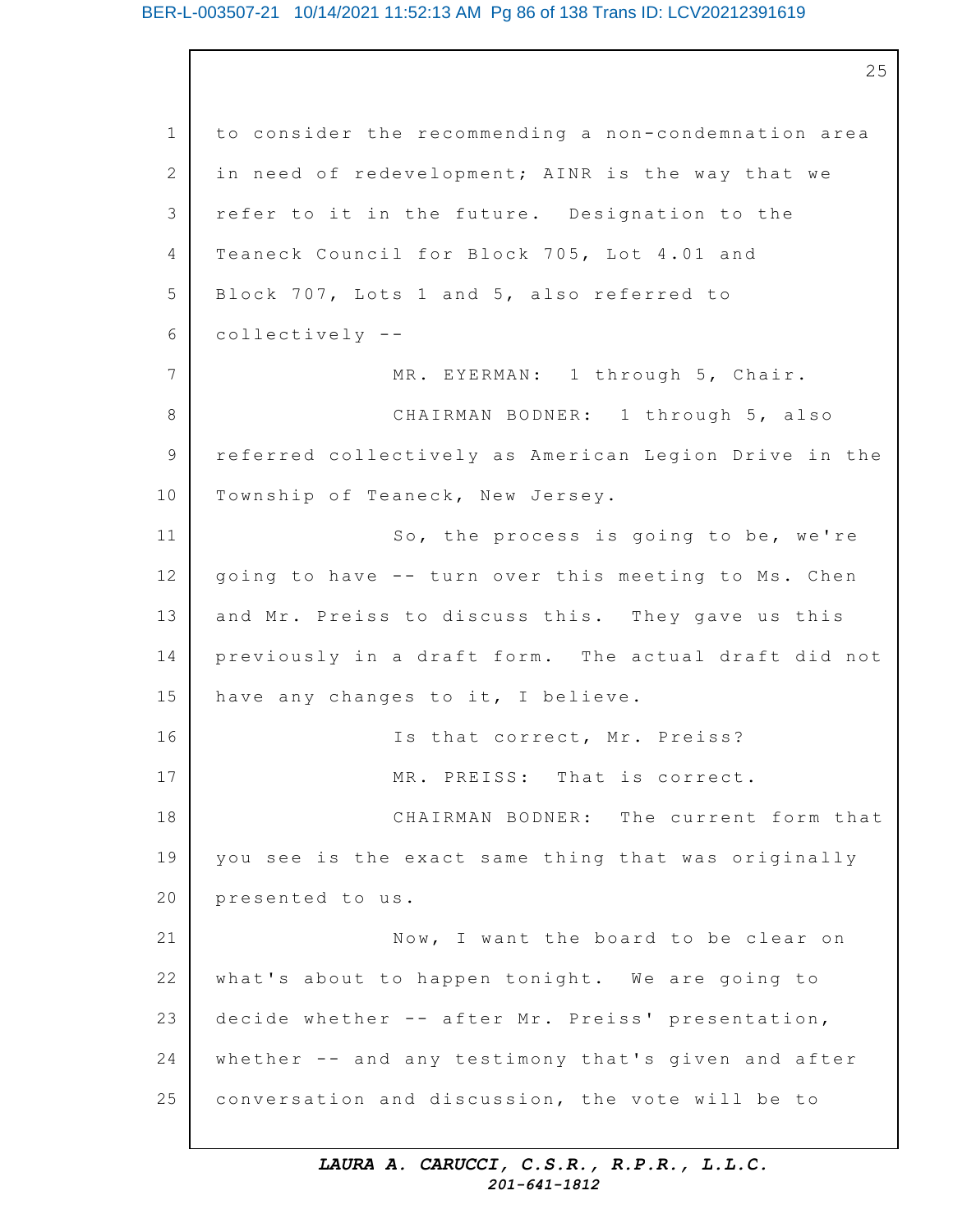#### BER-L-003507-21 10/14/2021 11:52:13 AM Pg 87 of 138 Trans ID: LCV20212391619

1 2 3 4 5 6 7 8 9 10 11 12 13 14 15 16 17 18 19 20 21 22 23 24 25 26 designate this as an AINR, an area in need of redevelopment, or to not. If we indeed approve it, then we have already  $--$  assuming that it will be smooth and go through, which is the likelihood, but anything can happen, indeed if that's the case, there is a resolution prepared in a very simple form similar to the previous two areas that we did AINRs, and we will then be voting on that resolution as well, which Mr. Eyerman has prepared and be able to explain to us exactly what that is. So, Mr. Preiss, Ms. Chen, I'll turn it over to you and please go forward. MR. PREISS: Good evening, Mr. Chairman, Members of the Board, Members of the Public, I need to be sworn in because this is a formal hearing,  $so...$ MR. EYERMAN: Mr. Preiss --CHAIRMAN BODNER: Let's -- one second, Ms. Chen, unmute yourself so Mr. -- Mr. Preiss, we'll swear both of you in together. MR. EYERMAN: Do you both swear the testimony you're going to give this board is the truth, the whole truth, nothing but the truth, so help you God?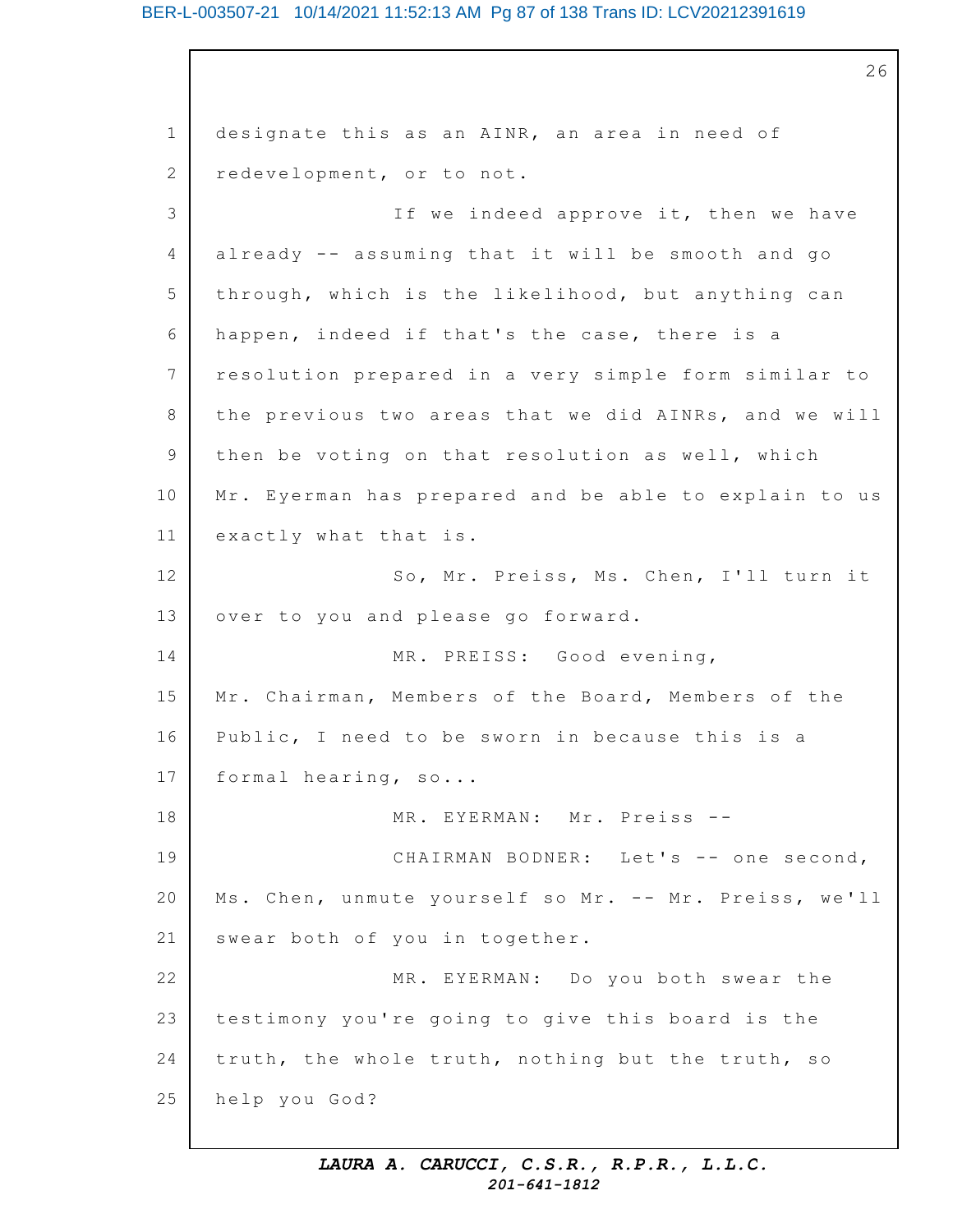### BER-L-003507-21 10/14/2021 11:52:13 AM Pg 88 of 138 Trans ID: LCV20212391619

1 2 3 4 5 6 7 8 9 10 11 12 13 14 15 16 17 18 19 20 21 22 23 24 25 27 MR. PREISS: I do. R I C H A R D P R E I S S, PP 33-41 Newark Street, 3rd Floor, Hoboken, New Jersey, having been duly sworn, testifies as follows: MS. CHEN: I do. D I J I A C H E N, ACIP, PP 33-41 Newark Street, 3rd Floor, Hoboken, New Jersey, having been duly sworn, testifies as follows: MR. PREISS: Thank you very much.  $SO = -$ MR. EYERMAN: For the record, we're just going to recognize Mr. Preiss is the town's -the board planner, has been trained and certified as our planner. MR. PREISS: Thank you very much. So as the Chair indicated, this is a formal hearing where the Planning Board will hopefully, at the end of the hearing tonight, vote in the first case to recommend whether the property, which is the subject of this study, should be designated as a non-condemnation area in need of redevelopment and adopt a resolution indicating the same.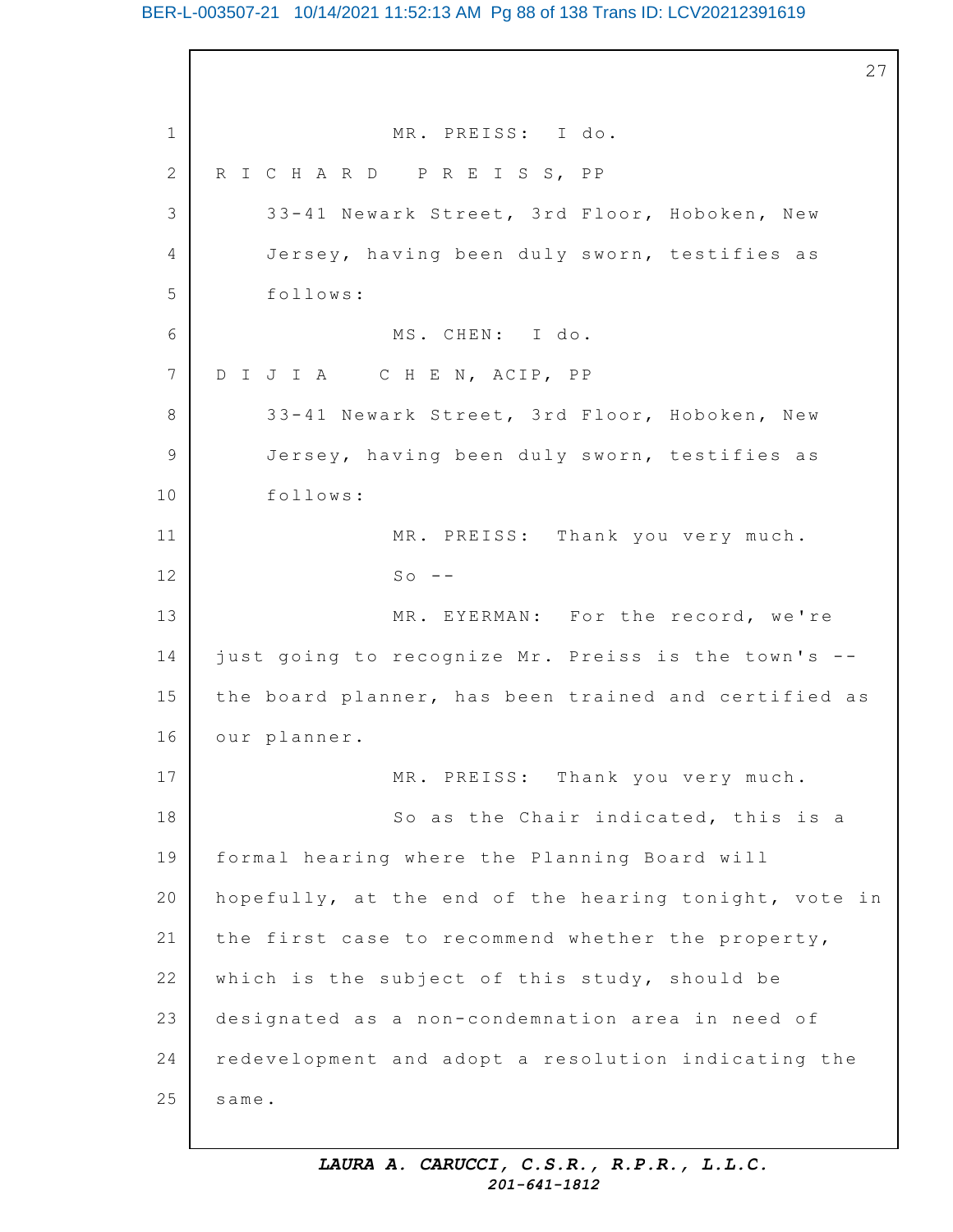### BER-L-003507-21 10/14/2021 11:52:13 AM Pg 89 of 138 Trans ID: LCV20212391619

1 2 3 4 5 6 7 8 9 10 11 12 13 14 15 16 17 18 19 20 21 22 23 24 25 That resolution would go to the Township Council, and the Township Council, at their next meeting, can then act on the board's recommendation. So we know that notice is in order, I would also indicate, as the Chair indicated, we did an informal presentation in February. There was input by -- and questions by members of the board and members of the public. We also invited board members and the public to indicate whether they suggested any changes. We did not receive any via phone call or e-mail. And as a result, the draft that we prepared for the informal hearing, which is dated February 2, 2021, was not changed and that is the document which is the basis for the formal hearing this evening. Just to keep the record clear, we have with us this evening, I mentioned Dijia Chen who's the senior planner in our office. We are going to share a number of visuals from the report itself as I go through the presentation. So if we could allow her to share screen that would be good. MR. EYERMAN: Give me one second on this. I will make her -- make her cohost.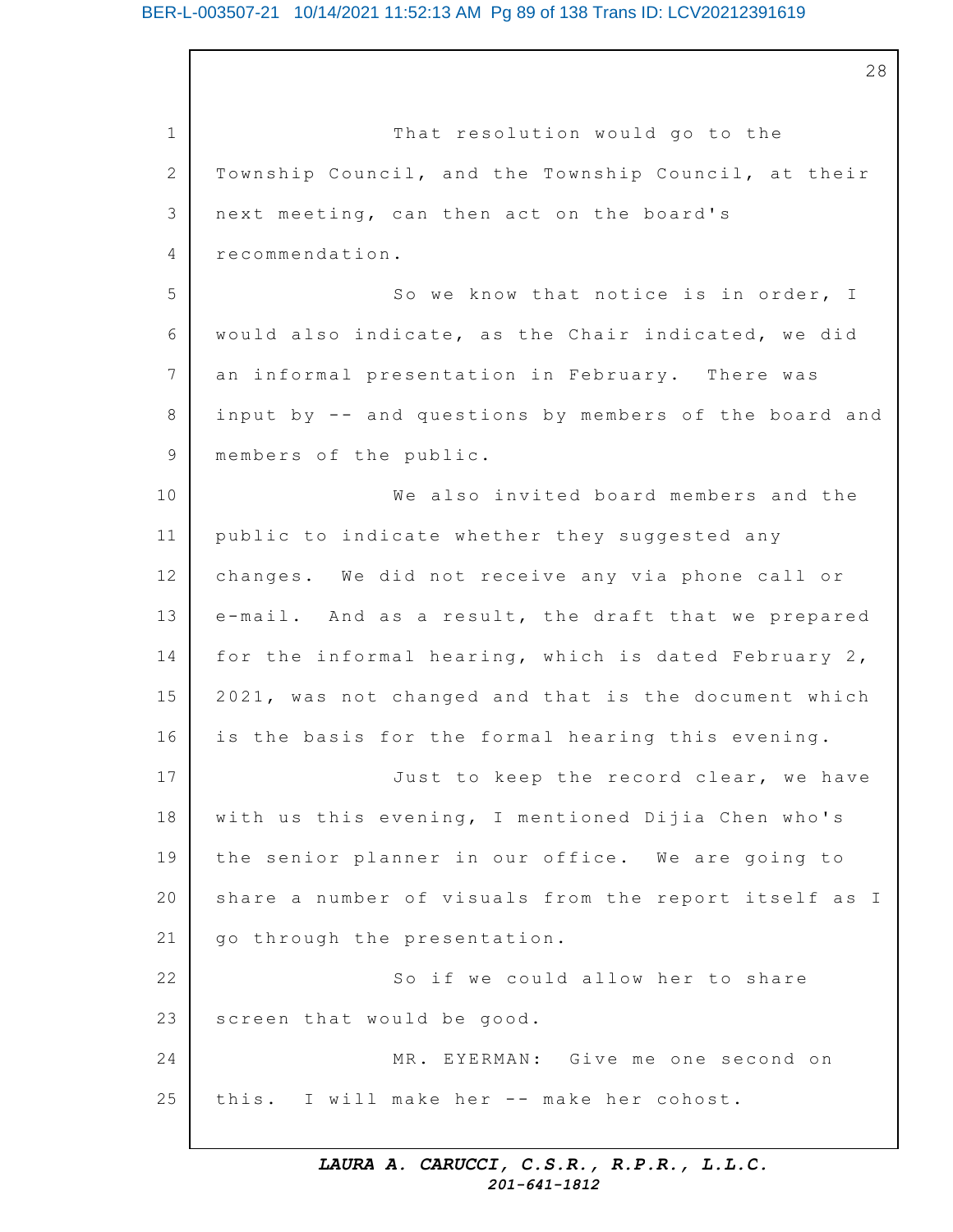#### BER-L-003507-21 10/14/2021 11:52:13 AM Pg 90 of 138 Trans ID: LCV20212391619

1 2 3 4 5 6 7 8 9 10 11 12 13 14 15 16 17 18 19 20 21 22 23 24 25 29 MR. PREISS: Right. MR. EYERMAN: And there you go. MR. PREISS: Okay. If she could put up the cover of the report when she's able to share screen. Okay. So this is the  $-$  as indicated, this is the report that has already  $-$ - was the  $-$ part of the presentation in February, at the February meeting as an informal presentation. This was also circulated to the board members. A copy was made, a hard copy was made available to members of the public at the office or Rosalind for the Planning Board, and at the same time it was posted on the Teaneck website so any member of the public could also access it online. I also want to just indicate that the owners of two of -- of two of the properties, that's the Stop & Shop property and the Buddhist center, their attorney, Allyson Kasetta, from the law firm of Prime Law, is here this evening in case there's any questions about the owners of those two properties in terms of that. And we also  $-$  as I mentioned at the previous meeting, we also appended to the report  $-$ our report a report prepared by Robert Volosin, who's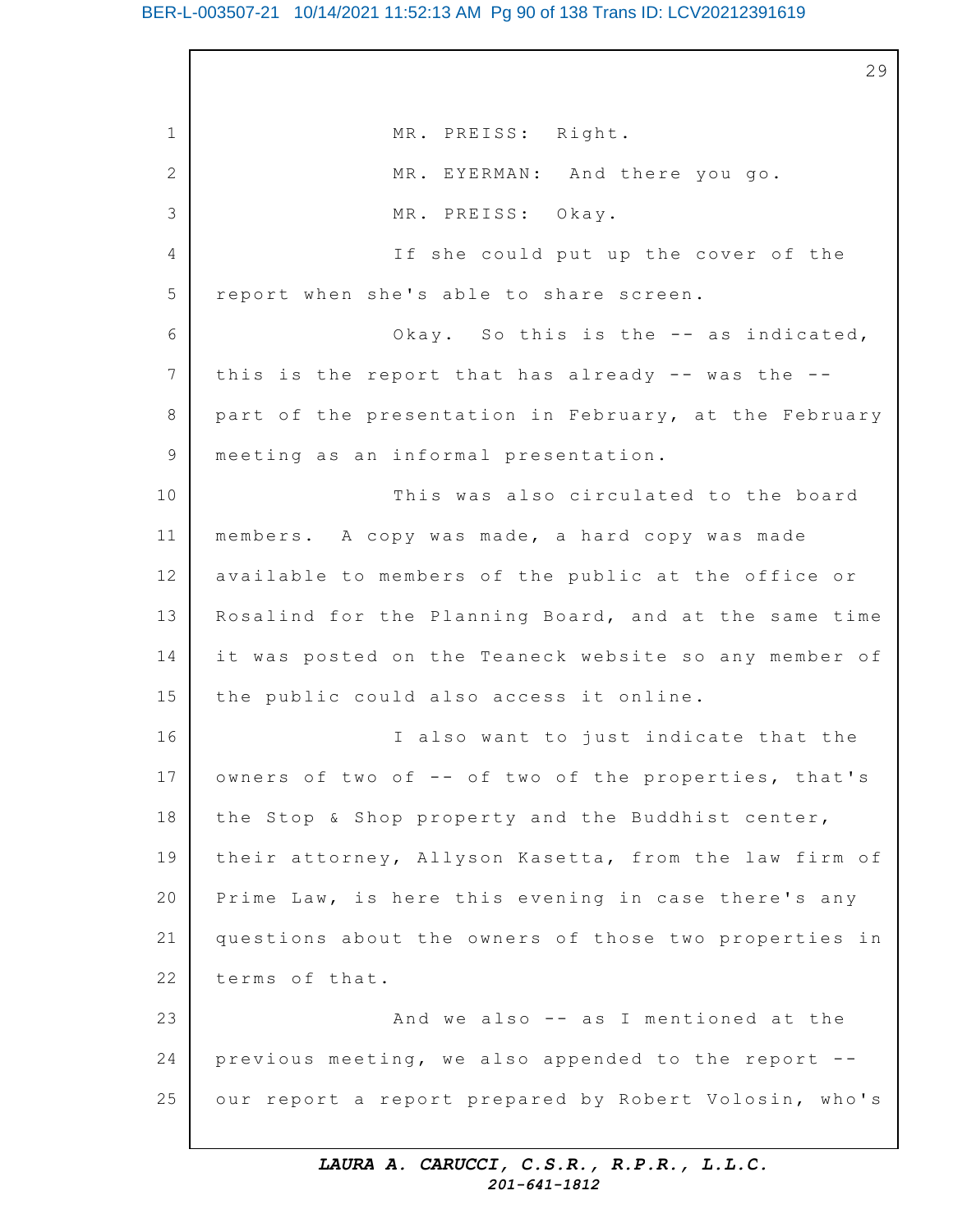#### BER-L-003507-21 10/14/2021 11:52:13 AM Pg 91 of 138 Trans ID: LCV20212391619

1 2 3 4 5 6 7 8 9 10 11 12 13 14 15 16 17 18 19 20 21 22 23 24 25 30 an expert in the field of supermarkets. And Mr. Volosin is also here this evening and he won't be making a presentation, but if there are any particular questions about that study, he will be here, he's available to answer any questions. So, just to reiterate for those of you who are unfamiliar with it, this is  $-$  the Planning Board has now undertaken several redevelopment plans. The first part of the redevelopment process is to designate a particular property as an area in need of redevelopment, and in this particular case the Council requested that the Planning Board undertake this investigation, and like they've done with 1425 Teaneck Road and other properties which have been so designated, the Planning Board does the study, they make their recommendation to the Council, the Council can act on the study. Then once it's formerly designated as an area in need of redevelopment if that happens, the second part of the process commences where a redevelopment plan is provided for the redevelopment area. So we have  $-$ - I just want to reiterate, we have not undertaken that -- and not started that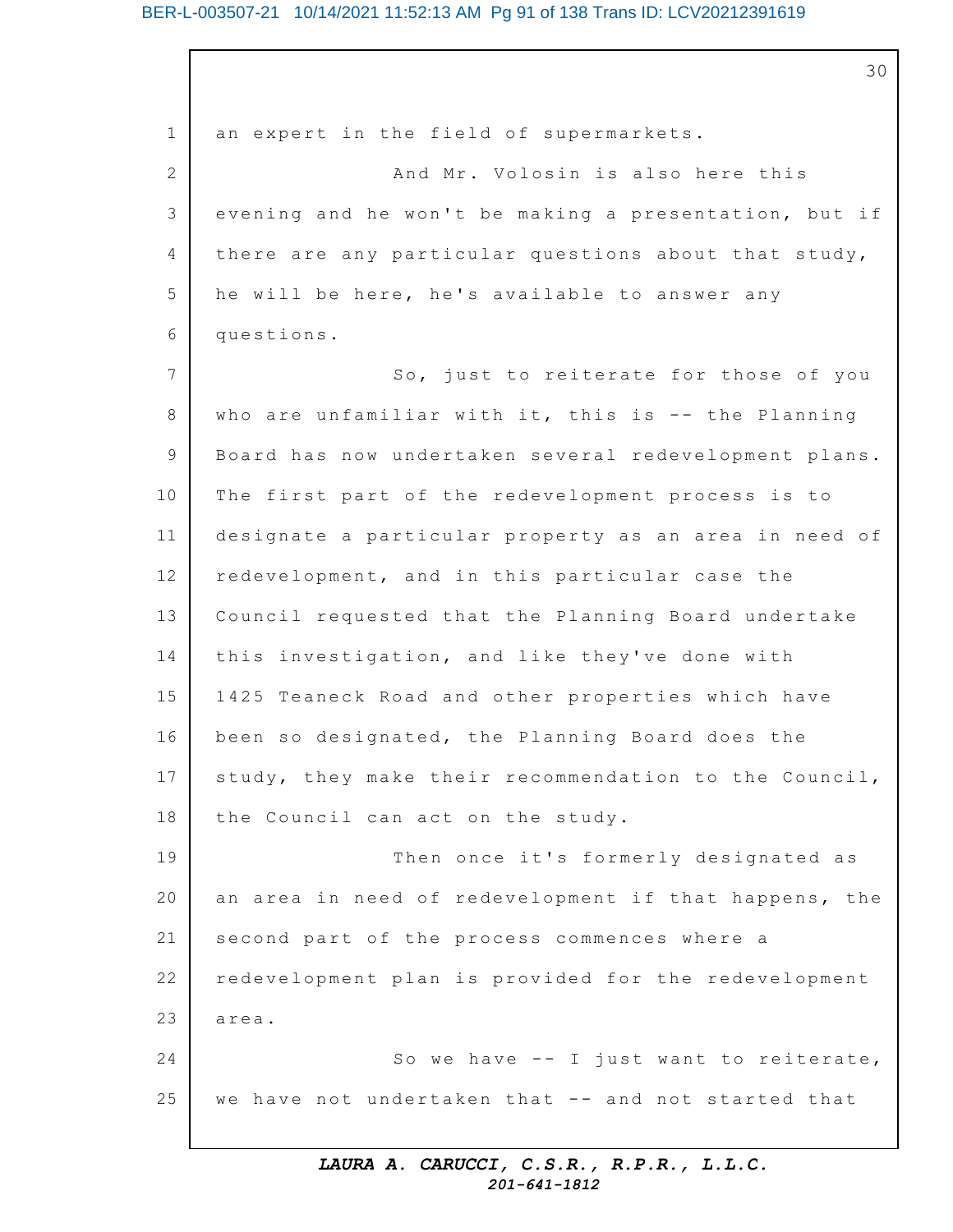#### BER-L-003507-21 10/14/2021 11:52:13 AM Pg 92 of 138 Trans ID: LCV20212391619

31

1 2 3 4 5 6 7 8 9 10 11 12 13 14 15 16 17 18 19 20 21 22 23 24 25 particular part of the process. To the extent that the board recommends and the Council adopts the designation, then the next part of the process would be to work with the property owner on the redevelopment plan, that would likely be introduced by the Council in the same way that zoning -- a zoning amendment is introduced, and then it will come back to the Planning Board, and the Planning Board will do a consistency review, you know, to determine whether the redevelopment plan is consistent with the Master Plan and provide comment, and then it would go back to the Council at a public hearing and then it would be adopted. And then to the extent that it's adopted, the applicant, the redeveloper, would have to be designated as such, there would be a redevelopment agreement worked out, and that particular owner would have to seek site plan approval, and the standards and -- within the redevelopment plan would govern the redevelopment of these properties, not the zoning ordinance. So we have not gotten to that stage. The only part of the process that we've undertaken thus far is to do this particular study, and so the question before the board this evening is whether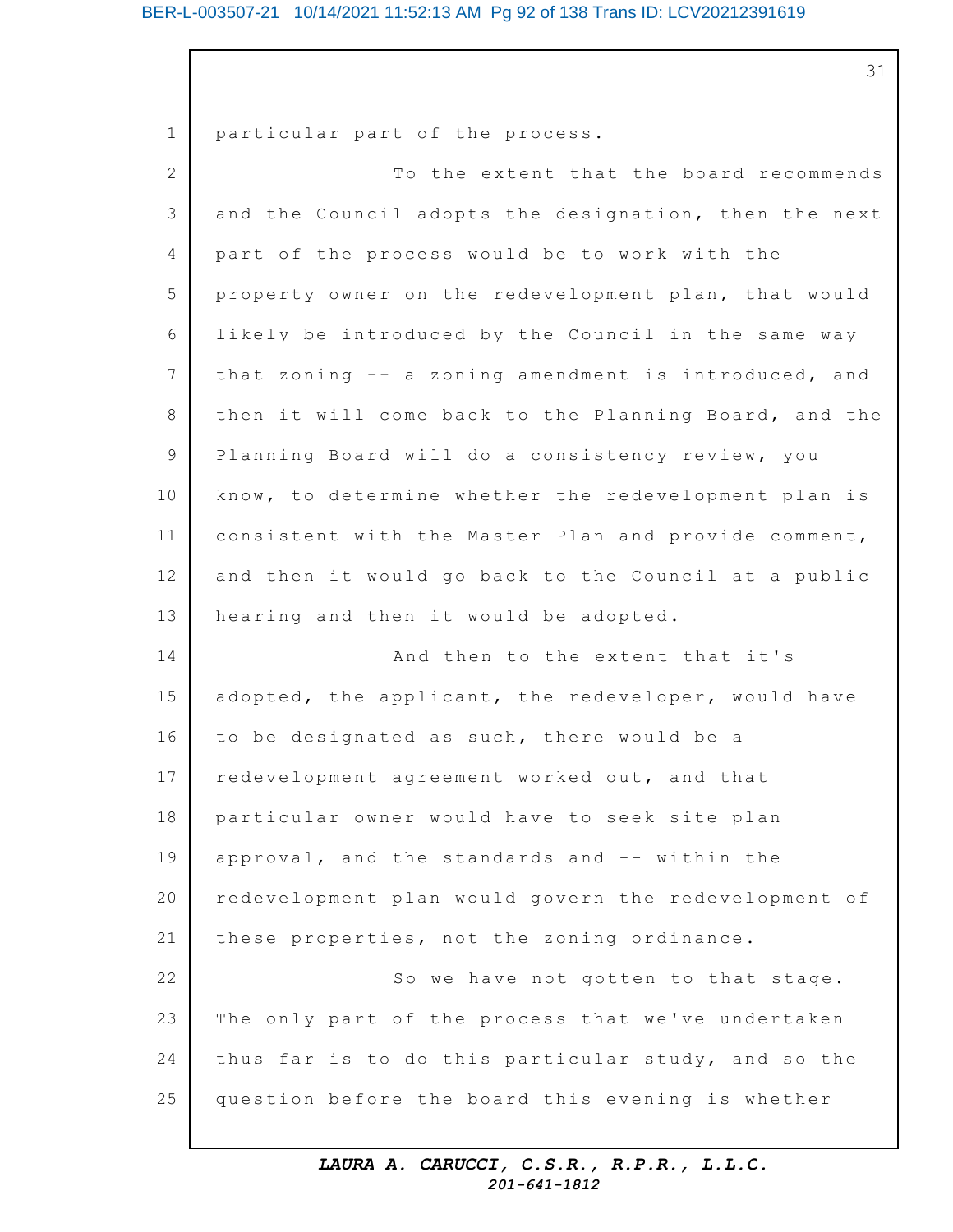#### BER-L-003507-21 10/14/2021 11:52:13 AM Pg 93 of 138 Trans ID: LCV20212391619

1 2 3 4 5 6 7 8 9 10 11 12 13 14 15 16 17 18 19 20 21 22 23 24 25 32 they would recommend the designation. I've already done the presentation, so I'll keep it brief and I'll be happy to answer questions. Essentially, if we can go to Figure  $3$ in the study  $-$ - thank you very much. So, this property is located, essentially it's known as American Legion Drive, but as indicated in the cover of the study and in the notice, the area that we're talking about consists of a parking lot that's owned by Teaneck, which is Block 705, Lot 4.01, and that's the -- a public parking lot that's owned by Teaneck. And then across American Legion Drive there are five lots. One of the lots, which is Lot 2, is used by the Buddhist center -- Lots 1 and 2 is used by the Buddhist center for their particular operation. And then the remaining lots on the property are owned by Stop & Shop, the Stop & Shop building, and the parking lot is on the remainder of those lots. The owner of the property is  $-$  owns both the Stop & Shop lot as well as the Buddhist center lot as well. So the total area is roughly six acres in total, and is developed, obviously, for the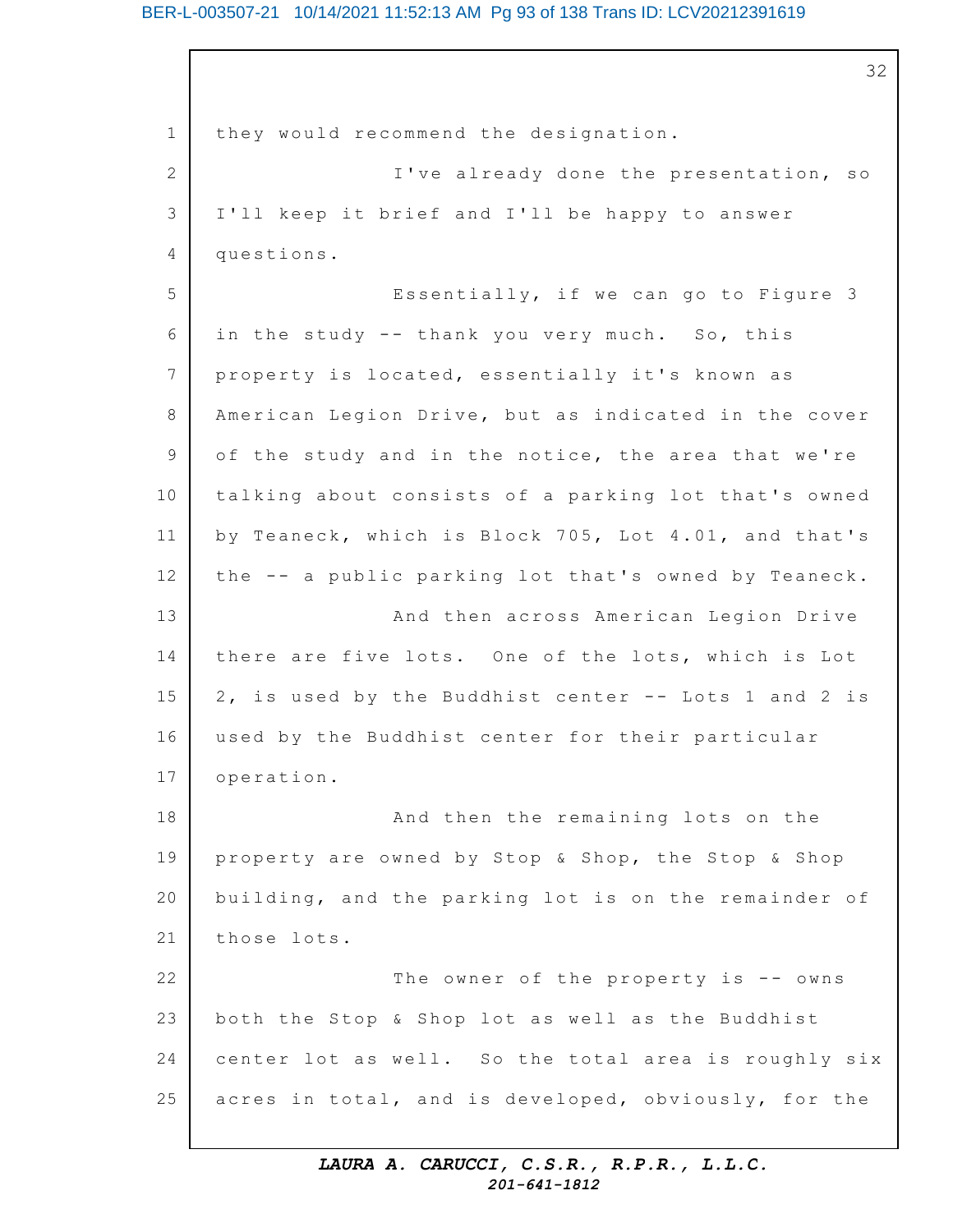# BER-L-003507-21 10/14/2021 11:52:13 AM Pg 94 of 138 Trans ID: LCV20212391619

33

| $\mathbf 1$  | three different uses: The public parking lot, the     |
|--------------|-------------------------------------------------------|
| $\mathbf{2}$ | Buddhist center and the Stop & Shop supermarket.      |
| 3            | The area within the Stop & Shop                       |
| 4            | supermarket and the Buddhist center is designated as  |
| 5            | B1, which is a retail district. The Teaneck parking   |
| 6            | lot is in the P district, which is the public land.   |
| 7            | In terms of the Master Plan, just very                |
| 8            | briefly, as long ago as the 2007 Master Plan, this    |
| $\mathsf 9$  | area was identified as a potential redevelopment      |
| 10           | site. And there was an indication at that particular  |
| 11           | point in time that because of its location or its     |
| 12           | isolation from the Cedar Lane Business District, that |
| 13           | the current zoning and the use of the property did    |
| 14           | not allow for multipurpose, multi-destination         |
| 15           | shopping trips.                                       |
| 16           | And then in subsequent Master Plan                    |
| 17           | re-examinations, it was affirmed that this area be    |
| 18           | looked at in terms of its redevelopment potential,    |
| 19           | and it was mentioned that mixed use and perhaps the   |
| 20           | use of public parking garages to support the          |
| 21           | development would be appropriate.                     |
| 22           | So that is basically the zoning and                   |
| 23           | Master Plan background.                               |
| 24           | In terms of the board's determination                 |
| 25           | whether the property should be designated,            |
|              |                                                       |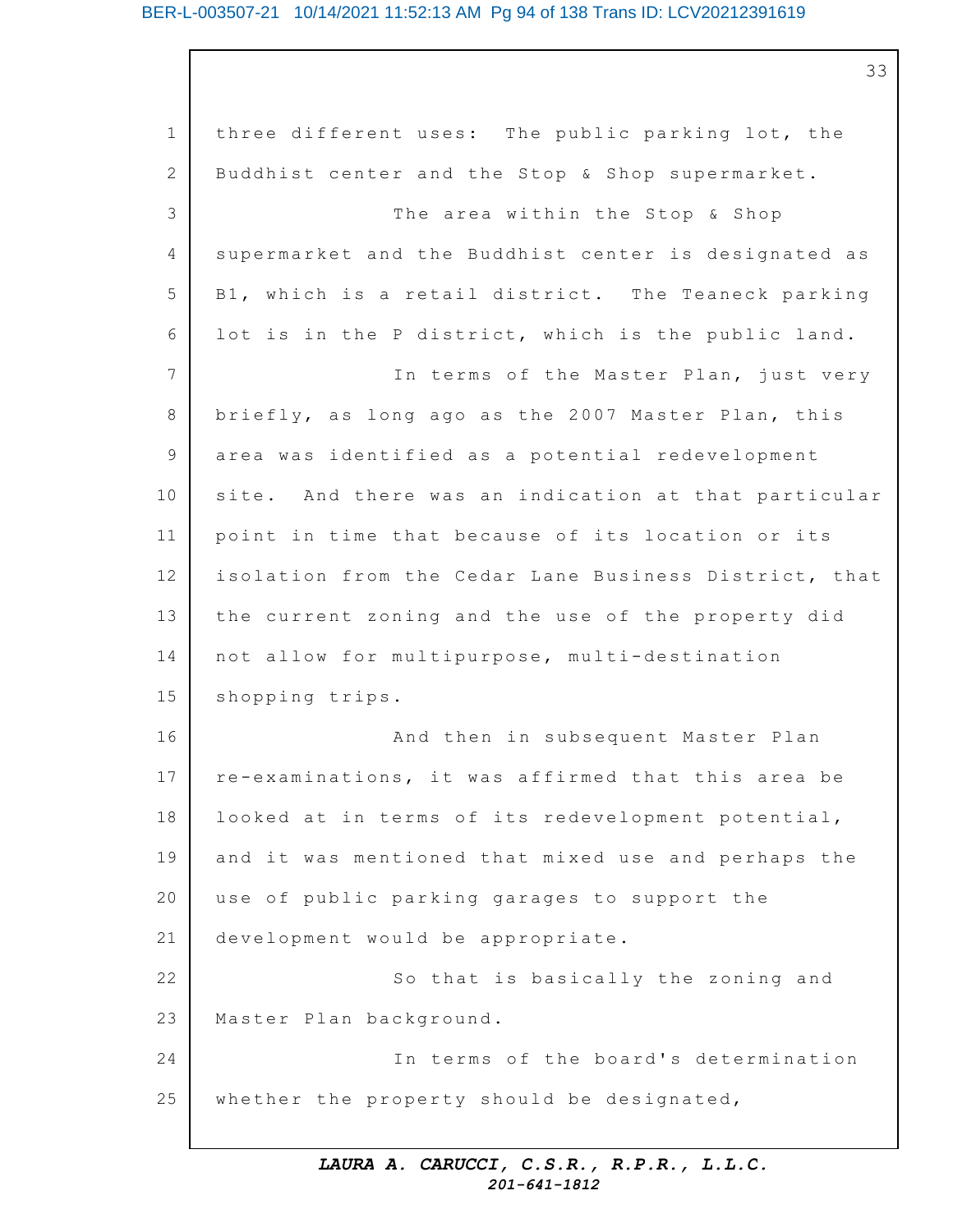#### BER-L-003507-21 10/14/2021 11:52:13 AM Pg 95 of 138 Trans ID: LCV20212391619

34

1 2 3 4 5 6 7 8 9 10 11 12 13 14 15 16 17 18 19 20 21 22 23 24 25 essentially we're relying upon what's known as the local redevelopment and housing law, and they have eight criteria which is set forth in the report. And the criteria which is most applicable is criteria  $D$ , and  $I'11$  just read that quickly into the record since that's the one which we believe applies to both the shopping center and -- as well  $--$  to the Stop & Shop as well as the public parking lot. And it reads as follows. This is under the local redevelopment and housing law, it's  $N.J.S.A., I think, 12-1:5(d).$ It says: "Areas with buildings or improvement which, by reason of dilapidation, obsolescence, overcrowding, faulty arrangement of design, lack of ventilation, light and sanitary facilities, excessive land coverage, deleterious land use or obsolescent layout or any combination of these or other factors are detrimental to the safety, health, morals and welfare of the community." I would also point out that there is a section under the redevelopment statute known as Section 3 which says if you're looking at a number of properties and one of the properties by itself does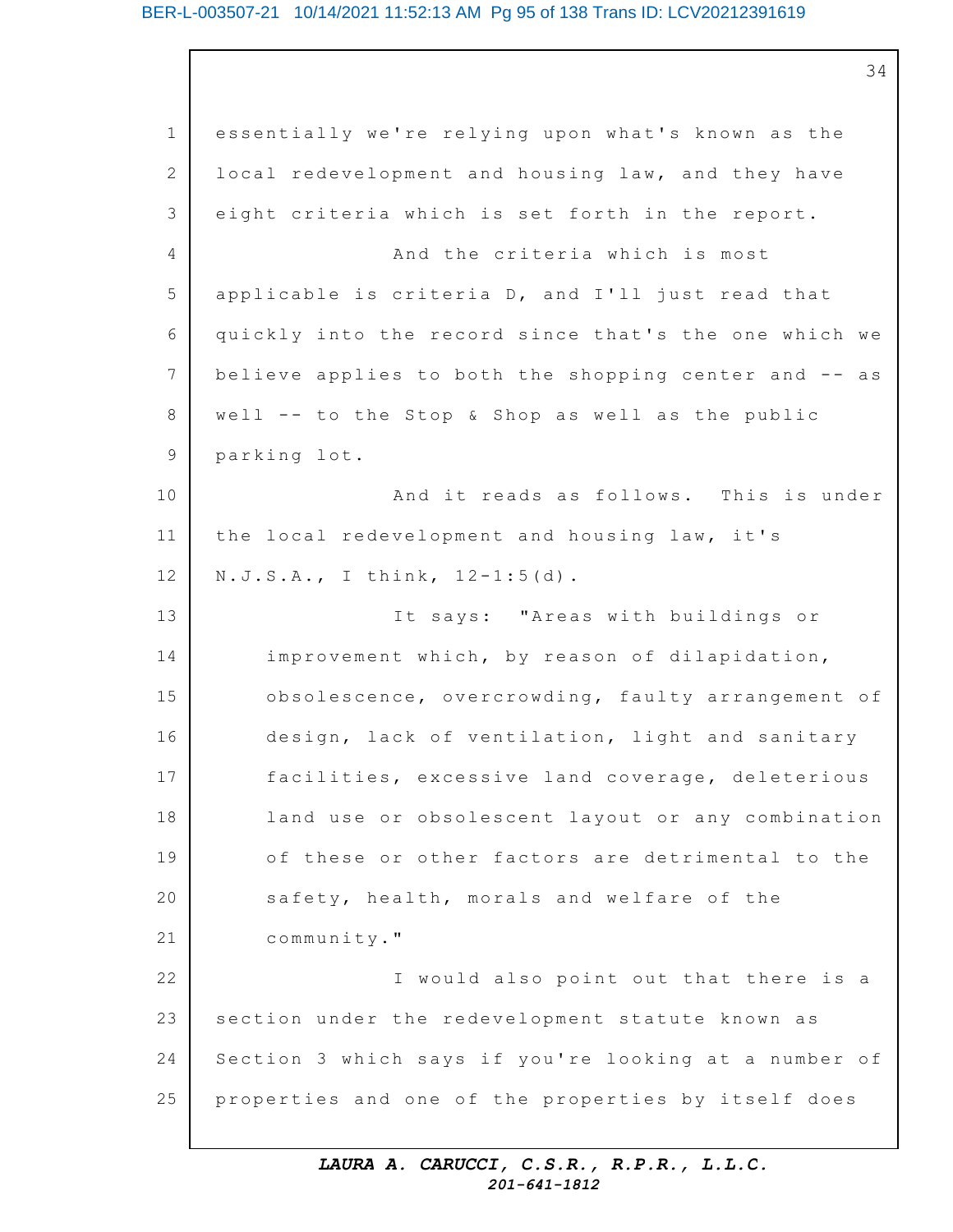#### BER-L-003507-21 10/14/2021 11:52:13 AM Pg 96 of 138 Trans ID: LCV20212391619

35

1 2 3 4 5 6 7 8 9 10 11 12 13 14 15 16 17 18 19 20 21 22 23 24 25 not meet the criteria as being an area in need of redevelopment, but is necessary to be designated as part of the redevelopment area to allow for comprehensive and integrated redevelopment area, that that, too, can be designated. And so I'm  $--$  we referred to Section 3, it's set forth on page 12, 'cause we believe that Lot 1 and 2, which is the Buddhist center, falls within that category. So just very briefly, taking the properties, the three properties one at a time, the municipal parking lot we believe meets criterion D. Essentially, this is a parking lot which was developed in  $-$  according to standards in the previous century. We have long rows of parking. It's uninterrupted. There's no landscaping. It's very under-utilized. The current conditions don't really reflect what the Master Plan calls for in terms of providing opportunities for shopping and for supporting the downtown, and because of that, we believe that this property does, in fact, meet criterion D within the redevelopment statute. With regard to the Stop & Shop, we, rely to a large extent, on the supermarket study which was undertaken  $--$  prepared by Mr. Volosin,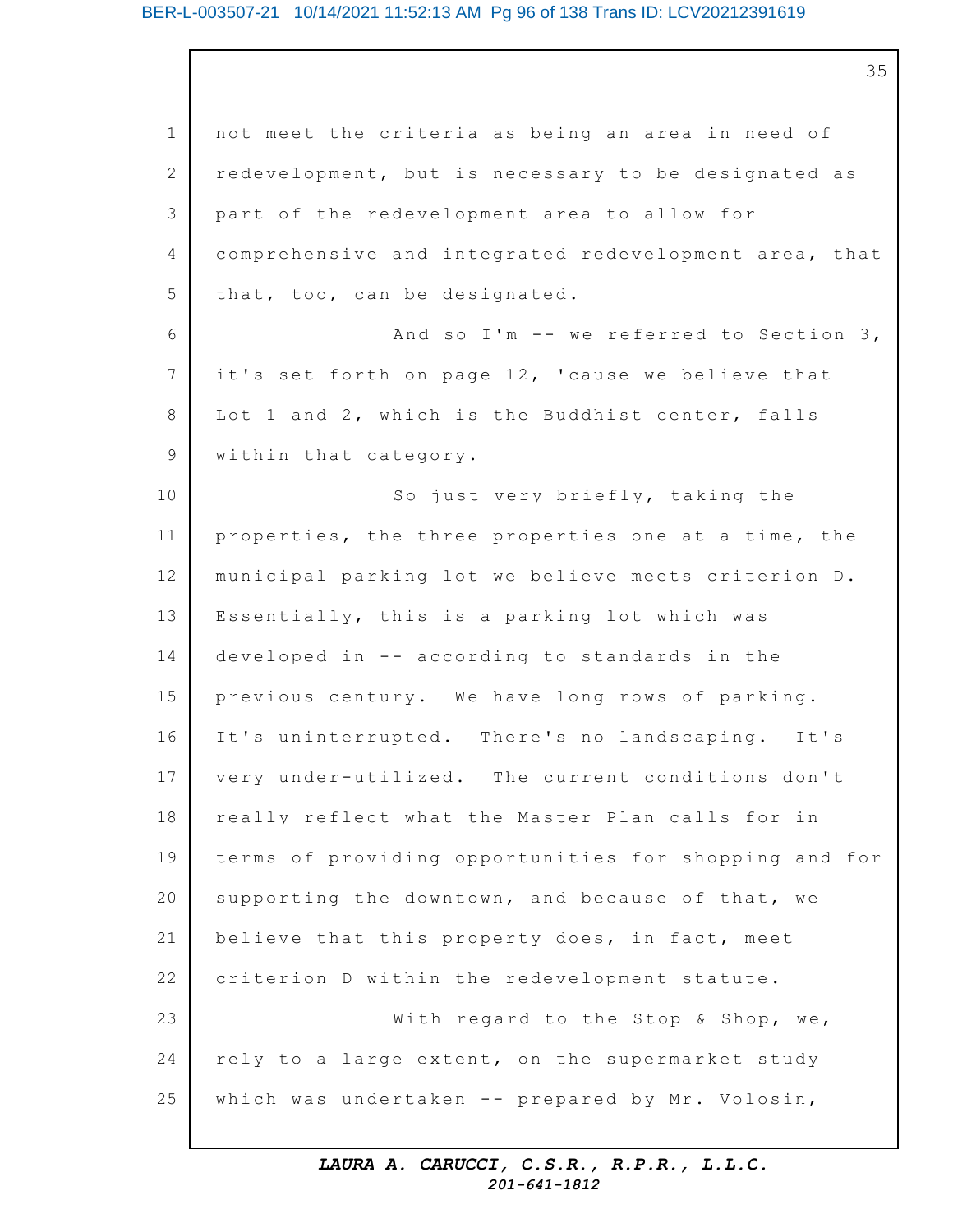36

1 2 3 4 5 6 7 8 9 10 11 12 13 14 15 16 17 18 19 20 21 22 23 24 25 which is appended to the report. And we found that through, kind of, faulty design, the particular layout of the -- of the supermarket, which is set forth in the report and which I described at the previous hearing, and also the  $--$  the way in which the building was designed and operates, as well as the fact that it's not a very energy-efficient building, there's several conditions which need to be corrected, and only through, essentially, demolition and rebuilding could those be corrected, it's not something that can be just repaired so that the building could not be -- no longer obsolescent, so that report, essentially, sets those conditions forward. And then once again, the shopping center parking lot, like the municipal parking lot, doesn't really meet the standards. It's -- it's very much under-utilized. So the combination of conditions, both the supermarket itself and the parking lot, we believe also meet criteria D. With respect to the Buddhist center and its parking lot, most of you will probably remember that it was the Popcorn Factory. It fell into disrepair. The Buddhist center came before the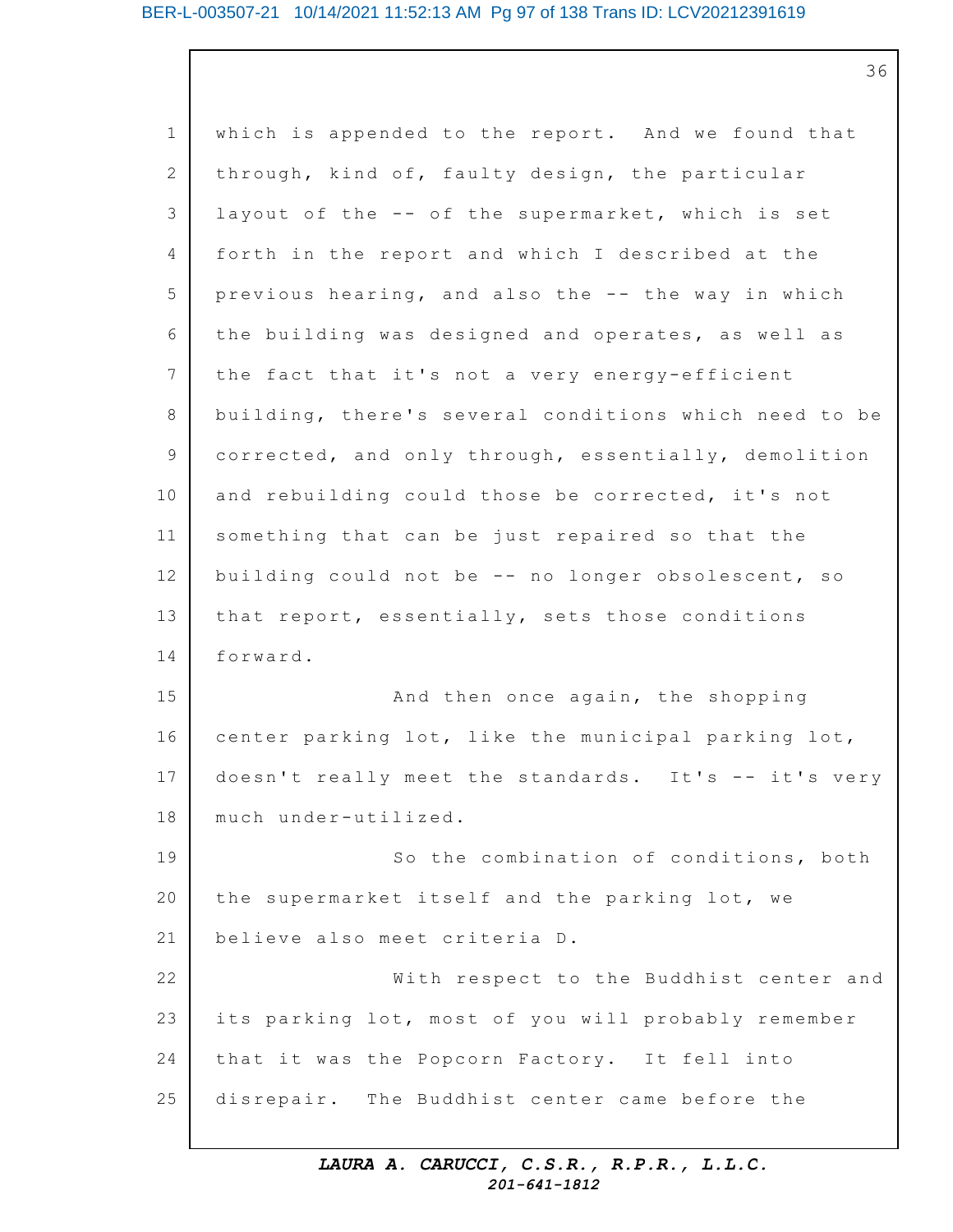#### BER-L-003507-21 10/14/2021 11:52:13 AM Pg 98 of 138 Trans ID: LCV20212391619

37

1 2 3 4 5 6 7 8 9 10 11 12 13 14 15 16 17 18 19 20 21 22 23 24 25 Zoning Board, I believe, and got a use variance. They've redeveloped the property and it's in good condition. So we don't believe that that meets the -- any of the criterion; however, as I indicated per Section 3, to the extent that this property is under the same ownership, it's really  $-$ the redevelopment of this area, particularly with regard to its relationship to the downtown business district, Cedar Lane, is really necessary for the comprehensive and integrated redevelopment of this area, and so under Section 3 of the redevelopment statute, we believe that this property should be included in the redevelopment designation. So, in conclusion, our report  $-$ - we believe that there is a basis for this particular study area to be designated as an area in need of redevelopment. Thank you very much. CHAIRMAN BODNER: All right, Mr. Preiss. Just confirm for me now, I can open this up for comments to the public and  $-$ -MR. PREISS: Yes. CHAIRMAN BODNER: -- then we're going to close it to the public and the board's going to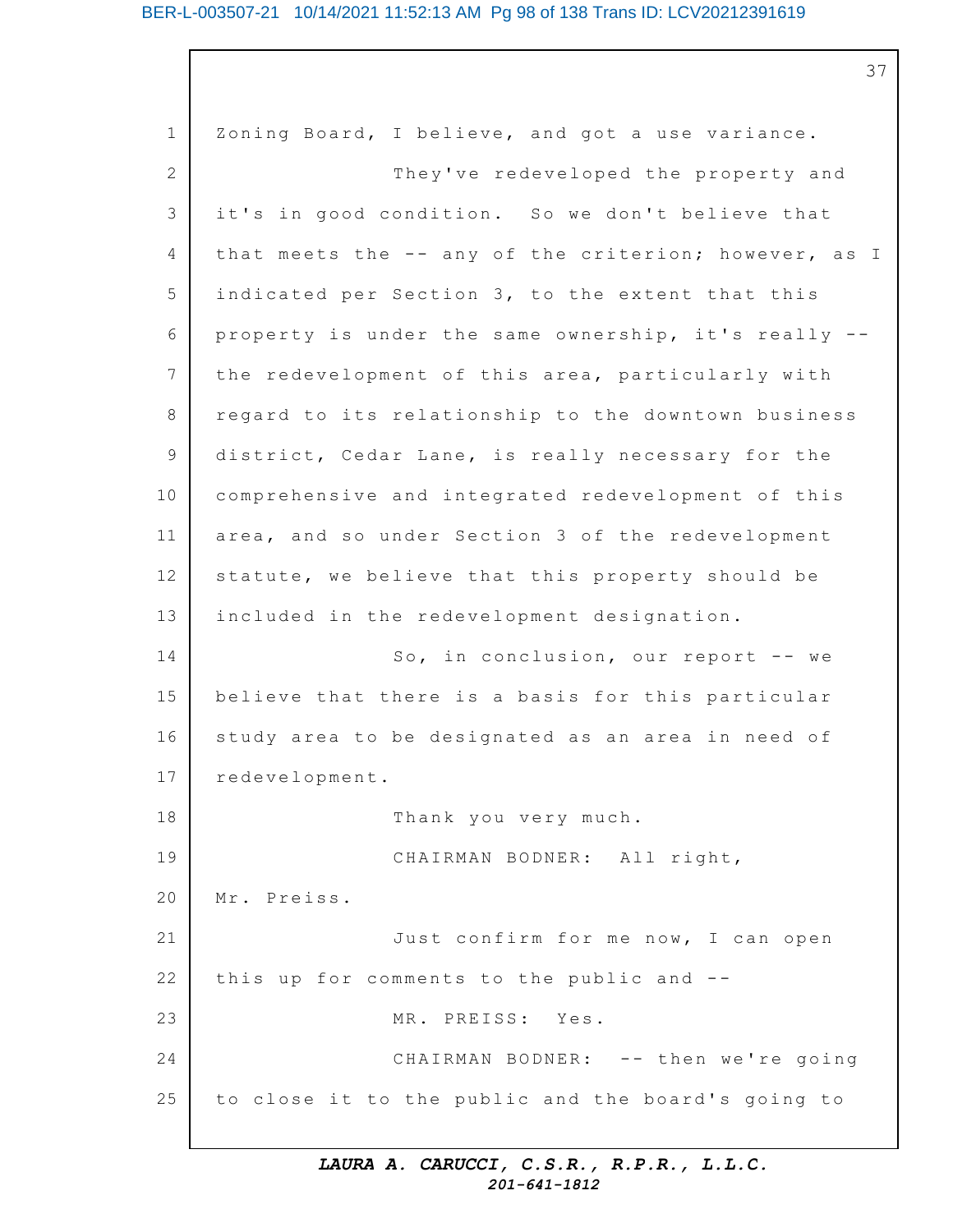# BER-L-003507-21 10/14/2021 11:52:13 AM Pg 99 of 138 Trans ID: LCV20212391619

```
1
2
3
4
5
6
7
8
9
10
11
12
13
14
15
16
17
18
19
20
21
22
23
24
25
                                                          38
    discuss it.
                   Correct?
                   MR. PREISS: Yes.
                   And I just would remind that if members
    of the public ask questions, they don't need to be
    sworn. If they make a statement, they would have to
    be put under oath.
                   But I'd be happy to take questions or
    hear any comments that the board or the public has.
                   Thank you.
                   CHAIRMAN BODNER: Just acknowledge and
    welcome, I see Councilman Kaplan has joined us. So
    welcome to Councilman Kaplan.
                   Anybody else, dignitaries that have
    joined us? I apologize if I don't welcome you,
    please identify yourselves.
                   COUNCILMAN KAPLAN: Thank you.
                   CHAIRMAN BODNER: Okay.
                   Looking to members of the board just to
    realize, you'll have time for comments and for
    questions. Just please, let's hear the public first
    so that part of the testimony we heard from
    Mr. Preiss and then any future questions that they
    ask that may give us additional testimony from
    Mr. Preiss, or if they want to put something on the
```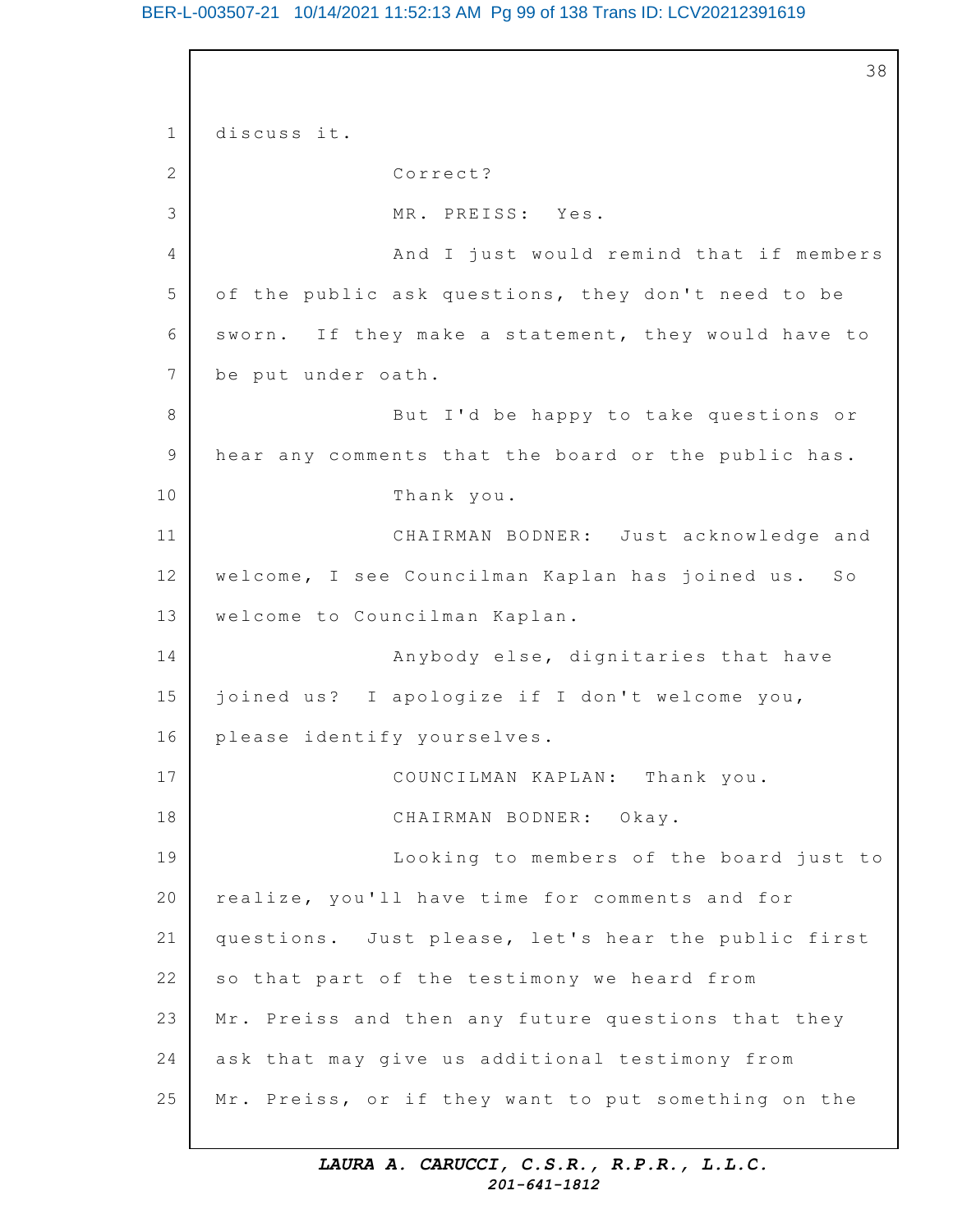BER-L-003507-21 10/14/2021 11:52:13 AM Pg 100 of 138 Trans ID: LCV20212391619

```
1
2
3
4
5
6
7
8
9
10
11
12
13
14
15
16
17
18
19
20
21
22
23
24
25
                                                           39
    record.
                   Yes, Mr. Rose?
                   MR. ROSE: Can we have the screen share
    stopped so we can see the people's faces?
                   Thank you.
                   CHAIRMAN BODNER: Okay. No problem.
                   Okay, I'm looking for somebody to
    either raise their hand physically, wave, or put
    their hand wave on the screen monitor. So far I see
    nobody.
                   (No response.)
                   CHAIRMAN BODNER: So I'm going to close
    it to the public unless someone unmute yourself and
    say, oh, no, no, please.
                   (No response.)
                   CHAIRMAN BODNER: Going to Mr. Sohn,
    I'm just checking with you. You're not trying to
    comment?
                   (No response.)
                   CHAIRMAN BODNER: I don't want anybody
    to say we didn't allow the public -- Mr. Orr?
                   Trying to see who I recognize as
    members of the public.
                   DEPUTY MAYOR SCHWARTZ: Mr. Chair, I
    make a recommendation and close it to the public.
```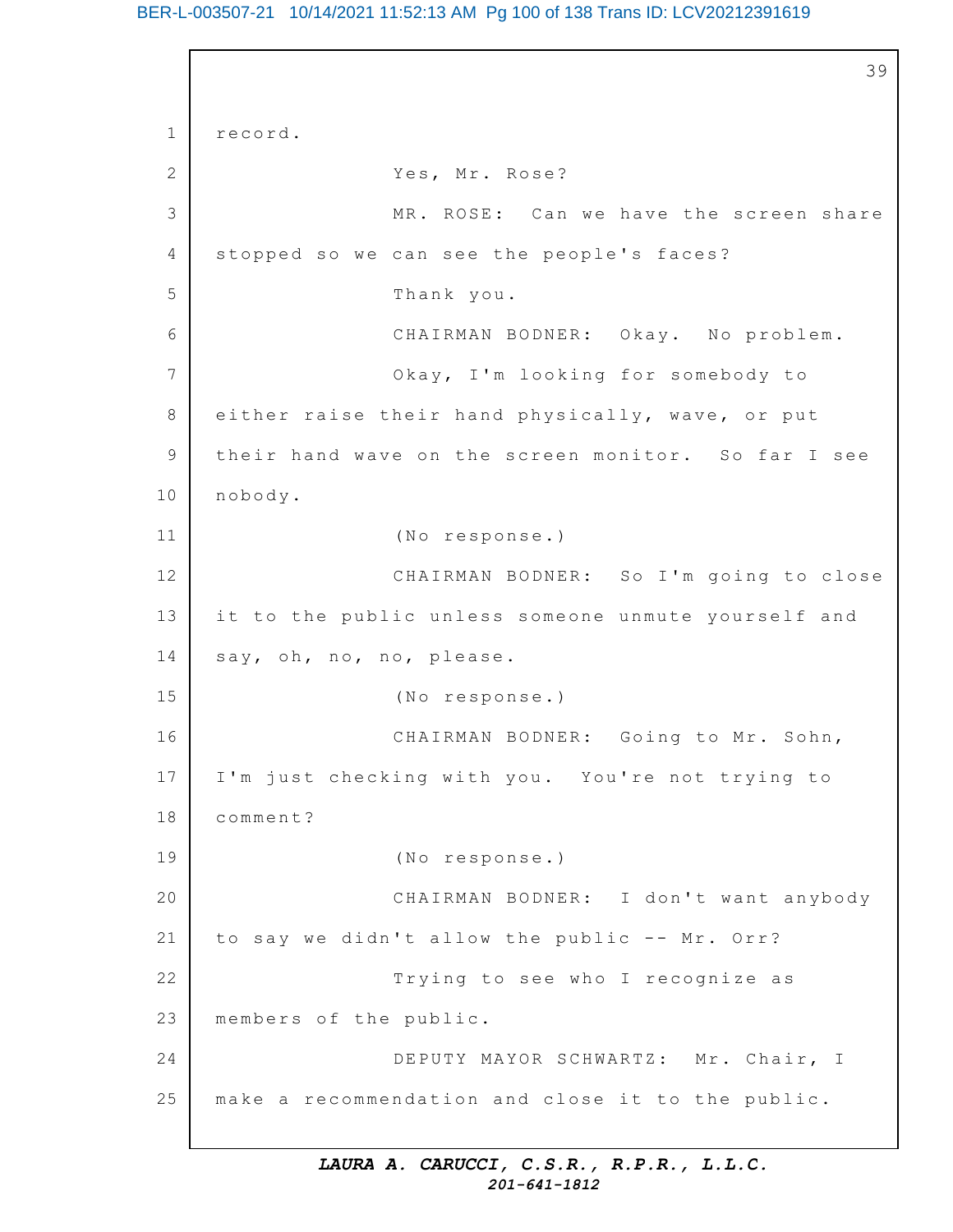## BER-L-003507-21 10/14/2021 11:52:13 AM Pg 101 of 138 Trans ID: LCV20212391619

1 2 3 4 5 6 7 8 9 10 11 12 13 14 15 16 17 18 19 20 21 22 23 24 25 40 CHAIRMAN BODNER: Yeah, Mr. Powers is not there. Okay, it's close it to the public. All right. Board Members, Mr. Rose, go ahead. MR. ROSE: Thank you. Last time we had this information, I was for it. And I still am for it. And I think that it's good. And I think all the reasons are very valid and that we should go forward, but I had the one caveat. There is a but. I thought that if you look at that illustration, it -- the statement's used that the site is isolated. If we were to include those two areas immediately north -- CHAIRMAN BODNER: Mr. Rose, I think it's important that we try to put the screen back up because you took it away and now it's hard to understand what you're talking about. MR. ROSE: Thank you. Okay. CHAIRMAN BODNER: Ms. Chen, are you able to re-share that? Thank you. Go ahead, Mr. Rose.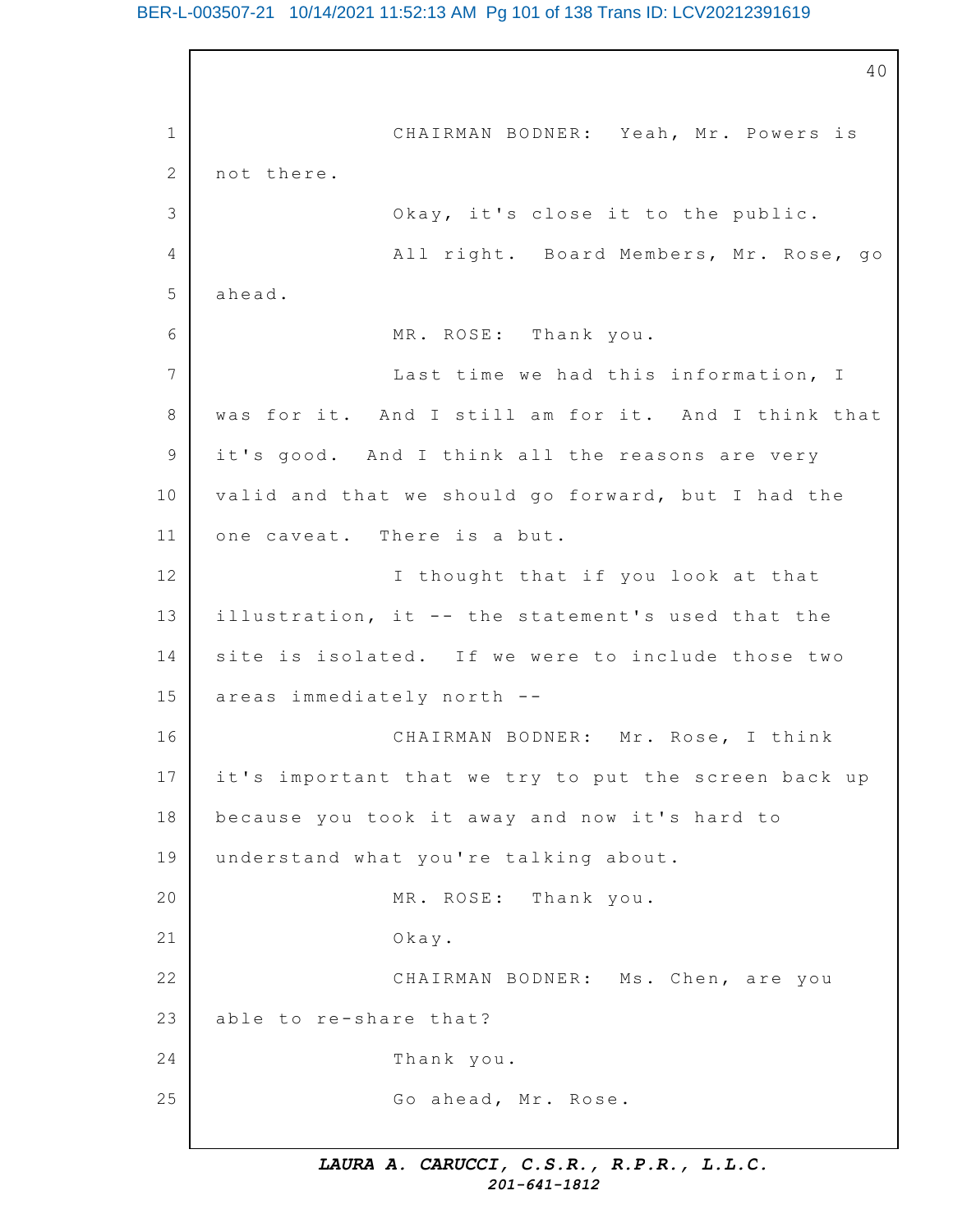1 2 3 4 5 6 7 8 9 10 11 12 13 14 15 16 17 18 19 20 21 22 23 24 25 41 Go back to the cover picture. Zoom in like before. MR. ROSE: Good. The mixed use one on the top left and the downtown business improvements on the top right, if those areas were part of this thing, so maybe this is a first step and later a second step to include those because if you include those areas immediately north, then you start to integrate it with the Cedar Lane shopping center. CHAIRMAN BODNER: Excuse me, Mr. Rose. So I did bring that up at the last one, I specifically myself, and if I remember correctly, Mr. Preiss can correct me if I'm wrong, the answer was these properties have one owner and they're ready to start with it  $-$ MR. PREISS: Yes. CHAIRMAN BODNER: -- and that could be an impetus to any other properties which are multiple owners, which they don't have them all on board right now. Is that correct, Mr. Preiss? MR. PREISS: That is correct. And then the second part of it is we also have to make a determination that those other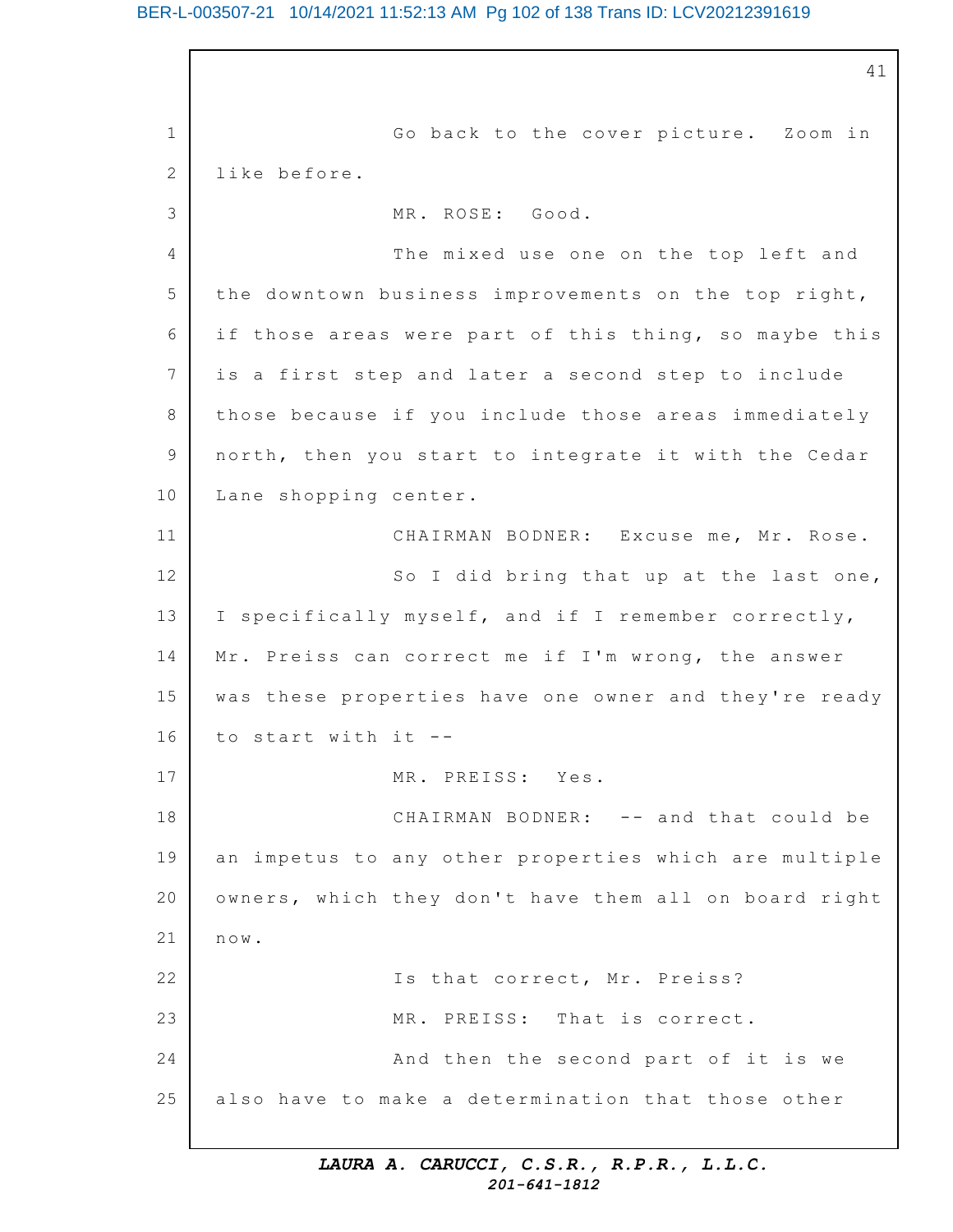# BER-L-003507-21 10/14/2021 11:52:13 AM Pg 103 of 138 Trans ID: LCV20212391619

1 2 3 4 5 6 7 8 9 10 11 12 13 14 15 16 17 18 19 20 21 22 23 24 25 42 areas -- CHAIRMAN BODNER: Meet the criteria. MR. PREISS: -- meet the criteria. And, you know, they're very active businesses, so it may be very difficult to  $-$ - to make that determination. But I think to your point, Mr. Chair, the  $--$  I think the Council is intent on starting with this particular property and there may be other properties in the downtown which would be part of a Phase II for redevelopment. CHAIRMAN BODNER: And I think one of the things I mentioned was that once this gets done and people see the results, then they may more be apt to join on board. MR. PREISS: Correct. MR. EYERMAN: The easiest thing might be to say, Mr. Preiss, is that it's an area in need of redevelopment, that the northern properties are doing all right and right now they don't need to be redeveloped. Is that true? MR. PREISS: Well, the --CHAIRMAN BODNER: Well, we don't know that. They didn't do a study, so...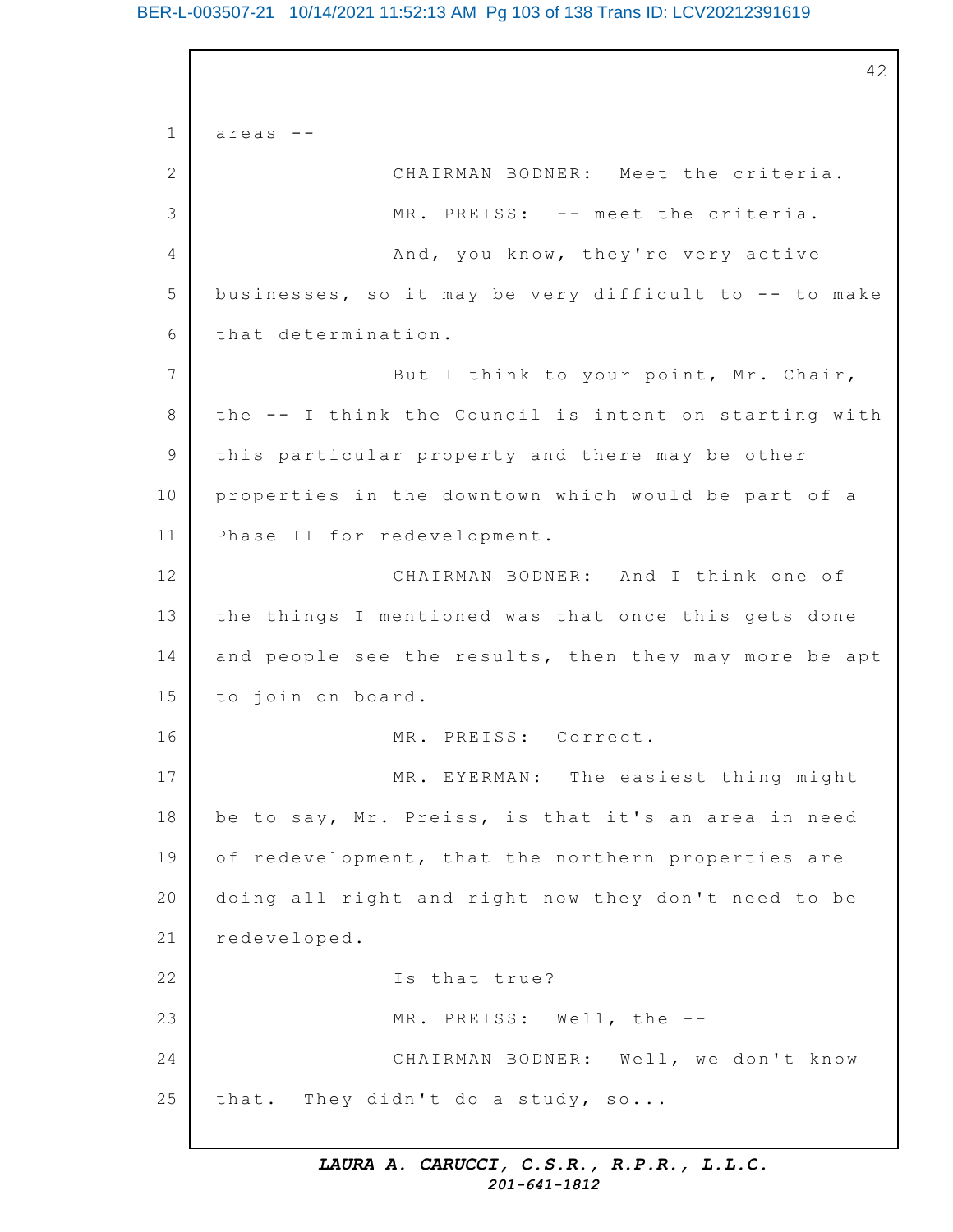43

1 2 3 4 5 6 7 8 9 10 11 12 13 14 15 16 17 18 19 20 21 22 23 24 25 MR. EYERMAN: Okay. MR. PREISS: Yeah, we -- the Council directed the Planning Board to focus on these particular areas, but I can say that, you know, the Master Plan recognized these particular areas. And so the study that's being done is consistent with it. And it may be the catalyst for other areas. The Council would have to look at it and determine what those areas are and then direct that a study be done. So this could be Phase I of  $a - - of$ additional studies to do other areas in need of redevelopment in the downtown area. CHAIRMAN BODNER: Thank you, Mr. Preiss. Mr. Rose, anything else? MR. ROSE: Yes, just -- I'm ready to go -- DEPUTY MAYOR SCHWARTZ: I'm sorry, Mr. Chair, can I interrupt Mr. Rose, please? Mr. Rose, I have an important question for you. CHAIRMAN BODNER: Go ahead. DEPUTY MAYOR SCHWARTZ: It's actually for Mr. Rose before he continues, please. CHAIRMAN BODNER: Go ahead. DEPUTY MAYOR SCHWARTZ: Is there --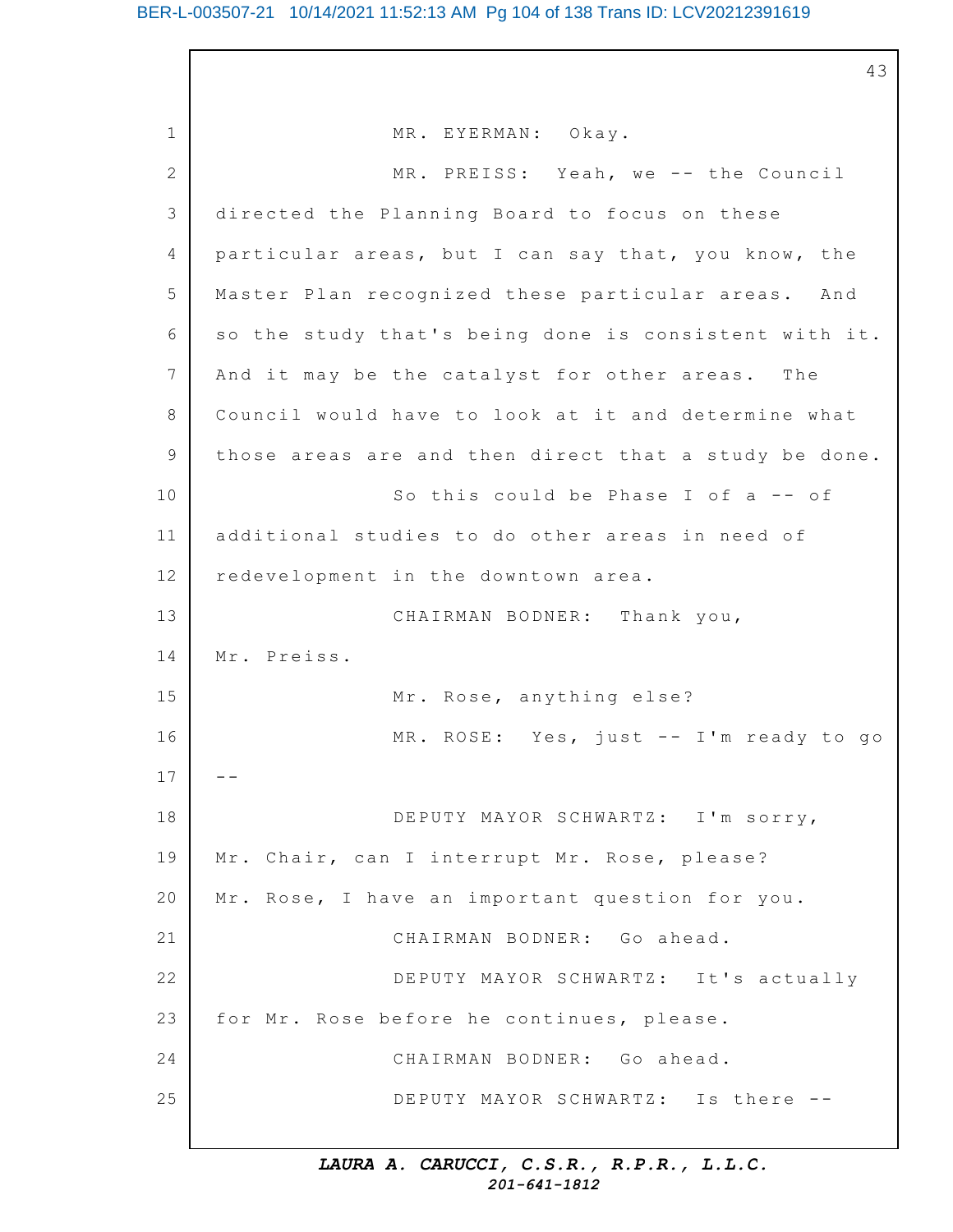#### BER-L-003507-21 10/14/2021 11:52:13 AM Pg 105 of 138 Trans ID: LCV20212391619

1 2 3 4 5 6 7 8 9 10 11 12 13 14 15 16 17 18 19 20 21 22 23 24 25 44 does Mr. Rose  $-$ - I just want to remind him, is there a conflict as a tenant in this situation? I'm sorry, Howard, that's your decision to make, but I just wanted to remind you on that. MR. ROSE: Oh, yeah, I understand that. If it were taken over I'd be out of business. That's -- that's a problem, but that's life. I'd like to hope that as a first step this will also utilize the northern edges of what we're discussing as potential connectors to the other area so that when it's designed at some much later stage, that we take that into consideration. Thank you. CHAIRMAN BODNER: Question: Last time it was information purposes, this time it's an actual presentation. Mr. Rose, are you within 200 feet of the area or you're further away? MR. ROSE: I think I'd need a -- I'd need a tape measure for that. I'm probably a little further away. CHAIRMAN BODNER: You're in the MX1, right? MR. ROSE: Yes. I'm on the edge  $--$  I'm above the M,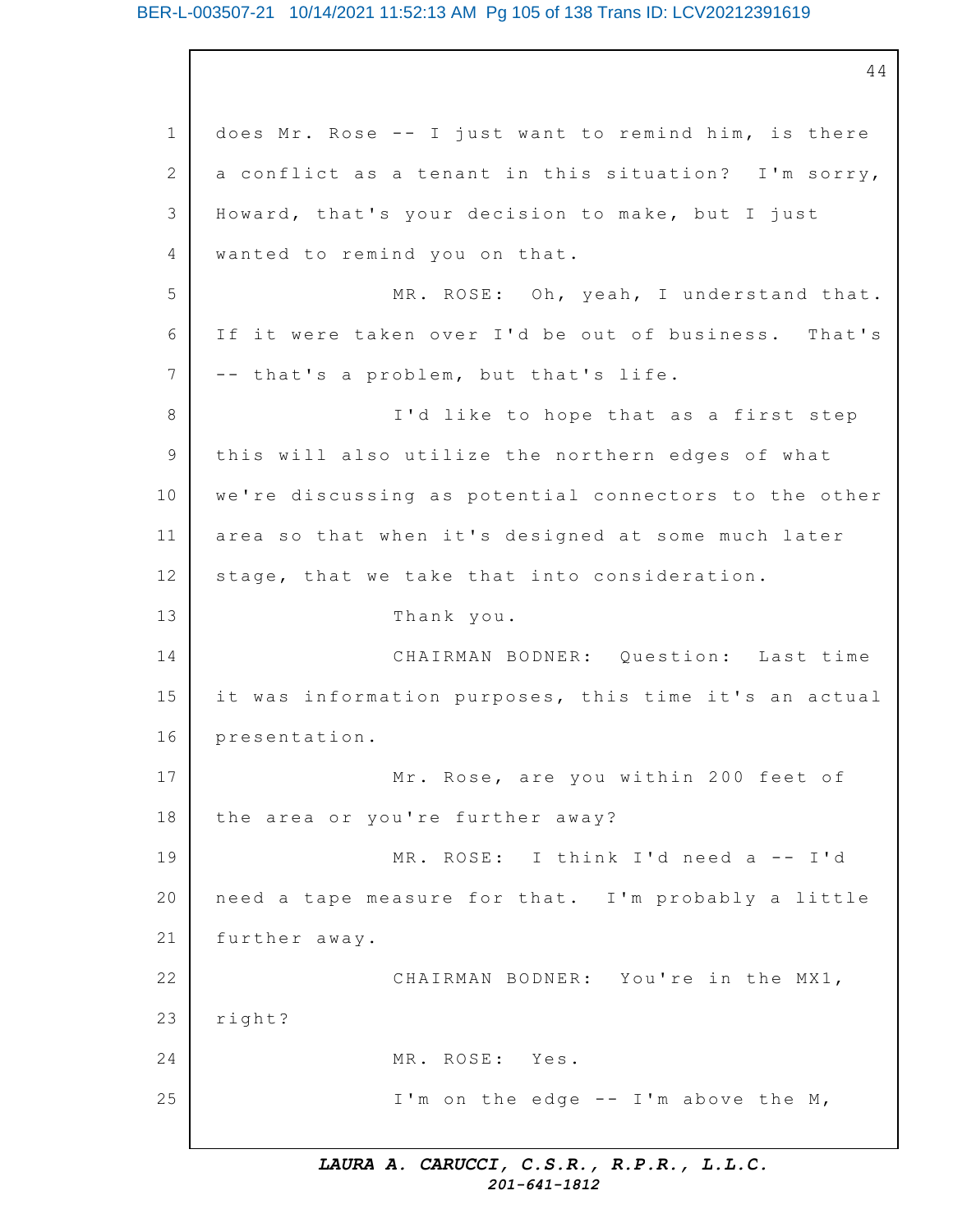# BER-L-003507-21 10/14/2021 11:52:13 AM Pg 106 of 138 Trans ID: LCV20212391619

1 2 3 4 5 6 7 8 9 10 11 12 13 14 15 16 17 18 19 20 21 22 23 24 25 45 literally, not figuratively. CHAIRMAN BODNER: Yes, I think that's more than 200 feet. Mr. Preiss, what do you think? MR. PREISS: If he's within 200 feet, it would  $--$  it would be prudent to  $--$ CHAIRMAN BODNER: Well, he's in the MX1  $- -$ MR. PREISS: -- recuse himself on the vote. CHAIRMAN BODNER: Mr. Preiss, hear the question, and, Brian, can you listen as well. He is in the MX1 mixed use, which is the neighboring properties to the upper left corner, but he's on the top on Cedar Lane closer toward the M. So it could be within 200 feet, it could be just out of 200 feet. MR. ROSE: Ley's assume I'm in 200 feet. What's the problem? What does that mean? MR. EYERMAN: It's just you should recuse yourself, sir. CHAIRMAN BODNER: I think you have to recuse yourself. MR. ROSE: I'd have to recuse myself?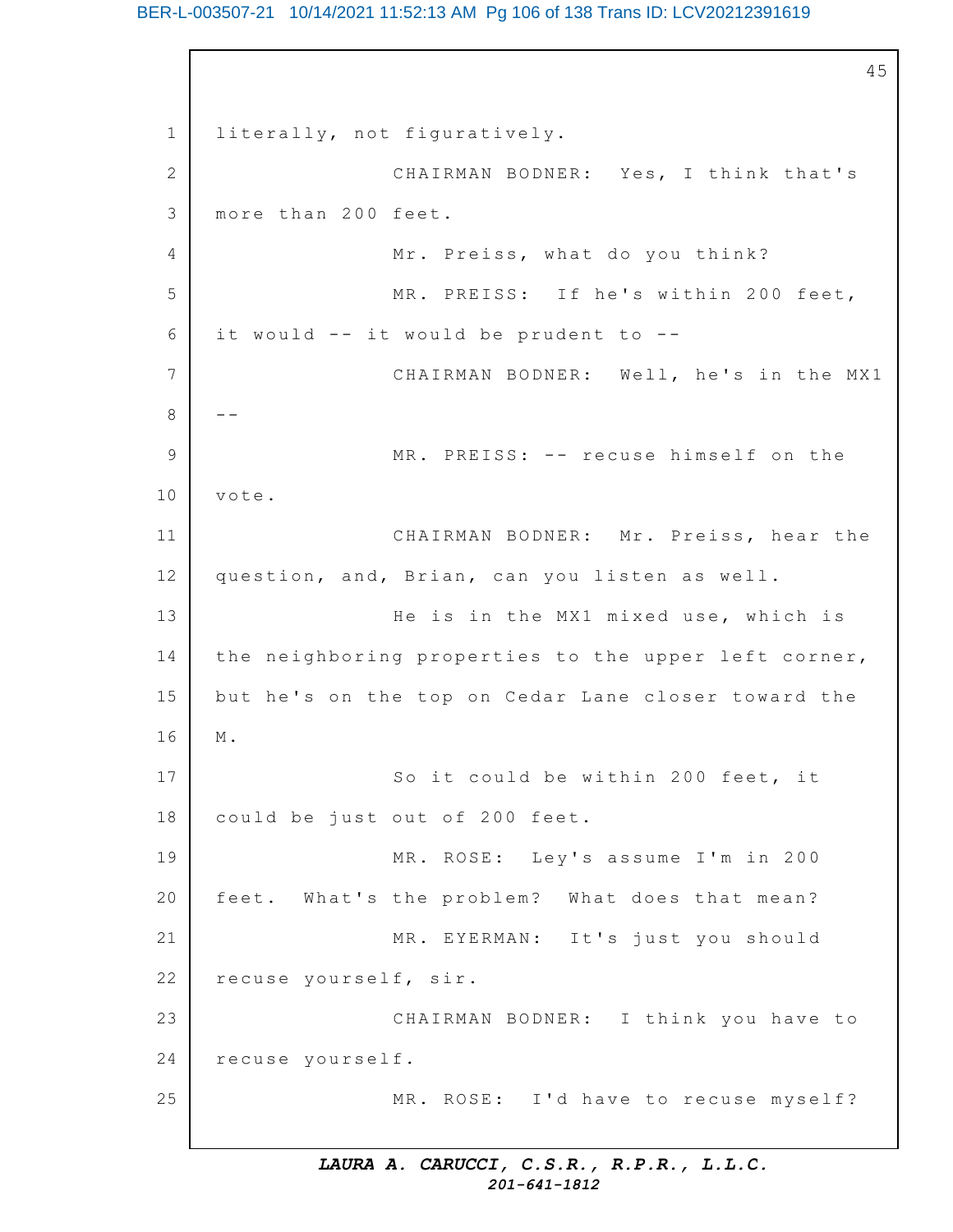# BER-L-003507-21 10/14/2021 11:52:13 AM Pg 107 of 138 Trans ID: LCV20212391619

1 2 3 4 5 6 7 8 9 10 11 12 13 14 15 16 17 18 19 20 21 22 23 24 25 46 CHAIRMAN BODNER: Yes. MR. EYERMAN: Yes, sir. MR. PREISS: It would be considered a conflict of interest, so, yes. CHAIRMAN BODNER: Howard, I would just say that probably on  $-$  for safety purposes, maybe recuse yourself. MR. ROSE: I'll give it con -- I'll give it consideration. Again, my feeling is that  $-$ -CHAIRMAN BODNER: The only reason, Howard  $--$  here's what I'm saying to you  $--$ MR. ROSE: To my detriment, but if that means it's a conflict --CHAIRMAN BODNER: No, no, the likelihood it's going to --MR. EYERMAN: No, it's --CHAIRMAN BODNER: Let me -- Howard, let me just say something, the likelihood it's going to get approved with or without your vote, if you vote illegally for any reason, then somebody can come back and we'd have to vote on it again and it would just delay the process. MR. ROSE: Oh. CHAIRMAN BODNER: So I --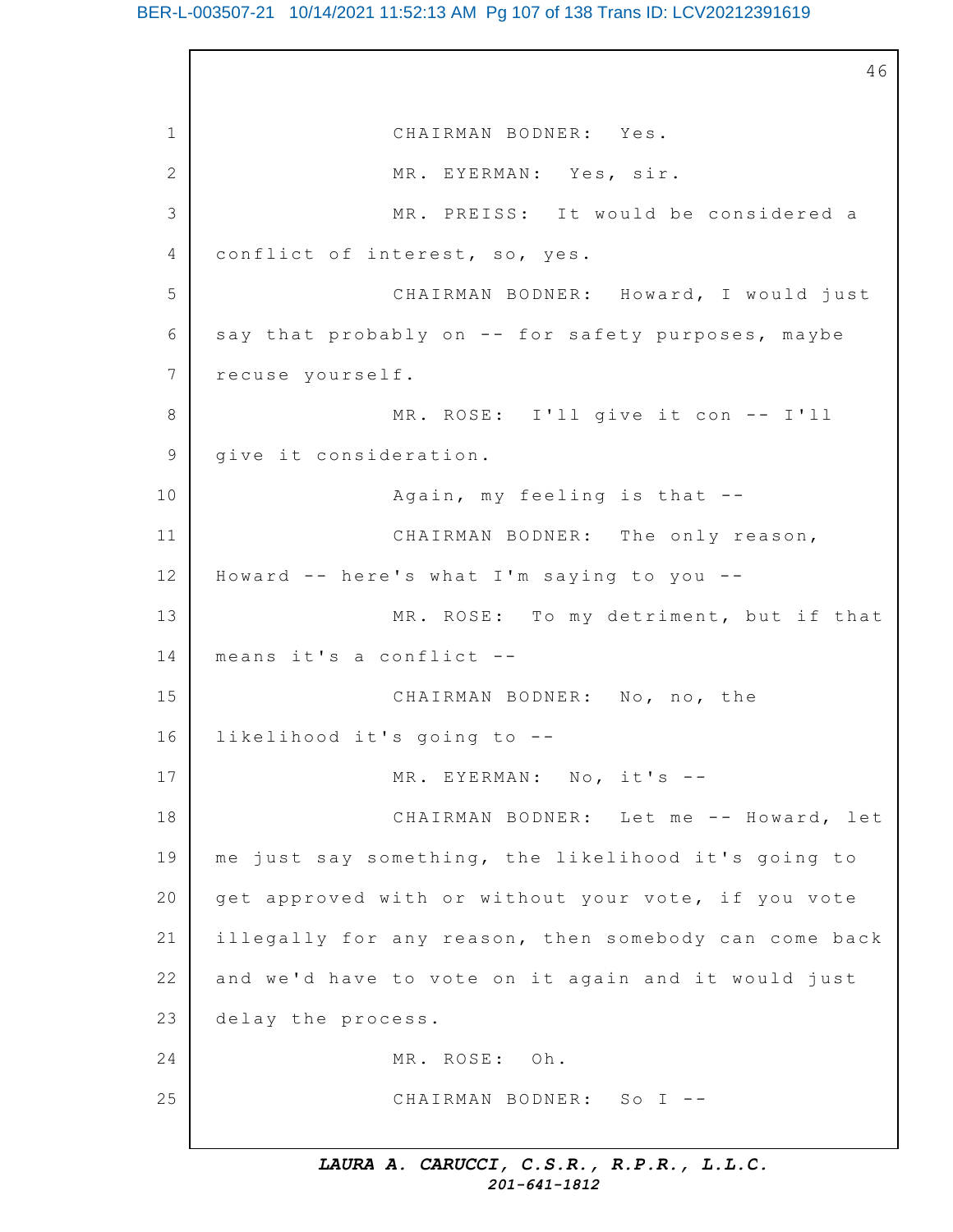### BER-L-003507-21 10/14/2021 11:52:13 AM Pg 108 of 138 Trans ID: LCV20212391619

1 2 3 4 5 6 7 8 9 10 11 12 13 14 15 16 17 18 19 20 21 22 23 24 25 47 MR. EYERMAN: You're probably within the 200 feet because it's not the front  $-$ -MR. ROSE: Mr. Chair? Mr. Chair? MR. EYERMAN: Hold on for a second. Hold on. MR. ROSE: Mr. Chair, may I? MR. EYERMAN: Hold on. Hold on. Hold on. It's not the front of your store, Mr. Rose, it's the back of your store. It's in that portion of the store. MR. ROSE: My -- my question to the Chair, I think, resolves it. Mr. Chair, may I recuse myself now? CHAIRMAN BODNER: Yes. (Whereupon, Mr. Rose is recused.) MR. EYERMAN: Thank you. MR. PREISS: Can I -- can I also just add one thing is that if Mr. Rose is recusing himself, then the board and the public should basically not take Mr. Rose's comments or questions into consideration either. MR. EYERMAN: Right. CHAIRMAN BODNER: Thank you for that. Mr. Schwartz, Deputy Mayor Schwartz, do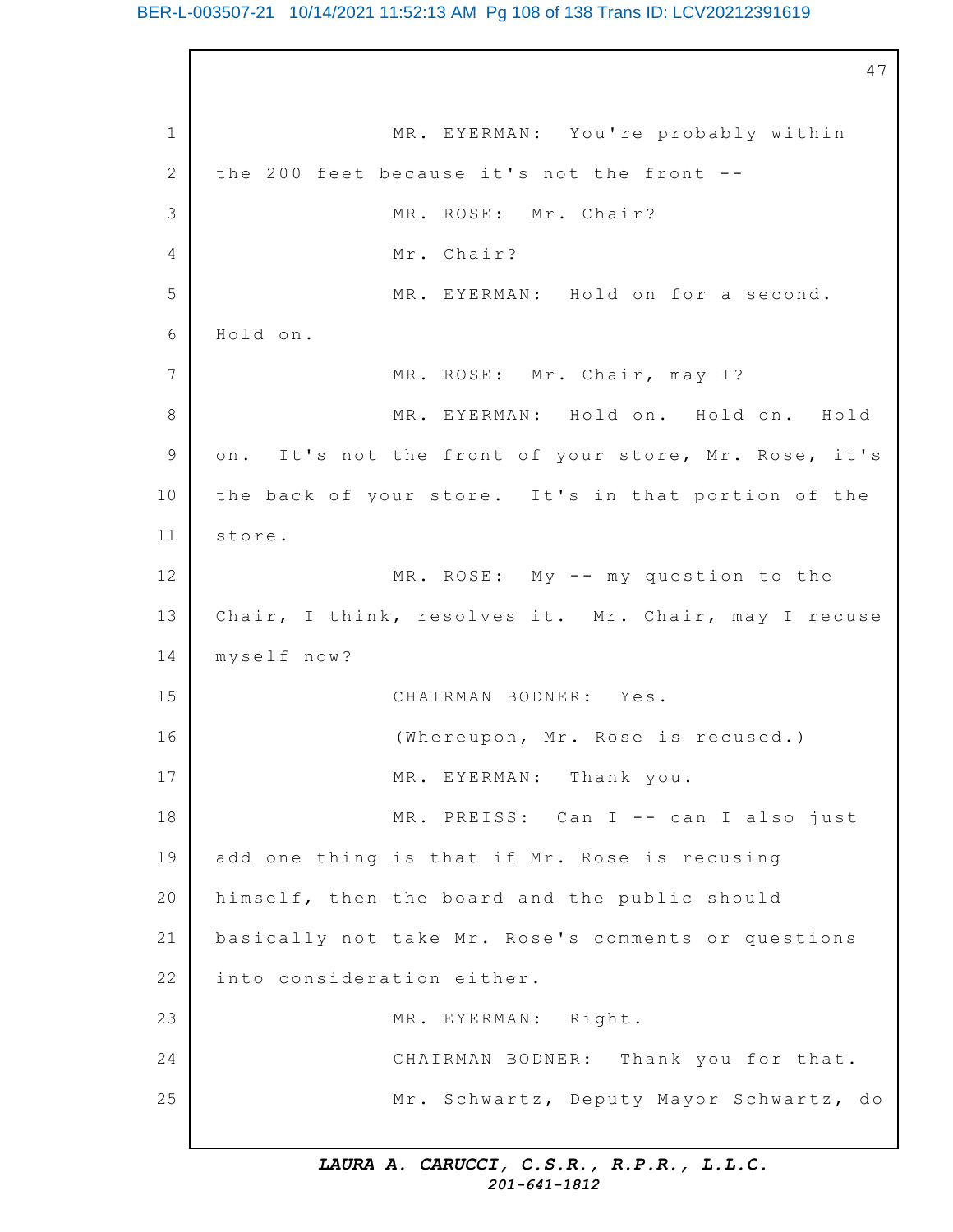# BER-L-003507-21 10/14/2021 11:52:13 AM Pg 109 of 138 Trans ID: LCV20212391619

1 2 3 4 5 6 7 8 9 10 11 12 13 14 15 16 17 18 19 20 21 22 23 24 25 48 you want to say something? DEPUTY MAYOR SCHWARTZ: No, I was --I'm not -- I was just trying to understand that I've always been -- CHAIRMAN BODNER: No, no, no, you brought up a valid point. Anything else you want to say. DEPUTY MAYOR SCHWARTZ: No, not at all. I didn't want to offend anyone. I'm sorry for Howard Rose. I didn't want  $--$  no offense, I just wanted to (inaudible). CHAIRMAN BODNER: No, I think it protects the integrity of what was  $-$ -MR. EYERMAN: We have legal obligations to recuse ourselves --(Simultaneous Speaking.) CHAIRMAN BODNER: Look I respect -- MR. EYERMAN: -- bringing it up is fine. MR. ZOMICK: I have a question. CHAIRMAN BODNER: Go ahead, Mr. Zomick.  $MR. ZOMICK: We're -- we're -- we're$ voting on the end result of whether we agree that it should be  $-$ -CHAIRMAN BODNER: Let me -- I'll tell you what -- I'll give you the answer. I said it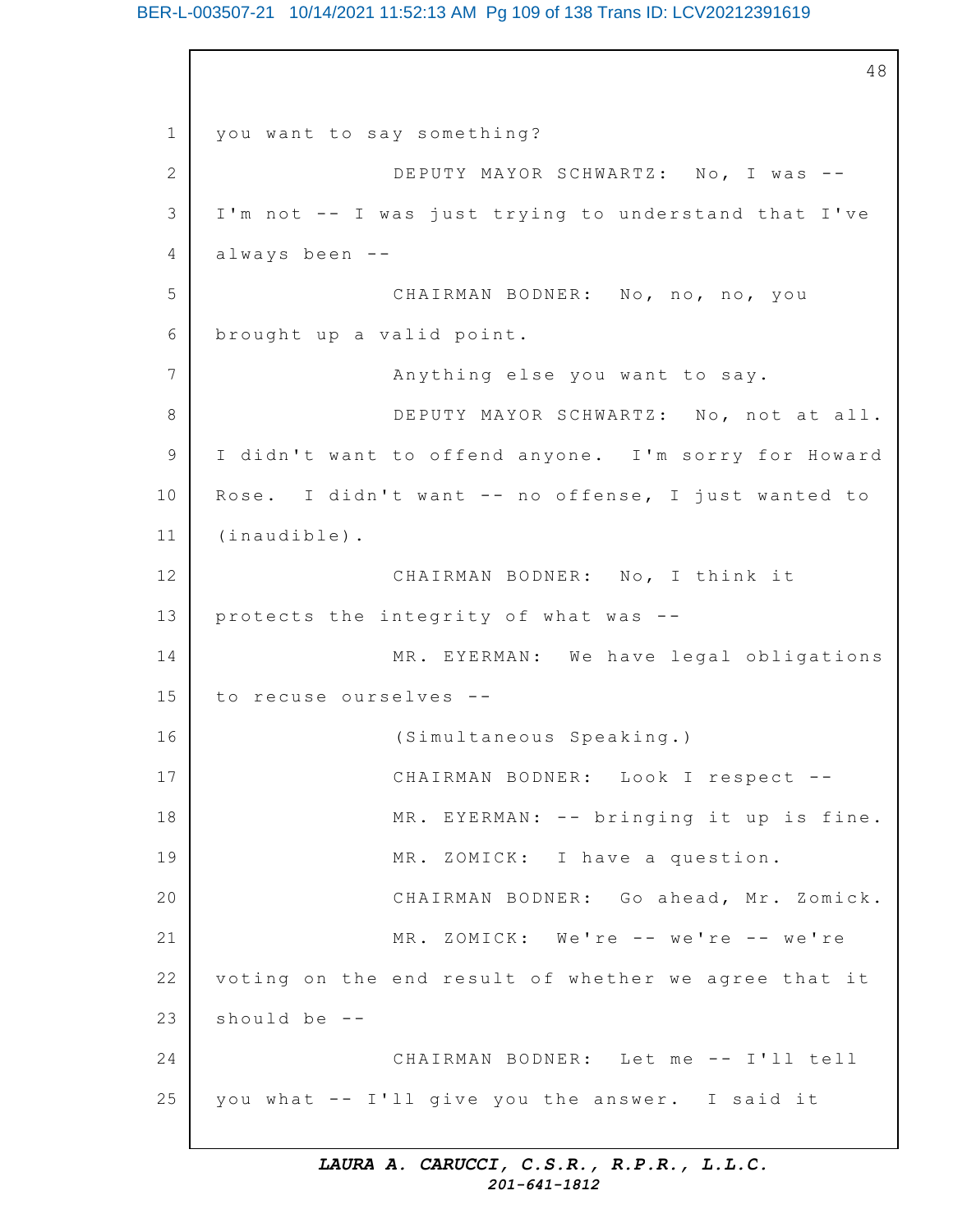# BER-L-003507-21 10/14/2021 11:52:13 AM Pg 110 of 138 Trans ID: LCV20212391619

1 2 3 4 5 6 7 8 9 10 11 12 13 14 15 16 17 18 19 20 21 22 23 24 25 49 earlier. So I'll repeat it. We're voting now whether we recommend to Council to designate this as an area in need of redevelopment non-condemnation. MR. ZOMICK: Even if we don't agree necessarily with Mr. Preiss' rationale for said development. CHAIRMAN BODNER: You don't have to agree with his rationale you agree with the end result. You think it's an area in need --MR. ZOMICK: Right, that's what I was asking. CHAIRMAN BODNER: It's an area in need -- MR. ZOMICK: I don't think it's particularly dilapidated, but I think it's a good area to redevelop. CHAIRMAN BODNER: Well, if -- all right. We don't have to debate that. So if you think  $--$  that's fine, I got it. MR. ZOMICK: That's what I'm saying. That's what I was asking. CHAIRMAN BODNER: The end result is the point, what it is. MR. PREISS: If -- If I could just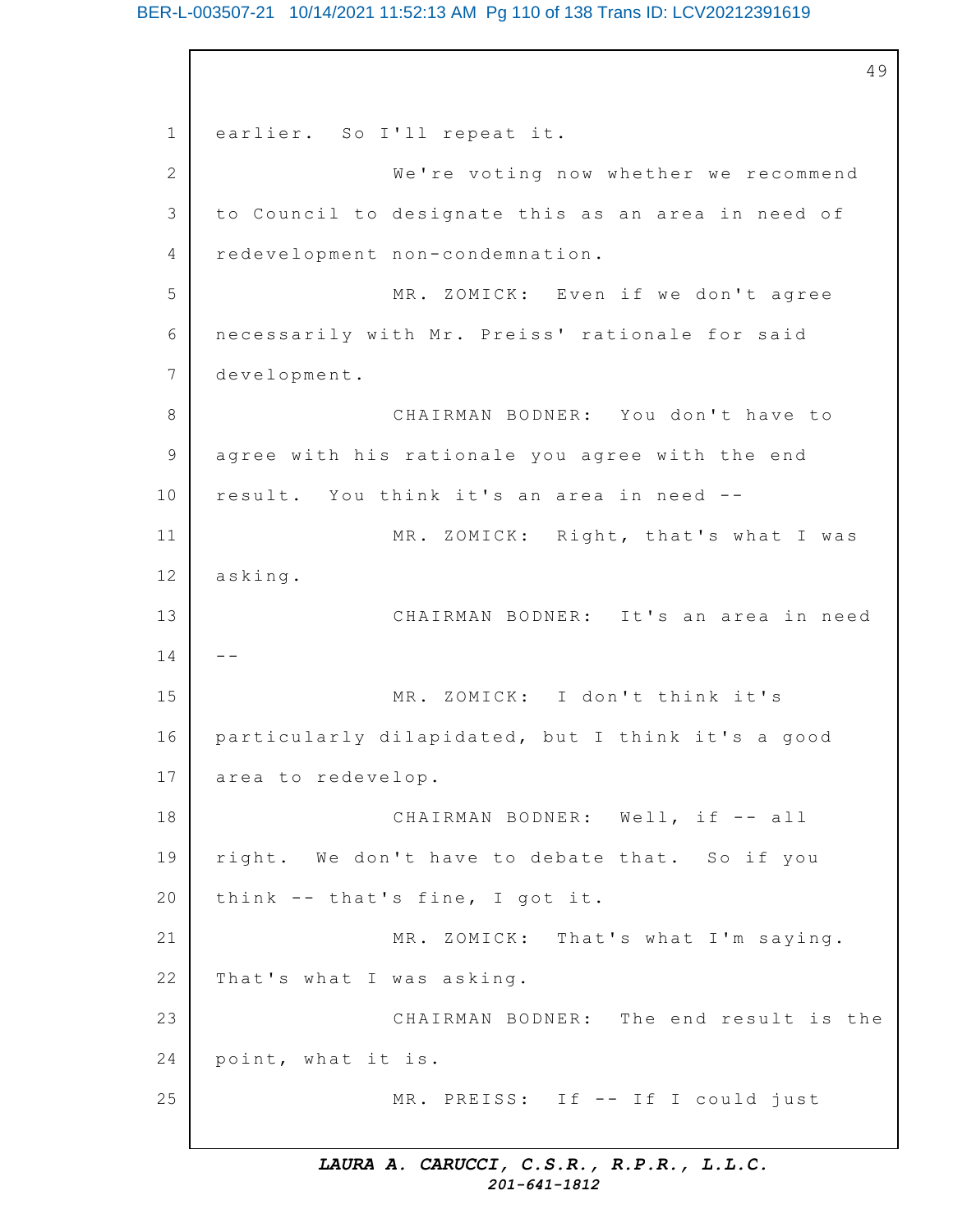50

1 2 3 4 5 6 7 8 9 10 11 12 13 14 15 16 17 18 19 20 21 22 23 24 25 clarify, if I could just clarify one thing is, you know, there's sometimes a misperception that a property has to be completely, physically dilapidated, you know, and in terrible condition for it to be designated as an area in need of redevelopment. But if you look closely at the language in the statute and you look at case law, it's things like excessive land coverage or faulty design and arrangement which can also be utilized to determine that the property has met the criteria. So, yes, when you look at  $-$  for example, if you look at the Stop & Shop supermarket, your immediate reaction is: Well, it doesn't look particular dilapidated to me, and that's the reason why we had Mr. Volosin do the study. And if you look at the study that he did and you look at the layout of the supermarket and the parking area, as well as the Teaneck parking lot, it's not the fact that it looks like it's physically dilapidated, but it's on the basis of those other criteria. And most particularly, it's not, essentially, serving the purposes of the Master Plan in its current arrangement, in its current use, that qualifies it as those criteria.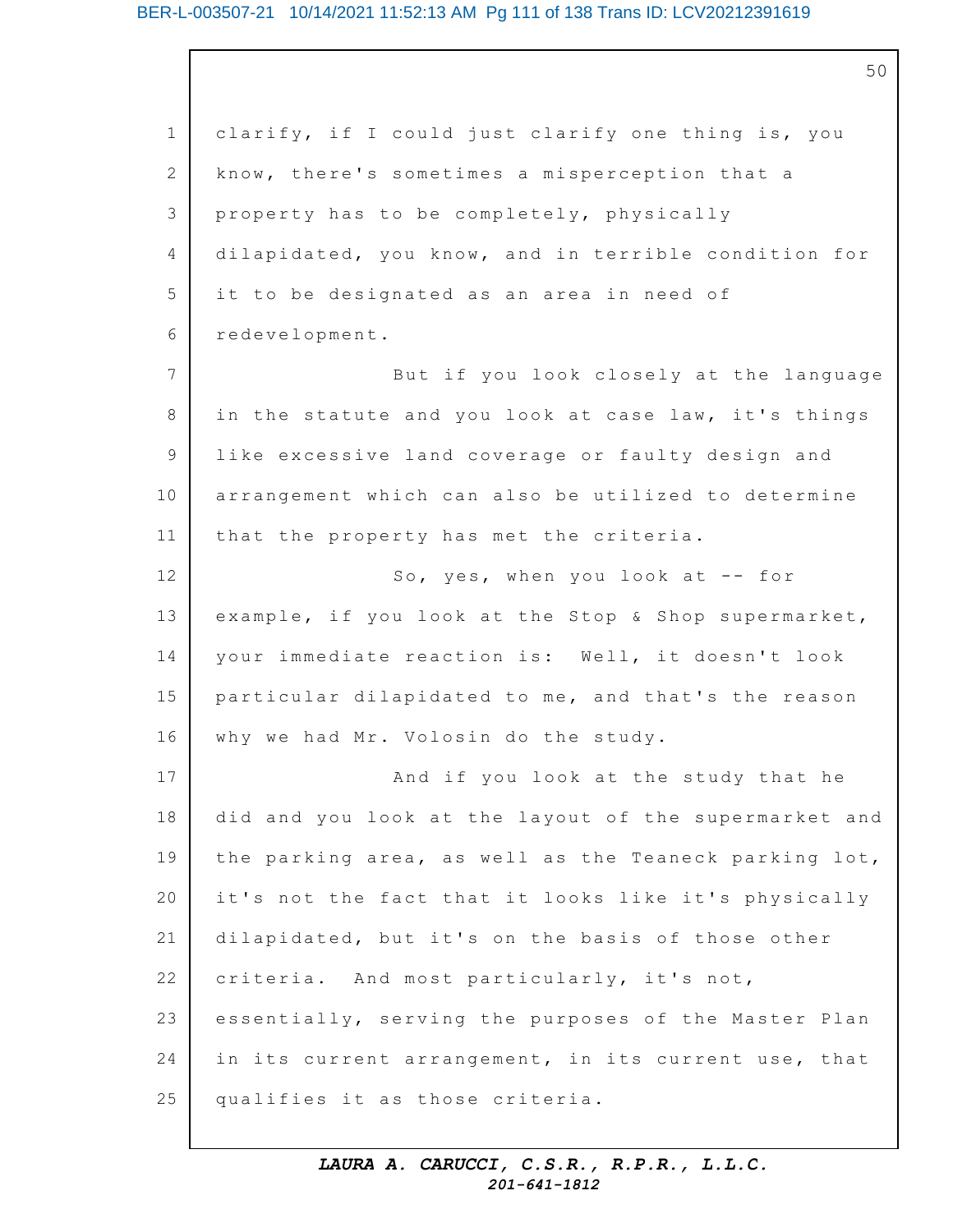# BER-L-003507-21 10/14/2021 11:52:13 AM Pg 112 of 138 Trans ID: LCV20212391619

1 2 3 4 5 6 7 8 9 10 11 12 13 14 15 16 17 18 19 20 21 22 23 24 25 51 So I just wanted to  $-$ -MR. ZOMICK: So what you're saying is -- MR. PREISS: -- put that into the record. MR. ZOMICK: -- overall the way the area currently exists, it could be poorly designed, that's enough to  $-$ -CHAIRMAN BODNER: Mark, that's the whole idea of the criteria that's in there. It doesn't mean dilapidated and rundown and look like garbage -- MR. ZOMICK: Well, again, he made the point to read --CHAIRMAN BODNER: The idea -- MR. ZOMICK: -- you made the point to read item 4(d), which uses the word "dilapidated, obsolescence, overcrowding." CHAIRMAN BODNER: Mark -- mark -- MR. ZOMICK: You know, so that was the main basis that he pointed out. CHAIRMAN BODNER: Let me just say one thing -- MR. ZOMICK: I just wanted to know if I could agree with his finding and not necessarily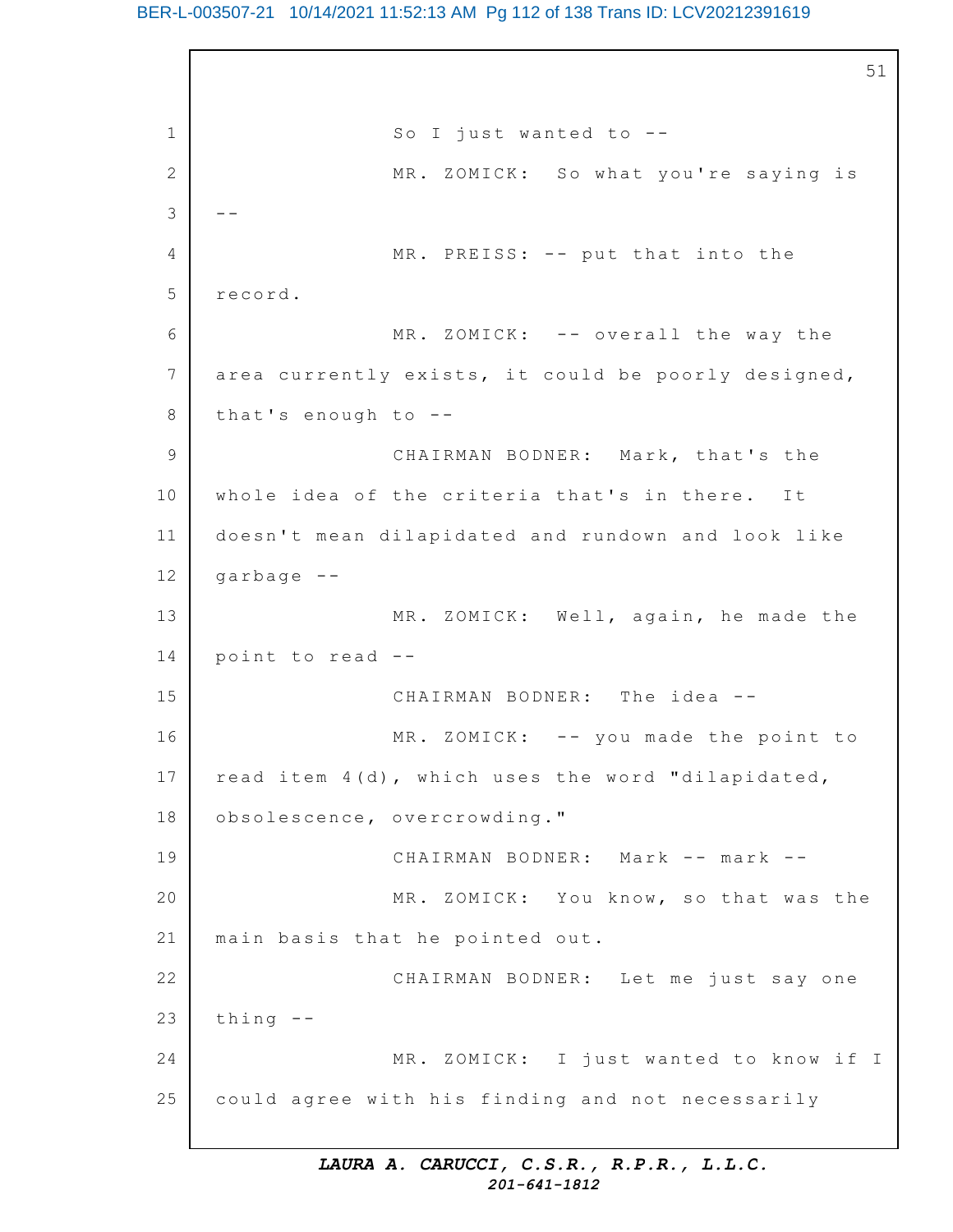# BER-L-003507-21 10/14/2021 11:52:13 AM Pg 113 of 138 Trans ID: LCV20212391619

52

1 2 3 4 5 6 7 8 9 10 11 12 13 14 15 16 17 18 19 20 21 22 23 24 25 agree with the rationale. CHAIRMAN BODNER: The end result is what's the total on, but the key thing is also what ending -- the point of the supermarket survey review is that 40 years ago this was built and today they build them more and more efficiently, so by rebuilding it, it would be more efficient, more productive, better for the consumer, better for the owner, more profitable and -- MR. ZOMICK: And hopefully sell more products than I'm interested in buying. CHAIRMAN BODNER: Mr. Rose? MR. ROSE: To, Mr. Eyerman, please, in the future -- I can't speak on this as a Board Member obviously, but can I speak at some later point when I think it's germane  $-$ -CHAIRMAN BODNER: No, you can't -- you can't  $--$  that's why  $--$ MR. EYERMAN: It's already been closed to the public. CHAIRMAN BODNER: I got to tell you right now you shouldn't be speaking at all, so right now you're done. It's closed to the public and you're not a member. So I'm going to mute you. And I'm sorry.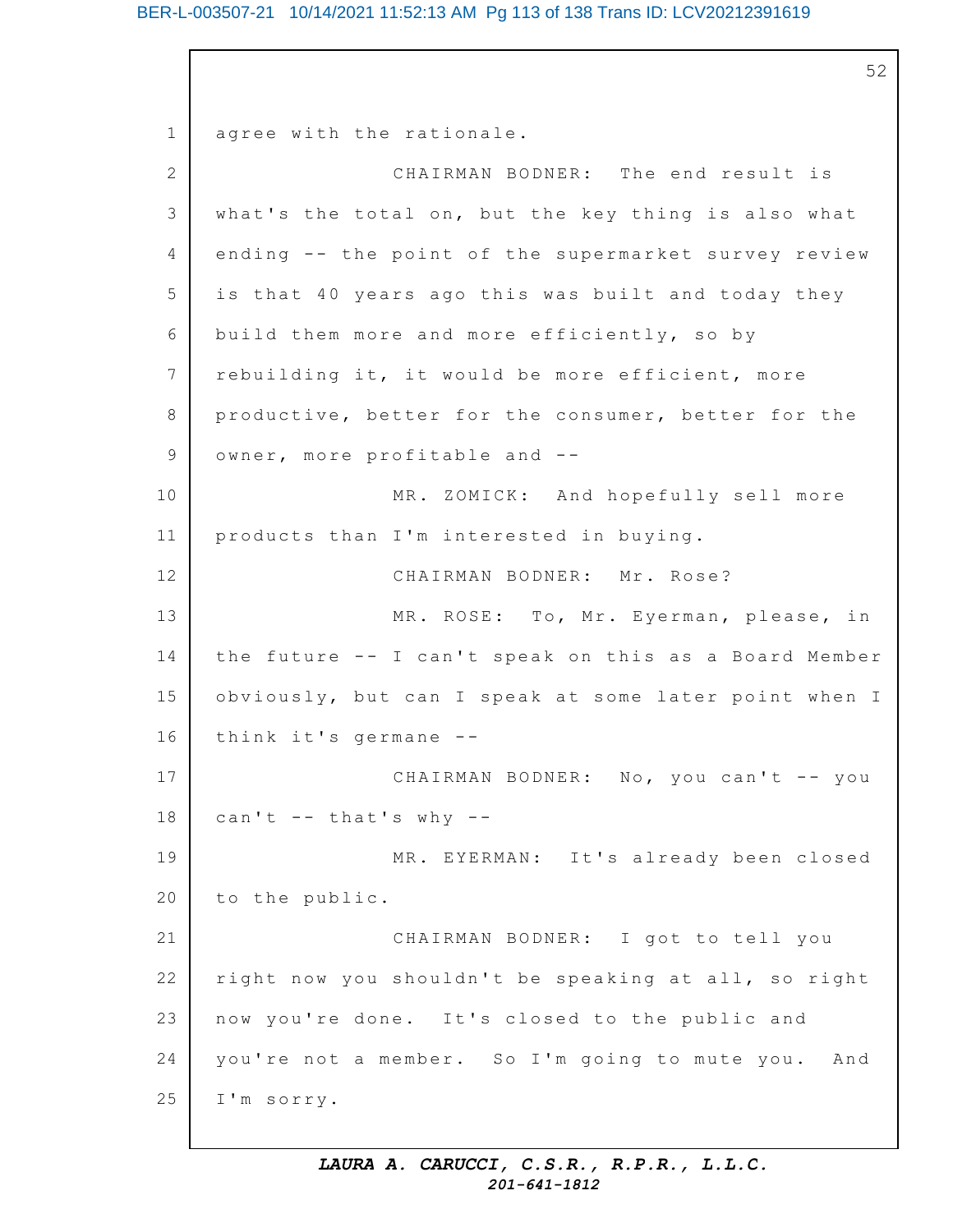# BER-L-003507-21 10/14/2021 11:52:13 AM Pg 114 of 138 Trans ID: LCV20212391619

1 2 3 4 5 6 7 8 9 10 11 12 13 14 15 16 17 18 19 20 21 22 23 24 25 53 Okay. Desiree, go ahead. You have to unmute, go ahead. MS. RAMOS REINER: Sorry. I have competing unmute buttons there. So my question is, is there a way, as part of this designation, to indicate or suggest that the supermarket should remain a supermarket? MR. PREISS: So -- yes, so it's kind of a good question. We're not at that point yet where we're dealing with the redevelopment plan, itself. The only question that's before the board is whether this property should be designated as an area in need of redevelopment. The second part of the process would be to undertake a redevelopment plan, and that will be something that the township would work with the owner of that property to do that, and I think  $--$ CHAIRMAN BODNER: Mr. Preiss --MR. PREISS: -- one of the -- one of the things that will be taken into consideration is whether we allow, you know, a supermarket as part of the redevelopment plan. CHAIRMAN BODNER: Mr. Preiss, I think the main question is, and I'll just rebound on you a little bit, will we, at a later point, be able to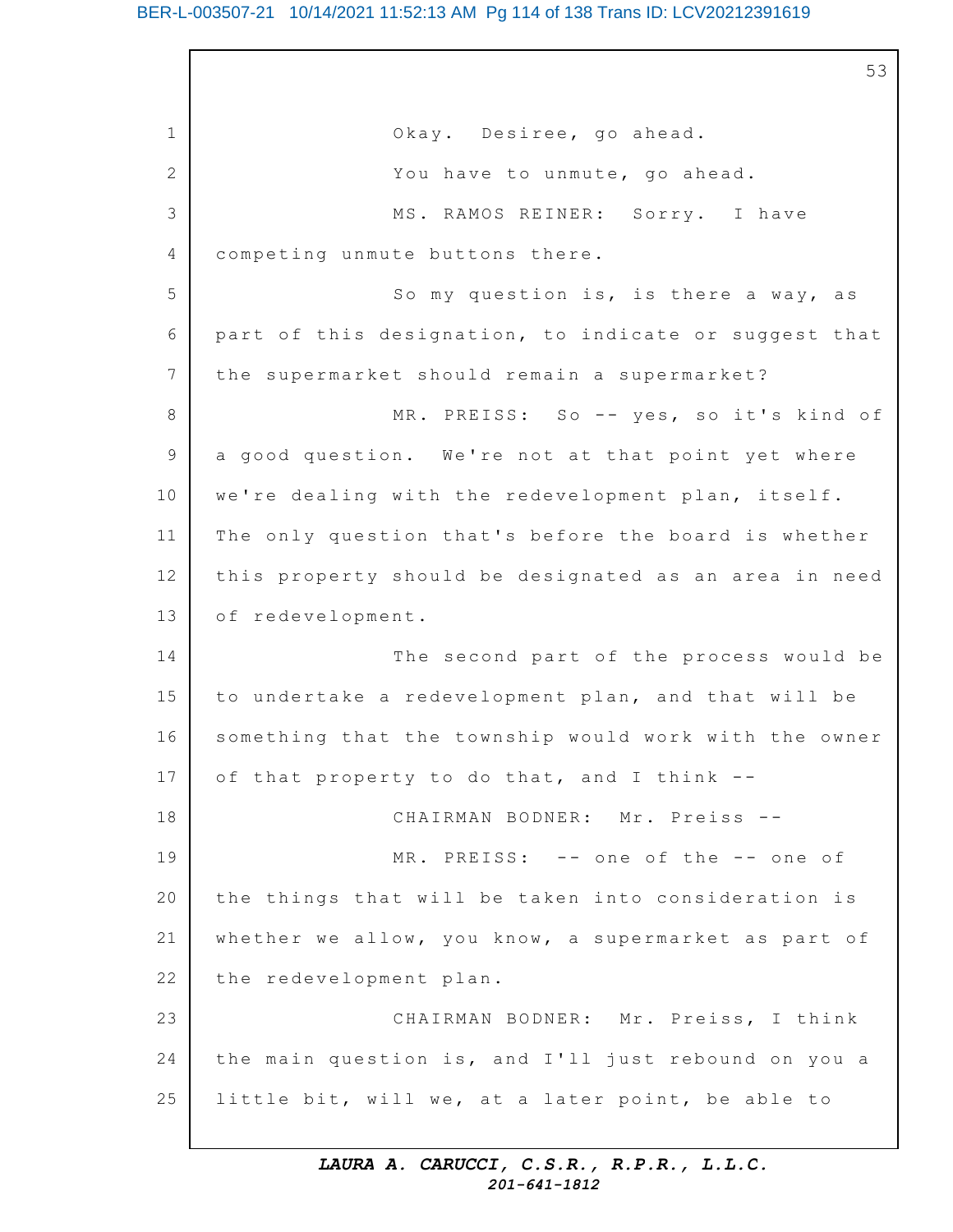# BER-L-003507-21 10/14/2021 11:52:13 AM Pg 115 of 138 Trans ID: LCV20212391619

54

1 2 3 4 5 6 7 8 9 10 11 12 13 14 15 16 17 18 19 20 21 22 23 24 25 help control that a supermarket remains in the area? If the general feel of the board is that this serves a portion of the town and a supermarket here is crucial, is there something that we have within our controls or that Council has within their controls at a later point to make sure that if we -- or are we shooting ourselves in the foot if it's not contingent that it's an area in need of redevelopment only if they redevelop a supermarket as part of it? MR. PREISS: So the -- the answer to both questions is, yes, a supermarket can be one of the uses that's permitted in the redevelopment area. CHAIRMAN BODNER: Can it be required? MR. PREISS: No, it's like zoning. You can't require somebody to develop their property -you can limit, but you can't require in terms of use. CHAIRMAN BODNER: Thank you very much. Desiree, that answers your question? MS. RAMOS REINER: It does, thank you. CHAIRMAN BODNER: Anybody else on the board? If not, I'll entertain a motion. (No response.) CHAIRMAN BODNER: Seeing no one else, I'll make the --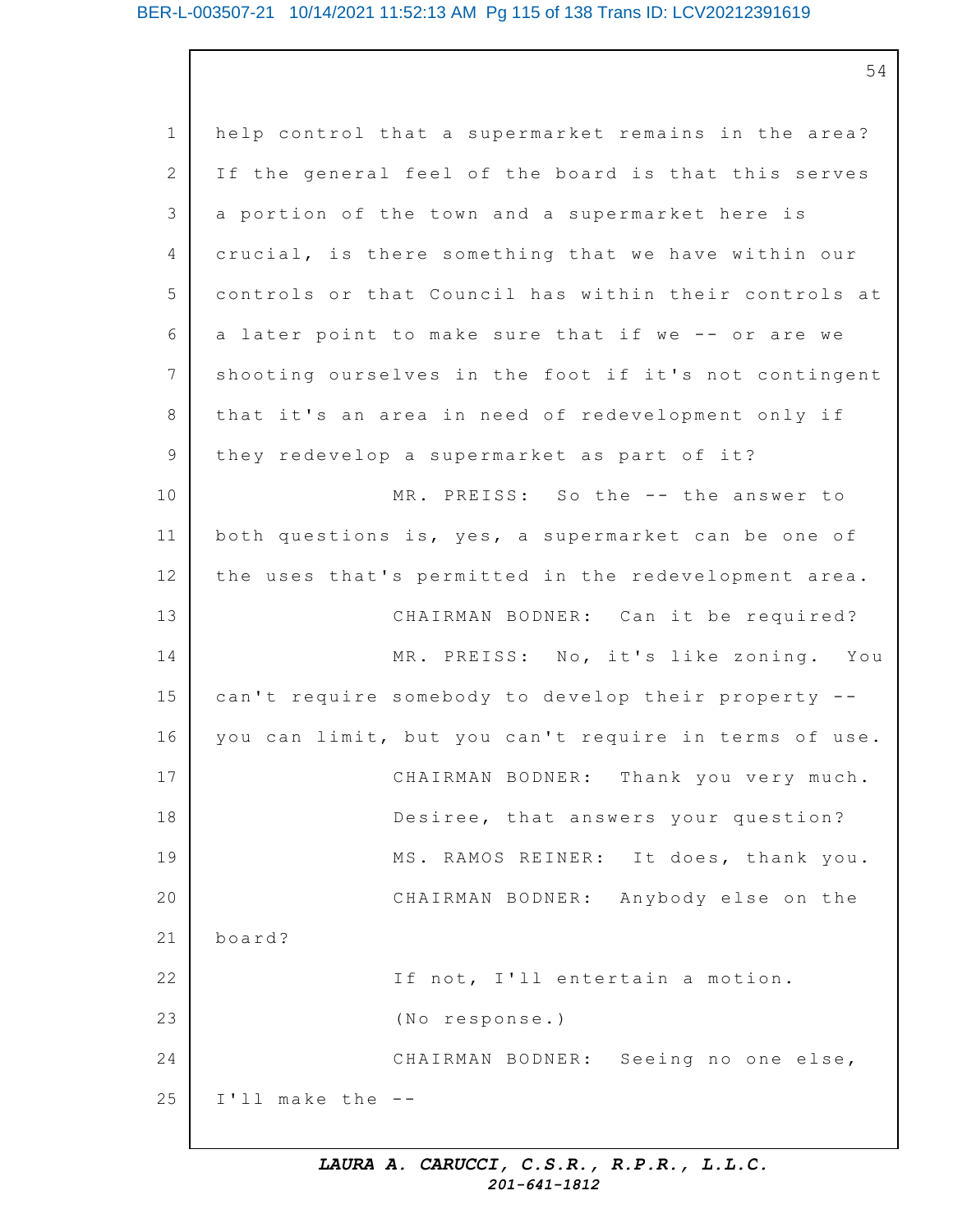# BER-L-003507-21 10/14/2021 11:52:13 AM Pg 116 of 138 Trans ID: LCV20212391619

1 2 3 4 5 6 7 8 9 10 11 12 13 14 15 16 17 18 19 20 21 22 23 24 25 55 DEPUTY MAYOR SCHWARTZ: I'll second the motion after the Chair. CHAIRMAN BODNER: All right. The motion is to designate this as an area in need of redevelopment. I think it's something that we started back in 2007 with the Master Plan to do and talking about two years with the OSRP, this is 14 years, you know, a long time in the making here, so let's go forward with this. So, motion by me, second by the Deputy Mayor. Any discussion on the motion? (No response.) CHAIRMAN BODNER: If I see no discussion on the motion, I'm going to call a vote. Ros, are you ready for me to call a vote? I'm seeing no request for anything. (No response.) CHAIRMAN BODNER: Everybody on the board can unmute themselves now. MS. McLEAN: That's fine. I'm ready. CHAIRMAN BODNER: All right. Ros? MS. McLEAN: I'm ready.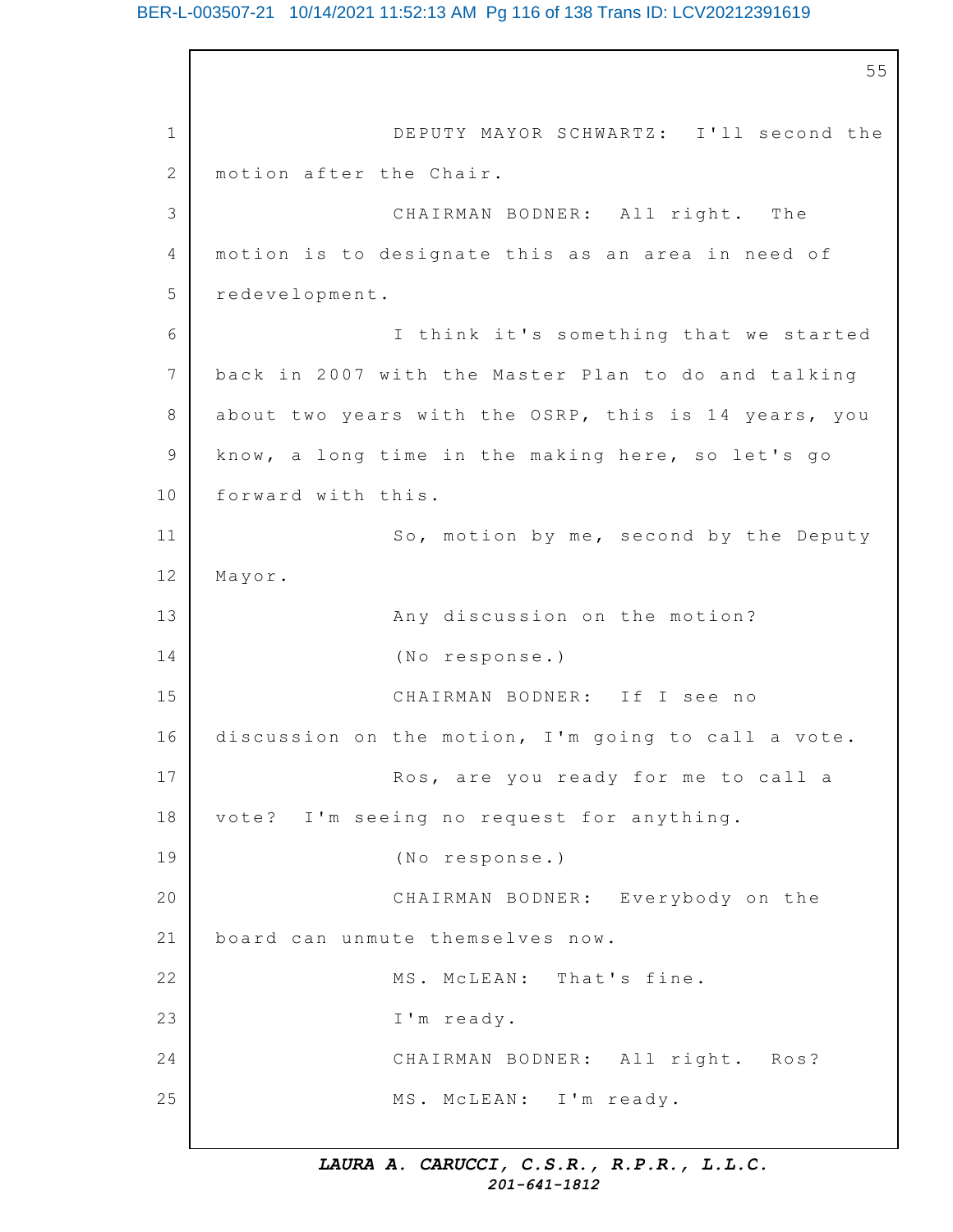1 2 3 4 5 6 7 8 9 10 11 12 13 14 15 16 17 18 19 20 21 22 23 24 25 56 CHAIRMAN BODNER: All right. MS. MCLEAN: You want me to call the roll. CHAIRMAN BODNER: Everybody on the board who has to vote, please unmute yourself now so when I call your name, you'll be ready to vote. Okay. Vice Chair Stern. VICE CHAIRMAN STERN: Yeah, I vote yes. I think this is a welcome, very, very welcome development, no pun intended, in the  $--$  in what's happening to this area. CHAIRMAN BODNER: Great. Secretary Thompson? MR. THOMPSON: Yes. CHAIRMAN BODNER: Okay. Ms. Ramos Reiner? MS. RAMOS REINER: Yes. CHAIRMAN BODNER: Mr. Schwartz? DEPUTY MAYOR SCHWARTZ: Yes. CHAIRMAN BODNER: Captain Croonquist? CAPTAIN CROONQUIST: Yes. CHAIRMAN BODNER: Sorry, Mr. Schwartz, Deputy Mayor Schwartz, I'm sorry about that. Mr. Parker is absent.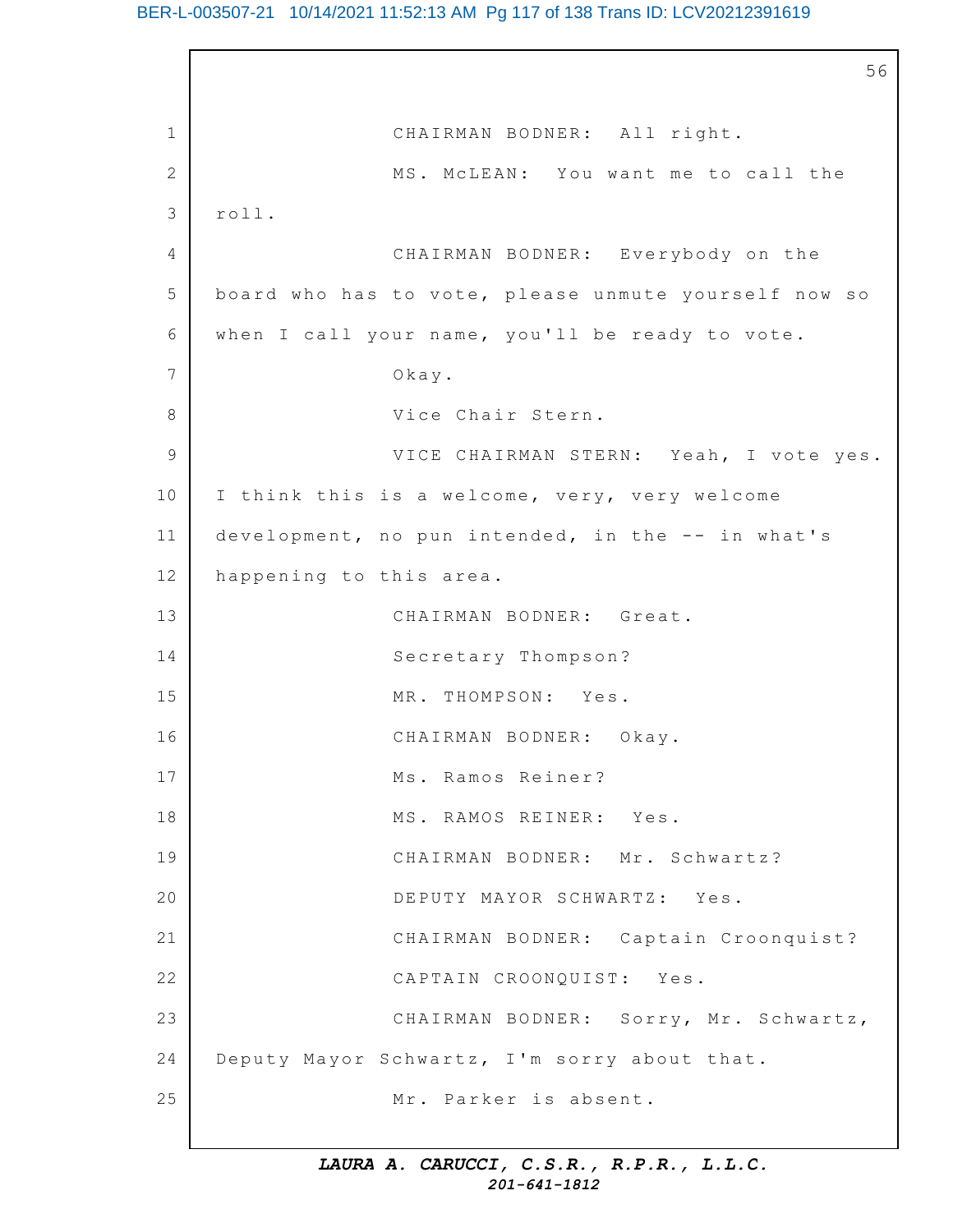# BER-L-003507-21 10/14/2021 11:52:13 AM Pg 118 of 138 Trans ID: LCV20212391619

1 2 3 4 5 6 7 8 9 10 11 12 13 14 15 16 17 18 19 20 21 22 23 24 25 57 Mr. Rose is recused. Mr. Zomick? MR. ZOMICK: Yes. CHAIRMAN BODNER: Mr. Kohn is absent. Mr. Greene? MR. GREENE: Affirmative. CHAIRMAN BODNER: And the Chair votes yes. All right.  $N \circ w$  --MR. PREISS: Mr. Chair, we have the resolution that's -- CHAIRMAN BODNER: I'm about to make a motion on it. MR. PREISS: Okay, sorry. CHAIRMAN BODNER: Now I'd like to make a motion to approve the resolution which is a very simple resolution. Brian, you want to  $-$  after I get a second, you want to just read the  $-$ - or I could read the last part that  $-$ - no, I don't have it printed. Do you have it in front of you, Brian? MR. EYERMAN: Give me two seconds I can bring it up. CHAIRMAN BODNER: Why don't you bring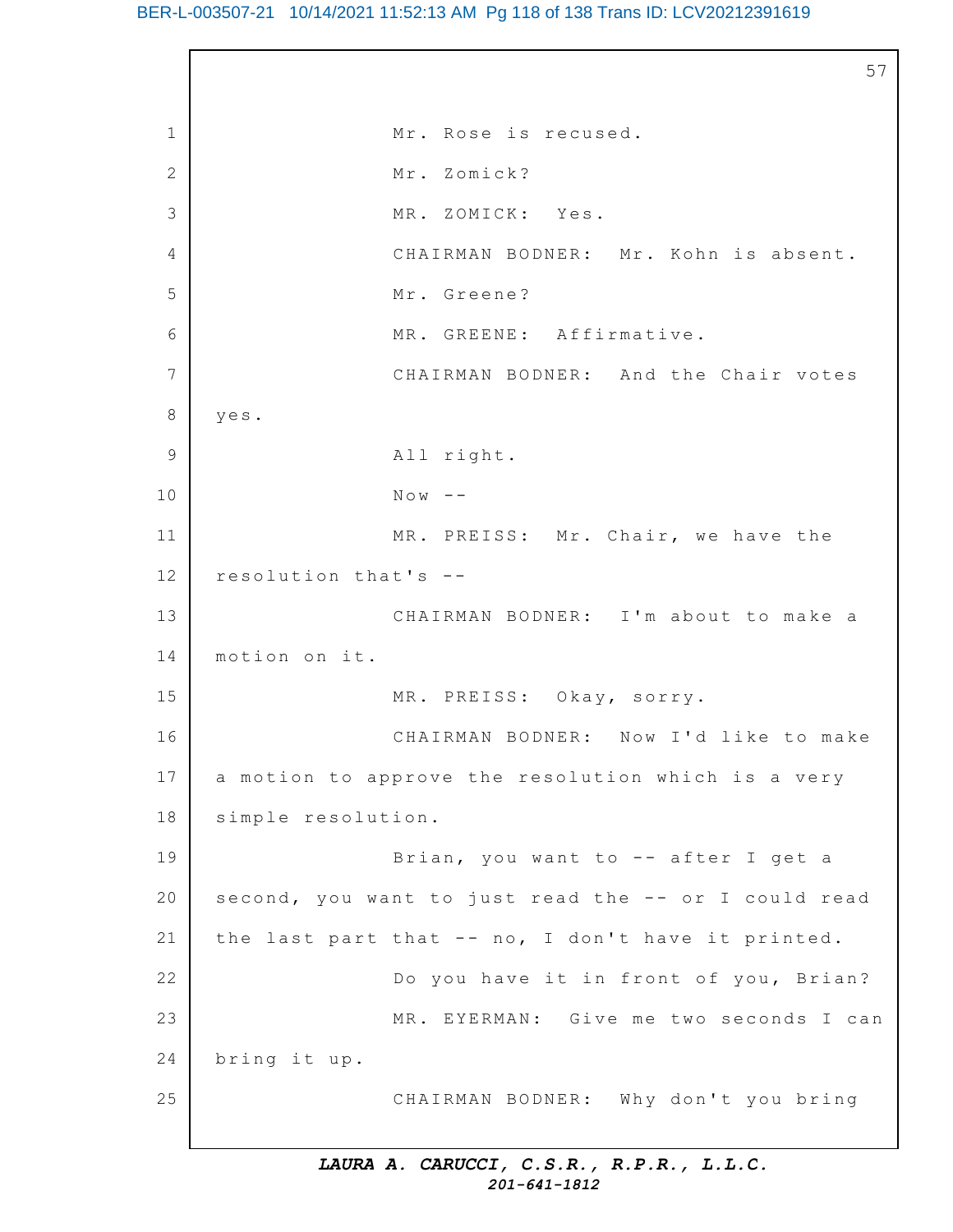# BER-L-003507-21 10/14/2021 11:52:13 AM Pg 119 of 138 Trans ID: LCV20212391619

```
1
2
3
4
5
6
7
8
9
10
11
12
13
14
15
16
17
18
19
20
21
22
23
24
25
                                                          58
    it up.
                   I'll make a motion to -- for the
    resolution, to adopt the resolution that declares --
    requesting Council to make this an area in need of
    redevelopment.
                   Is there a second on that?
                   VICE CHAIRMAN STERN: I'll second that.
                   DEPUTY MAYOR SCHWARTZ: Yes, second.
                   CHAIRMAN BODNER: Seconded by Mr. --
    Vice Chair Stern.
                   MR. THOMPSON: Okay, so the motion is
    by you, Joey.
                   CHAIRMAN BODNER: Yes.
                   Motion by me.
                   MR. THOMPSON: Seconded by whom?
                   CHAIRMAN BODNER: And seconded by
    Stern. The last one was a motion by me, second by
    Schwartz.
                   MR. THOMPSON: Yes, I got the other
    one.
                   This is to adopt the resolution --
                   CHAIRMAN BODNER: Adopt the resolution
    of declaring it an AINR for this area.
                   Brian, do you have it?
                   MR. EYERMAN: I do, sir.
```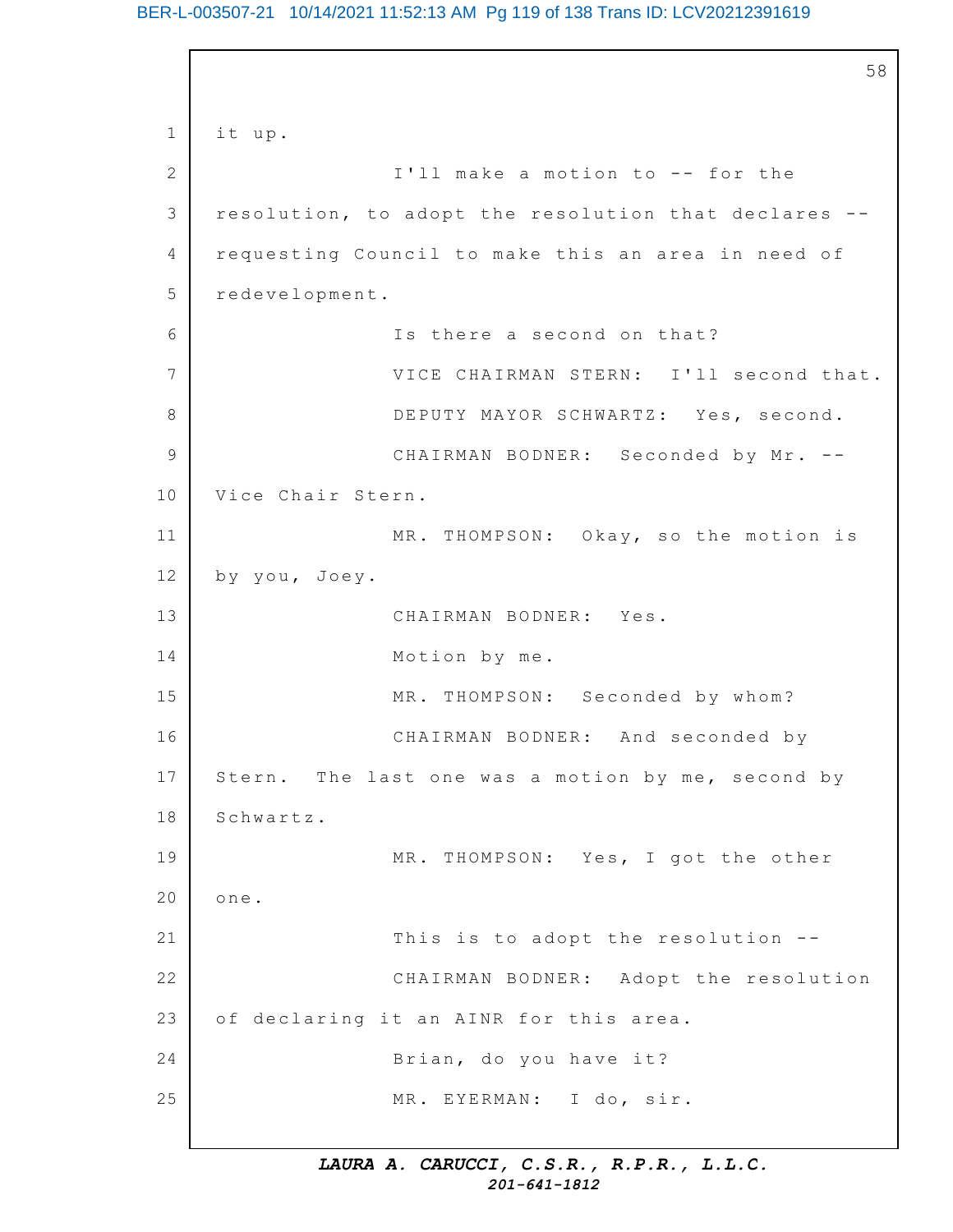1 2 3  $\Delta$ 5 6 7 8 9 10 11 12 13 14 15 16 17 18 19 20 21 22 23 24 25 59 MR. THOMPSON: Wait a second. Can you make that statement one more time, please? MR. EYERMAN: I'll do it, Mr. Thompson. This is a resolution of the Planning Board of the Township of Teaneck recommending that the properties identified as Block 705, Lot 4.01, and Block 707, Lots 1 through 5 on the Township of Teaneck tax map or any properties thereof be designated as a non-condemnation redevelopment area in accordance with the local development and housing law, N.J.S.A.  $49:12(a)(1)$ , et sequence. CHAIRMAN BODNER: Thank you. Any discussion? (No response.) CHAIRMAN BODNER: Seeing no discussion, I'm looking, I'll do the roll. Ros, you ready? MS. McLEAN: Yes. CHAIRMAN BODNER: Vice Chair Stern? VICE CHAIRMAN STERN: Yes. CHAIRMAN BODNER: Secretary Thompson? MR. THOMPSON: Yes. CHAIRMAN BODNER: Ms. Ramos Reiner? MS. RAMOS REINER: Yes.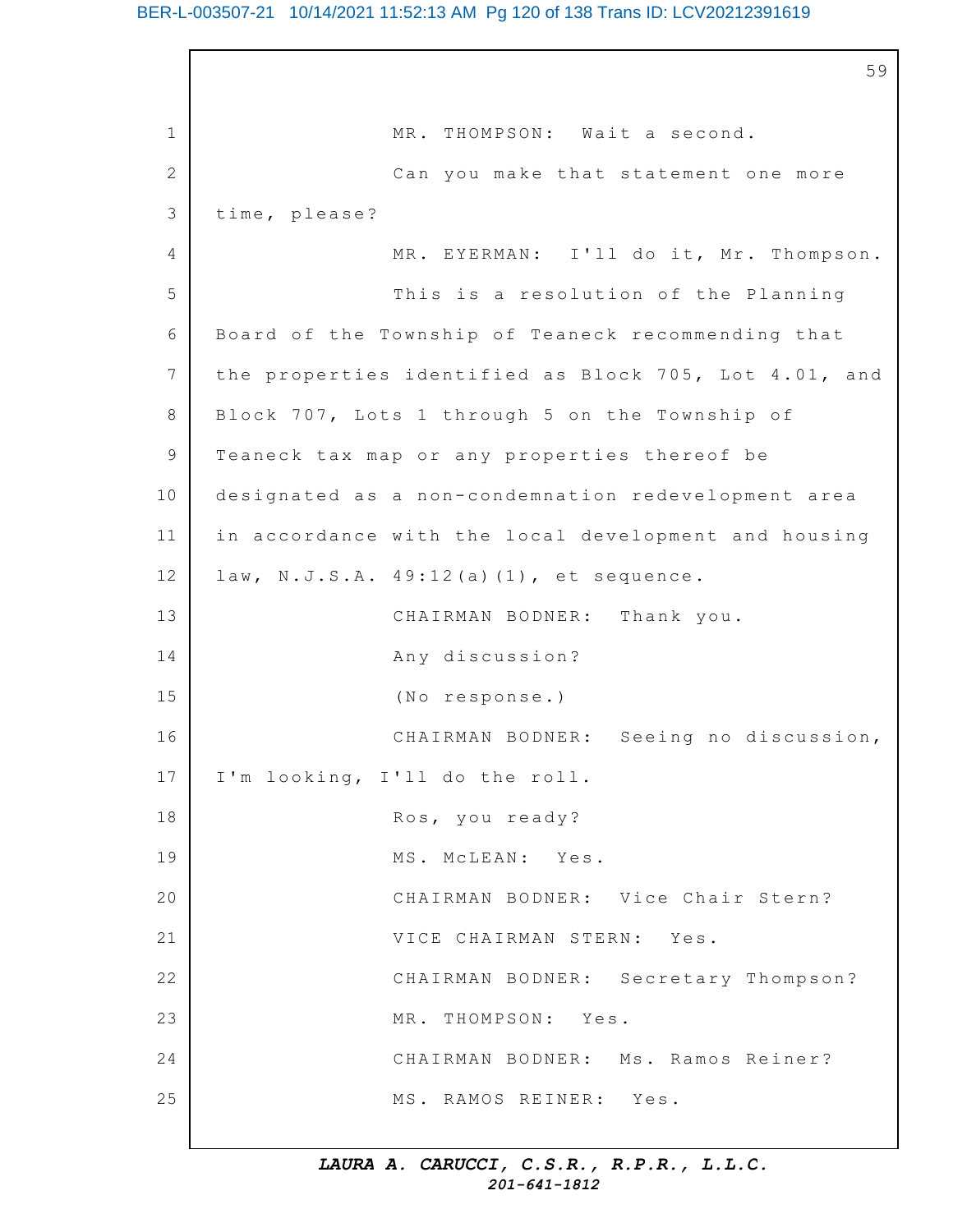# BER-L-003507-21 10/14/2021 11:52:13 AM Pg 121 of 138 Trans ID: LCV20212391619

 $\Gamma$ 

|                | 60                                       |
|----------------|------------------------------------------|
| $\mathbf 1$    | CHAIRMAN BODNER: Deputy Mayor            |
| 2              | Schwartz?                                |
| $\mathfrak{Z}$ | DEPUTY MAYOR SCHWARTZ: Yes.              |
| 4              | CHAIRMAN BODNER: Captain Croonquist?     |
| 5              | CAPTAIN CROONQUIST: Yes.                 |
| 6              | CHAIRMAN BODNER: Mr. Rose is recused.    |
| $\overline{7}$ | Mr. Zomick?                              |
| $\,8\,$        | MR. ZOMICK: Yes.                         |
| $\mathcal{G}$  | CHAIRMAN BODNER: Mr. Greene?             |
| 10             | MR. GREENE: Yes.                         |
| 11             | CHAIRMAN BODNER: And myself, yes.        |
| 12             | Okay. We've done our job, now it's       |
| 13             | moved on to Council with the resolution. |
| 14             | (Whereupon, this is the end of Video     |
| 15             | File for this agenda item. Video File    |
| 16             | Counter 1:00:42.)                        |
| 17             |                                          |
| $1\,8$         |                                          |
| 19             |                                          |
| 20             |                                          |
| 21             |                                          |
| 22             |                                          |
| 23             |                                          |
| 24             |                                          |
| 25             |                                          |
|                |                                          |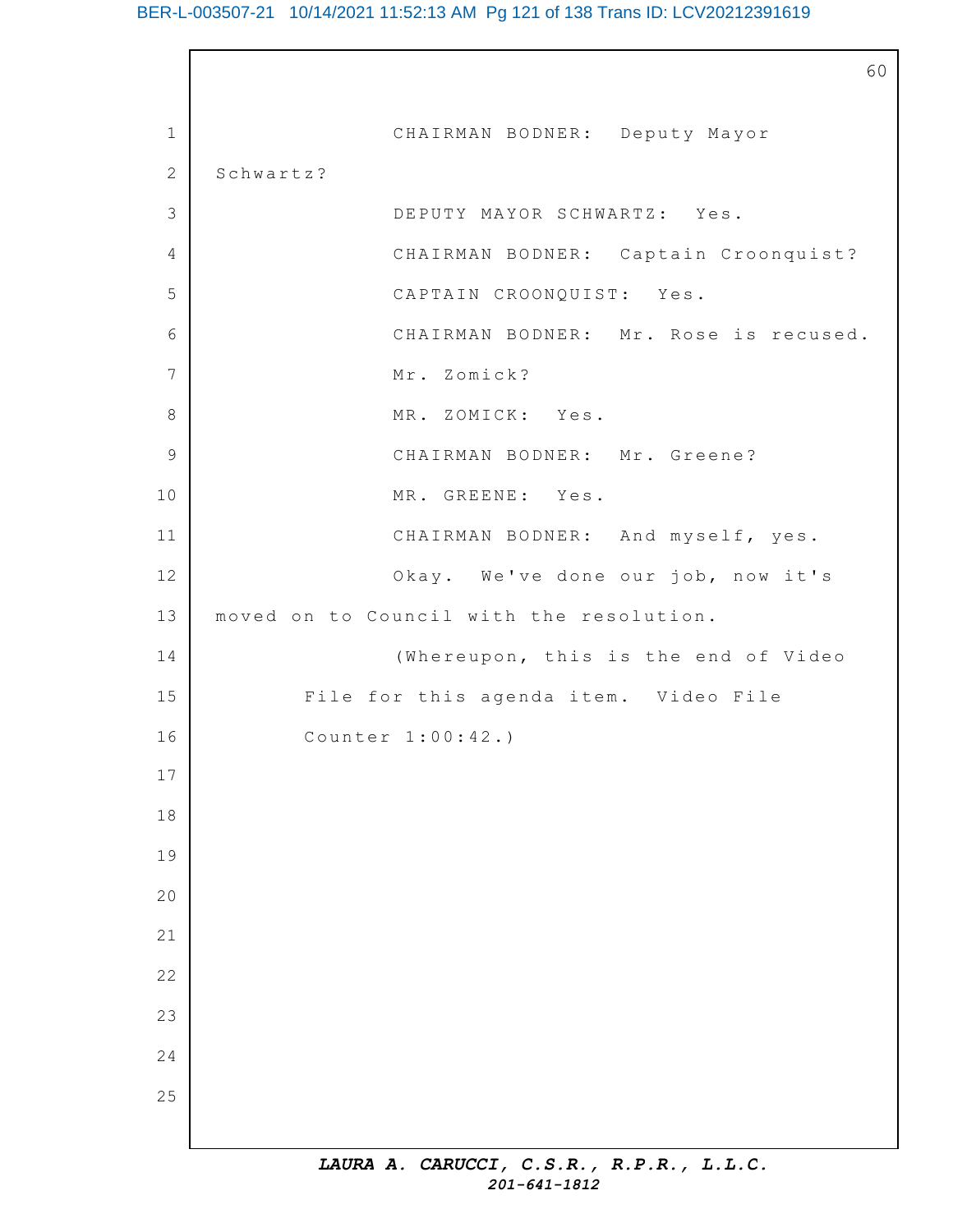1 2 3 4 5 6 7 8 9 10 11 12 13 14 15 16 17 18 19 20 21 22 23 24 25 61 C E R T I F I C A T E I, LAURA A. CARUCCI, C.C.R., R.P.R., a Notary Public of the State of New Jersey, Notary ID.#50094914, Certified Court Reporter of the State of New Jersey, and a Registered Professional Reporter, hereby certify that the foregoing is a verbatim record of the testimony provided under oath before any court, referee, board, commission or other body created by statute of the State of New Jersey. I am not related to the parties involved in this action; I have no financial interest, nor am I related to an agent of or employed by anyone with a financial interest in the outcome of this action. This transcript complies with regulation 13:43-5.9 of the New Jersey Administrative Code. \_\_\_\_\_\_\_\_\_\_\_\_\_\_\_\_\_\_\_\_\_\_\_\_\_\_\_\_\_\_\_ LAURA A. CARUCCI, C.C.R., R.P.R. License #XI02050, and Notary Public of New Jersey #50094914, Notary Expiration Date December 3, 2023 Dated: **October 10, 2021**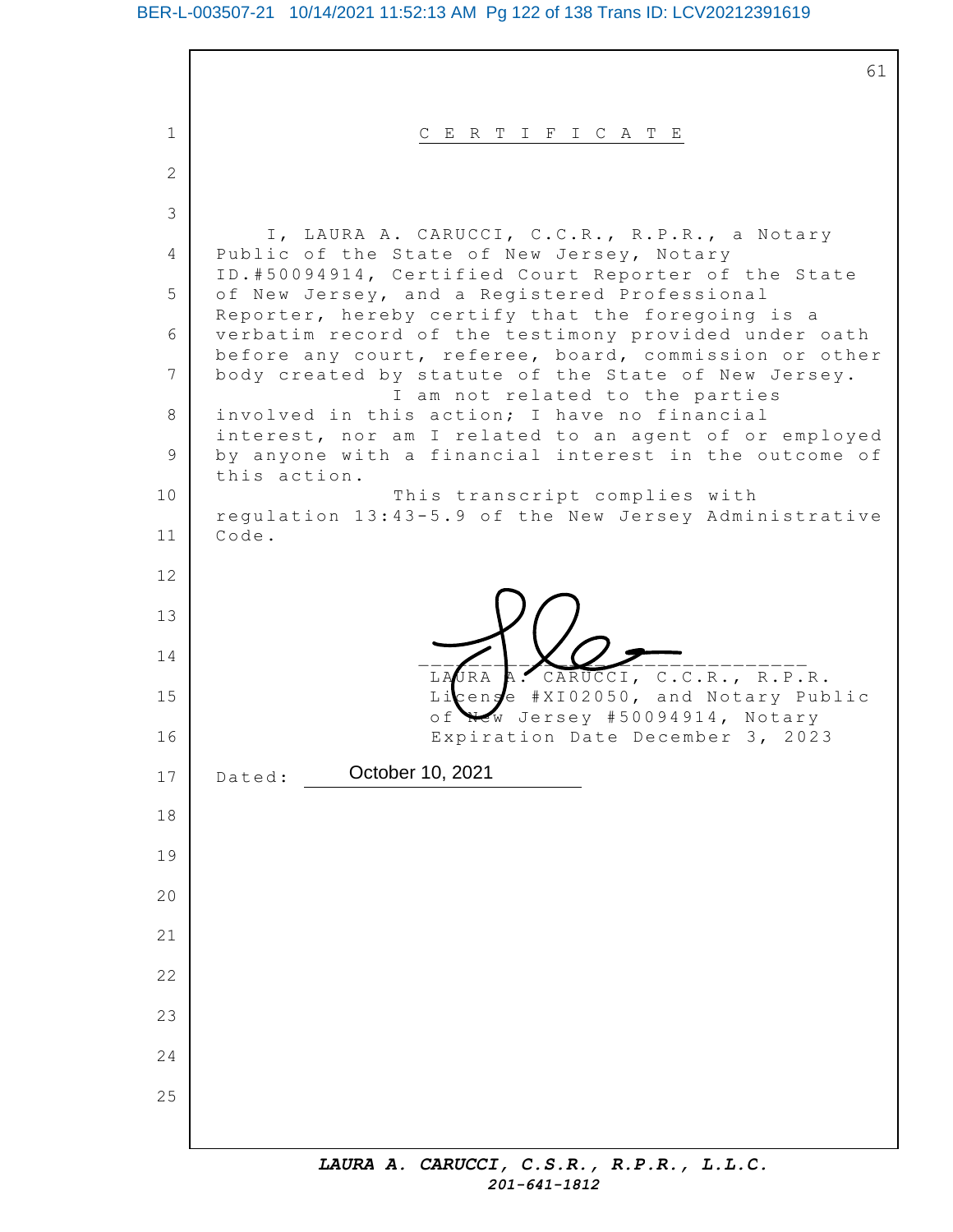BER-L-003507-21 10/14/2021 11:52:13 AM Pg 123 of 138 Trans ID: LCV20212391619

# EXHIBIT C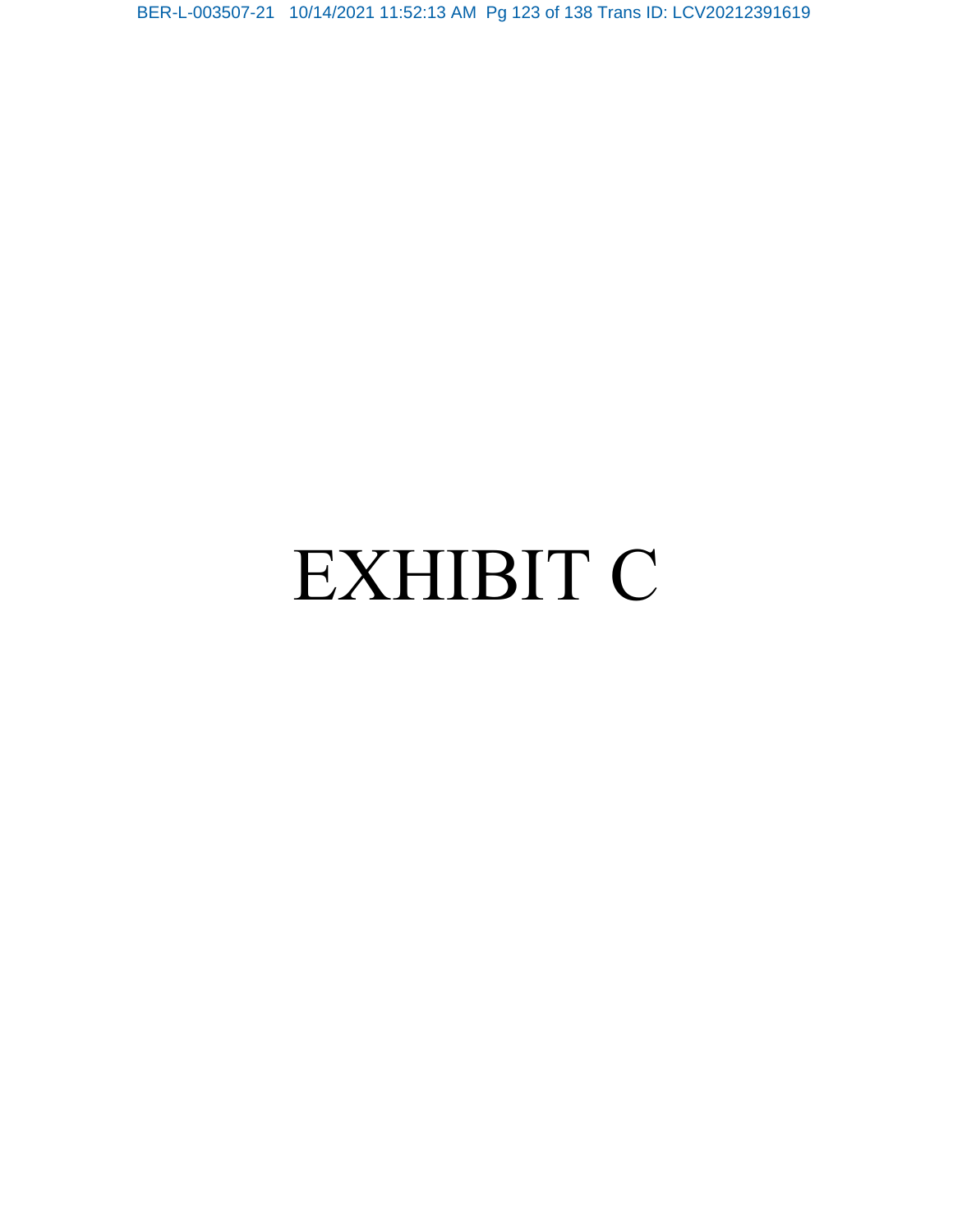# BER-L-003507-21 10/14/2021 11:52:13 AM Pg 124 of 138 Trans ID: LCV20212391619

1

1 2 3 4 5 6 7 8 9 10 11 12 13 14 15 16 17 18 19 20 21 22 23 24 25 TOWNSHIP OF TEANECK MAYOR AND COUNCIL TUESDAY, APRIL 13, 2021 COMMENCING AT 8:00 P.M. .............................. IN THE MATTER OF: Consent Agenda, Item C.3 : TRANSCRIPT OF Resolutions : .............................: B E F O R E: TOWNSHIP OF TEANECK MAYOR & COUNCIL THERE BEING PRESENT: JAMES DUNLEAVY, MAYOR ELIE Y. KATZ, DEPUTY MAYOR 1 MARK J. SCHWARTZ, DEPUTY MAYOR 2 KEITH KAPLAN, COUNCILMAN KAREN ORGEN, COUNCILWOMAN MICHAEL S. PAGAN, COUNCILMAN GERVONN ROMNEY RICE, COUNCILMAN **LAURA A. CARUCCI, C.S.R., R.P.R., L.L.C. CERTIFIED COURT REPORTERS P.O. BOX 505** SADDLE **BROOK, NJ 07663-0505 201-641-1812 LauraACarucciLLC@gmail.com**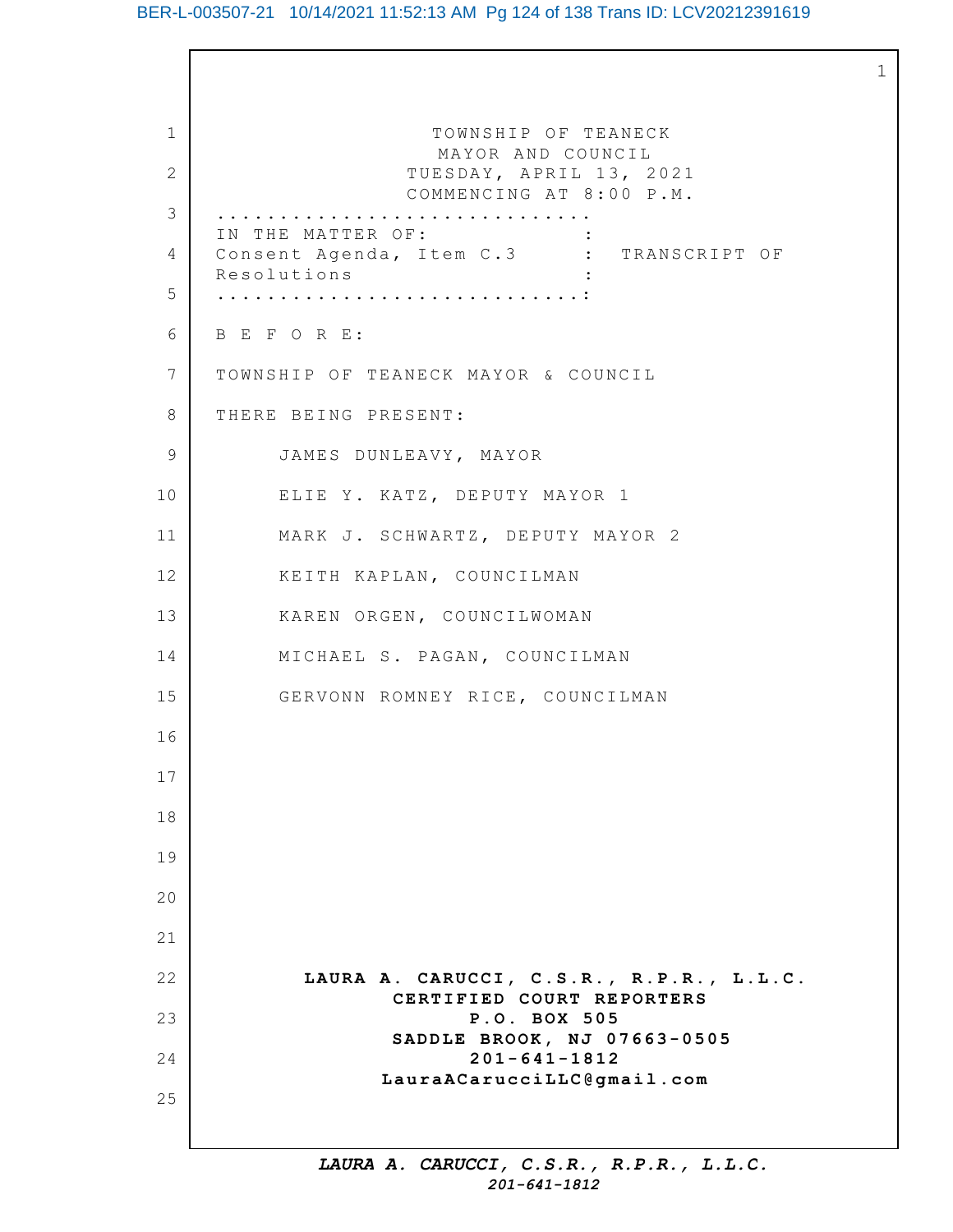# BER-L-003507-21 10/14/2021 11:52:13 AM Pg 125 of 138 Trans ID: LCV20212391619

 A L S O P R E S E N T: DOUG RUCCIONE, TOWNSHIP CLERK DEAN KAZINCI, TOWNSHIP MANAGER CLARENCE BARNES, Building Maintenance Worker RONN GOODMAN, Volunteer Cablecaster A P P E A R A N C E S: JOHN L. SHAHDANIAN, ESQUIRE Counsel to the Board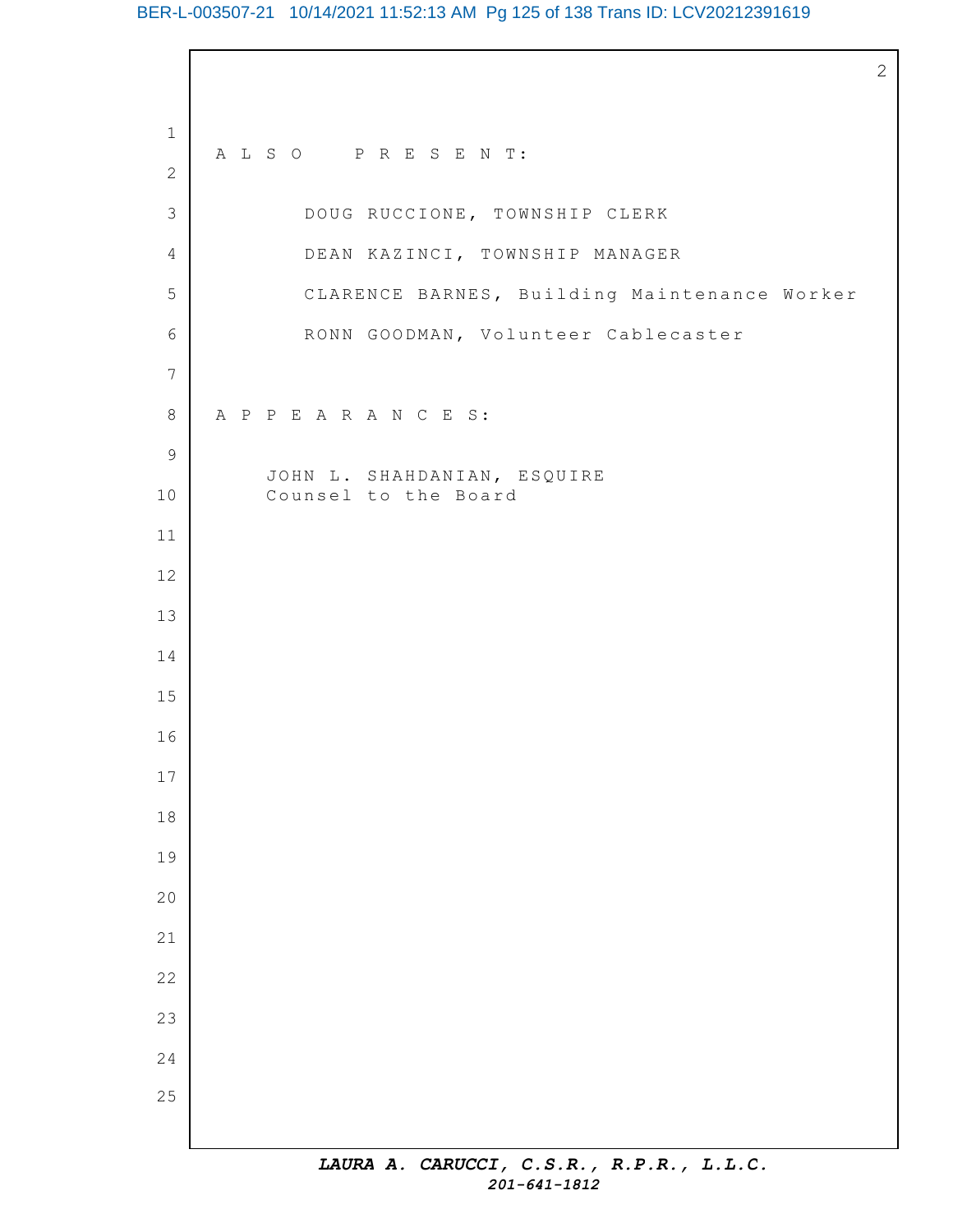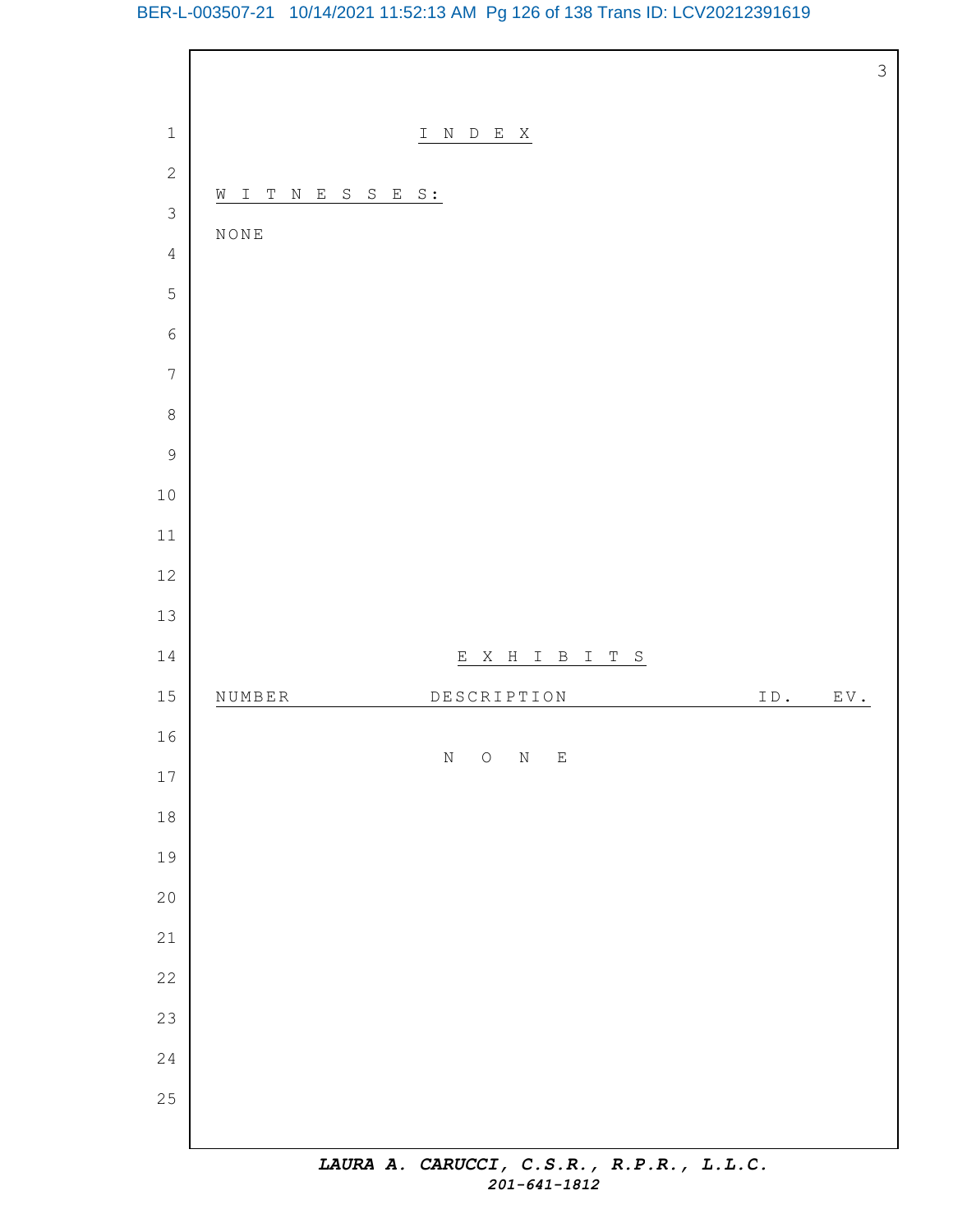4

1 2 3 4 5 6 7 8 9 10 11 12 13 14 15 16 17 18 19 20 21 22 23 24 25 (Whereupon, the following is a transcription of the Video File of the Township of Teaneck Council Meeting held on, Thursday, April  $12$ ,  $2021$ .) MR. RUCCIONE: I'm starting the Zoom recording and also our internal recording. I believe we're all here. Give me one second, let me just check with Ron. Seems to be working, Doug. MR. RUCCIONE: All right, Mayor, you are free to start the meeting. Mayor, you're muted. MAYOR DUNLEAVY: I was doing good, too. (Whereupon, all rise for a Recitation of the Pledge of Allegiance.) MR. RUCCIONE: Councilwoman Romney Rice? COUNCILWOMAN ROMNEY RICE: Here. MR. RUCCIONE: Councilman Pagan? COUNCILMAN PAGAN: Here. MR. RUCCIONE: Councilwoman Orgen? COUNCILWOMAN ORGEN: Here. MR. RUCCIONE: Councilman Kaplan? COUNCILMAN KAPLAN: Here.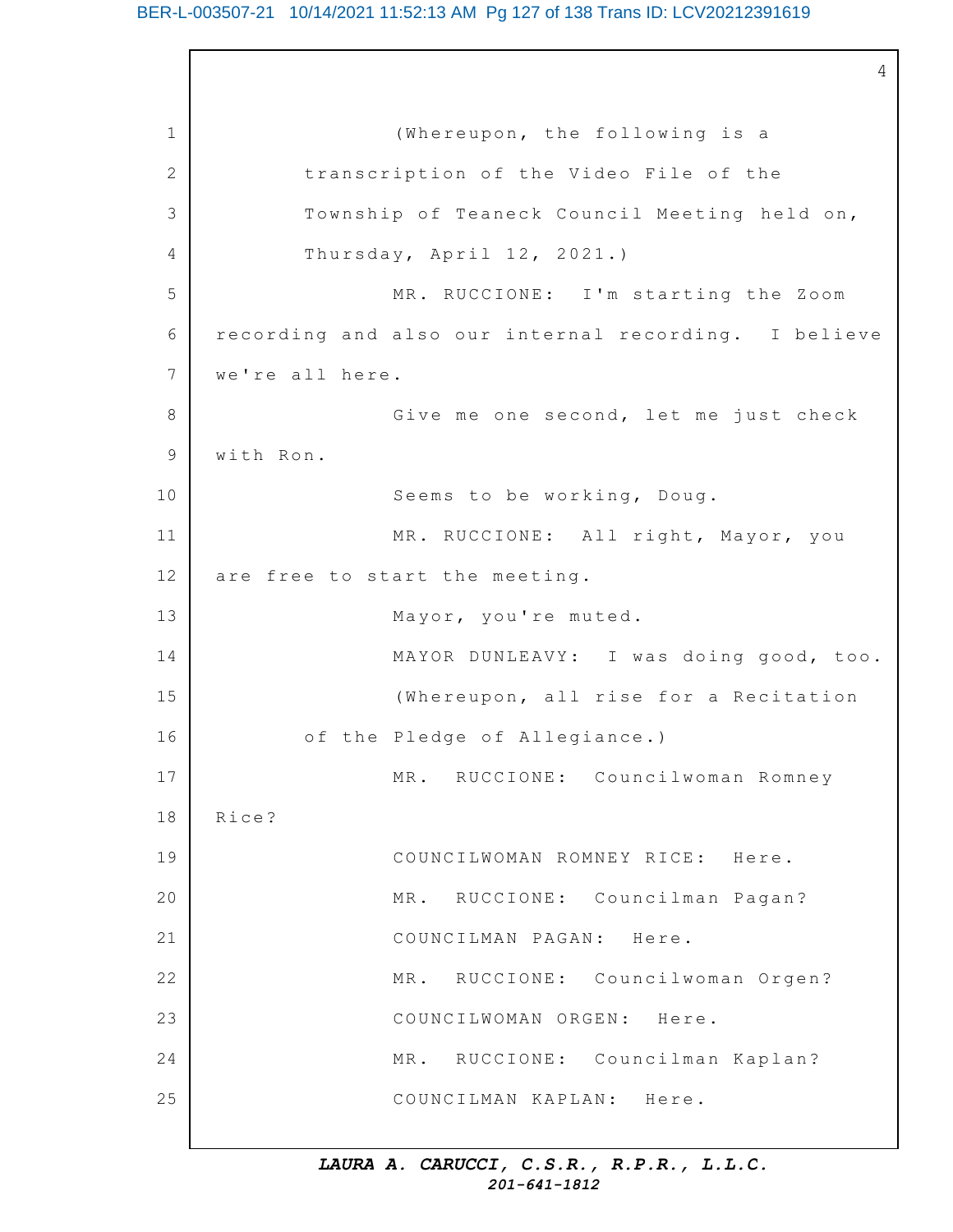|             | 5                                                     |
|-------------|-------------------------------------------------------|
| $\mathbf 1$ | MR. RUCCIONE: Deputy Mayor Schwartz?                  |
| 2           | DEPUTY MAYOR SCHWARTZ: Here.                          |
| 3           | MR. RUCCIONE: Deputy Mayor Katz?                      |
| 4           | DEPUTY MAYOR KATZ: Here.                              |
| 5           | MR. RUCCIONE: Mayor Dunleavy?                         |
| 6           | MAYOR DUNLEAVY: Here.                                 |
| 7           | MR. RUCCIONE: Adequate notice of this                 |
| 8           | meeting has been provided by Resolution No. 226-2020, |
| 9           | sending a copy to the newspapers officially           |
| 10          | designated for 2021 by way of                         |
| 11          | Resolution No. 101-2020, filing a copy in the         |
| 12          | Township Clerk's office and posting it on the         |
| 13          | municipal building bulletin board and the Mayor       |
| 14          | hereby directs that this statement be included in the |
| 15          | minutes.                                              |
| 16          | MAYOR DUNLEAVY: Thank you, Doug.                      |
| 17          | And good evening, everybody.                          |
| 18          | Tonight's announcements township                      |
| 19          | administration present at tonight's meeting Dean      |
| 20          | Kazinci, our township manager. Doug Ruccione          |
| 21          | township clerk, Clarence Barnes building maintenance  |
| 22          | worker, Ronn Goodman, volunteer extraordinaire        |
| 23          | cablecaster, and John Shahdanian from the law firm of |
| 24          | Mccusker, Anselmi, Rosen and Carvelli.                |
| 25          |                                                       |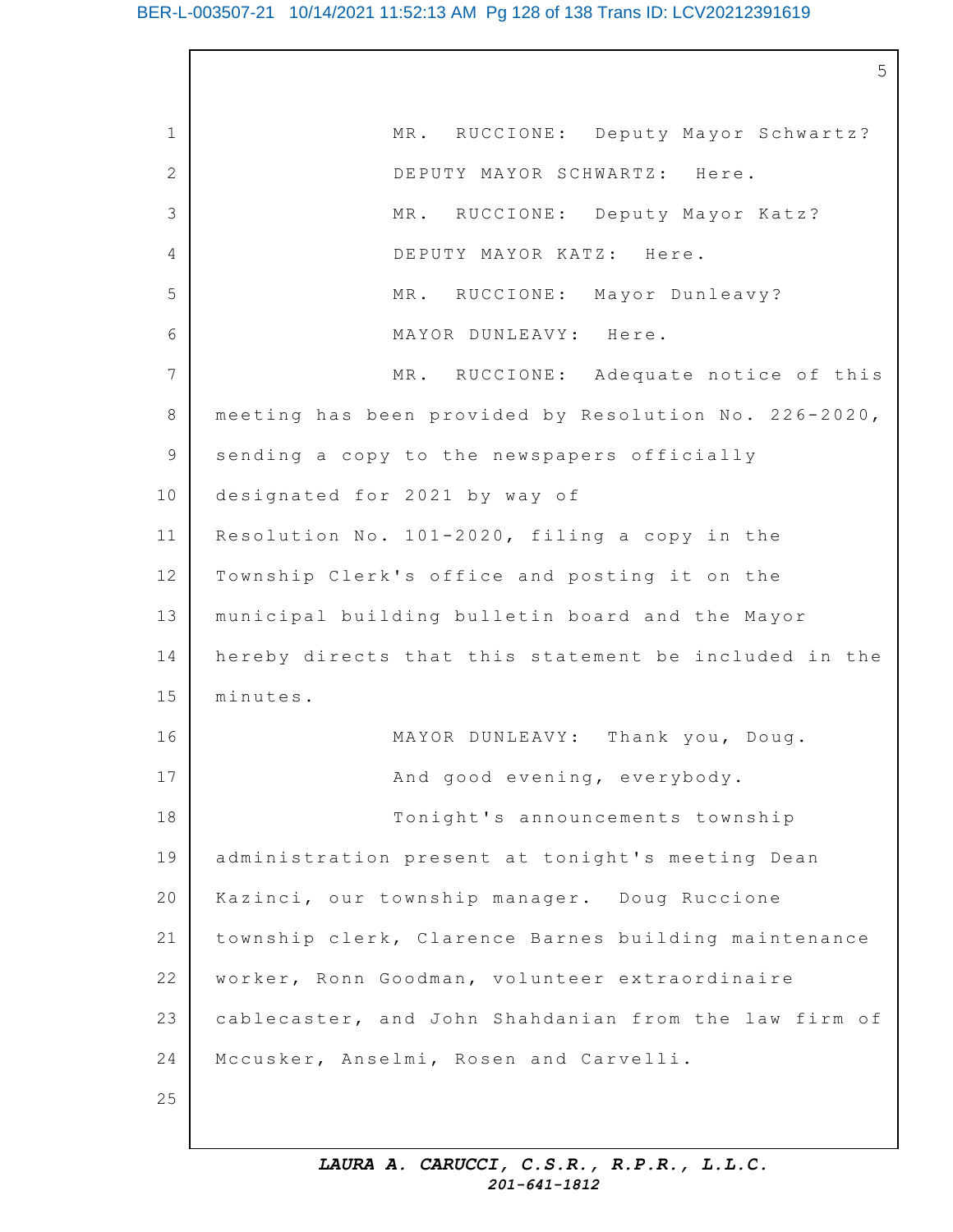# BER-L-003507-21 10/14/2021 11:52:13 AM Pg 129 of 138 Trans ID: LCV20212391619

1 2 3 4 5 6 7 8 9 10 11 12 13 14 15 16 17 18 19 20 21 22 23 24 25 6 (Agenda Items from  $1:57$  to  $2:30:51$  on the Video File.) MAYOR DUNLEAVY: Okay. Let's move onto the consent agenda. Township Clerk, please read the amount of the bill list. MR. RUCCIONE: The bill list that we are considering this evening, \$8,322,025.10. DEPUTY MAYOR SCHWARTZ: So moved, Schwartz. MAYOR DUNLEAVY: Okay. Do we have a second? COUNCILMAN PAGAN: Second. MAYOR DUNLEAVY: Okay. Does anybody want to pull anything from the consent agenda for discussion? COUNCILWOMAN ROMNEY RICE: Question, Mr. Mayor, are we adding the proposed resolution as an additional resolution to this agenda? MR. RUCCIONE: (Audio Distortion) it's including 100, 101 and 102, which is all the proposed resolution on the Council listed items section of your agenda, excluding the Star of David display which will be considered at our following Council meeting via resolution.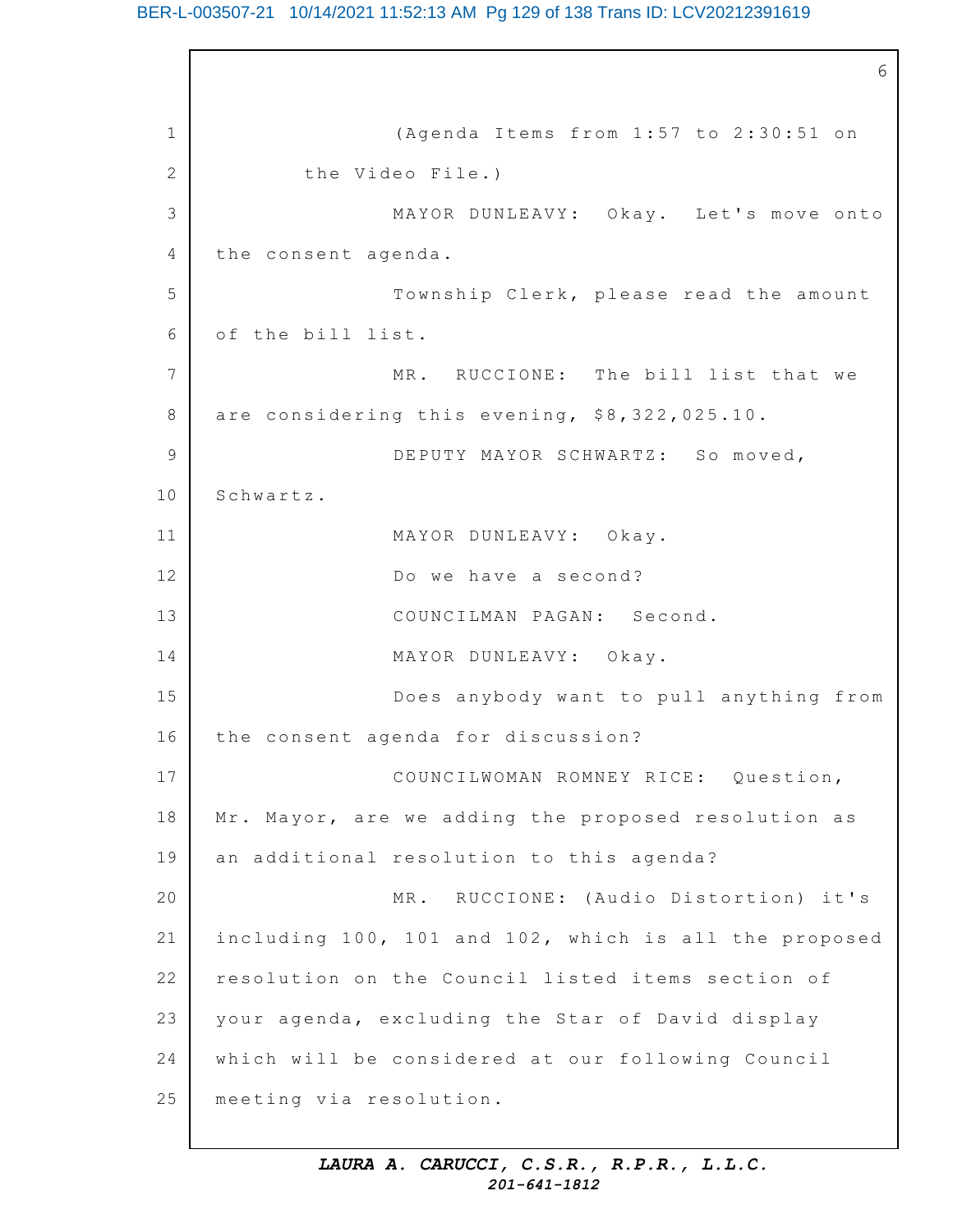# BER-L-003507-21 10/14/2021 11:52:13 AM Pg 130 of 138 Trans ID: LCV20212391619

1 2 3 4 5 6 7 8 9 10 11 12 13 14 15 16 17 18 19 20 21 22 23 24 25 7 MAYOR DUNLEAVY: Correct. Okay? MR. RUCCIONE: So, again, this consent agenda is for the bill list in the aforementioned amount. I believe we actually have some raffles for the first time in a long time on there. We have a lot of minutes. And we have resolutions 84 through 102-2021 and the bill list. MAYOR DUNLEAVY: Okay. It's been moved and seconded. MR. RUCCIONE: Councilwoman Romney Rice? COUNCILWOMAN ROMNEY RICE: I'm sorry, can we pull that resolution. Did you say it was 100? MR. RUCCIONE: Which one? COUNCILWOMAN ROMNEY RICE: The one with regard to the PSE&G. MR. RUCCIONE: That is --COUNCILWOMAN ROMNEY RICE: I'm sorry, I'm looking at our hard copy which I know always -there's many reiterations from our hard copy that we receive, I just like the paper. So I'm just trying to catch up with the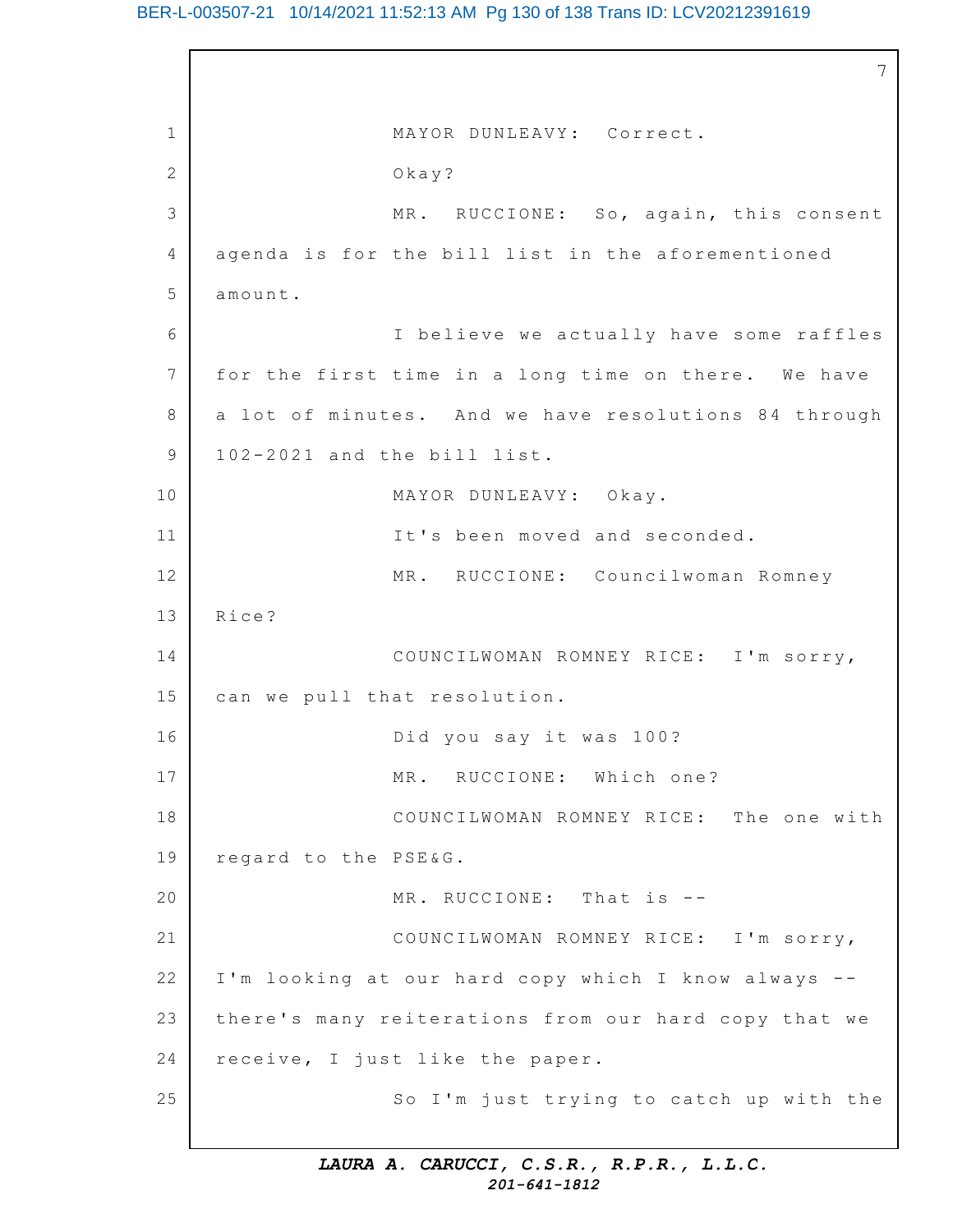8

```
1
2
3
4
5
6
7
8
9
10
11
12
13
14
15
16
17
18
19
20
21
22
23
24
25
    electronic version.
                   MR. RUCCIONE: The resolution that
    you're mentioning, if it's about endorsing the letter
    sent by Gordon Johnson to -- and Green Acres about
    the PSE&G matter, that turned into
    Resolution 102-2021 tonight.
                   COUNCILWOMAN ROMNEY RICE: Thank you
    for that.
                   Yes, that's the one I would like to
    pull.
                   MR. RUCCIONE: All right, hang on.
                   MAYOR DUNLEAVY: Pull 102.
                   Any other?
                   (No response.)
                   MAYOR DUNLEAVY: Okay.
                   MR. RUCCIONE: And then we have a
    first and second on everything, but 102.
                   MAYOR DUNLEAVY: Correct.
                   MR. RUCCIONE: Councilwoman Romney
    Rice?
                   COUNCILWOMAN ROMNEY RICE: Yes, with an
    abstention on the bills' list.
                   MR. RUCCIONE: Councilman Pagan?
                   COUNCILMAN PAGAN: Yes.
                   MR. RUCCIONE: Councilwoman Orgen?
```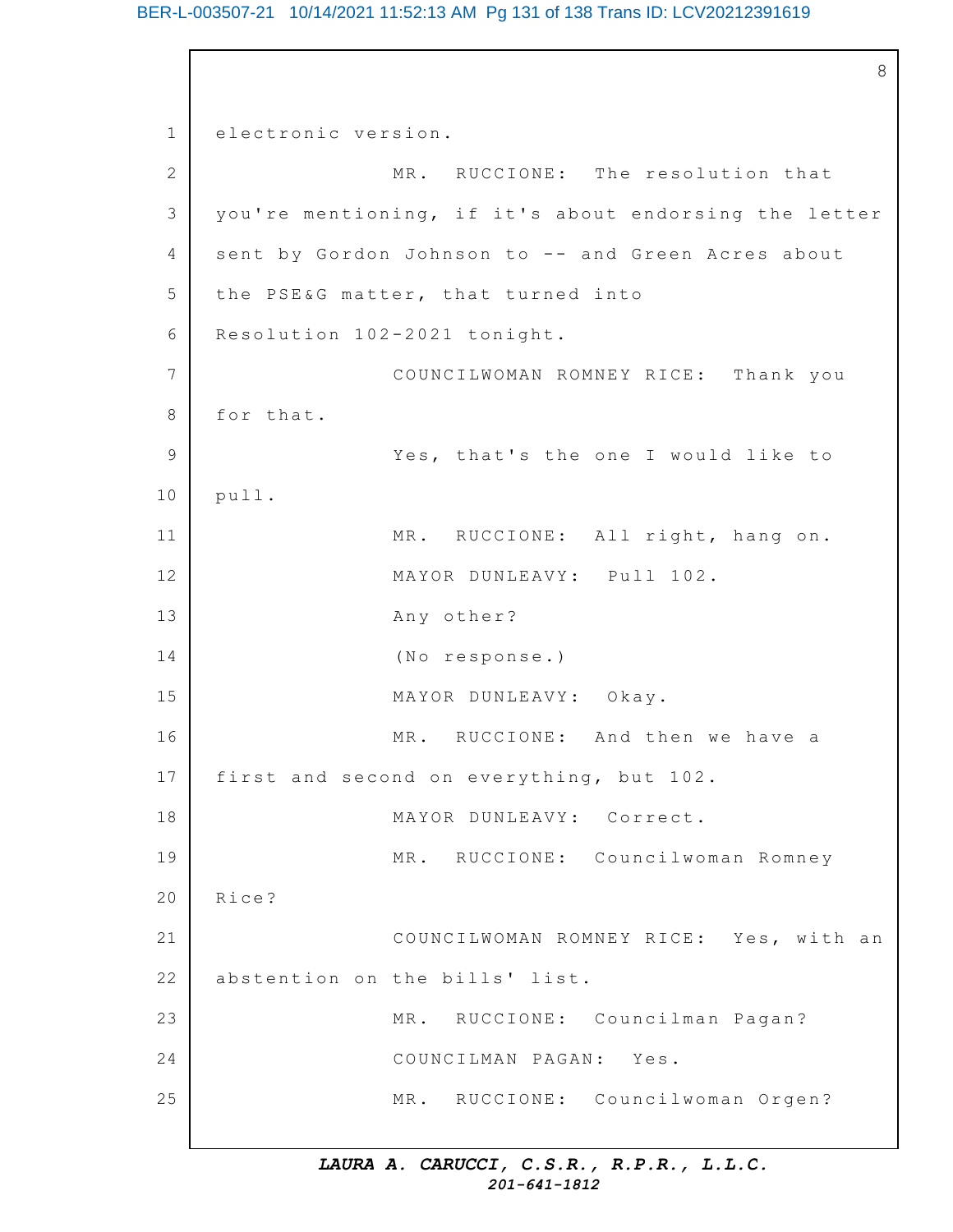|                |                      |                                       | 9 |
|----------------|----------------------|---------------------------------------|---|
| $\mathbf 1$    |                      | COUNCILWOMAN ORGEN: Yes.              |   |
| $\overline{2}$ |                      | MR. RUCCIONE: Councilman Kaplan?      |   |
| 3              |                      | COUNCILMAN KAPLAN: Yes.               |   |
| 4              |                      | MR. RUCCIONE: Deputy Mayor Schwartz?  |   |
| 5              |                      | DEPUTY MAYOR SCHWARTZ: Yes.           |   |
| 6              |                      | MR. RUCCIONE: Deputy Mayor Katz?      |   |
| 7              |                      | DEPUTY MAYOR KATZ: Yes, but I'm going |   |
| $\,8\,$        |                      | to abstain on the bills' list.        |   |
| $\mathcal{G}$  |                      | And on all of the resolutions except  |   |
| 10             | for 95-2021.         |                                       |   |
| 11             |                      | MR. RUCCIONE: Hang on.                |   |
| 12             |                      | DEPUTY MAYOR KATZ: Abstain on that,   |   |
| 13             | $95 - 2021$ .        |                                       |   |
| 14             |                      | MR. RUCCIONE: You're abstaining on    |   |
| 15             | all resos except 95? |                                       |   |
| 16             |                      | DEPUTY MAYOR KATZ: And the bills'     |   |
| 17             | list.                |                                       |   |
| 18             |                      | MR. RUCCIONE: Except 95.              |   |
| 19             |                      | Sorry, we're all over the map here.   |   |
| 20             |                      | Mayor Dunleavy?                       |   |
| 21             |                      | MAYOR DUNLEAVY: Yes, with recusal on  |   |
| 22             | $98 - 2021$ .        |                                       |   |
| 23             |                      | MR. RUCCIONE: JD abstains. Sorry.     |   |
| 24             | $0$ kay.             |                                       |   |
| 25             |                      | All that stuff is squared away and we |   |
|                |                      |                                       |   |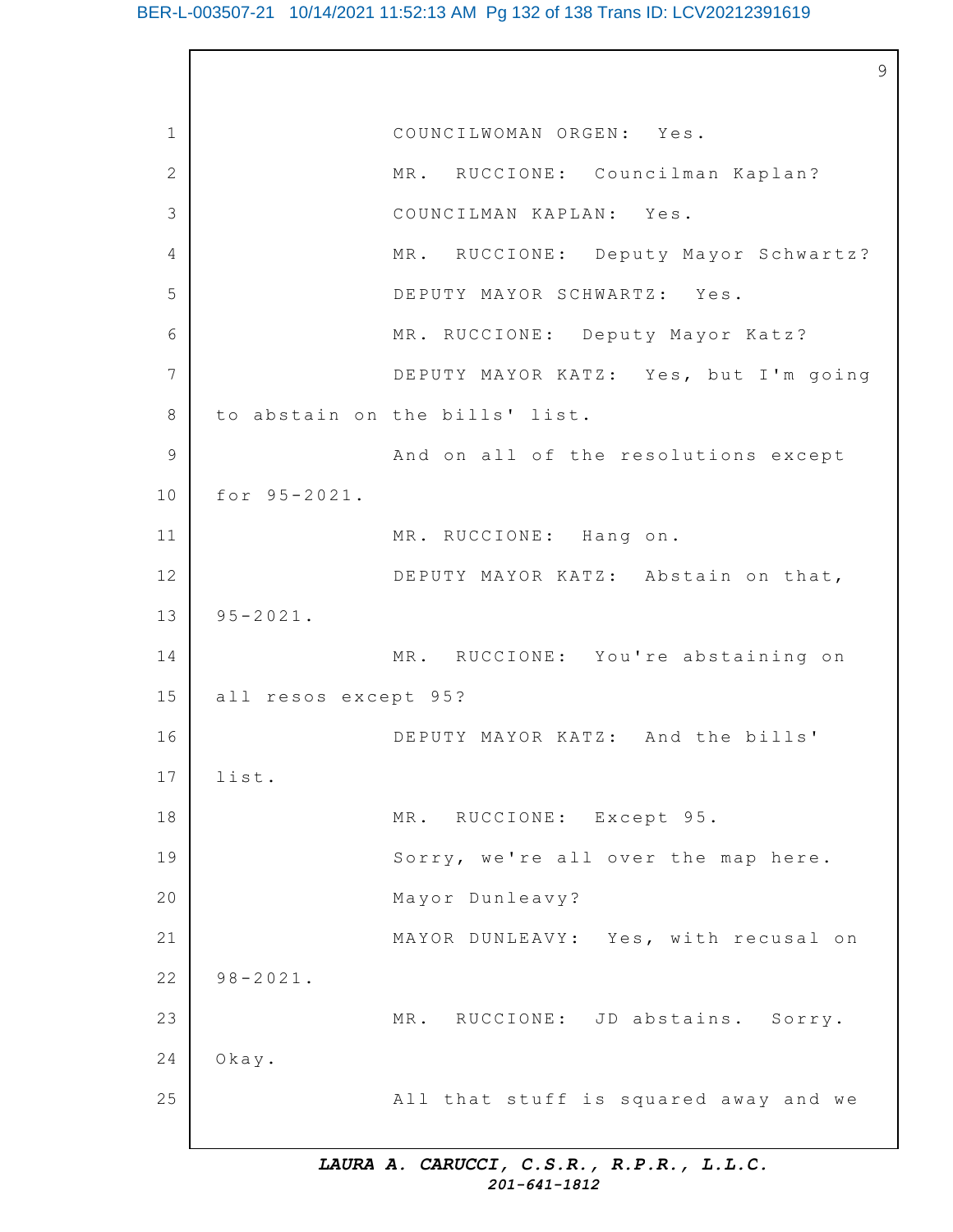1 2 3  $\Delta$ 5 6 7 8 9 10 11 12 13 14 15 16 17 18 19 20 21 22 23 24 25 10 have the one resolution pulled by Councilwoman Romney Rice, 102-2021, that's the one supporting the letter from Gordon Johnson. COUNCILWOMAN ROMNEY RICE: Discussion? MAYOR DUNLEAVY: Discussion. You  $--$  you pulled it. MALE COUNCIL MEMBER: You pulled it. COUNCILWOMAN ROMNEY RICE: Yes. MALE COUNCIL MEMBER: You pulled it. COUNCILWOMAN ROMNEY RICE: So, yeah, I just wanted to say that I just didn't feel that there was enough supporting documentation or input from Council as a whole to this particular resolution, and I just want to abstain from this. MALE COUNCIL MEMBER: Okay. DEPUTY MAYOR SCHWARTZ: I'd like to make a motion that we approve that 102-2021. MALE COUNCIL MEMBER: Right. COUNCILMAN PAGAN: Second. COUNCILWOMAN ROMNEY RICE: Yes, I was waiting for that prior to discussion, but regardless... MAYOR DUNLEAVY: You pulled it, Council Member, I thought you wanted to discuss it. COUNCILWOMAN ROMNEY RICE: But I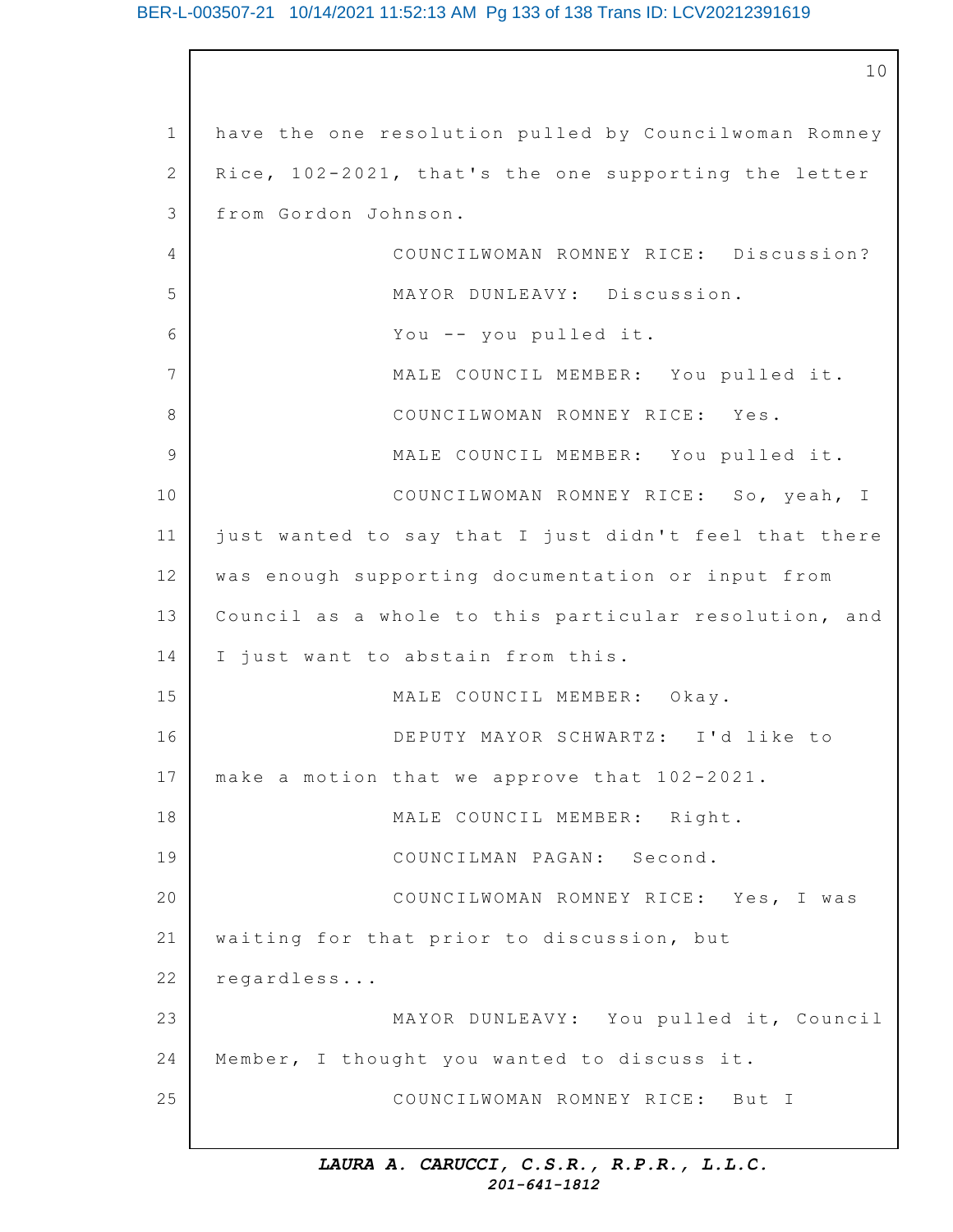1 2 3 4 5 6 7 8 9 10 11 12 13 14 15 16 17 18 19 20 21 22 23 24 25 11 usually thought that the discussion comes after the -- the -- MAYOR DUNLEAVY: No. COUNCILWOMAN ROMNEY RICE: -- the first and second. We usually do  $-$  introduce it, second, and then have discussion. MALE COUNCIL MEMBER: We --COUNCILMAN PAGAN: The purpose of the consent agenda is  $-$ - for the benefit of the public as well, is that you can pull things that you want discussed; otherwise, they would be included in the consent agenda. Otherwise, you made the motion and a second on the consent agenda and then could discuss it then. The point of pulling was specifically for discussion, but it's fine either way. MR. RUCCIONE: Abstain from here (Audio Distortion) Councilwoman Romney Rice? COUNCILWOMAN ROMNEY RICE: Yes. MR. RUCCIONE: Okay. John, is it okay that I reflect the agenda accordingly that the Councilwoman is just abstaining and that I don't need to pull it from the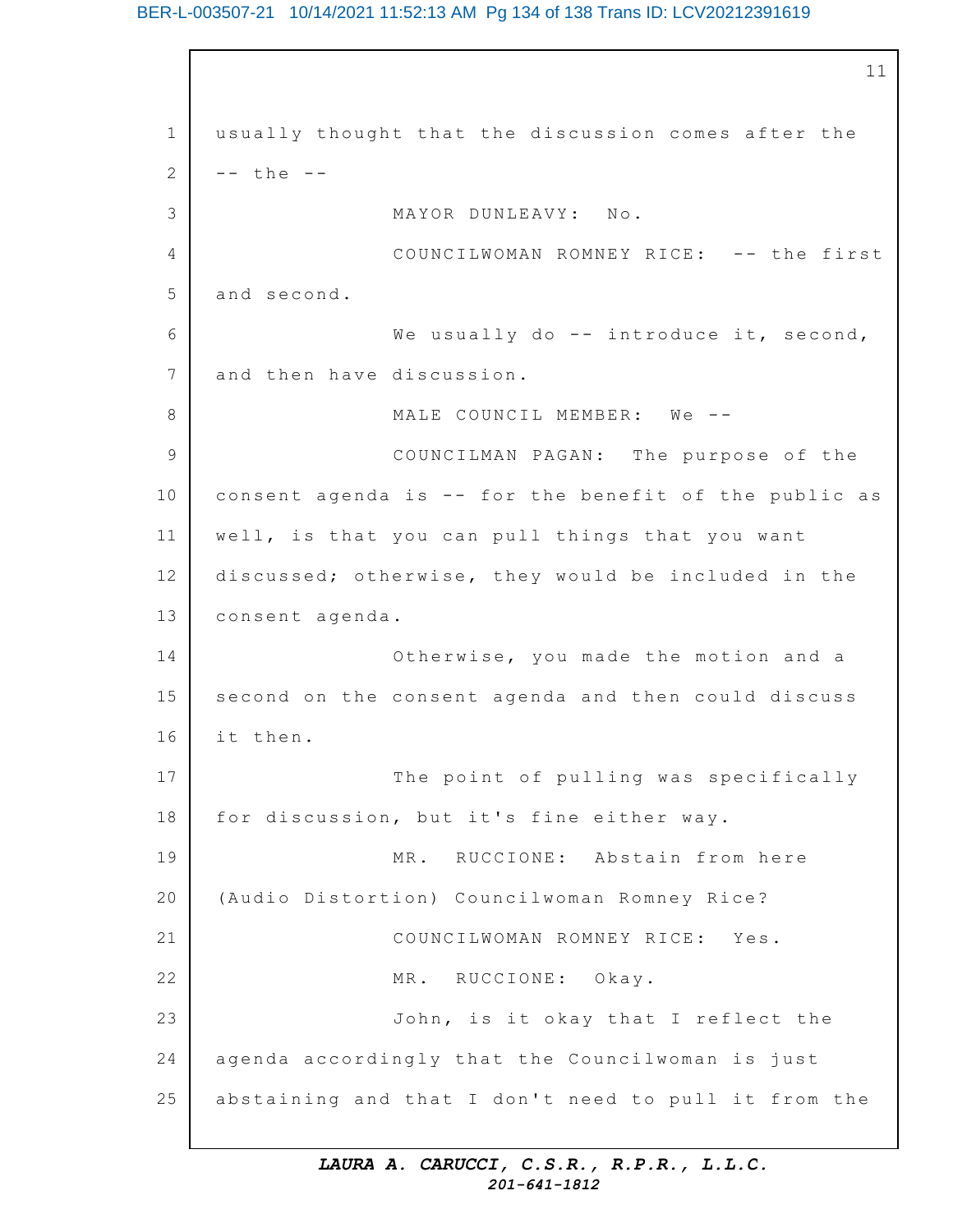BER-L-003507-21 10/14/2021 11:52:13 AM Pg 135 of 138 Trans ID: LCV20212391619

```
1
2
3
4
5
6
7
8
9
10
11
12
13
14
15
16
17
18
19
20
21
22
23
24
25
                                                          12
    consent agenda and format the agenda differently?
                   Is that all right?
                   MR. SHAHDANIAN: If she's consenting to
    that, yes.
                   MR. RUCCIONE: Is that cool,
    Councilwoman?
                   COUNCILWOMAN ROMNEY RICE: Yes.
                   MR. RUCCIONE: All right, most
    radical.
                   Thank you.
                   MAYOR DUNLEAVY: All right.
                   SO = -COUNCILWOMAN ROMNEY RICE: And you will
    reflect my comments as well, Doug?
                   MR. RUCCIONE: Absolutely.
                   MAYOR DUNLEAVY: All right.
                   I don't see anything under introduction
    to ordinances. So --
                   MR. RUCCIONE: Believe it of not
    Mayor, the agenda is done for the night.
                   MAYOR DUNLEAVY: It's done.
                   MR. SHAHDANIAN: Can I -- can I just
    thank everybody for the passing Ordinance -- or I'm
    sorry -- Resolution 95-2021, recognizing the Armenian
    Genocide, I just wanted to thank the Council for
```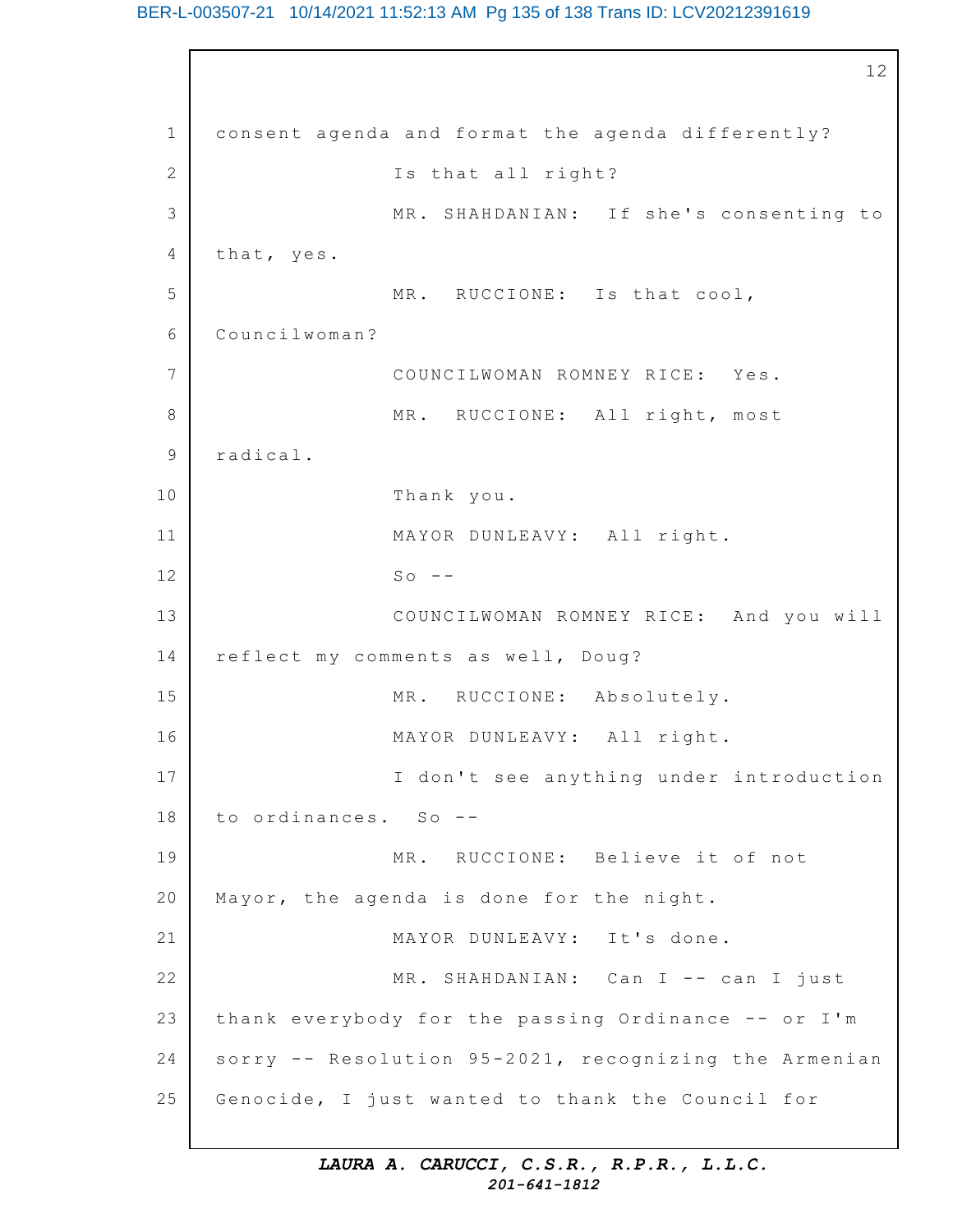# BER-L-003507-21 10/14/2021 11:52:13 AM Pg 136 of 138 Trans ID: LCV20212391619

```
1
2
3
4
5
6
7
8
9
10
11
12
13
14
15
16
17
18
19
20
21
22
23
24
25
                                                          13
    doing that.
                   I thought -- and Councilman Kaplan
    especially for introducing it.
                   COUNCILMAN KAPLAN: I was embarrassed
    to read that is has been recognized for the last
    century.
                   COUNCILWOMAN ROMNEY RICE: We don't
    typically recognize it each year.
                   COUNCILMAN KAPLAN: I think the world
    is, yeah. The world.
                   COUNCILWOMAN ORGEN: It means a lot.
                   MAYOR DUNLEAVY: Do I hear a motion to
    adjourn?
                   MALE COUNCIL MEMBER: Motion to
    adjourn.
                   COUNCILWOMAN ROMNEY RICE: Second.
                   MAYOR DUNLEAVY: All those in favor?
                   (Whereupon, all present members respond
            in the affirmative.)
                   MAYOR DUNLEAVY: Thank you, everybody.
    Thank you very much.
                   FEMALE COUNCIL MEMBER: Good night.
                   MALE COUNCIL MEMBER: Good night,
    everyone.
                   MALE COUNCIL MEMBER: Good night, be
```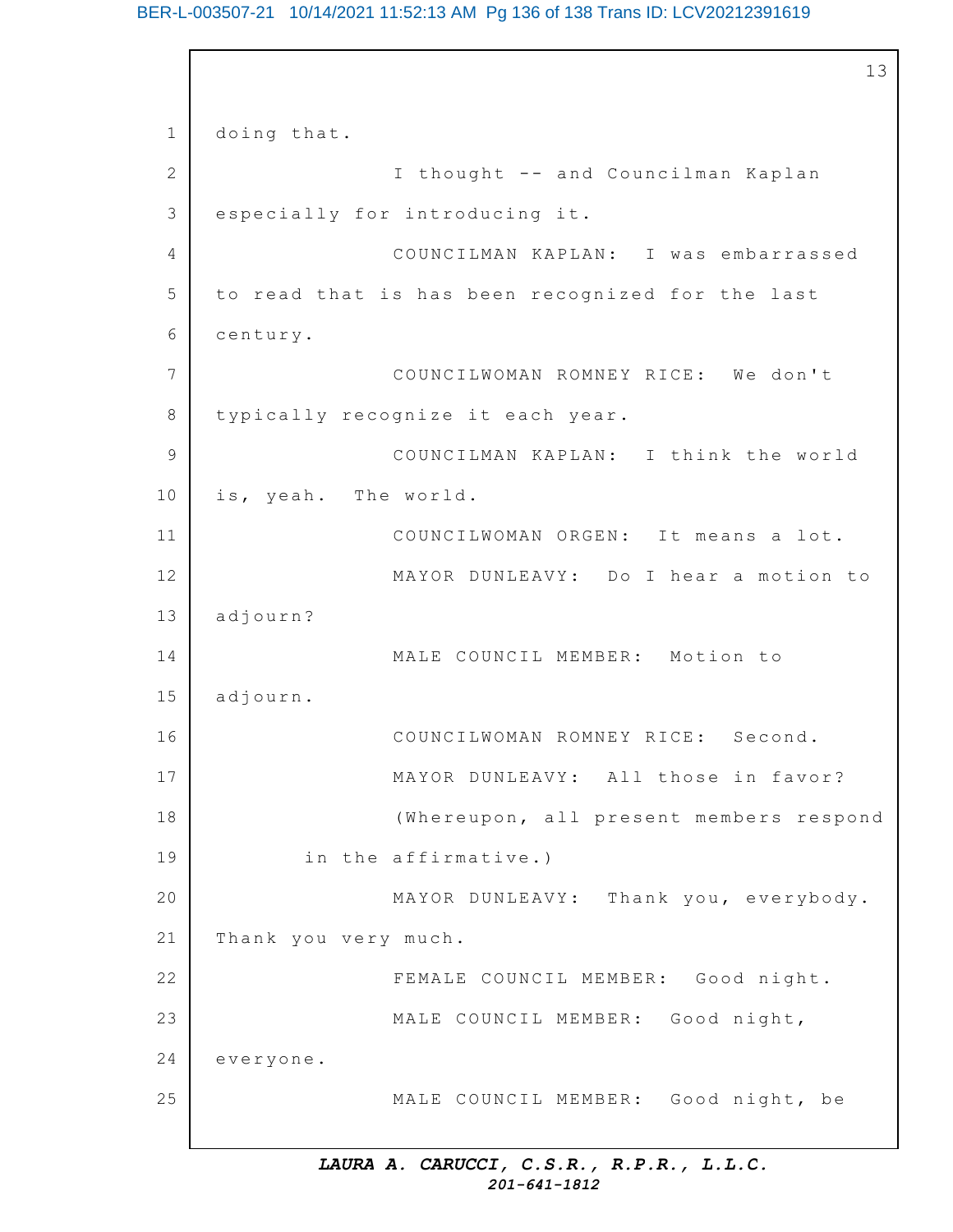# BER-L-003507-21 10/14/2021 11:52:13 AM Pg 137 of 138 Trans ID: LCV20212391619

|                  |       |                                       | $\mathbf{1}$ |
|------------------|-------|---------------------------------------|--------------|
| $1\,$            | safe. |                                       |              |
| $\mathbf{2}$     |       | FEMALE COUNCIL MEMBER: Good night.    |              |
| $\mathfrak{Z}$   |       | MAYOR DUNLEAVY: Everybody, be safe.   |              |
| $\overline{4}$   |       | (Whereupon, this is the end of Video  |              |
| 5                |       | File for this agenda item. Video File |              |
| $\sqrt{6}$       |       | Counter 2:37:050.)                    |              |
| $\boldsymbol{7}$ |       |                                       |              |
| $\,8\,$          |       |                                       |              |
| $\mathsf 9$      |       |                                       |              |
| $1\,0$           |       |                                       |              |
| $11\,$           |       |                                       |              |
| 12               |       |                                       |              |
| 13               |       |                                       |              |
| 14               |       |                                       |              |
| $15\,$           |       |                                       |              |
| 16               |       |                                       |              |
| $17\,$           |       |                                       |              |
| $1\,8$           |       |                                       |              |
| 19               |       |                                       |              |
| 20               |       |                                       |              |
| 21               |       |                                       |              |
| 22               |       |                                       |              |
| 23               |       |                                       |              |
| 24               |       |                                       |              |
| 25               |       |                                       |              |
|                  |       |                                       |              |